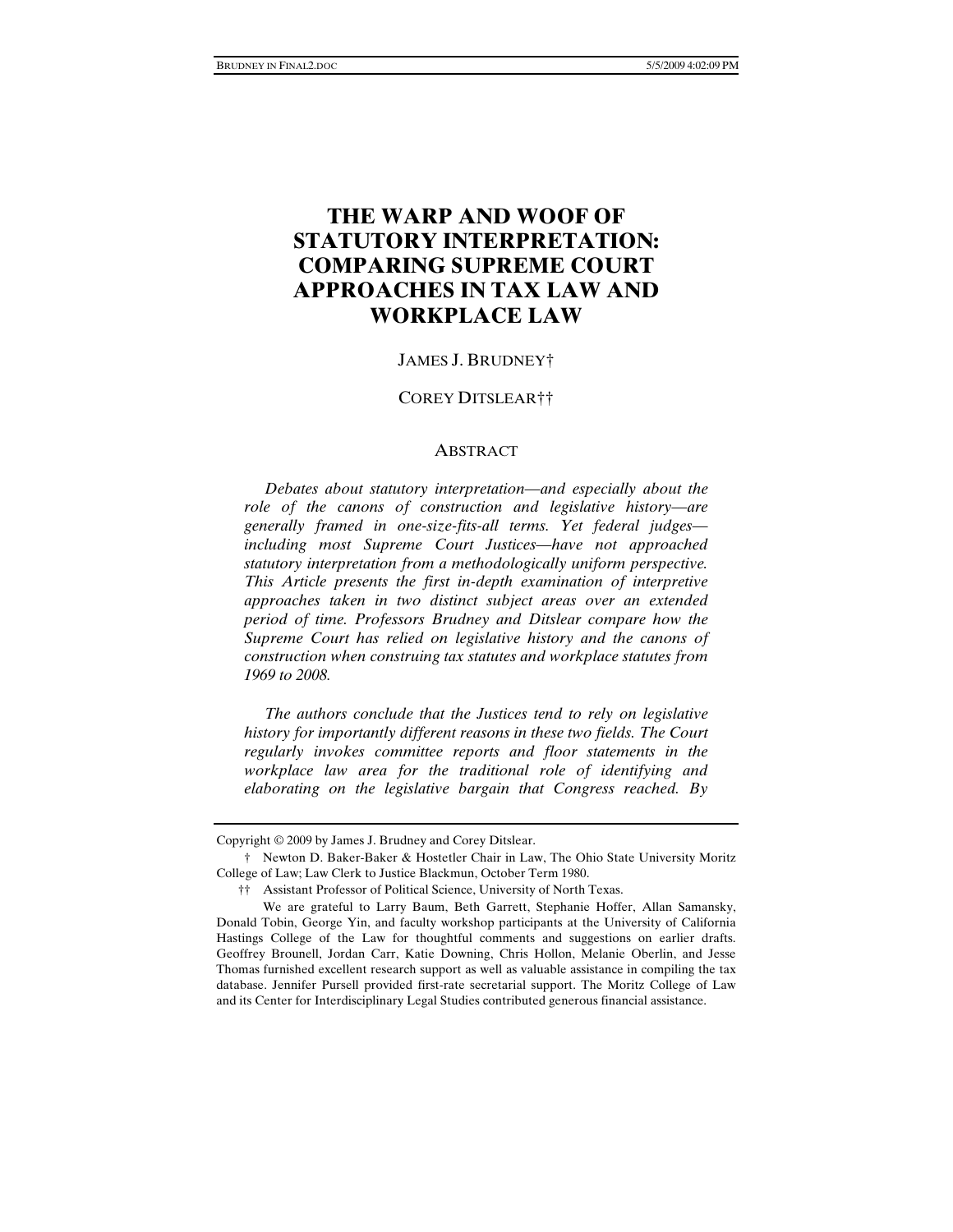*contrast, the Justices often rely on the legislative history accompanying tax statutes to borrow expertise from key committee actors. The Court's use of tax legislative history for expertiseborrowing purposes relates to the distinctive nature of how tax legislative history is produced, featuring regular cross-party and interbranch cooperation that is virtually unimaginable in the workplace law setting. Although most Justices have appreciated the special character of tax legislative history, Justice Scalia remains steadfast in his unwillingness to do so.* 

 *With respect to the use of canons, Brudney and Ditslear find that the Court makes comparatively heavier use of the whole act rule and related structural canons in its tax majorities. The authors suggest that the Justices may recognize the Internal Revenue Code to be more of a coherent and self-contained regulatory scheme than the series of workplace law statutes scattered across multiple titles of the U.S. Code. As for substantive canons, the Justices are much more likely to invoke tax-based judicial policy norms than to rely on canons grounded in the specifics of workplace law. The authors contend that the Court's use of these tax law canons should be viewed as a derivative form of expertise borrowing.* 

 *Finally, Brudney and Ditslear explore the special role played by Justice Blackmun in the tax area. They demonstrate how Blackmun's expertise in tax law and his attentiveness to its legislative history anchored the Court's performance for twenty-four years. Since Blackmun's retirement, the other Justices have been less interested in reviewing tax cases and far less willing to use legislative history when they choose to decide such cases.* 

 *The evidence that familiar interpretive resources play distinctive roles in the area of tax law contributes to a subtler and richer texture for statutory interpretation than is often captured in scholarly debates. At the same time, the authors' results also indicate that the Court since the late 1980s has exhibited greater uniformity in its reasoning in tax law and workplace law cases. Brudney and Ditslear wonder whether the philosophical arguments favoring a more inflexible approach to statutory interpretation are beginning to trump a pragmatic orientation that is more sensitive to differences among particular subject matter areas of federal law.*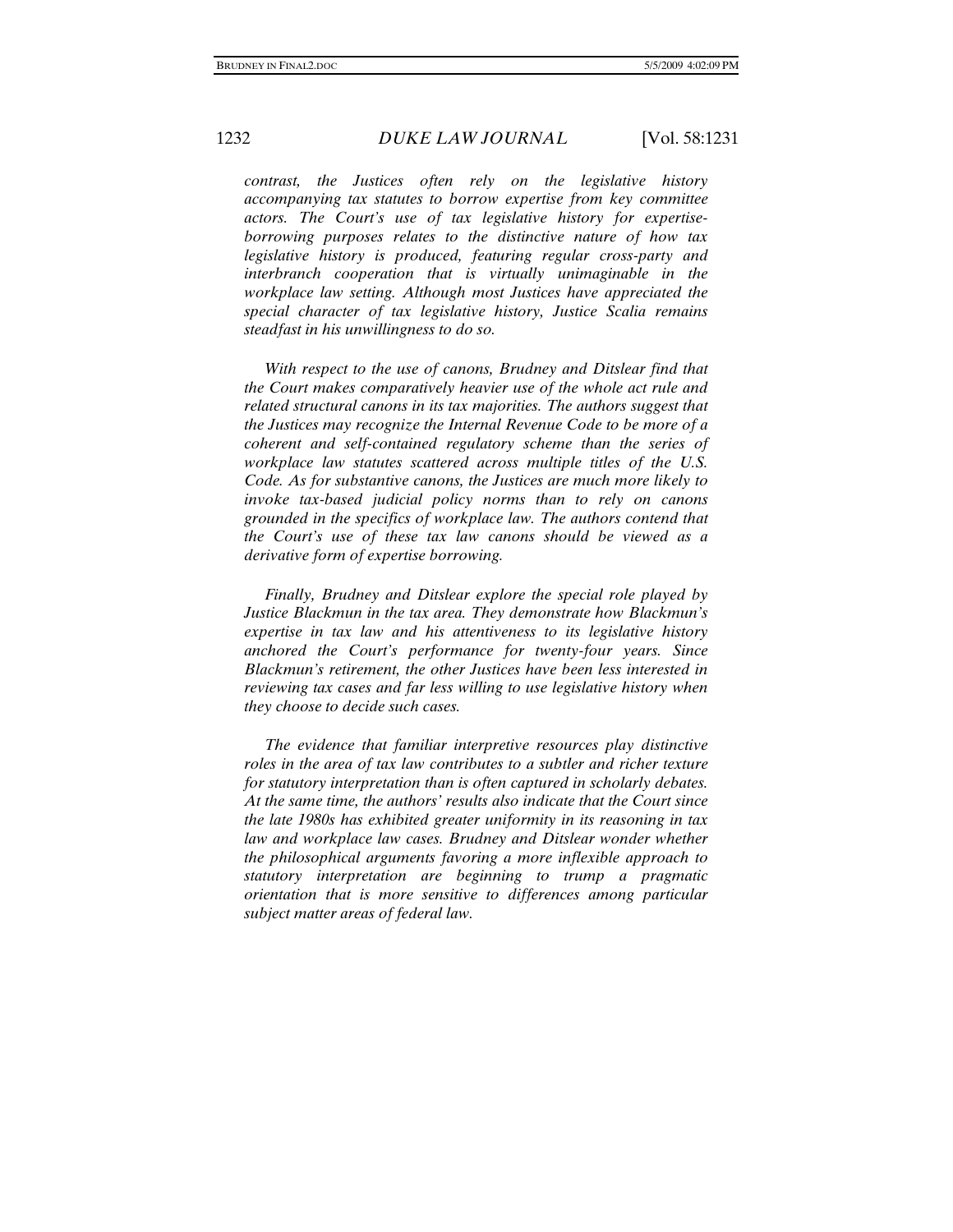## TABLE OF CONTENTS

| Introduction                                                |  |
|-------------------------------------------------------------|--|
| I. The Canons, Legislative History, and Our Datasets 1238   |  |
| A. Tensions between the Canons and Legislative History1238  |  |
| 1. Canons of Construction and Legalistic Interpretation1239 |  |
| 2. Legislative History and Purposive Interpretation1242     |  |
| 3. Expertise Borrowing as a Distinct Perspective 1245       |  |
| B. Supreme Court Workplace Law and Tax Law Decisions  1248  |  |
|                                                             |  |
|                                                             |  |
|                                                             |  |
| A. Comparative Reliance on Legislative History and          |  |
|                                                             |  |
| B. Comparing Reliance on Types of Legislative History1260   |  |
| C. Comparing Reliance on Types of Language and              |  |
|                                                             |  |
|                                                             |  |
| III. Exploring Supreme Court Reasoning in Tax Cases 1275    |  |
|                                                             |  |
| 1. Discerning Deals Versus Borrowing Expertise1276          |  |
| 2. The Joint Committee on Taxation and the Production       |  |
|                                                             |  |
| 3. Illustrative Expertise-Borrowing Opinions1283            |  |
|                                                             |  |
|                                                             |  |
| 1. Borrowing Expertise from Tax-Based Substantive           |  |
|                                                             |  |
| 2. Using Structural Language Canons to Construe a Self-     |  |
|                                                             |  |
|                                                             |  |
|                                                             |  |

# **INTRODUCTION**

Among judges and legal scholars, debates about statutory interpretation—and especially about the role of the canons of construction and legislative history—are generally framed in one-sizefits-all terms. The canons receive praise as interpretive rules that limit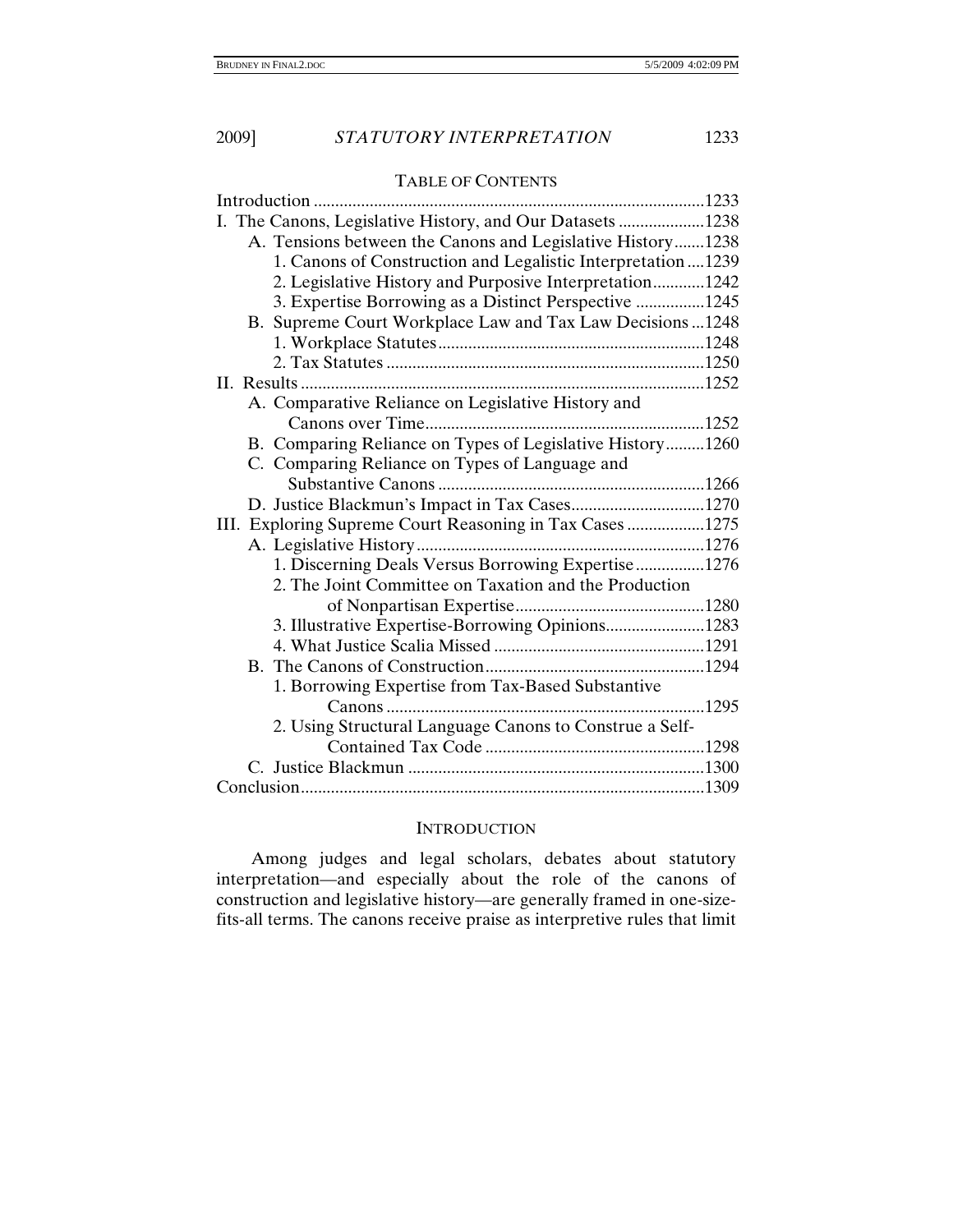judicial discretion and render statutory meaning more predictable; $\frac{1}{2}$ they draw criticism for being readily manipulable and for frustrating the policy preferences of Congress.<sup>2</sup> Similarly, legislative history has both advocates and detractors: critics contend that judges should ignore such record materials because they are incoherent, unreliable, and politicized,<sup>3</sup> whereas supporters identify the probative and democratic virtues of legislative materials in comparably systemic  $language.<sup>4</sup>$ 

These debates can be productive and illuminating, but they tend to obscure the fact that federal judges—including most Supreme Court Justices—do not approach statutory interpretation from methodologically uniform perspectives.<sup>5</sup> One important factor that Justices may recognize and incorporate, even if implicitly, is the diverse subject matter of the laws that come before them.<sup>6</sup> Congress follows the same basic lawmaking process when enacting and updating regulatory schemes—whether they address criminal law, antitrust, labor relations, civil rights, or tax law. Yet salient

<sup>1</sup>*. See, e.g.*, ANTONIN SCALIA, A MATTER OF INTERPRETATION 25–29 (1997); CASS R. SUNSTEIN, AFTER THE RIGHTS REVOLUTION: RECONCEIVING THE REGULATORY STATE 147– 57 (1990); David L. Shapiro, *Continuity and Change in Statutory Interpretation*, 67 N.Y.U. L. REV. 921, 943–45 (1992).

<sup>2</sup>*. See, e.g.*, RICHARD A. POSNER, THE FEDERAL COURTS: CRISIS AND REFORM 276–83 (1985); Stephen F. Ross, *Where Have You Gone, Karl Llewellyn? Should Congress Turn its Lonely Eyes to You?*, 45 VAND. L. REV. 561, 562, 572 (1992); Edward L. Rubin, *Modern Statutes, Loose Canons and the Limits of Practical Reason: A Response to Farber and Ross*, 45 VAND. L. REV. 579, 590 (1992).

<sup>3</sup>*. See, e.g.*, SCALIA, *supra* note 1, at 31–37; ADRIAN VERMEULE, JUDGING UNDER UNCERTAINTY: AN INSTITUTIONAL THEORY OF LEGAL INTERPRETATION 89–115 (2006); Alex Kozinski, *Should Reading Legislative History Be an Impeachable Offense?*, 31 SUFFOLK U. L. REV. 807, 812–14 (1998); Frank H. Easterbrook, *What Does Legislative History Tell Us?*, 66 CHI.-KENT L. REV. 441, 447 (1990).

<sup>4</sup>*. See, e.g.*, WILLIAM N. ESKRIDGE, JR., PHILIP P. FRICKEY & ELIZABETH GARRETT, LEGISLATION AND STATUTORY INTERPRETATION 304, 310–17 (2d ed. 2006); KENT GREENAWALT, LEGISLATION: STATUTORY INTERPRETATION: 20 QUESTIONS 173–75 (1999); Stephen Breyer, *On the Uses of Legislative History in Interpreting Statutes*, 65 S. CAL. L. REV. 845, 847 (1992); Lawrence M. Solan, *Private Language, Public Laws: The Central Role of Legislative Intent in Statutory Interpretation*, 93 GEO. L.J. 427, 437–42 (2005); Charles Tiefer, *The Reconceptualization of Legislative History in the Supreme Court*, 2000 WIS. L. REV. 205, 230–32.

<sup>5</sup>*. See generally* RICHARD A. POSNER, HOW JUDGES THINK (2008) (arguing that judges use a pragmatic approach to decide cases); LEE EPSTEIN & JACK KNIGHT, THE CHOICES JUSTICES MAKE (1998) (providing a strategic account of Supreme Court jurisprudence).

 <sup>6.</sup> Other factors influencing judicial reasoning approaches include individual biography and institutional dynamics. *See, e.g.*, LAWRENCE BAUM, JUDGES AND THEIR AUDIENCES 50– 154 (2006); EPSTEIN & KNIGHT, *supra* note 5, at 56–181; POSNER, *supra* note 5, at 125–73.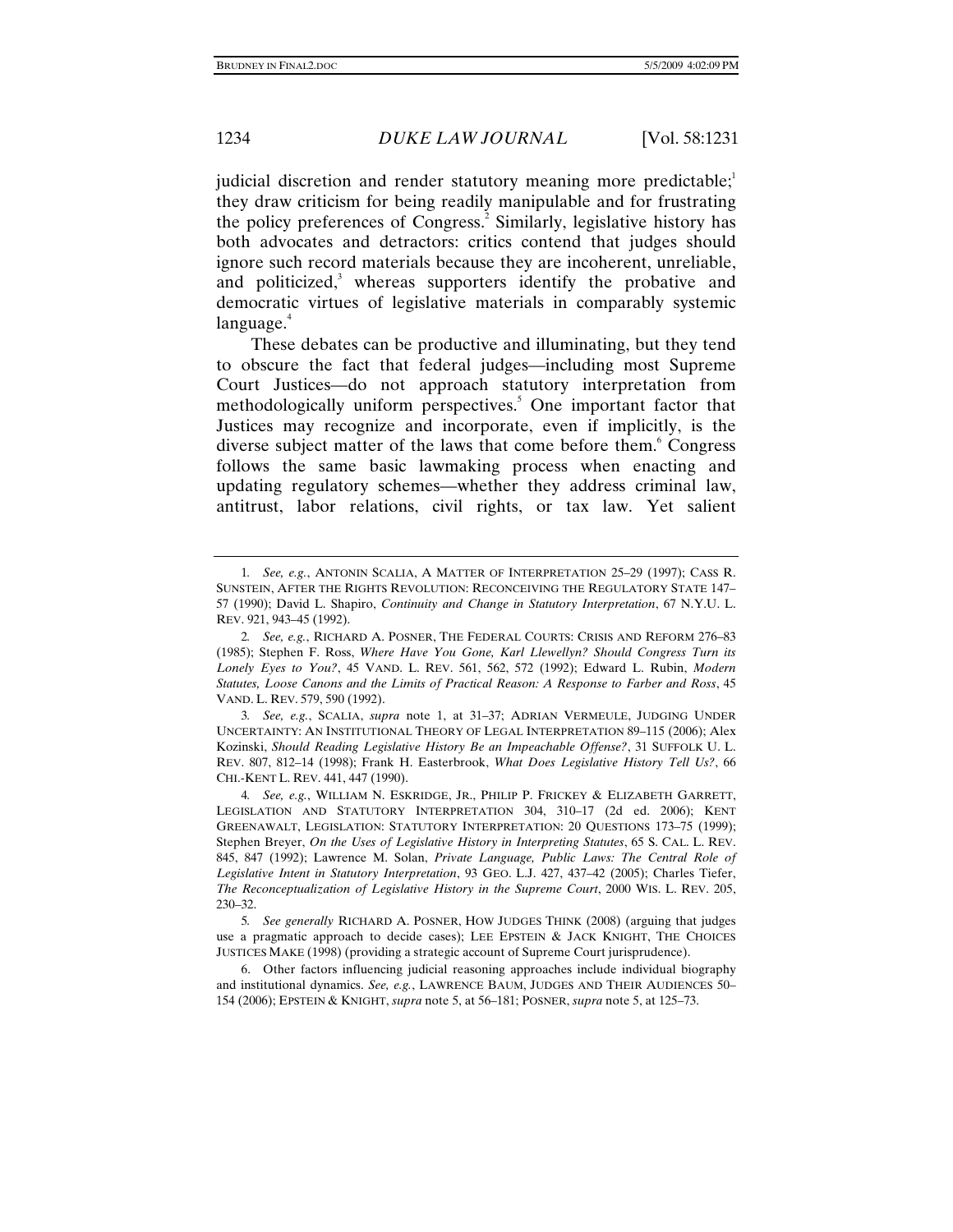differences in semantic formulation and political dynamics help shape these enactments, and such differences can influence judicial efforts to understand what Congress has wrought. Relatedly, federal statutes reflect policy preferences that are straightforwardly ideological in certain subject areas, whereas in others the policy choices are couched in technically intricate and even obscure terms.

In this Article, we examine how the Supreme Court's uses of legislative history and the canons of construction vary based on the subject matter of laws enacted by Congress. We do so by comparing the Court's interpretive approach to a highly specialized and relatively collaborative area of lawmaking—the Internal Revenue Code—with the Court's methods of interpretation in the field of workplace law, which is among the most ideologically divisive and partisan areas of congressional activity. Our comparative assessment relies on two Supreme Court datasets we have compiled over a period of years: nearly 160 decisions construing the Internal Revenue Code from 1969–2008, and roughly 600 cases applying federal workplace statutes over the same thirty-nine year period.<sup>7</sup> Our general hypothesis is that the Court's patterns of reasoning in the oftenarcane tax law field will differ in meaningful respects from its use of key interpretive resources when construing civil rights and labor relations texts that are generated through a more traditionally politicized legislative process.

Our findings support this hypothesis, often in striking ways. Initially, we determine that the Court is significantly $\delta$  more likely to rely on legislative history to help justify tax law decisions than it is to help explain workplace law outcomes. This difference arises in the Burger Court years (1969–86) and the Rehnquist and Roberts Court period  $(1986-2008)$ ; it has persisted until quite recently even as the Court's legislative history reliance declines over time in both subject matter areas. In addition, we find that the Court relies significantly more often on language canons in tax law than in workplace law,

 <sup>7.</sup> For a discussion of how we assembled these datasets, see *infra* Part I.B.

 <sup>8.</sup> For an explanation of statistical significance in this context, see *infra* note 82.

 <sup>9.</sup> The Roberts Court has only three terms of decisions through June 2008 (including five cases construing the tax code and twenty-five cases applying workplace law statutes). This Court also includes seven of the nine Rehnquist Court Justices, including Justices Scalia, Breyer, and Stevens, whose views on statutory interpretation methods have been expressed and applied over an extended period. Accordingly, we have grouped the first three years of the Roberts Court with the Rehnquist Court for purposes of empirical analysis.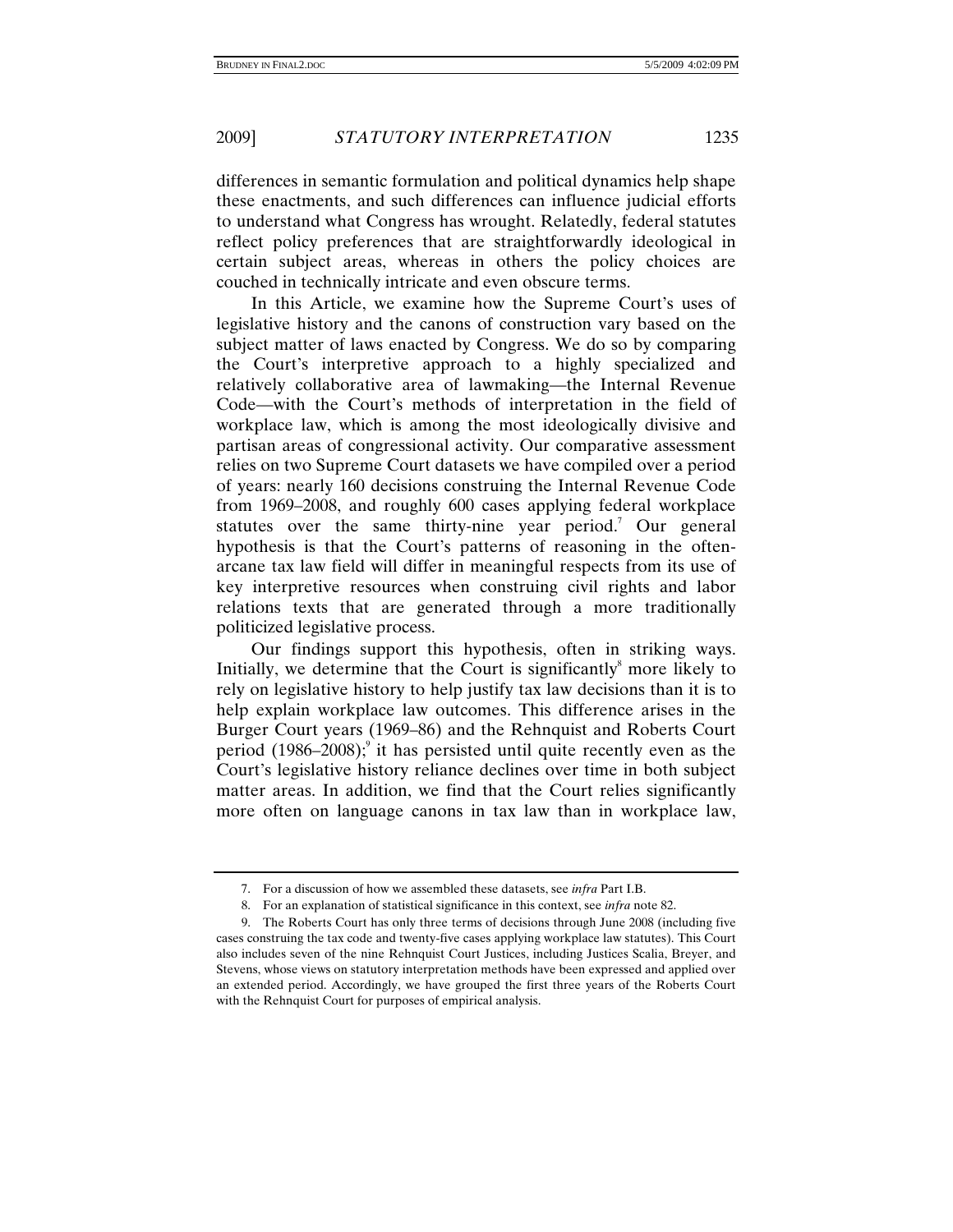whereas the Court's use of substantive canons is comparable between the two statutory areas. $10<sup>10</sup>$ 

Probing further, we conclude that the Justices tend to rely on legislative history for importantly different reasons in these two fields. The Court regularly invokes committee reports and floor statements in the workplace law area for the traditional role of identifying and elaborating on the legislative bargain that Congress reached. By contrast, the Justices often rely on the legislative history accompanying tax statutes to borrow expertise from key committee actors. We identify this difference in function by assessing the variation in types of legislative history relied on in each subject matter area, comparing the Justices' propensity to disagree about the meaning of legislative history in their nonunanimous decisions, and discussing illustrative majority opinions from the tax field.

The Court's use of tax legislative history for expertise-borrowing purposes is due in no small measure to the complex, specialized, and often opaque substantive concepts in dispute. But this expertise borrowing also relates to the unusual nature of how tax legislative history is produced, featuring regular cross-party and interbranch cooperation that is virtually unimaginable in the workplace law setting. Most Justices seem to appreciate the distinctive character of tax legislative history, in which the Joint Committee on Taxation (JCT) plays a central role. Justice Scalia, however, is unwilling to do so, as exemplified by one of his earliest opinions, which was critical of legislative history produced in the tax setting.<sup>11</sup>

We also find some intriguing differences between the Court's use of the canons in tax cases and workplace decisions. With respect to language canons, the Court makes comparatively heavier use of the whole act rule and related structural canons in its tax majorities. We suggest that the Justices may recognize the Internal Revenue Code to be more of a coherent and self-contained regulatory scheme than the series of workplace law statutes scattered across multiple titles of the U.S. Code. As for substantive canons, the Justices are much more likely to invoke tax-based judicial policy norms than to rely on canons grounded in the specifics of workplace law. We contend that the

 <sup>10.</sup> For an explanation of the difference between language canons and substantive canons, see *infra* Part I.A.1.

<sup>11</sup>*. See* Hirschey v. FERC, 777 F.2d 1, 7–8 (D.C. Cir. 1985); *infra* Part III.A.4 (discussing *Hirshey*).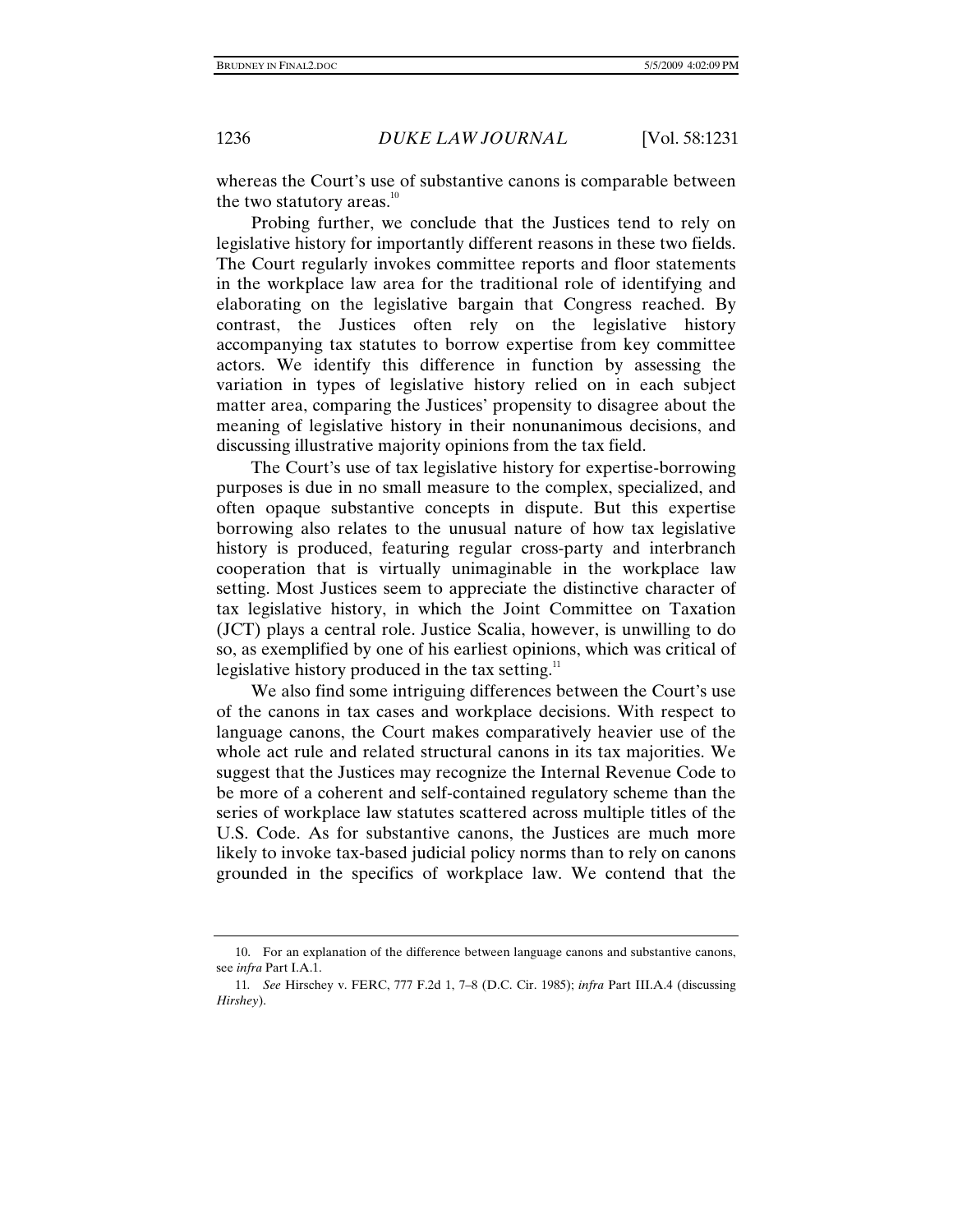Court's use of these tax law canons may be sensibly viewed as a subsidiary form of expertise borrowing.

In addition, we note one other difference in the Court's comparative approach to tax law decisions—the disproportionate role played by Justice Blackmun. During his twenty-four terms on the Court, Blackmun, a former tax law practitioner, authored 30 percent of the Court's majorities construing the Internal Revenue Code. Because this is almost double the frequency of authorship for any other Justice in the field of workplace law, we examine Justice Blackmun's interpretive approach in the tax law area. We find that his use of legislative history is high—close to 60 percent of his tax majorities—although legislative history reliance by Blackmun's colleagues during his tenure on the Court is even higher at 67 percent, including 64 percent during the first eight terms of the Rehnquist period. $12$ 

After Justice Blackmun's retirement in 1994, however, the Court's legislative history reliance in tax decisions declined significantly to 34 percent. In addition, the Court's appetite for deciding tax cases has diminished noticeably since 1994. Without the anchoring presence of Blackmun's expertise in tax law, the Justices seem both less interested in reviewing tax cases and less comfortable making use of legislative history when they choose to decide such cases. Justice Blackmun's reluctance to invoke tax-specific substantive canons also distinguishes him from his colleagues; this reluctance may well reflect Blackmun's confidence in his ability to reason through particular disputes over the meaning of tax law.

Our Article represents the first in-depth effort to compare the Court's interpretive approach in two distinct subject areas over an extended period of time.<sup>13</sup> We view this comparative treatment as important because it demonstrates how the Justices apply key interpretive resources such as legislative history and the canons in ways that are more complex and nuanced than previously understood.

 <sup>12.</sup> For our findings on Blackmun majorities and the Court's use of legislative history in tax cases before and after Blackmun's retirement, see *infra* Part II.D.

 <sup>13.</sup> We are aware of one prior study that addressed legislative history use in an earlier era. *See* Beth M. Henschen, *Judicial Use of Legislative History and Intent in Statutory Interpretation*, 10 LEGIS. STUD. Q. 353, 360–61 (1985) (comparing Supreme Court reasoning in antitrust and labor law from 1950 to 1972); *see also* Nancy Staudt et al., *Judging Statutes: Interpretive Regimes*, 38 LOY. L.A. L. REV. 1909, 1966–69 (2005) (presenting brief comparisons between Justices' rationales in civil rights and business cases, drawing on the Brudney and Ditslear database and analyses for the civil rights portion).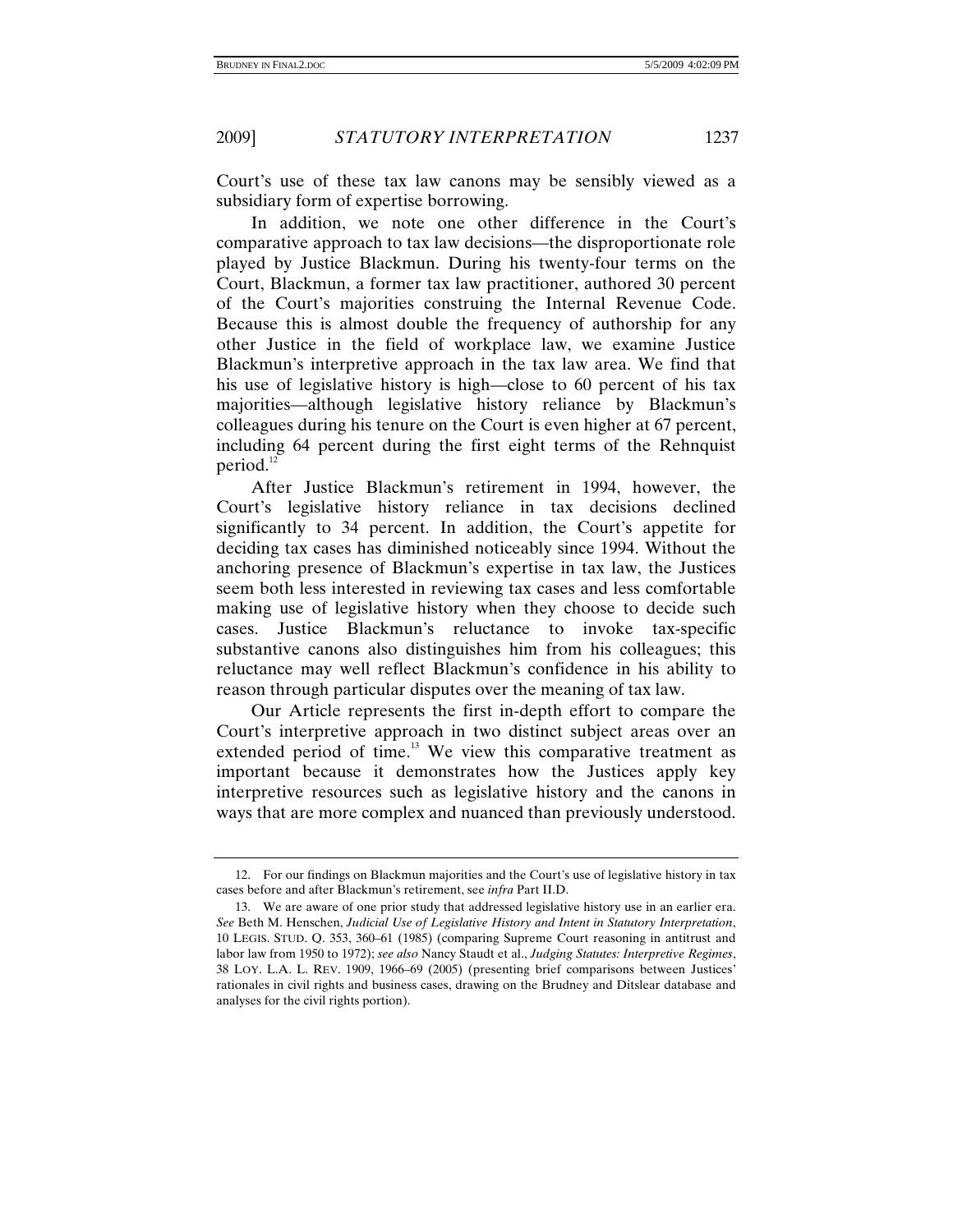This complexity in turn points to the incomplete nature of recent debates about the admissibility *vel non* of legislative history and the canons' possible success as impartial or predictive interpretive assets. By exploring the diverse functions and values ascribed to these resources in different subject matter settings, we also hope to encourage further research from scholars engaged in the empirical analysis of judicial reasoning.<sup>14</sup>

Part I introduces the canons and legislative history as interpretive resources, and summarizes generic disagreements over their value. Part I also describes our two parallel datasets in workplace law and tax law. Part II presents our comparative findings, focused on the Court's uses of legislative history and the canons as well as the variations in majority authorship by subject area among individual Justices. Part III pursues key aspects of our findings from doctrinal and behavioral standpoints.

#### I. THE CANONS, LEGISLATIVE HISTORY, AND OUR DATASETS

#### *A. Tensions between the Canons and Legislative History*

Although it is ultimately the federal courts' role to resolve disputes about the meaning of statutory text, each of the three branches of government contributes important contextual resources on which courts regularly rely when performing their interpretive function. Beginning in the 1980s, considerable tension has arisen between supporters of the canons of construction, a judicially created interpretive asset, and defenders of legislative history, an interpretive resource generated by Congress. Because this tension informs much of the descriptive and normative debate about statutory interpretation, we provide a brief overview here.<sup>15</sup>

 <sup>14.</sup> For a discussion of this emerging research area, see generally Frank B. Cross, *The Significance of Statutory Interpretive Methodologies*, 82 NOTRE DAME L. REV. 1971 (2007); Elizabeth Garrett, *Legislation and Statutory Interpretation*, *in* THE OXFORD HANDBOOK OF LAW AND POLITICS 360, 373–74 (Keith E. Whittington, R. Daniel Kelemen & Gregory A. Caldeira eds., 2008); Mark A. Hall & Ronald F. Wright, *Systematic Content Analysis of Judicial Opinions*, 96 CAL. L. REV. 63 (2008); Gregory C. Sisk, *The Quantitative Moment and the Qualitative Opportunity: Legal Studies of Judicial Decisionmaking*, 93 CORNELL L. REV. 873 (2008) (book review).

 <sup>15.</sup> There is also lively debate among scholars and judges about the executive branch's distinctive interpretive asset—agency guidance in the form of rules and adjudications. *See, e.g.*, William N. Eskridge, Jr. & Lauren E. Baer, *The Continuum of Deference: Supreme Court Treatment of Agency Statutory Interpretations from* Chevron *to* Hamdan, 96 GEO. L.J. 1083, 1097–196 (2008); Thomas W. Merrill & Kristin E. Hickman, Chevron*'s Domain*, 89 GEO. L.J. 833, 852–89 (2001); Thomas J. Miles & Cass R. Sunstein, *Do Judges Make Regulatory Policy?*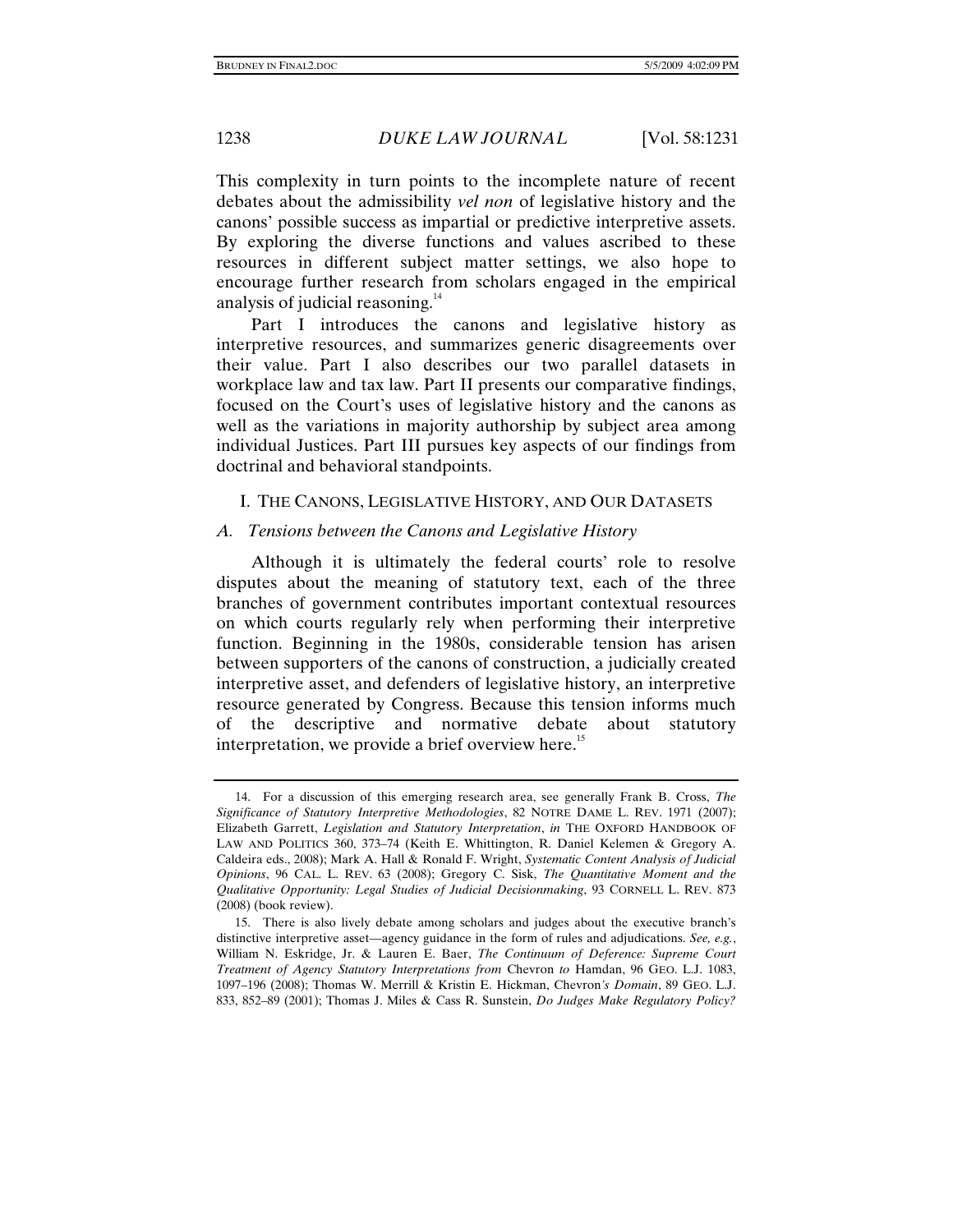1. *Canons of Construction and Legalistic Interpretation*. The canons of construction are background presumptions that judges have invoked for centuries as interpretive aids.<sup>16</sup> These presumptions are useful because understanding congressional text inevitably requires relying on certain principles about "how words should ordinarily be understood [and about] how regulatory statutes should interact with constitutional structure and substantive policy."<sup>17</sup> Although canons of construction can be classified in numerous ways, we follow the prevailing taxonomy that identifies language canons and substantive canons as the two basic categories.<sup>18</sup>

Language canons relied on by the Supreme Court include linguistic inferences stemming from Congress's use of certain words instead of others,<sup>19</sup> grammar and syntax guidelines predicated on the configuration of words in a given sentence,<sup>20</sup> and principles of textual cohesion arising from the presumed relationship between particular words and language found in other parts of the same statute or in similar statutes.<sup>21</sup> These language canons are avowedly content neutral: they purport to give effect to the "ordinary" or "common" meaning of statutory text based on what a rational Congress must have meant when it chose to enact the words in question.<sup>22</sup>

 17. SUNSTEIN, *supra* note 1, at 150; *see also* REED DICKERSON, THE INTERPRETATION AND APPLICATION OF STATUTES 228 (1975) (suggesting that many canons "reflect the probabilities generated by normal usage or legislative behavior").

18*. See* James J. Brudney & Corey Ditslear, *Canons of Construction and the Elusive Quest for Neutral Reasoning*, 58 VAND. L. REV. 1, 12–14 (2005).

20*. See id.* app. B at 21 (discussing, *inter alia*, the punctuation rule, the may-shall rule, and the rule of the last antecedent).

21*. See id.* app. B at 21–23 (discussing, *inter alia*, the whole act rule, the presumption against redundancy, the presumption of statutory consistency with respect to the same or similar terms, and the presumption that provisos and exceptions are to be read narrowly).

22*. See* Ross, *supra* note 2, at 563; Shapiro, *supra* note 1, at 927.

*An Empirical Investigation of* Chevron, 73 U. CHI. L. REV. 823, 827–47, 865–71 (2006); United States v. Mead Corp., 533 U.S. 218, 226–38 (2001); *id.* at 239–56 (Scalia, J., dissenting); Smiley v. Citibank (S.D.), N.A., 517 U.S. 735, 739–46 (1996). We plan to discuss how our datasets contribute to that debate in a subsequent article.

<sup>16</sup>*. See* Bradford C. Mank, *Textualism's Selective Canons of Statutory Construction: Reinvigorating Individual Liberties, Legislative Authority, and Deference to Executive Agencies*, 86 KY. L.J. 527, 542–43 (1998) (discussing the use of canons in sixteenth century English case law); *see also* Geoffrey P. Miller, *Pragmatics and the Maxims of Interpretation*, 1990 WIS. L. REV. 1179, 1183–91 (describing the use of canons to construe ancient Hindu texts and Biblical commentary as well as Roman Law).

<sup>19</sup>*. See* WILLIAM N. ESKRIDGE, JR., PHILIP P. FRICKEY & ELIZABETH GARRETT, CASES AND MATERIALS ON LEGISLATION, STATUTES AND THE CREATION OF PUBLIC POLICY app. B at 19–21 (4th ed. 2007) (discussing, *inter alia*, the canons of *noscitur a sociis*, *expressio unius*, and ordinary usage).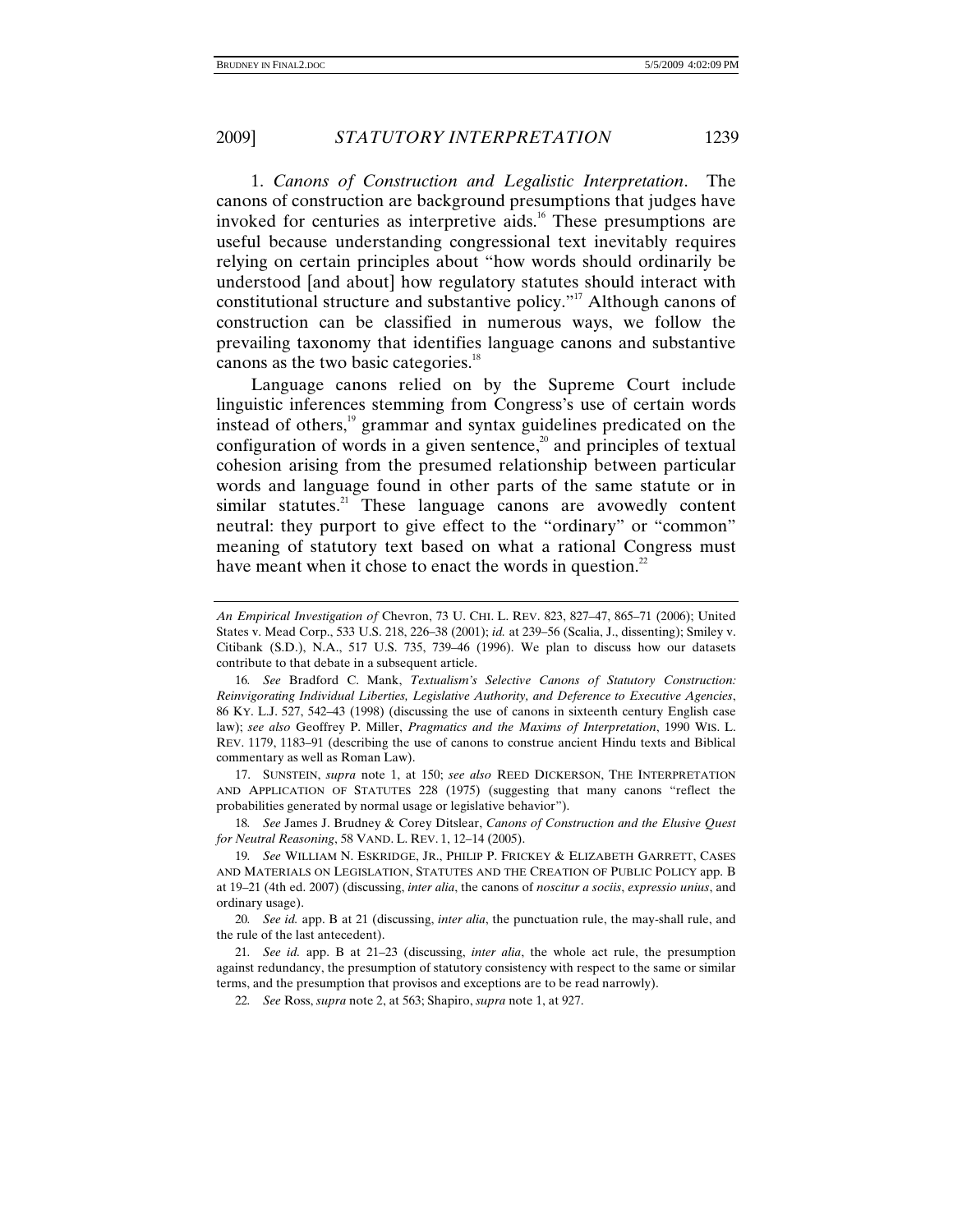By contrast, substantive canons reflect a wide array of judicially based policy concerns. They are grounded not in semantic verities but rather in the courts' understanding of how to harmonize statutory text with judicially identified constitutional priorities, $^{23}$  judicially perceived statutory objectives, $24$  or preenactment common law practices.<sup>25</sup> Most of the statute-based substantive canons are couched in broadly applicable terms, $26$  but some relate to specific subject areas including a number of tax law-related substantive canons. $^{27}$ 

Ample support is expressed for both sets of canons based on the common-sense guidance they offer. As rules of thumb addressing how certain words or phrases often interrelate, or how Congress's authority might be reconciled with that of the president, a state legislature, or an international treaty, the canons "help uncover competing interpretive possibilities.<sup>"28</sup> Moreover, when judges approach these rules of thumb as presumptive rather than conclusive, they can question or distinguish the rules in light of other interpretive factors.29 By effectively encouraging courts to consider additional sources of legislative meaning, the canons promote a more reflective judicial conversation that helps provide structure and coherence for majority opinions. At the same time, there is a risk when canons are defended not simply as deepening the interpretive inquiry but also—

<sup>23</sup>*. See* ESKRIDGE ET AL., *supra* note 19, app. B at 29–34 (discussing, *inter alia*, the presumption against federal preemption of traditional state regulation, the rule of lenity, the presumption against interpretations that would jeopardize a statute's constitutionality, and the presumption favoring concurrent state and federal court jurisdiction over federal claims).

<sup>24</sup>*. See id.* app. B at 36–41 (discussing, *inter alia*, the presumption against repeals by implication, the strict construction of statutes authorizing appeals, and the presumption that each side bears its own costs in adjudications).

<sup>25</sup>*. See id.* app. B at 34–35 (discussing, *inter alia*, the rule against extraterritorial application of U.S. law, the rule against implied waivers of U.S. sovereign immunity, and the presumption favoring common law usage when Congress employs "words or concepts with well-settled common law traditions").

<sup>26</sup>*. See id.* app. B at 36–38 (listing examples of canons that apply generally across subject areas).

<sup>27</sup>*. See id.* app. B at 41 (discussing, *inter alia*, the presumption that IRS tax assessments are correct, the presumption against a taxpayer claiming income tax deduction, and the presumption that tax exemptions should be narrowly construed).

 <sup>28.</sup> R.N. Graham, *In Defense of Maxims*, 22 STATUTE L. REV. 45, 68 (2001).

<sup>29</sup>*. See, e.g.*, Varity Corp. v. Howe, 516 U.S. 489, 511 (1996) (using a language canon to raise a question about congressional intent); EEOC v. Arabian Am. Oil Co., 499 U.S. 244, 261– 62 (1991) (Marshall, J., dissenting) (arguing for using a substantive canon as a presumption that triggers consideration of legislative history and other "conventional techniques" of interpretation).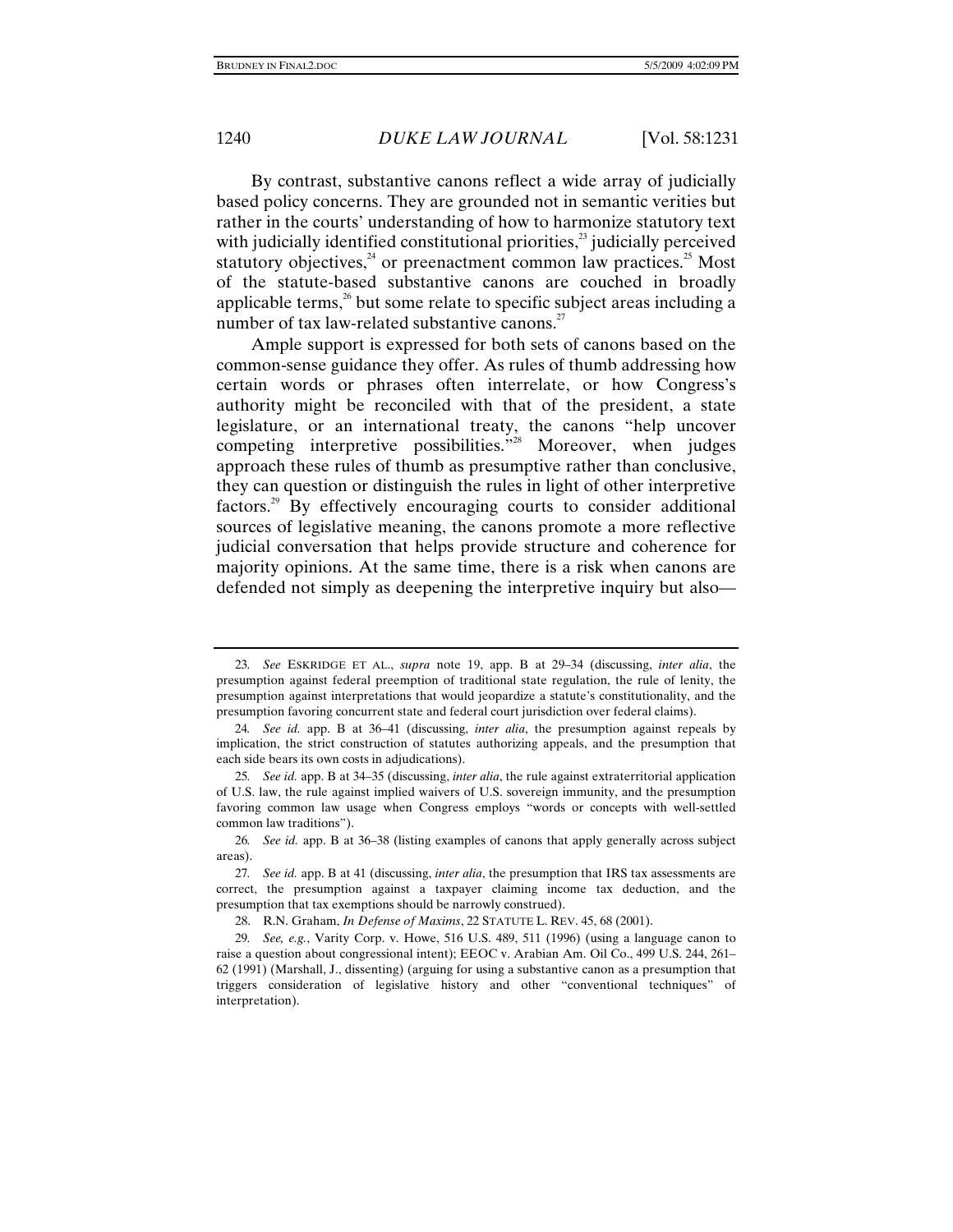less accurately—as enhancing the predictability and impartiality of enacted law.

The contention that canons are an objective ordering mechanism, a set of "off the rack[] gap-filling" principles, $30$  has been criticized on descriptive and normative grounds, by us as well as others.<sup>31</sup> The language canons' asserted predictive value is undermined by the fact that members of Congress and their staffs evidently do not consider these canons central to their lawmaking enterprise. Instead, they view drafting as a highly contextual and intensely pressured process that involves a shifting coalition of invited and uninvited players, a process into which generalized rules of construction are not readily incorporated. $32$  Further, the language canons tend to provoke principled disparate applications—this is true whether they address the structural integrity of the statute as a whole or the semantic consistency of its discrete parts.<sup>33</sup> Substantive canons often lack predictive value for a related but distinct reason—judges assign them varying weights in different case-specific circumstances. These canons may function as virtually irrebuttable clear statement rules or as mere tiebreakers, but most often they operate as presumptions that can be overcome by the persuasive force of other

 <sup>30.</sup> William N. Eskridge, Jr. & Philip P. Frickey, *The Supreme Court, 1993 Term— Foreword: Law as Equilibrium*, 108 HARV. L. REV. 26, 66–67 (1994) (internal quotation marks omitted); *see also* Shapiro, *supra* note 1, at 943 ("[T]wo interrelated values that are served are predictability and fair notice.").

<sup>31</sup>*. See* POSNER, *supra* note 2, at 276–83; Brudney & Ditslear, *supra* note 18, at 103; Ross, *supra* note 2, at 562.

<sup>32</sup>*. See* Victoria F. Nourse & Jane S. Schacter, *The Politics of Legislative Drafting: A Congressional Case Study*, 77 N.Y.U. L. REV. 575, 590–604 (2002) (describing the drafting process as perceived by key staff members); *see also* James J. Brudney, *Congressional Commentary on Judicial Interpretations of Statutes: Idle Chatter or Telling Response?*, 93 MICH. L. REV. 1, 16–17, 21–26 (1994) (discussing the fractured and politically sensitive nature of the congressional lawmaking process).

 <sup>33.</sup> For examples of conflict about the proper application of the whole act rule, see Carnegie–Mellon Univ. v. Cohill, 484 U.S. 343, 354–55 (1988); *id.* at 360 (White, J., dissenting); Delta Air Lines, Inc. v. August, 450 U.S. 346, 351 (1981); *id.* at 371 (Rehnquist, J., dissenting); Indus. Union Dep't, AFL-CIO v. Am. Petroleum Inst., 448 U.S. 607, 640 & n.45, 641 (1980); *id.* at 709 (Marshall, J., dissenting). For examples of conflict about the proper application of *expressio unius*, see Barnhart v. Peabody Coal Co., 537 U.S. 149, 168–69 (2003); *id.* at 180–81 (Scalia, J., dissenting); Christensen v. Harris County, 529 U.S. 576, 582–84 (2000); *id.* at 593–94 (Stevens, J., dissenting). For broader empirical evidence, see Brudney & Ditslear, *supra* note 18, at 65, 68, 96. We found that majority reliance on language canons is associated with a significant increase in dissent dependence on language canons as well and that a comparable association exists between majority and dissent reliance on substantive canons, *id.* at 68, and we inferred that in divided decisions the Justices are likely to view the canons as reasonably amenable to supporting either side, *id.* at 96.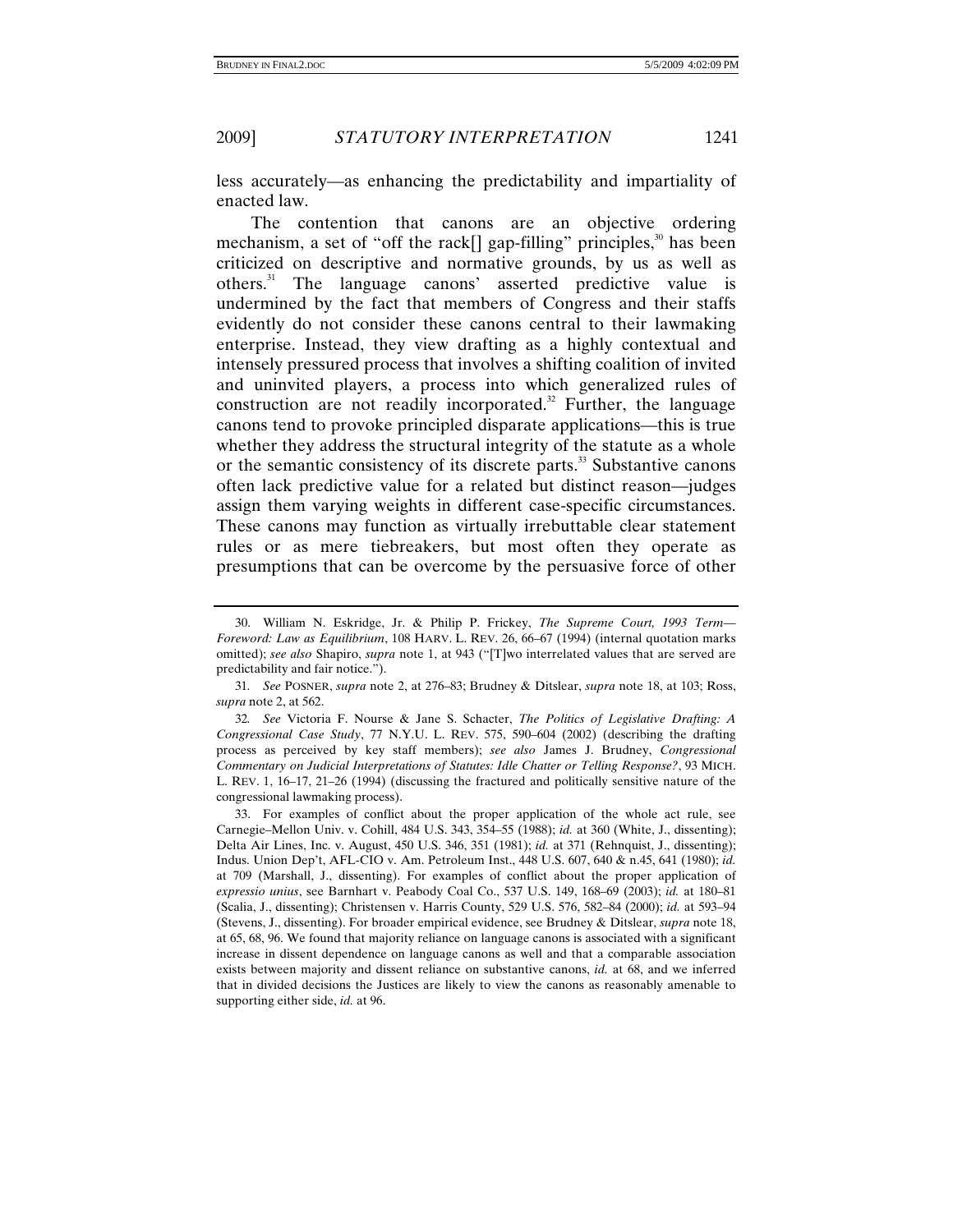interpretive resources.<sup>34</sup> Taken together, these uncertainties let judges exercise considerable discretion when applying both kinds of canons.

As for the canons' putative impartiality, our prior research on workplace law decisions indicates that canon reliance by liberal Justices is associated with liberal outcomes whereas canon usage by conservative Justices is linked to conservative results.<sup>35</sup> Given the absence of a constraining effect on judicial policy preferences, the canons may well function as a form of justification for outcomes that are favored for other reasons, rather than serving as overarching neutral principles.

Moreover, for the subset of Supreme Court workplace law decisions in which the majority invokes the canons but ignores legislative history while the dissent relies on legislative history, the results have been not content neutral but overwhelmingly conservative.36 Our doctrinal analysis of these cases indicates that since the late 1980s, the Court's conservative majority has used the canons in such contested cases to frustrate the demonstrable policy preferences of Congress.<sup>37</sup> Tension between canons and legislative history has thus taken on a distinctly ideological texture at least in the area of workplace law.

2. *Legislative History and Purposive Interpretation*. The term "legislative history" in a federal setting refers primarily to the materials generated by Congress that manifest a bill's journey toward enactment, including any explanations, deliberations, or tradeoffs that

- 35*. See* Brudney & Ditslear, *supra* note 18, at 57–60.
- 36*. See id.* at 68, 77–93.

 <sup>34.</sup> The Court's Employee Retirement Income Security Act (ERISA) decisions invoking the general antipreemption presumption convey the variable probative impact of a given substantive canon. Over an extended period, the Court has relied on the presumption in numerous cases to help justify restricting the scope of ERISA, whereas the Court has distinguished or ignored the presumption in a comparable number of other cases imposing ERISA preemption. *See* Brudney & Ditslear, *supra* note 18, at 106 nn.438–39 (citing six illustrative decisions). For an example of divergent understandings regarding both the weight attributable to the presumption against extraterritorial jurisdiction and how consistently the Court has applied this canon in prior years, compare *Arabian Am. Oil Co.*, 499 U.S. at 248–49, with *id.* at 260–66 (Marshall, J., dissenting).

<sup>37</sup>*. See id.* at 93–94, 108–09; *see also* Steven R. Greenberger, *Civil Rights and the Politics of Statutory Interpretation*, 62 U. COLO. L. REV. 37, 38–51 (1991) (arguing that the Court's reliance on civil rights statutes' "plain meaning" in the 1970s and 1980s invariably led the Court to construe the statutes at issue more narrowly than Congress intended); Stephen F. Ross, *Reaganist Realism Comes to Detroit*, 1989 U. ILL. L. REV. 399, 421–25 (suggesting that conservative reliance on "plain meaning" in an era of Democratic control of Congress may result in conservative outcomes that do not honor Congress's explicit intent).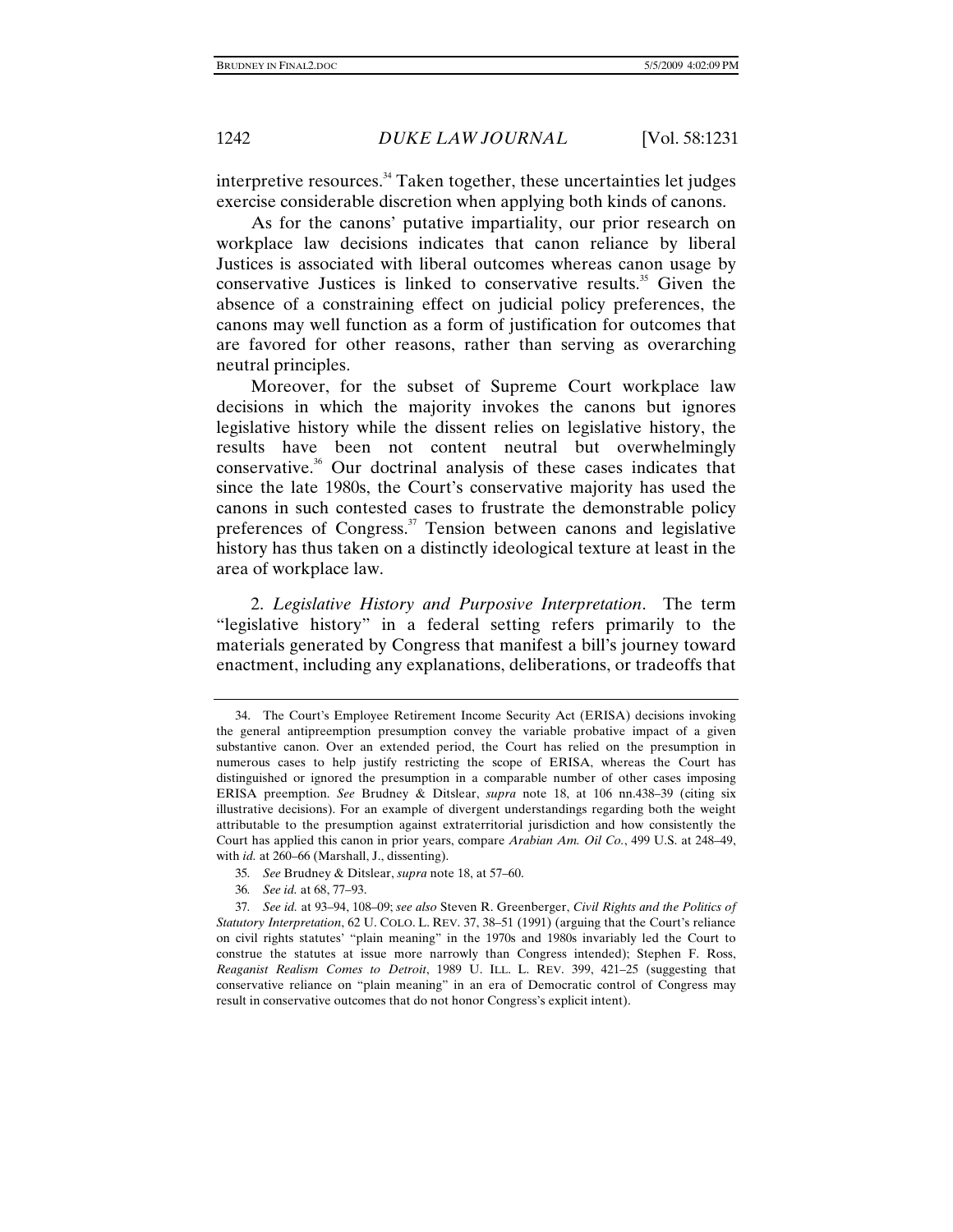are part of that enactment process. $38$  In Congress's committee-based system of drafting, reviewing, and approving bills for consideration by the full chamber, the legislative history most frequently invoked by courts is standing committee reports.<sup>39</sup> Courts also rely on other legislative record items, including original bill language, committee hearings, floor statements and related developments such as proposed amendments and conference reports.<sup>40</sup>

The primary rationale for crediting legislative history as helping to resolve or amplify textual meaning is that statutes are more than disembodied textual products—they are a form of communication that reflects a purposive group effort.<sup>41</sup> In seeking to construe this purposive communication, courts may decide that a specific piece of legislative history is sufficiently persuasive in context to justify attributing to Congress as a whole the understanding and intent expressed in the document.<sup>42</sup> The principle of reasonably imputed institutional approval rests on the assumption that legislative intent can be derived from Congress's structure and operation as a representative body—specifically from the formal and informal subgroups that Congress effectively charges with responsibility for

<sup>38</sup>*. See* ESKRIDGE ET AL., *supra* note 19, at 971–72. In addition to this horizontal narrative accompanying enactment of a particular text, legislative history also may include the vertical record of how the text under review has evolved or been modified from versions enacted by prior Congresses. *See, e.g.*, Griffin v. Oceanic Contractors, Inc., 458 U.S. 564, 572–74 (1982) (discussing four earlier versions of a statute penalizing employers for nonpayment of seamen's wages); Bob Jones Univ. v. United States, 461 U.S. 574, 614–17 (1983) (Rehnquist, J., dissenting) (discussing multiple earlier versions of a statutory provision listing types of organizations entitled to tax-exempt status under Internal Revenue Code).

<sup>39</sup>*. See* ESKRIDGE ET AL., *supra* note 19, at 981 ("Most judges and scholars agree that committee reports should be considered as authoritative legislative history and should be given great weight . . . .").

<sup>40</sup>*. See id.* at 971–72, 1000, 1020–22; GREENAWALT, *supra* note 4, at 171.

<sup>41</sup>*. See* Cheryl Boudreau et al., *What Statutes Mean: Interpretive Lessons from Positive Theories of Communication and Legislation*, 44 SAN DIEGO L. REV. 957, 967–81 (2007) (discussing various types of communication, especially within the majority party, that occur at the early stages of legislative process); James J. Brudney, *Intentionalism's Revival*, 44 SAN DIEGO L. REV. 1001, 1004–08 (2007) (contending that "group intent" is attributable to Congress); Solan, *supra* note 4, at 437–49 (presenting a general theory for treating social groups as entities, and arguing specifically that Congress should be viewed as an entity with intent).

<sup>42</sup>*. See* Bank One Chi., N.A. v. Midwest Bank & Trust Co., 516 U.S. 264, 276–77 (1996) (Stevens, J., concurring); STEPHEN BREYER, ACTIVE LIBERTY: INTERPRETING OUR DEMOCRATIC CONSTITUTION 87–88 (2005); Solan, *supra* note 4, at 444–49; Tiefer, *supra* note 4, at 230–32.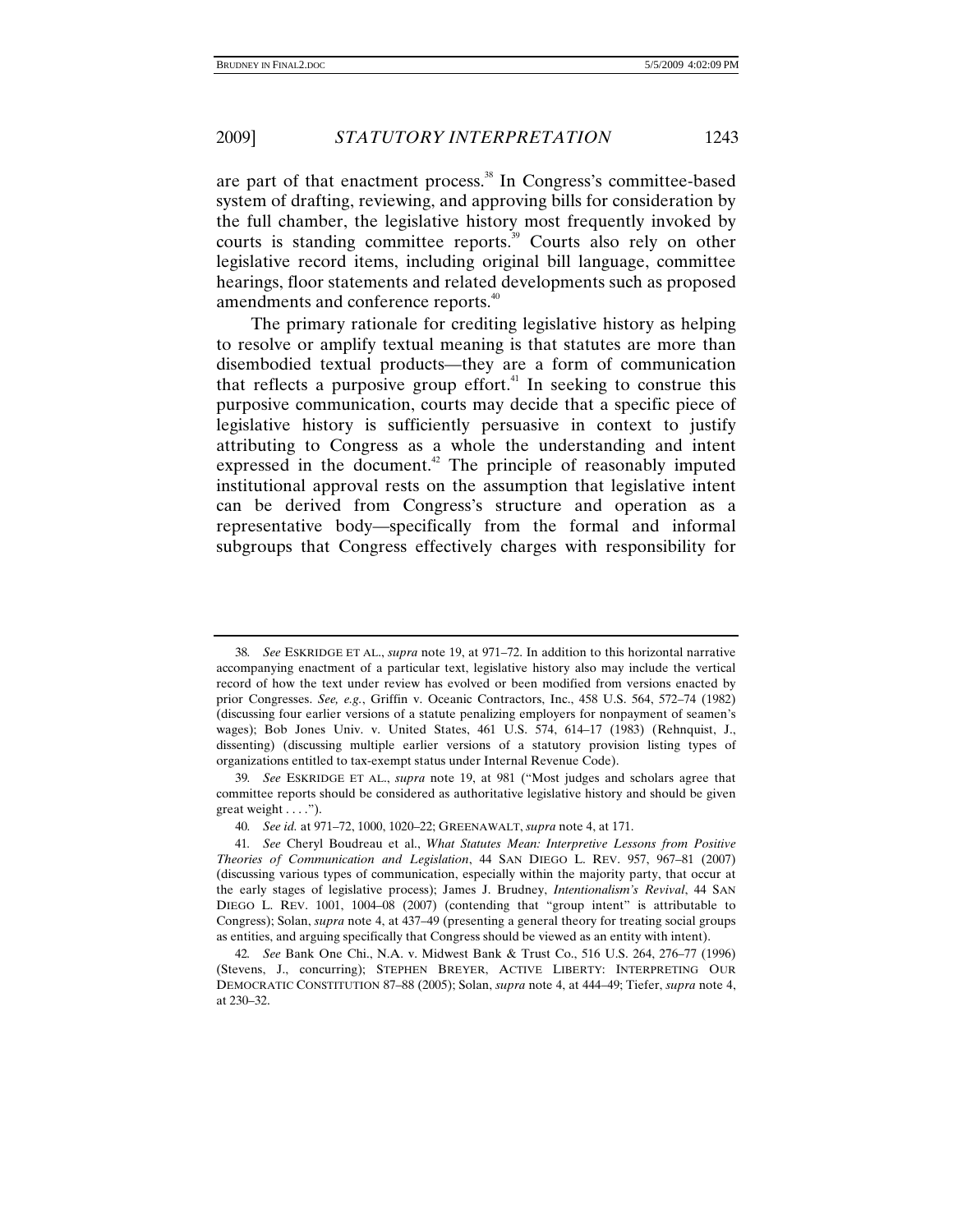drafting textual provisions and explaining or elaborating on their meaning.<sup>43</sup>

A chorus of legislative history critics have characterized this interpretive resource as deeply flawed. Some argue that courts should ignore legislative history for constitutional reasons: it is neither voted on by Congress nor presented to the president, and the views of legislative subgroups ought not be elevated over the text approved by Congress as a whole.<sup>44</sup> Critics also contend that legislative history should be dismissed as conceptually incoherent because the legislature's intention or purpose is at best deeply muddled and at worst unknowable.<sup>45</sup>

Legislative history supporters have responded to these comprehensive critiques in comparably systemic terms. At the constitutional level, they maintain that rather than viewing legislative history as "law" or as equivalent to text, courts consult this history to help attribute meaning to text, just as they do the dictionary, common law precedent, or the canons, which also are not enacted or approved by Congress.<sup>46</sup> And supporters defend the integrity of a group legislative purpose by applying lessons from political science, $\alpha$ <sup>4</sup> analytic philosophy,<sup>48</sup> and developmental psychology,<sup>49</sup> as well as more traditional arguments from democratic theory.<sup>50</sup>

An additional all-encompassing criticism of legislative history is that it lacks neutrality as an interpretive resource. Unlike the canons

<sup>43</sup>*. See Bank One Chi.*, 516 U.S. at 276–77 (Stevens, J., concurring); George A. Costello, *Average Voting Members and Other "Benign Fictions": The Relative Reliability of Committee Reports, Floor Debates, and Other Sources of Legislative History*, 1990 DUKE L.J. 39, 60–73; Brudney, *supra* note 41, at 1007; Tiefer, *supra* note 4, at 230–32.

<sup>44</sup>*. See, e.g.*, INS v. Cardoza–Fonseca, 480 U.S. 421, 452–53 (1987) (Scalia, J., concurring); Kozinski, *supra* note 3, at 813.

<sup>45</sup>*. See, e.g.*, SCALIA, *supra* note 1, at 31–34; Kozinski, *supra* note 3, at 812–14; John F. Manning, *What Divides Textualists from Purposivists?*, 106 COLUM. L. REV. 70, 99, 102–03 (2006).

<sup>46</sup>*. See, e.g.*, Breyer, *supra* note 4, at 862–64; Brudney, *supra* note 32, at 42–45; William N. Eskridge, Jr., *Legislative History Values*, 66 CHI.-KENT L. REV. 365, 372–75 (1990).

<sup>47</sup>*. See* Tiefer, *supra* note 4, at 268 (invoking political science research on the institutional role of committees as producing and supplying superior information to enhance the chamber's performance).

<sup>48</sup>*. See* Solan, *supra* note 4, at 437–42 (discussing models of group intent as described by philosophers Margaret Gilbert and Michael Bratman); Tiefer, *supra* note 4, at 255–64 (examining the philosophical approaches of John Austin, H.L.A. Hart, and John Searle).

<sup>49</sup>*. See* Solan, *supra* note 4, at 449–53 (arguing that psychological research shows that it is common and coherent to understand plural subjects, such as Congress, as having intent).

<sup>50</sup>*. See* BREYER, *supra* note 42, at 15–16, 85–101.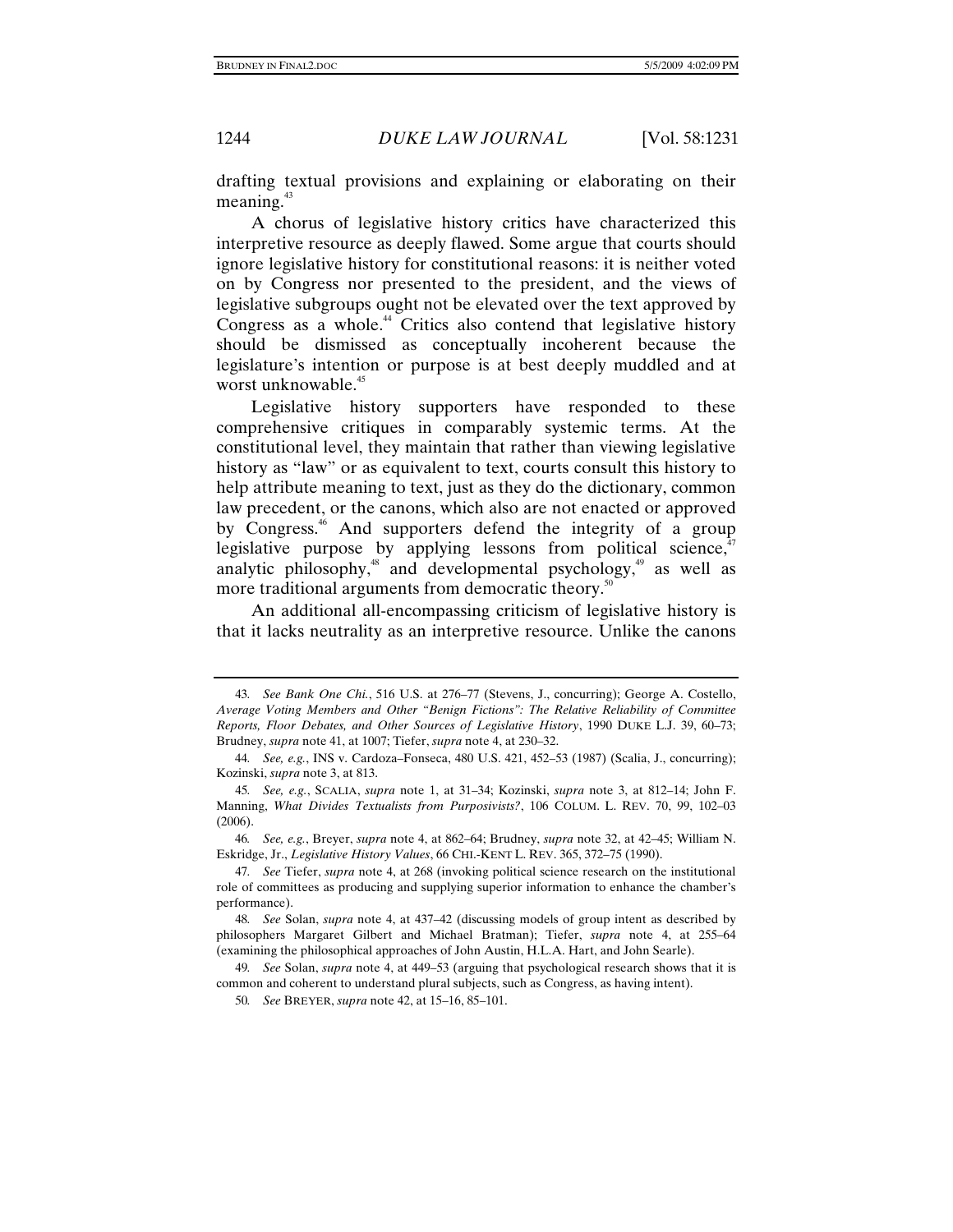or judicial precedent, committee and floor statements are produced by partisans—individuals with a policy stake in the lawmaking contest to which they are contributing. Disagreement about the implications of these statements inevitably becomes politically charged, especially because legislators and their staffs may craft the statements with an eye toward manipulating or misleading judges as to the meaning of text. $51$ 

Defenders of legislative history accept the political label but contend that this is an important dimension of its probative value. They observe that major legislative proposals are usually altered and occasionally recast by sponsoring committees or bill managers in an effort to accommodate concerns of wavering colleagues or to co-opt segments of the opposition. These substantial postintroduction changes in text are routinely accompanied by committee or floor commentaries. Accordingly, courts should appreciate that legislative bargains are an established feature of congressional lawmaking and that legislative history may illuminate a bargain's existence or help explain some of its details. $52$ 

In sum, the canons are promoted for helping to clarify inconclusive text in relatively nonpolitical terms; legislative history is praised for helping to understand the collective political will that accounts for the text's successful passage. An implicit premise is that the virtues of each interpretive resource transcend particular subject matter areas addressed by Congress—that the canons and legislative history function in the same ways whether the regulatory scheme at issue involves criminal law or environmental law, banking law or military law, employment discrimination or income taxation.

3. *Expertise Borrowing as a Distinct Perspective*. Public choice accounts of language canon usage suggest a potential limitation on this premise of uniform applicability. Professors Macey and Miller assert that judges rely on language canons more often in statutory

<sup>51</sup>*. See, e.g.*, Blanchard v. Bergeron, 489 U.S. 87, 98–99 (1989) (Scalia, J., concurring); Edwards v. Aguillard, 482 U.S. 578, 637–38 (1987) (Scalia, J., dissenting); Frank H. Easterbrook, *Text, History, and Structure in Statutory Interpretation*, 17 HARV. J.L. & PUB. POL'Y 61, 61 (1994).

<sup>52</sup>*. See* Breyer, *supra* note 4, at 858–60; James J. Brudney & Corey Ditslear, *Liberal Justices' Reliance on Legislative History: Principle, Strategy, and the Scalia Effect*, 29 BERKELEY J. EMP. & LAB. L. 117, 146–51 (2008); McNollgast, *Positive Canons: The Role of Legislative Bargains in Statutory Interpretation*, 80 GEO. L.J. 705, 724–27 (1992).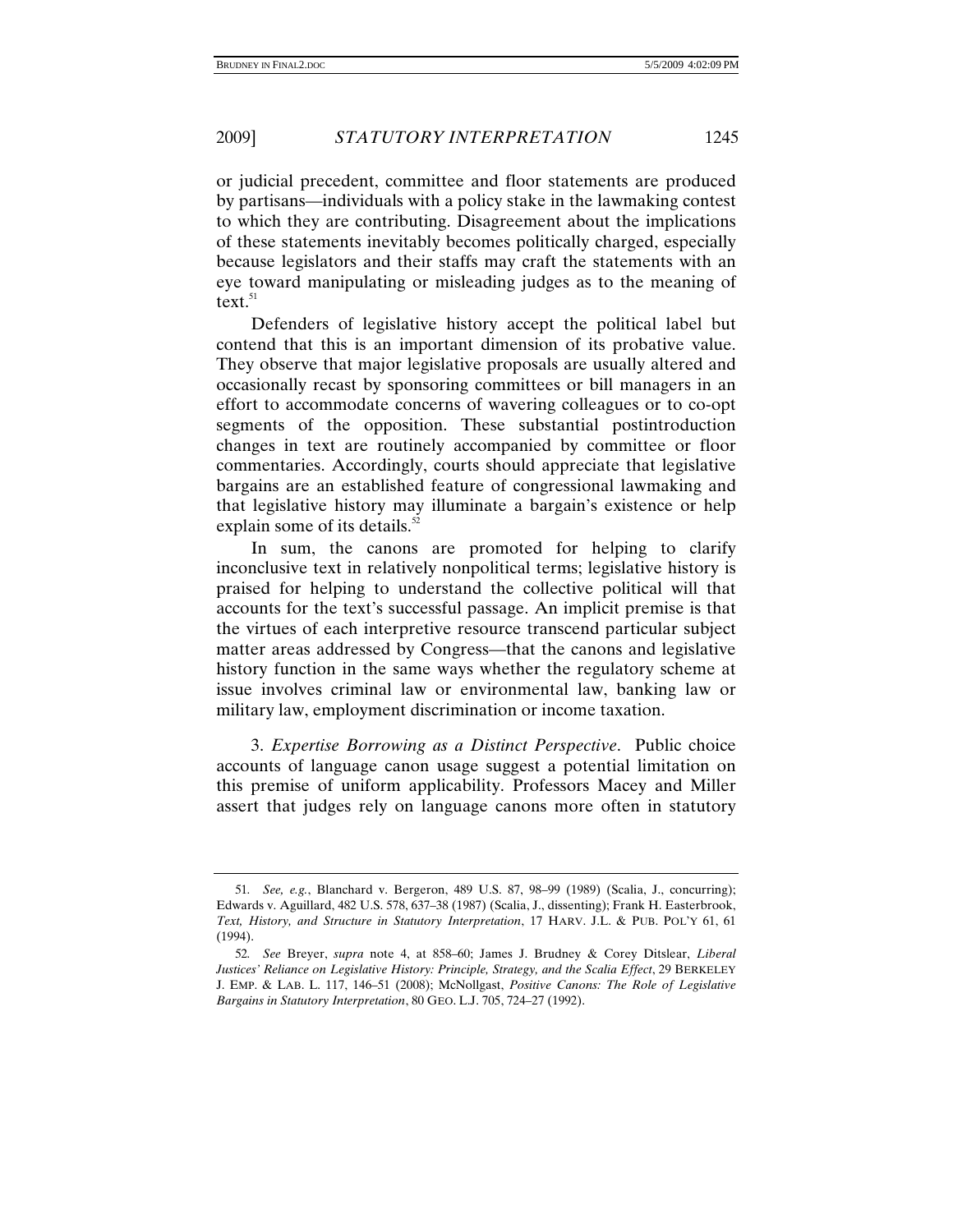cases of technical complexity and minimal ideological interest.<sup>53</sup> They contend that judges in these instances worry about their lack of subject matter expertise and the consequent risk of making an embarrassing policy-related error, and that reliance on language canons offers a largely nonsubstantive basis for resolving the disputes. $54$ 

Moreover, tax law scholars and commentators have long recognized that tax bills and their accompanying legislative history are generated in a unique fashion within Congress.<sup>55</sup> At the predrafting stage, during the drafting of text, and in the development of committee reports, the legislative process encourages production of and reliance on expertise through bipartisan cooperation and

55*. See* Mary L. Heen, *Plain Meaning, the Tax Code, and Doctrinal Incoherence*, 48 HASTINGS L.J. 771, 786 & n.73, 818–19 (1997) (arguing that tax law is unique because of the complexity and ever-changing nature of the tax code and because the process surrounding its creation is relatively insulated from the influence of special interest groups); Beverly I. Moran & Daniel M. Schneider, *The Elephant and the Four Blind Men: The Burger Court and Its Federal Tax Decisions*, 39 HOW. L.J. 841, 891–95, 903–07 (1996) (outlining reasons why legislative history is particularly relevant to interpreting tax law and observing that the Burger Court heavily relied on legislative history in this area). The discussion in this Section and Part III.A.2 relies on observations and analyses from political science as well as law, reflecting perceptions of the tax legislation process from the 1950s to 2008. *See* Joint Comm. on Taxation, About the Joint Committee on Taxation 5–8, 16, http://www.house.gov/jct/About\_Joint\_Committee\_ On\_Taxation.pdf (last visited Jan. 23, 2009); Michael Livingston, *Congress, the Courts, and the Code: Legislative History and the Interpretation of Tax Statutes*, 69 TEX. L. REV. 819, 832–42 (1991) (stating that Professor Livingston served as legislative attorney for the Joint Committee on Taxation from 1983–87); Bradford L. Ferguson, Frederic W. Hickman & Donald C. Lubick, *Reexamining the Nature and Role of Tax Legislative History in Light of the Changing Realities of the Process*, 67 TAXES 804, 809–12 (1989) (noting that the three authors, in private practice as of 1989, had direct and extensive experience in the tax legislative process between 1961 and 1980— Lubick as Tax Legislation Counsel of the Treasury Department (1961–64) and Assistant Secretary of the Treasury for Tax Policy (1977–81); Hickman as Assistant Secretary of the Treasury for Tax Policy (1972–75); and Ferguson as Tax Legislative Assistant to a Senate Finance Committee member (1975–77), Special Assistant to the Assistant Secretary of the Treasury for Tax Policy (1977–79), and Associate Tax Legislation Counsel of the Treasury Department (1979–80)); John F. Manley, *Congressional Staff and Public Policy-Making: The Joint Committee on Internal Revenue Taxation*, 30 J. POL. 1046, 1048–65 (1968) (highlighting that Manley, a political scientist, interviewed twenty-three members of the House Ways and Means Committee, eight members of the Senate Finance Committee, five members of the congressional staff, and three high-ranking Treasury Department officials); Lawrence N. Woodworth, *Procedures Followed by Congress in Enacting Tax Legislation and the Role of the Joint Committee Staff in that Process*, 18 INST. ON FED. TAX'N 21, 23–32 (1966). Woodworth was an economist on the JCT from 1944–64 and Chief of Staff for the JCT from 1964–77.

<sup>53</sup>*. See* Jonathan R. Macey & Geoffrey P. Miller, *The Canons of Statutory Construction and Judicial Preferences*, 45 VAND. L. REV. 647, 659–65 (1992); *cf.* Frederick Schauer, *Statutory Construction and the Coordinating Function of Plain Meaning*, 1990 SUP. CT. REV. 231, 247 (suggesting that Justices use canons when they find the cases boring in policy terms).

<sup>54</sup>*. See* Macey & Miller, *supra* note 53, at 662–64, 668–70.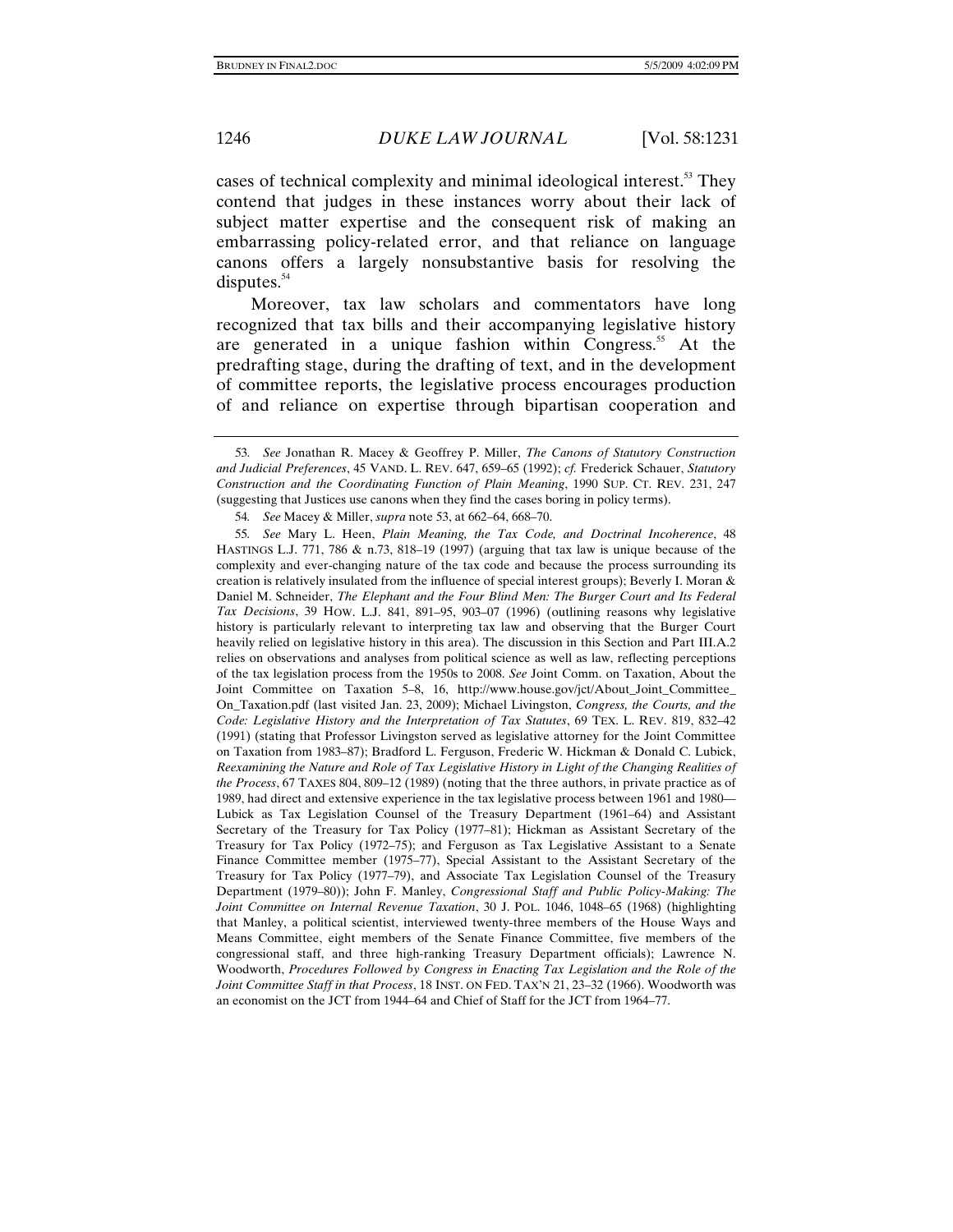interbranch dialogue. The lynchpin for this distinctively objective and collaborative effort is the Joint Committee on Taxation. The JCT includes five members from the Senate Finance Committee and five from the House Ways and Means Committee.<sup>56</sup> Supported by a nonpartisan staff of economists, lawyers, and other tax professionals, the JCT oversees the preparation of standing committee reports. As Part III of this Article explains, $57$  tax committee report commentaries help legislators make sense of the highly technical and often obscure Internal Revenue Code language.58

This concept of expertise borrowing is worth bearing in mind as we consider whether the Court's pattern of reasoning is somehow distinctive in federal tax decisions. With respect to language canon usage, however, Professors Macey and Miller offer a theoretical explanation, not an empirical assessment of the way the Court actually performs when construing statutes in a technically complex area.<sup>59</sup> Further, in addressing the potential role of language canons, Macey and Miller focus on error avoidance rather than expertise borrowing.<sup>60</sup> Although the avowedly content-neutral approach of language canons may at times help to reduce the risk of error, a court's reliance on interpretive assets to borrow subject matter expertise is more likely to occur with respect to substantive canons and legislative history, which are openly policy based and content driven.

At the same time, the possibility that the Court relies on legislative history in its tax decisions to borrow expertise is just that a possibility. We noted how judges and scholars who defend legislative history typically point to its value as a resource identifying and describing the negotiated bargains that are an essential element

 <sup>56.</sup> Joint Comm. on Taxation, *supra* note 55, at 2.

<sup>57</sup>*. See infra* Part III.A.2.

<sup>58</sup>*. See* Ferguson et al., *supra* note 55, at 810; Livingston, *supra* note 55, at 836.

<sup>59</sup>*. See* Macey & Miller, *supra* note 53, at 652–55, 667–71 (illustrating their argument with a single Court decision, *Breininger v. Sheet Metal Workers International Ass'n Local Union No. 6*, 493 U.S. 67 (1989)).

<sup>60</sup>*. See id.* at 662–64. Language canon reliance tends to promote error avoidance by invoking a content-neutral rule or presumption that enables the Court *not* to engage the substantive issues. By contrast, if the Court borrows expertise from an interpretive resource such as Supreme Court precedent or legislative history, it *is* engaging the substantive subject matter at stake. But some language canons, such as the whole code rule in tax cases, can arguably be viewed as a form of second-order expertise borrowing. *See* text accompanying notes 276–80.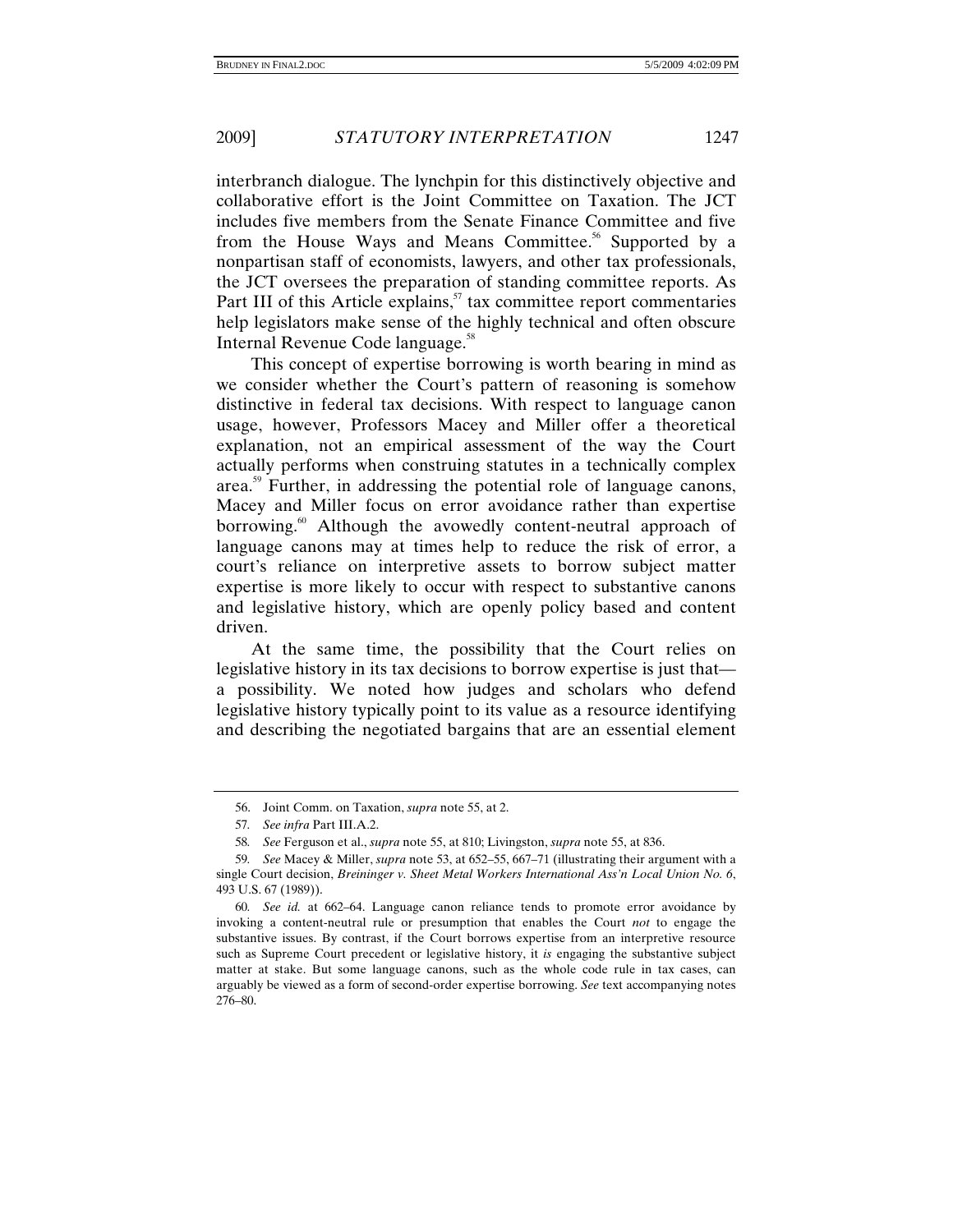of congressional lawmaking.61 Our prior empirical findings supporting this justification were based on the Court's use of legislative history in its workplace law decisions.<sup>62</sup> In short, the prospect that the Justices may invoke interpretive resources for distinctive reasons in the tax and workplace law areas warrants detailed examination with reference to both legislative history and the canons. Before proceeding to that examination, we describe our two parallel datasets of Supreme Court decisions.

#### *B. Supreme Court Workplace Law and Tax Law Decisions*

1. *Workplace Statutes*. Our workplace law dataset consists of every Supreme Court merits decision from the fall of 1969 to the spring of 2008 that construes one or more federal laws addressing an aspect of the employment relationship. $63$  This universe features 597 decisions applying a range of congressional enactments.<sup>64</sup> The largest volume of cases involves union-management relations laws and race or gender discrimination statutes, but there also are a considerable number of decisions addressed to minimum wage and overtime standards, safety and health, retirement benefits, discrimination based on age or disability, and miscellaneous employment-related disputes

<sup>61</sup>*. See* sources cited *supra* note 52; *see also* Daniel B. Rodriguez & Barry R. Weingast, *The Positive Political Theory of Legislative History: New Perspectives on the 1964 Civil Rights Act and Its Interpretation*, 151 U. PA. L. REV. 1417, 1420–23 (2003); Nourse & Schacter, *supra* note 32, at 607.

<sup>62</sup>*. See* Brudney & Ditslear, *supra* note 52, at 146–51; James J. Brudney & Corey Ditslear, *The Decline and Fall of Legislative History? Patterns of Supreme Court Reliance in the Burger and Rehnquist Eras*, 89 JUDICATURE 220, 227–28 (2006).

 <sup>63.</sup> We have analyzed different aspects of this dataset—jointly and individually—in a number of prior articles. *See, e.g.*, Brudney & Ditslear, *supra* note 52 *passim*; James J. Brudney, *Below the Surface: Comparing Legislative History Usage by the House of Lords and the Supreme Court*, 85 WASH. U. L. REV. 1 *passim* (2007); Brudney & Ditslear, *supra* note 62 *passim*; Brudney & Ditslear, *supra* note 18 *passim*. For a detailed discussion of how we assembled the dataset, see Brudney & Ditslear, *supra* note 18, at 15–29. The complete dataset and codebook for workplace decisions and tax decisions addressed in this Article are available on the web. James Brudney & Corey Ditslear, Liberal Justices, http://www.psci.unt.edu/Ditslear/LH data.htm (last visited Feb. 27, 2009).

 <sup>64.</sup> The dataset also includes eighty-one decisions presenting workplace-related issues of constitutional law that do not implicate any federal statute. We omit these decisions from our analysis because we are comparing only the Court's approach to statutory interpretation in different subject matter areas. *See* Brudney & Ditslear, *supra* note 52, at 128 n.37 (discussing the ways in which legislative history of statutes differs from "constitutional history" such as convention proceedings, state ratification debates, and *The Federalist Papers*).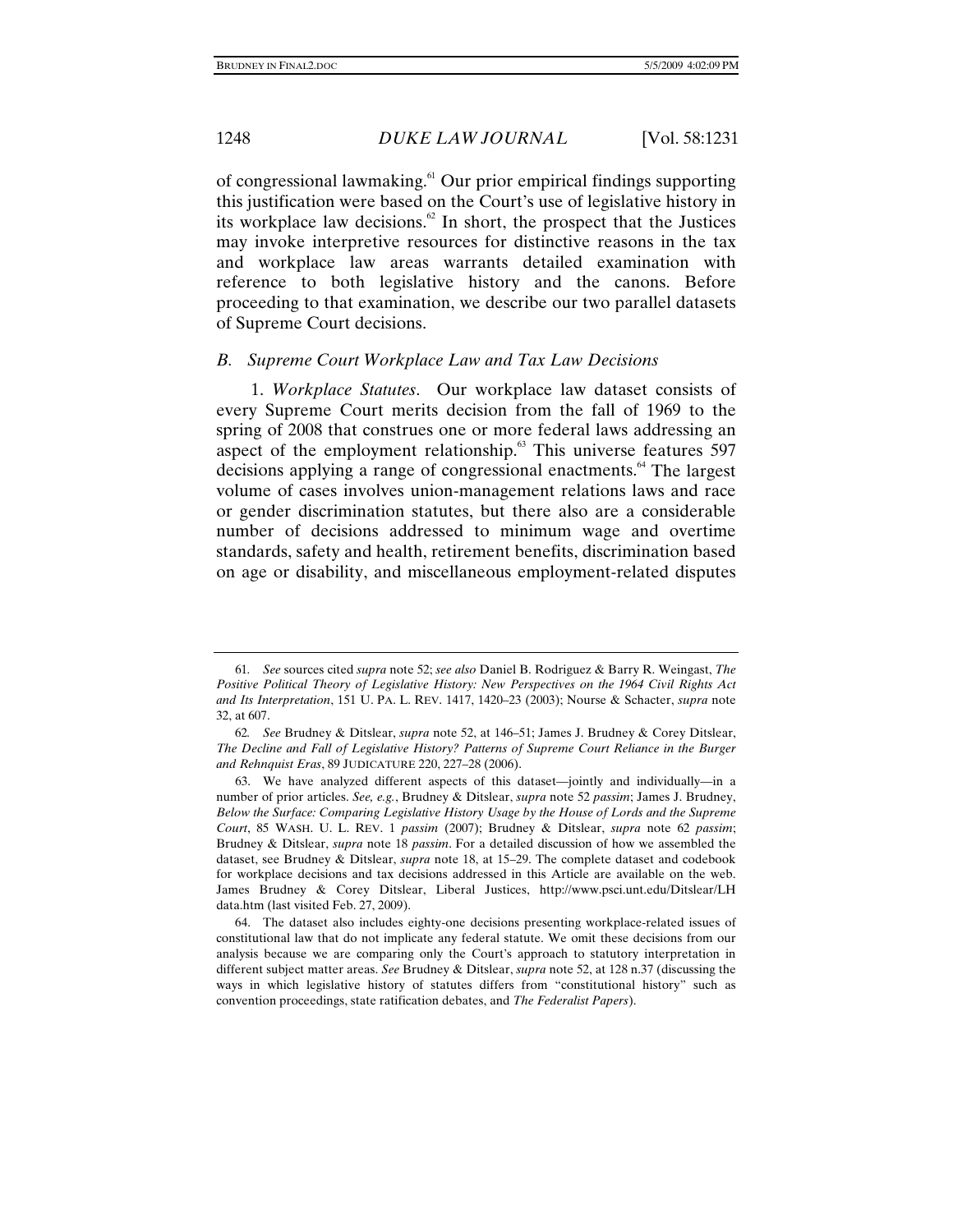arising in connection with criminal, tax, social security, or immigration law.<sup>65</sup>

To examine the rationales for each majority opinion, we identify ten distinct interpretive resources on which the Court relies with some frequency. In addition to legislative history, language canons, and substantive canons, these include (i) the meaning of the textual language and related appeals to plain or ordinary meaning, (ii) dictionaries, (iii) legislative purpose, (iv) legislative inaction, (v) Supreme Court precedent, (vi) common law precedent, and (vii) agency deference.<sup>66</sup> We omit items that the Justices rely on less frequently, such as law review articles and treatises.

When reviewing each opinion, we identify the interpretive resources being invoked and then determine whether a resource (a) is merely *referenced*, which includes being mentioned in background discussion or dismissed as substantively unpersuasive or (b) is *relied on* as affirmatively probative to advance the outcome endorsed by the majority author, which includes being invoked as "a" or "the" determining factor in the majority's reasoning process.<sup>67</sup> Almost all majority opinions rely on at least two of the ten listed interpretive resources, and the vast majority rely on three or more resources to help explain or justify their holdings.

We apply the same coding distinctions used for majority opinions to identify the nature and extent of judicial reliance in all dissenting opinions that include an elaboration of reasons. In addition, we classify the votes by individual Justices for every decision, based on whether a Justice authored or joined a majority or plurality, a concurrence, a dissent, or some combination thereof. We are thus able to group the dataset based on the size of the Court majority, distinguishing close cases from decisions that are unanimous or nearly

 <sup>65.</sup> For a fuller discussion of which statutes fall in each subject matter category, see Brudney & Ditslear, *supra* note 18, at 17–18. From the 1969 through the 2007 term, 192 of the 597 workplace law cases involved labor-management relations, 147 cases involved race or gender discrimination statutes, 59 cases construed provisions involving other forms of status discrimination (mostly age and disability), 74 cases addressed statutes setting minimum workplace standards, 66 cases involved retirement-related statutes, 25 cases involved general negligence-based provisions that apply primarily to workers in the railroad or maritime industries, and 48 cases addressed miscellaneous employment-related provisions. This total exceeds 597 because, in a number of cases, the Court construed statutes from more than one category.

 <sup>66.</sup> For a fuller discussion of how we identify these ten resources, see *id.* at 23–24.

 <sup>67.</sup> For a fuller discussion of the rationale for this approach to judicial reasoning, as well as challenges involved in distinguishing between reference and reliance, see *id.* at 25–26.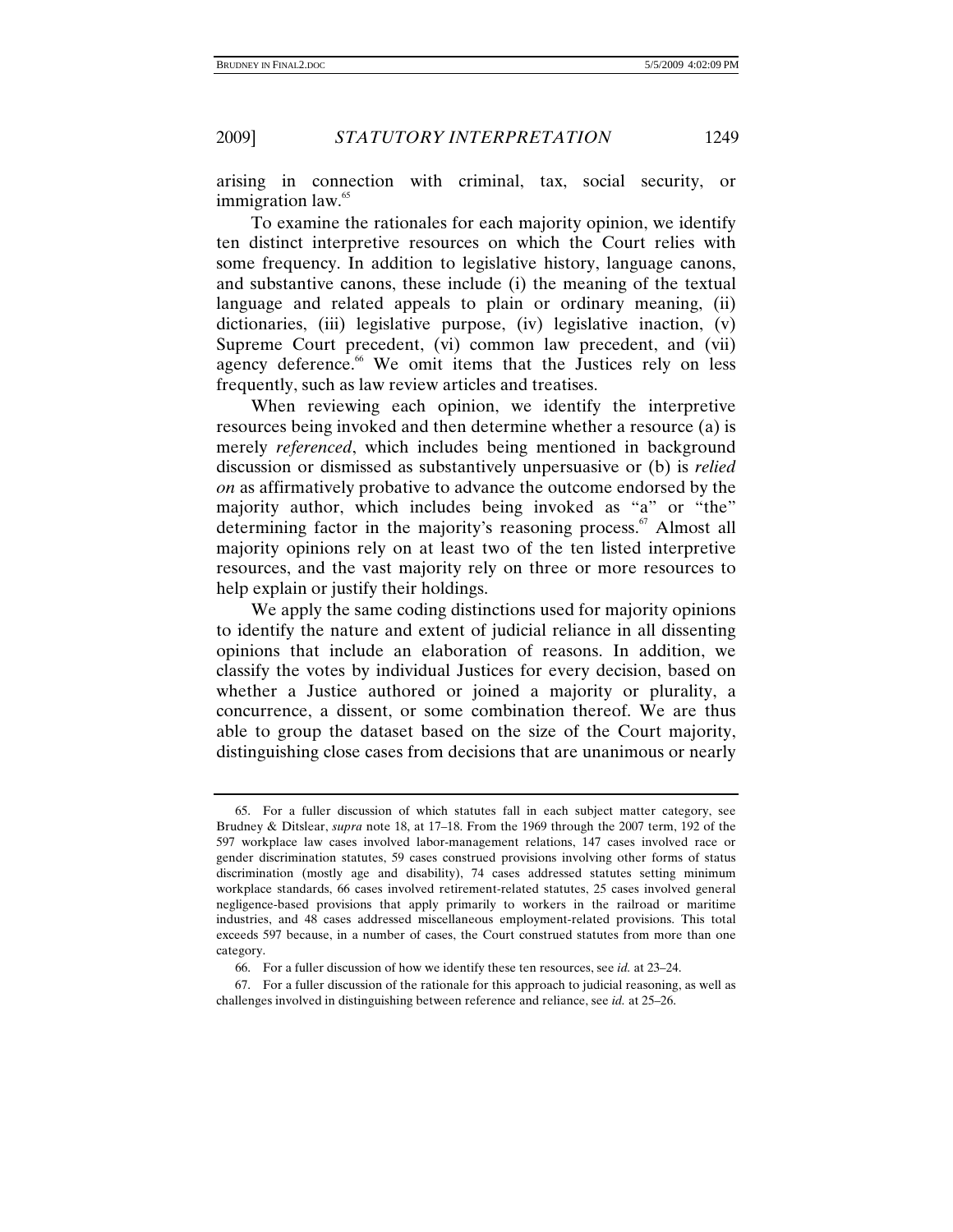unanimous. We also can identify patterns of reliance on specific interpretive resources by individual Justices, including those who may author a disproportionate number of majority opinions in a given field.

2. *Tax Statutes*. Our tax law dataset consists of every Supreme Court merits decision from 1969 to 2008 that involves the interpretation of federal tax statutes. Although we compiled our workplace law dataset from scratch, the collection of tax law decisions borrows heavily from a database assembled by Professor Nancy Staudt and a team of legal scholars and social scientists.<sup>68</sup> Professor Staudt and her colleagues searched broadly for Supreme Court decisions mentioning the word "tax" but they retained only decisions involving the interpretation of a federal tax statute, excluding all state taxation cases as well as constitutional disputes that did not implicate a federal statute.<sup>69</sup>

Using the Staudt database, we identified 153 Supreme Court cases decided between October 1969 and December 2005. Adopting the Staudt selection criteria, we have added five cases decided by the Court since January 2006. We then coded these 158 cases exactly as we did the workplace law decisions, using the same ten interpretive resources for majority and dissenting opinions, the same distinction between referencing and relying on a resource, and the same classification of votes by individual Justices for each decision.

Looking at respective contributions to the Court's docket, we note that the Justices address far more federal workplace law disputes than federal tax controversies: they have decided nearly four times as many workplace law cases in our thirty-nine-year period. This gap is due in part to the sheer volume of major new workplace statutes, targeting various specific subdivisions of the private and public workforce and regulating a wide range of employment conditions.<sup>70</sup>

<sup>68</sup>*. See* Staudt et al., *supra* note 13, at 1926–27. We are grateful to Professor Staudt and her coauthors, Professors Lee Epstein, Peter Wiedenbeck, René Lindstädt, and Ryan J. Vander Wielen, for providing us with their list of more than three hundred Supreme Court cases decided between January 1950 and December 2005. One of us analyzed a limited subset of these decisions in a prior article. *See* Brudney, *supra* note 63, at 29–35.

<sup>69</sup>*. See* Staudt et al., *supra* note 13, at 1927.

 <sup>70.</sup> Among the federal statutes frequently applied by the Court are laws classified in Title 29 covering "Labor" (for example, the National Labor Relations Act, the Occupational Safety and Health Act, the Fair Labor Standards Act, the Age Discrimination in Employment Act, the Employee Income Retirement Security Act, and the Worker Adjustment Retraining Notification Act) but also laws codified as civil rights statutes under Title 42 (Title VII of the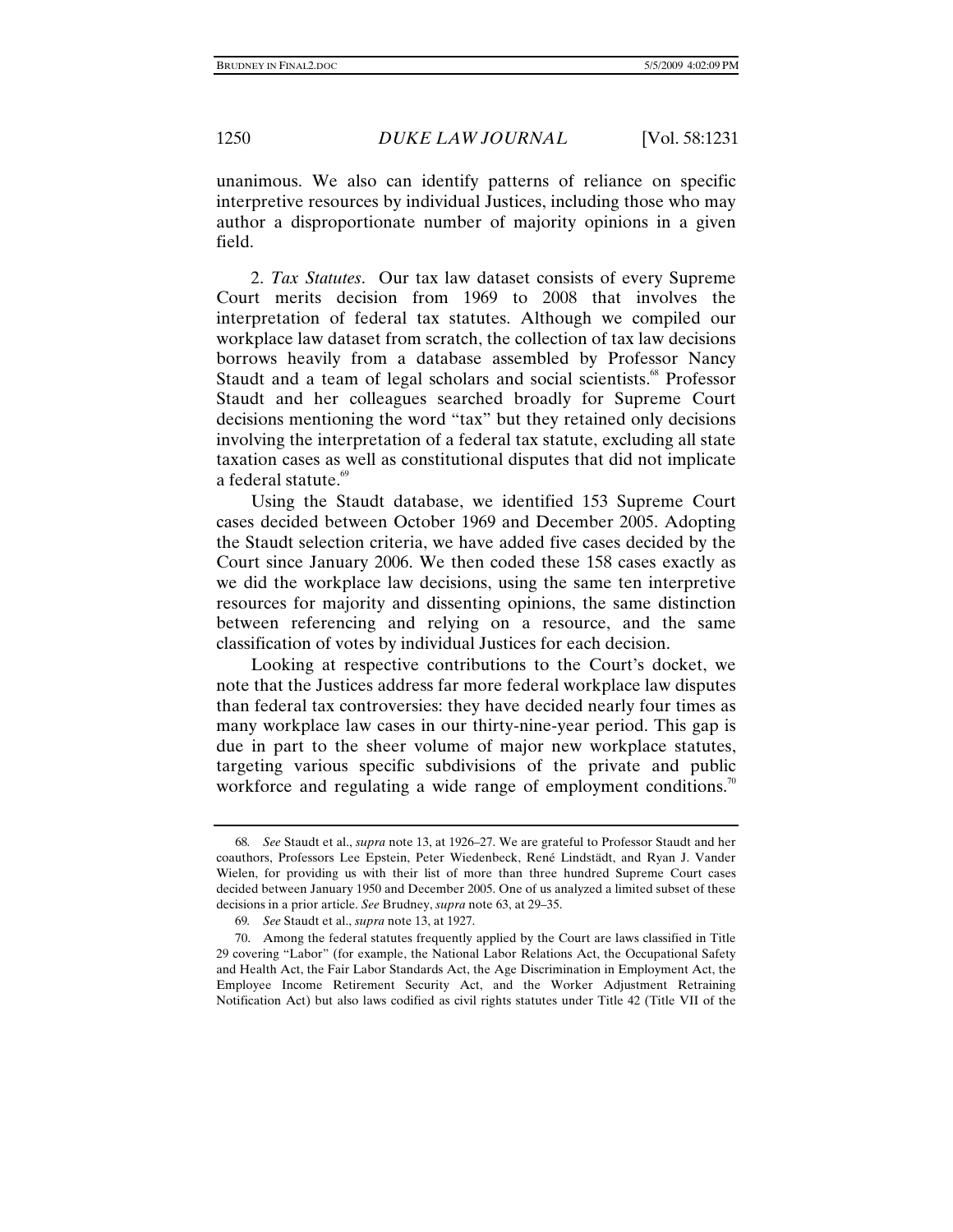That volume in turn reflects the enduring importance of work in modern American culture, and the Court's related attentiveness to continuing efforts by Congress and the president to reconcile provision of employee rights with recognition of employer interests. Conversely, despite the obvious importance of tax policy, the subject receives less high-profile attention from Congress than does workplace law. Congress has passed numerous statutes since 1970, but it has not innovated in the tax law area the same way it has in the workplace law area.<sup>71</sup> In addition, the Justices may have less interest in or understanding of tax law issues, a possibility we explore in Part III.

The fact that congressional tax policy is set forth almost exclusively within a single title of the U.S. Code does not mean, however, that federal tax statutes are monolithic in nature. Like their workplace counterparts, the tax laws encompass diverse substantive issues, including core concepts such as defining taxable income<sup>72</sup> and identifying contours and limits of various deductions<sup>73</sup> and exemptions.<sup>74</sup> The tax code also includes a range of procedural provisions implicating matters of jurisdiction,<sup>75</sup> limitation periods, $\frac{7}{6}$ 

<sup>1964</sup> Civil Rights Act, the Americans with Disabilities Act, and the Civil War era statutes), as well as laws addressed to specific industries or occupations (for example, federal civil service laws under Title 5, the Mine Safety and Health Act under Title 30, the Longshore & Harbor Workers Compensation Act under Title 33, the Davis-Bacon Act regulating construction workers under Title 40, and the Railway Labor Act under Title 45) and a separate statute regulating arbitration (the Federal Arbitration Act under Title 9).

<sup>71</sup>*. See* JOSHUA D. ROSENBERG & DOMINIC L. DAHER, THE LAW OF FEDERAL INCOME TAXATION 11 (2008) (noting that Congress enacted its major Internal Revenue Code revisions in 1939, 1954, and 1986); Nancy Staudt et al., *The Ideological Component of Judging in the Taxation Context*, 84 WASH. U. L. REV. 1797, 1818 n.68 (2006) (noting that the code's basic structure has been unchanged since 1954). By contrast, Congress since 1960 has created entire new areas of federal workplace law, regulating, *inter alia*, employment discrimination based on race, sex, age, and disability; occupational safety and health; and employee pensions.

<sup>72</sup>*. See, e.g.*, O'Gilvie v. United States, 519 U.S. 79, 81 (1996); Comm'r v. Clark, 489 U.S. 726, 728–29 (1989); Hillsboro Nat'l Bank v. Comm'r, 460 U.S. 370, 372 (1983); Comm'r v. Kowalski, 434 U.S. 77, 82–83 (1977).

<sup>73</sup>*. See, e.g.*, United Dominion Indus., Inc. v. United States, 532 U.S. 822, 825–26 (2001); United States v. Centennial Sav. Bank FSB, 499 U.S. 573, 578–79 (1991); United States v. Hughes Props., Inc., 476 U.S. 593, 595 (1986); Don E. Williams Co. v. Comm'r, 429 U.S. 569, 570 (1977).

<sup>74</sup>*. See, e.g.*, Knight v. Comm'r, 128 S. Ct. 782, 785 (2008); United States v. Wells Fargo Bank, 485 U.S. 351, 352 (1988); United States v. Am. Coll. of Physicians, 475 U.S. 834, 835–36 (1986); Paulsen v. Comm'r, 469 U.S. 131, 136–37 (1985).

<sup>75</sup>*. See, e.g.*, United States v. Clintwood Elkhorn Mining Co., 128 S. Ct. 1511, 1514 (2008); Hinck v. United States, 127 S. Ct. 2011, 2013 (2007); Grable & Sons Metal Prods., Inc. v. Darue Eng'g & Mfg., 545 U.S. 308, 310 (2005); Comm'r v. Lundy, 516 U.S. 235, 237 (1996).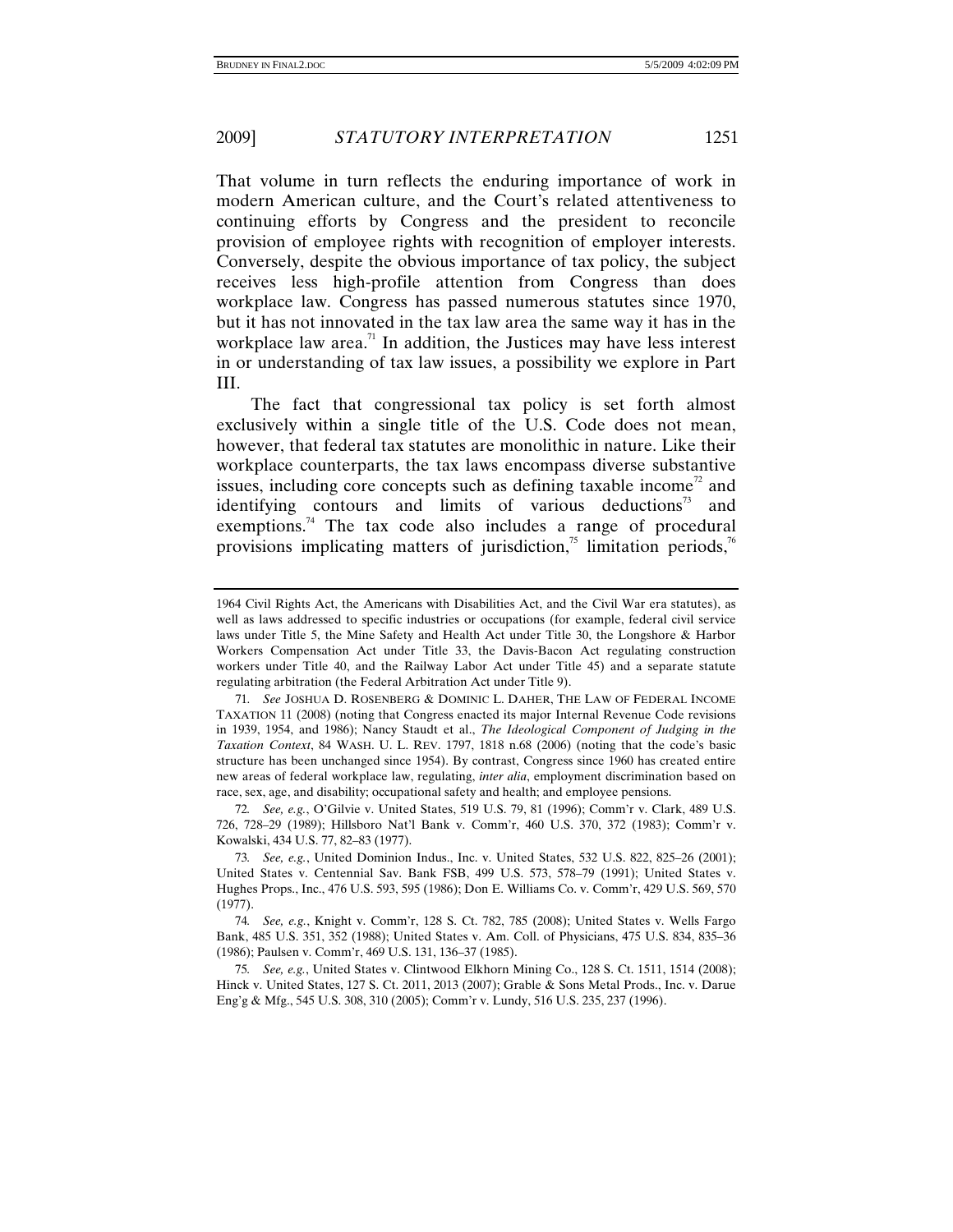and agency approaches to enforcement, $\alpha$  including criminal enforcement.<sup>78</sup> We suggest in Part III that the Court's distinctive uses of legislative history and canons in its tax law cases relate to both substantive and procedural decisions, although in somewhat different ways.

Finally, there are thirteen decisions (two from the Burger era and eleven from the Rehnquist years) that appear in both the workplace and tax law datasets. We classify them as workplace law decisions because they address the employment relationship, albeit in ancillary form.79 They are part of our tax dataset because Professor Staudt and her colleagues identified them based on her criteria. We include them in our judicial reasoning analyses for both datasets because they legitimately belong in each. Given the small number of these cases, and their relatively representative character for our judicial reasoning purposes, we see no risk of distortion from this double counting. $\frac{80}{30}$ 

#### II. RESULTS

# *A. Comparative Reliance on Legislative History and Canons over Time*

We begin with a broad comparison between the Court's majority reasoning in its tax and workplace law decisions. Table 1 reports the

<sup>76</sup>*. See, e.g.*, EC Term of Years Trust v. United States, 127 S. Ct. 1763, 1767–68 (2007); United States v. Galletti, 541 U.S. 114, 116 (2004); United States v. Brockamp, 519 U.S. 347, 348–49 (1997); Badaracco v. Comm'r, 464 U.S. 386, 389–90 (1984).

<sup>77</sup>*. See, e.g.*, United States v. Craft, 535 U.S. 274, 276–78 (2002); Drye v. United States, 528 U.S. 49, 52 (1999); United States v. Estate of Romani, 523 U.S. 517, 519 (1998); United States v. Stuart, 489 U.S. 353, 355–56 (1989).

<sup>78</sup>*. See, e.g.*, Standefer v. United States, 447 U.S. 10, 11–14 (1980); United States v. Bishop, 412 U.S. 346, 347–48 (1973); Minor v. United States, 396 U.S. 87, 90 (1969).

<sup>79</sup>*. See, e.g.*, Comm'r v. Schleier, 515 U.S. 323, 324–27 (1995) (holding that the liquidated damages portion of an employee's age discrimination settlement is not excludable from gross income for tax purposes); United States v. Burke, 504 U.S. 229, 242 (1992) (holding that back pay awards under Title VII are not excludable from gross income); St. Martin's Evangelical Lutheran Church v. South Dakota, 451 U.S. 772, 788 (1981) (holding that parochial schools are exempt from unemployment taxes under a statute's exception for church employees).

 <sup>80.</sup> Five of the thirteen majority opinions (38.5 percent) rely on legislative history, five rely on language canons, and three (23.1 percent) rely on substantive canons. Further, three of the six cases (50 percent) decided during Justice Blackmun's tenure were authored by him. All of these figures for duplicate cases are within two standard deviations from the mean of all cases, which is the generally accepted line for outlier status, thus suggesting that their impact on the larger analyses has not been skewed. *See* LARRY GONICK & WOOLLCOTT SMITH, THE CARTOON GUIDE TO STATISTICS 18–26 (1993).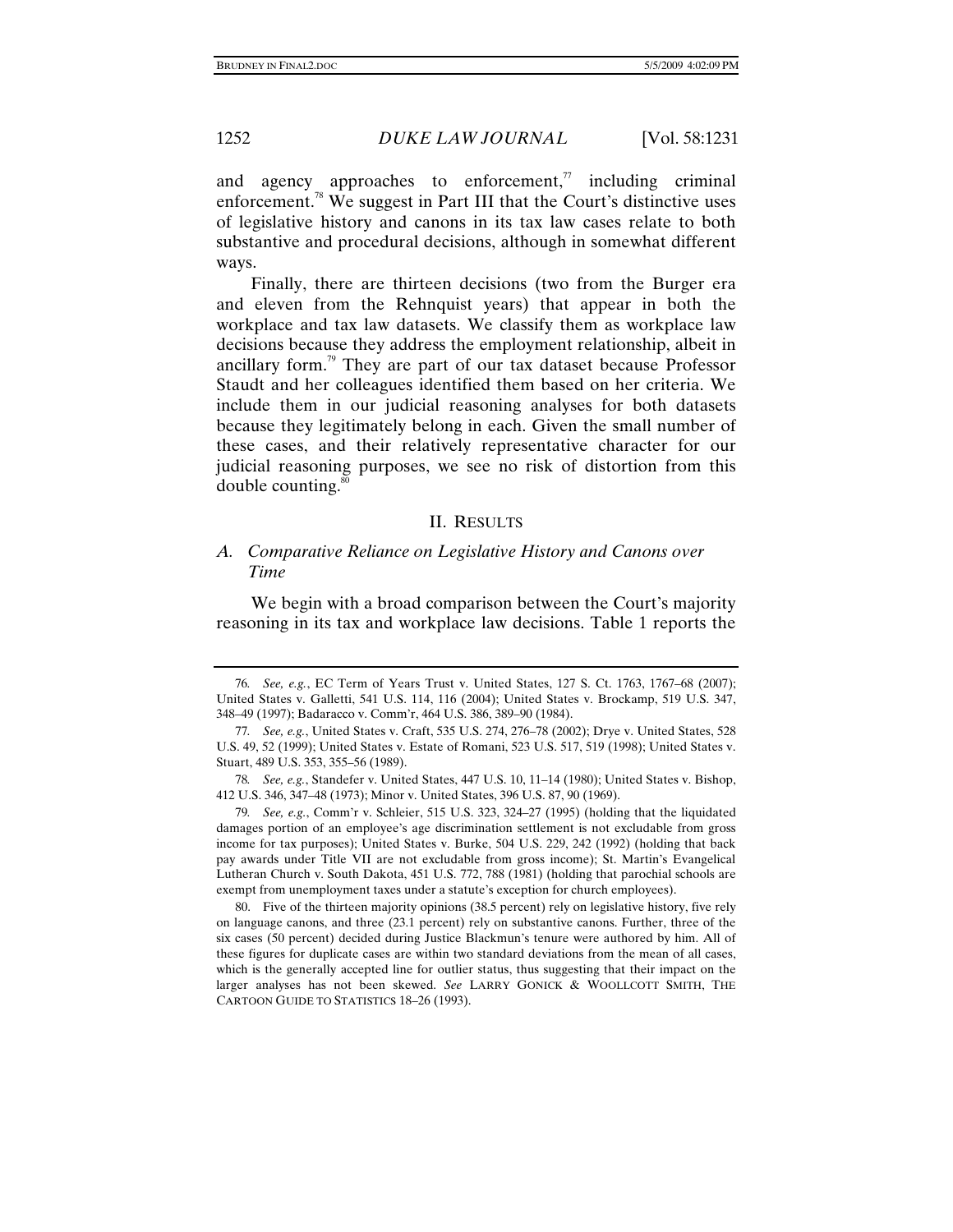extent to which the Court relies on our ten interpretive resources to justify its holdings in these two subject matter areas. For each resource, we report reliance as a percentage of the total number of majority decisions in that area (158 in tax, 597 in workplace law) over the thirty-nine Supreme Court terms.

| <b>Resource</b>                                                        | Tax (N=158) | <b>Workplace (N=597)</b> |  |
|------------------------------------------------------------------------|-------------|--------------------------|--|
| Text                                                                   | 66.5        | 60.6                     |  |
| Dictionary                                                             | 6.3         | 4.4                      |  |
| Language Canons*                                                       | 29.7        | 20.8                     |  |
| Legislative History*                                                   | 55.7        | 41.5                     |  |
| Legislative Purpose*                                                   | 51.9        | 79.4                     |  |
| Legislative Inaction                                                   | 5.7         | 6.4                      |  |
| <b>Supreme Court Precedent</b>                                         | 81.6        | 81.6                     |  |
| Common Law Precedent*                                                  | 5.1         | 13.6                     |  |
| <b>Substantive Canons</b>                                              | 14.6        | 12.1                     |  |
| <b>Agency Deference</b>                                                | 19.0        | 18.9                     |  |
| *Indicates significant difference between tax and workplace decisions. |             |                          |  |

*Table 1: Mean Percent Reliance on Interpretive Resources in Tax and Workplace Law Cases, 1969–2008*

These results indicate that the Court invokes a number of important resources with comparable frequency when construing tax and workplace statutes. For instance, the Justices relied on the inherent or plain meaning of textual language in 66.5 percent of majority tax opinions and 60.6 percent of their majorities in workplace law. The extent of the Court's reliance is virtually identical with respect to agency deference (at 19 percent) and also Supreme Court precedent (at 82 percent). The Court's consistently high dependence on its own case law presumably reflects two constants: the parties' contentions that some aspect of Court precedent supports their position, and the Court's institutional interest in enhancing perceptions of stability and continuity by reference to its prior decisions.<sup>81</sup>

<sup>81</sup>*. See, e.g.*, Aharon Barak, *The Supreme Court, 2001 Term—Foreword, A Judge on Judging: The Role of a Supreme Court in a Democracy*, 116 HARV. L. REV. 16, 30–31 (2002) (emphasizing that judicial departures from precedent are the exception and should be made explicit to promote confidence in a stable and predictable legal order); Lewis F. Powell, Jr., *Stare Decisis and Judicial Restraint*, 47 WASH. & LEE L. REV. 281, 286–87 (1990) (stating that the Court's respect for its own previous opinions is a key element of the judicial power prescribed by the Constitution); John Paul Stevens, *The Life Span of a Judge-Made Rule*, 58 N.Y.U. L. REV. 1, 2 (1983) (observing that the institutional strength of the judiciary is linked to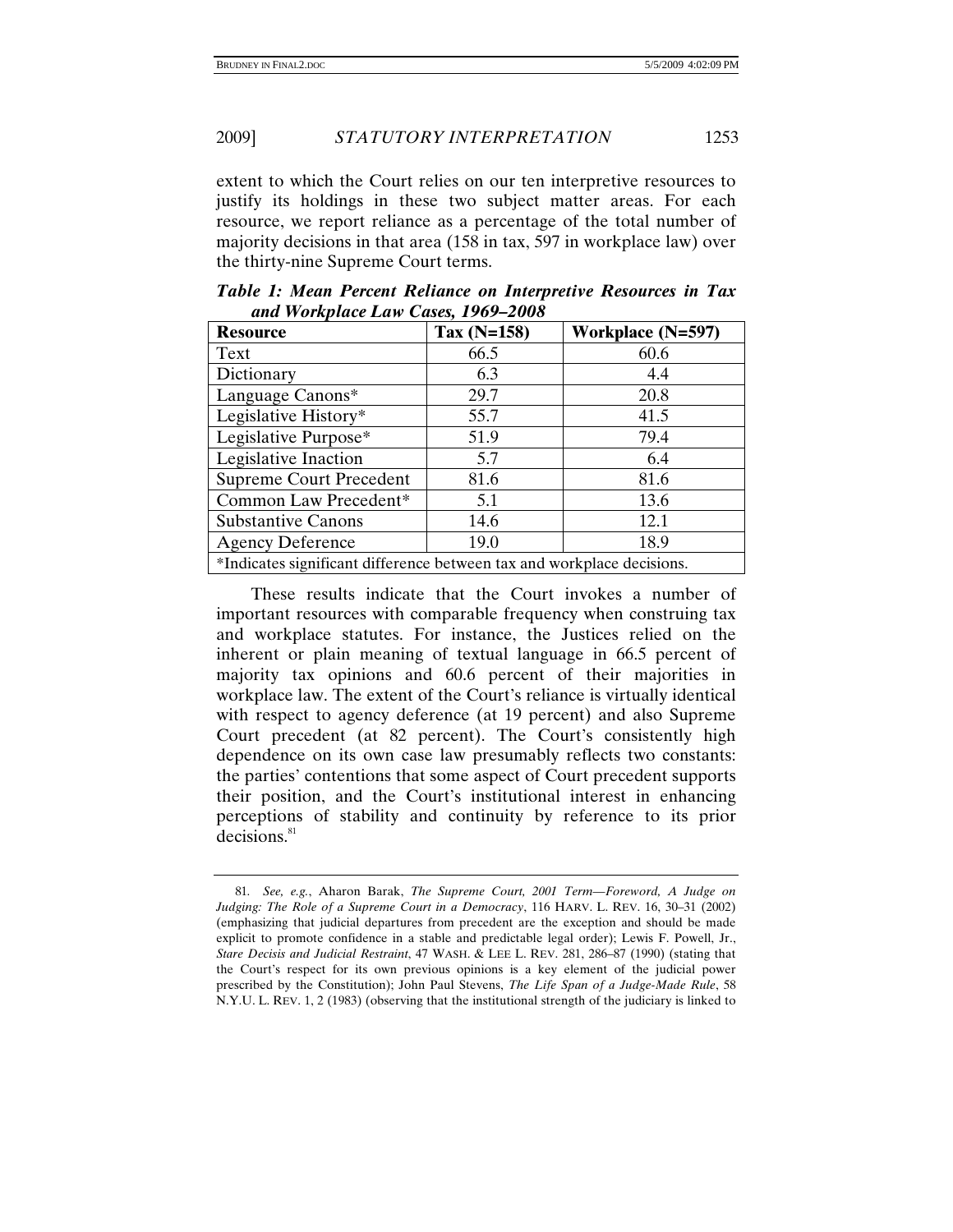At the same time, the Court in tax law decisions relies significantly more on both legislative history and language canons and somewhat more on substantive canons—than it does in labor and employment cases.<sup>82</sup> Given the persistence of ideologically tinged tensions between the canons and legislative history in the workplace law area, $^{83}$  it is intriguing that tax law majorities rely so much more often on both the semantic resource of language canons and the political resource of legislative history. Both of these interpretive assets encompass a highly specified and discrete set of components. Legislative history includes nine basic types of particular legislative record documents,<sup>84</sup> and language canons incorporate a larger but still identifiable list of particular semantic or structural maxims.<sup>85</sup>

By contrast, the Court relies significantly *less* on legislative purpose in tax law than in workplace law.86 That the Justices invoke

83*. See supra* text accompanying notes 35–37, 51–52.

 84. The nine basic subsets for which we coded are House bills, Senate bills, House committee hearings, Senate committee hearings, House standing committee reports, Senate standing committee reports, House floor debates, Senate floor debates, and conference committee reports. Other legislative record documents (for example, joint committee reports, joint resolutions, presidential veto messages) are used less often by the Justices.

85*. See* ESKRIDGE ET AL., *supra* note 19, app. B at 19–23, 25–27. The language canons principally relied on by the Supreme Court are a subset of those listed in Appendix B—notably *expressio unius*, *noscitur a sociis*, *ejusdem generis*, the whole act rule and its "cousins" the presumption against redundancy and the presumption to avoid surplusage, the presumption of consistent usage of a term throughout the statute, and *in pari materia*.

 86. This difference is again highly significant (*t* = .000). The Court's reliance on common law precedent also differs significantly between tax and workplace law, but we do not focus on it in our discussion. The Court's reliance on common law precedent in tax law is truly rare—lower than for any other resource. *But see, e.g.*, Standefer v. United States, 447 U.S. 10, 15, 19 (1980) (construing a criminal statutory provision of the Internal Revenue Code in light of former common law distinctions between principals and accessories); United States v. Euge, 444 U.S. 707, 712 (1980) (analogizing the taxpayer duty to comply with an IRS summons to the commonlaw duties attached to the issuance of a testimonial summons). The Court's greater reliance in workplace law (still only 13.6 percent) is driven by a very high reliance on common law

the public perception of judges deciding like cases in the same way). *See generally* ROSCOE POUND, INTERPRETATIONS OF LEGAL HISTORY 1 (1923) (describing law's challenge to reconcile the need for stability and the need for change).

 <sup>82.</sup> The use of "significant" refers to results that are statistically significant using a twotailed *t*-test for difference of means. A result that is significant at the .05 level  $\left(\frac{Pr(|T|>|t|)}{\leq}$ .05) has no more than a 5 percent chance of occurring purely as a coincidence. R. MARK SIRKIN, STATISTICS FOR THE SOCIAL SCIENCES 178–89 (1995). All statistical analyses in this Article are run using Stata version 8. For simplicity, we refer to each result in this Article as "*t=*.*xxx*," although the notation set forth above  $(Pr|T|>|t|)$  is more complete in that all reported values are probabilities of the *t*-value being based on chance. The differences identified in text are highly significant for both legislative history  $(t = .001)$  and language canons  $(t = .008)$ ; the difference is not significant for substantive canons  $(t = .200)$ .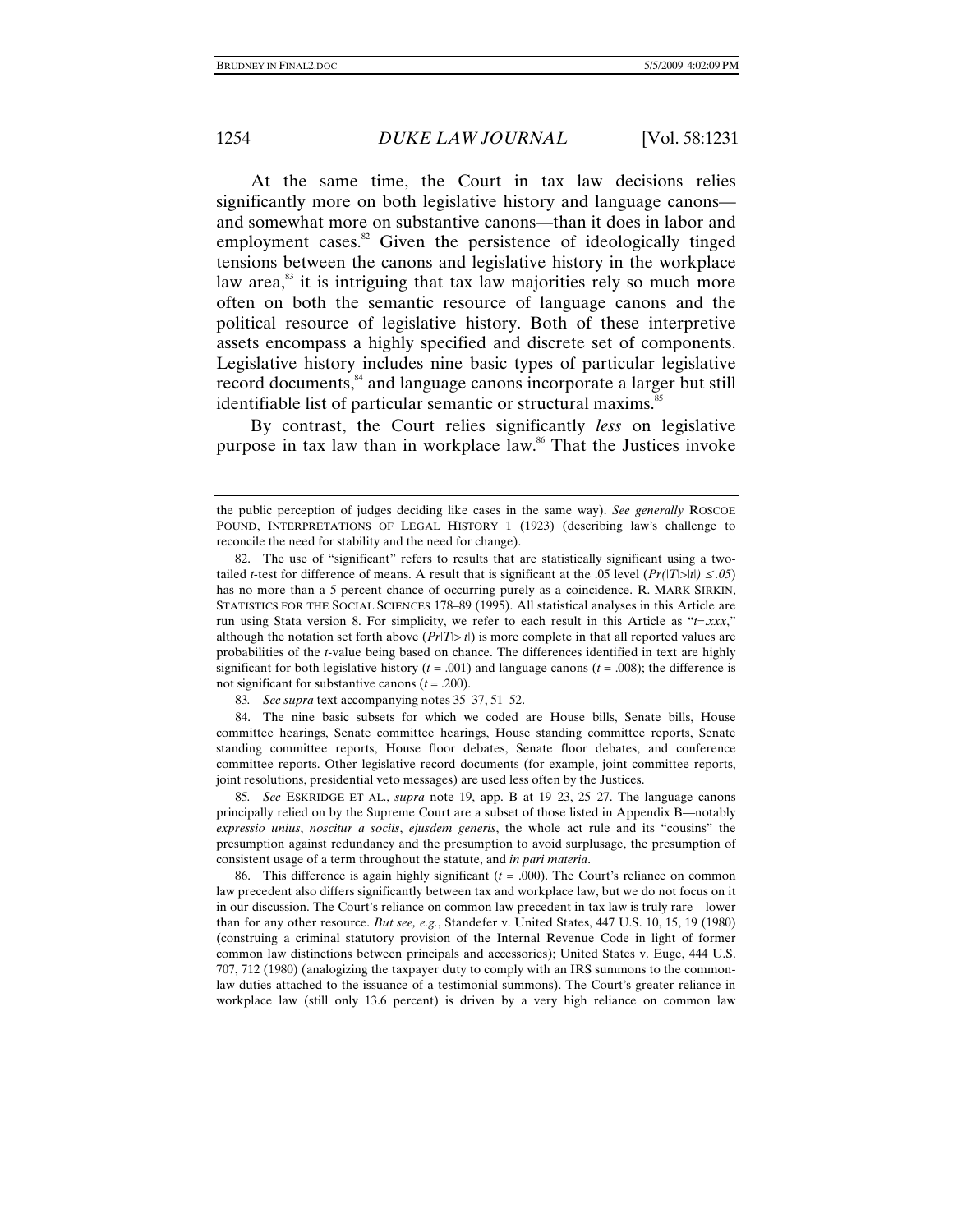considerations of purpose in four-fifths of their workplace law majorities stems in part from this resource's soft and rather expansive boundaries. Unlike our coding of language canons and legislative history, in which we require the Court to refer to particular maxims or specific congressional documents, we code legislative purpose based on the Court's more open-ended reference to policies or values that the statute is meant to protect<sup>87</sup> or goals that Congress must have had in mind.<sup>88</sup> The inferential nature of such attributions broadens the domain of this interpretive asset in workplace law, in which remedial policies and redistributive goals are regarded as integral to congressional motivation, at least for the enacting coalition. This kind of explicitly purposive cross-referencing by the Court is somewhat less prevalent when it comes to tax statutes. The difference may arise because the Justices are not familiar or comfortable enough with the underlying tax policies to impute them to Congress on such a regular basis.89 Further, the Court's greater reliance on specifically delineated resources like language canons and legislative history in tax cases may reduce the appeal of pursuing amorphous considerations of legislative purpose. $\degree$ 

Our principal focus is on legislative history and the canons. Table 2 breaks down the Court's pattern of reliance over time for those

88*. See, e.g.*, Pegram v. Herdrich, 530 U.S. 211, 231–34 (2000) (relying on the purpose imputed to Congress in the workplace context); United States v. Irvine, 511 U.S. 224, 240 (1994) (relying on the purpose imputed to Congress in the tax context).

 89. Policy preferences are embedded in tax statutes: even an avowedly revenue-neutral law like the Tax Reform Act of 1986 features important policy choices. *See* H.R. REP. NO. 99-426, at 62 (1985) (reporting the estimated revenue-neutral effect); *id.* at 94 (discussing reasons for expanding earned income credit); *id.* at 82–89 (discussing reasons for adjusting marginal tax rates). And there are a substantial number of tax majority opinions that explain tax policies or concepts by imputing purposive considerations to Congress. *See, e.g.*, *Irvine*, 511 U.S. at 234, 240 (discussing the purpose behind a code provision addressing the federal gift tax treatment of disclaimers); Comm'r v. Idaho Power Co., 418 U.S. 1, 16 (1974) (discussing the purpose behind the code provision regulating depreciation of capital equipment). Still, our suggestion in the text is meant to help explain why purpose is invoked in only one-half of the tax majority opinions (51.9 percent) as opposed to four-fifths of the workplace law majorities (79.4 percent). That the Court relies significantly more often on purpose in workplace law majorities may well reflect the Justices' greater levels of confidence when explaining and amplifying workplace policies. *See generally infra* Part III.

 90. For a discussion of why tax law decisions feature distinctive kinds of reliance on legislative history and language canons, see *infra* Parts III.A–B.

precedent for general negligence statutes (50 percent) along with an above-average reliance for retirement-related laws (27.5 percent) and labor relations statutes (20.2 percent).

<sup>87</sup>*. See, e.g.*, Harbor Tug & Barge Co. v. Papai, 520 U.S. 548, 558–60 (1997) (relying on statutory purpose in the workplace context); Newark Morning Ledger Co. v. United States, 507 U.S. 546, 565 (1993) (relying on statutory purpose in the tax context).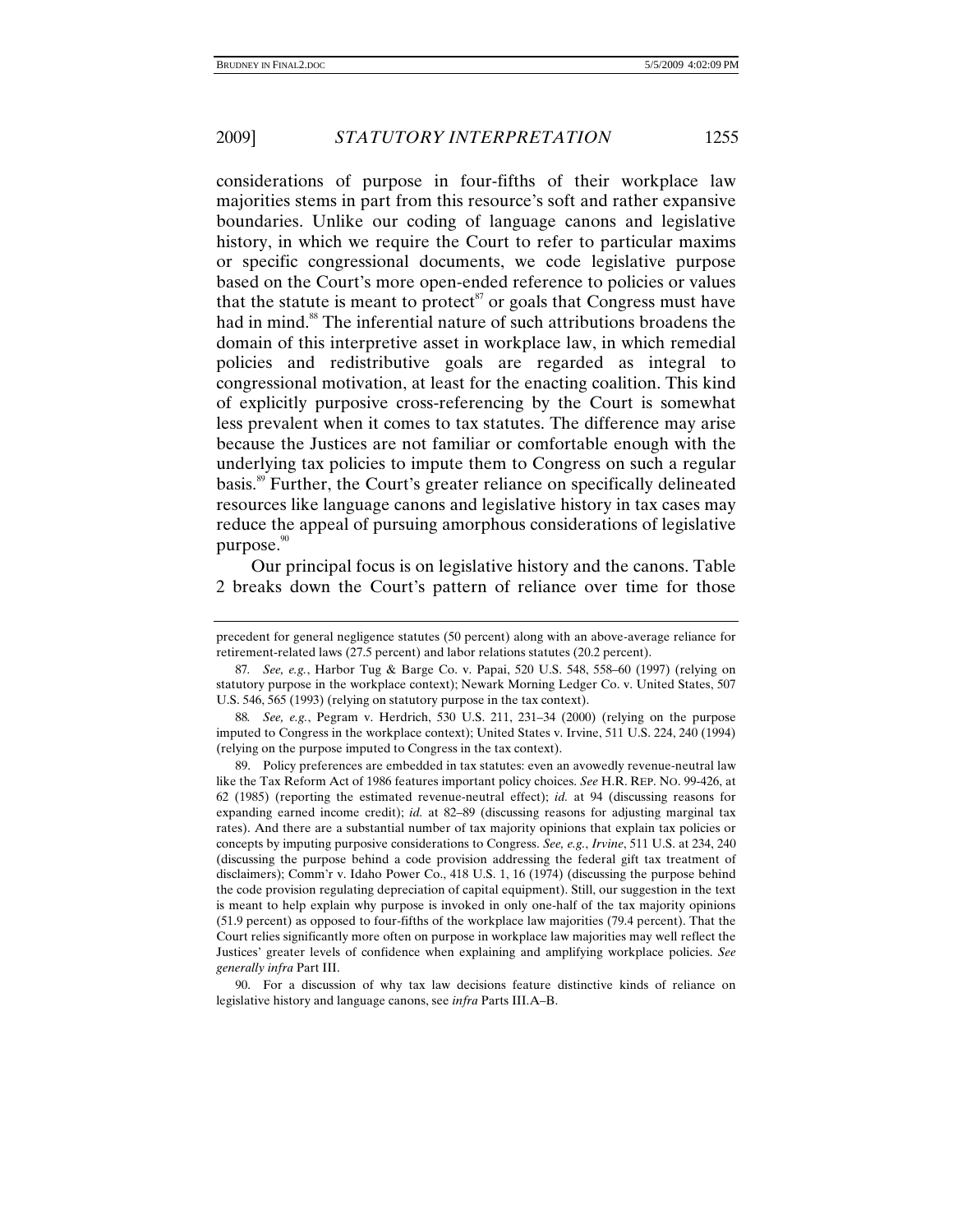resources, along with text and legislative purpose, by distinguishing between the Burger Court era and the Rehnquist/Roberts years.

These results suggest that the Court's reasoning approach has evolved in two distinct ways. First, key differences between tax law and workplace law reasoning during the Burger period have narrowed since 1987. In the Burger years, the Justices were significantly more likely to rely on both text and language canons in tax cases than in workplace decisions; those discrepancies are no longer significant for cases decided during the Rehnquist/Roberts era. The Court's propensity in tax cases to invoke legislative history more, and legislative purpose less, than in workplace decisions remains significant across both periods. But the convergence of the Justices' reliance on the two major textualist resources—even as reliance on each resource has increased over time—suggests that the Court has adopted a more uniform approach to semantic reasoning.

| <b>Workplace Percentage</b><br><b>Tax Percentage</b><br><b>Resource</b>    |          |                                                                                    |  |  |
|----------------------------------------------------------------------------|----------|------------------------------------------------------------------------------------|--|--|
|                                                                            |          |                                                                                    |  |  |
| <b>Burger Court</b>                                                        | $(N=86)$ | (N=301)                                                                            |  |  |
| $Text*$                                                                    | 64.0     | 54.2#                                                                              |  |  |
| Language Canons*                                                           | 26.7     | 14.0#                                                                              |  |  |
| Legislative History*                                                       | 62.8#    | 52.2#                                                                              |  |  |
| Legislative Purpose*                                                       | 53.5     | 85.7#                                                                              |  |  |
| <b>Substantive Canons</b>                                                  | 12.8     | 8.6#                                                                               |  |  |
|                                                                            |          |                                                                                    |  |  |
| Rehnquist/Roberts Court                                                    | (N=72)   | (N=296)                                                                            |  |  |
| Text                                                                       | 69.4     | 67.2#                                                                              |  |  |
| Language Canons                                                            | 33.3     | 27.7#                                                                              |  |  |
| Legislative History*                                                       | 47.2#    | 30.7#                                                                              |  |  |
| Legislative Purpose*                                                       | 50.0     | 73.0#                                                                              |  |  |
| <b>Substantive Canons</b>                                                  | 16.7     | 15.5#                                                                              |  |  |
| *Indicates significant difference between tax and workplace law decisions. |          |                                                                                    |  |  |
|                                                                            |          | #Indicates significant difference between Burger Court and Rehnquist/Roberts court |  |  |

*Table 2: Reliance on Selected Interpretive Resources—Burger Court Decisions and Rehnquist/Roberts Court Decisions* 

#Indicates significant difference between Burger Court and Rehnquist/Roberts court decisions.

Second, the Court's reliance on key resources is more volatile over time in workplace law than in tax law. For labor and employment decisions, reliance on all five of the resources listed in Table 2 changed dramatically between the Burger era and the Rehnquist/Roberts years: the Justices' use of text, language canons, and substantive canons significantly increased, whereas their use of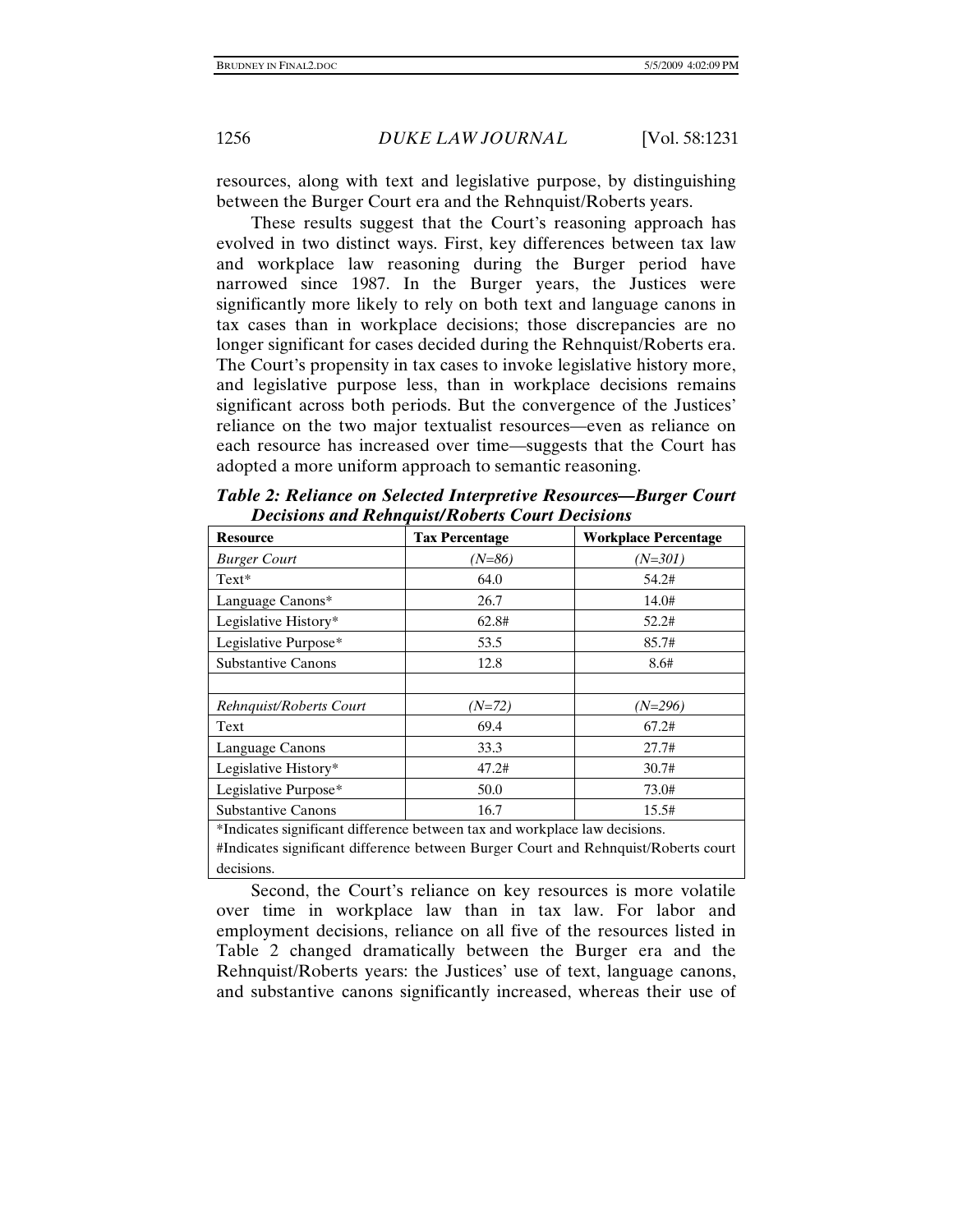legislative history and legislative purpose significantly decreased. By contrast, the only significant change between eras in the Court's use of resources for tax cases involved the declining use of legislative history. The lack of significant change in reliance on text, language canons, substantive canons, and legislative purpose reflects a greater continuity in methodological approach with regard to tax decisions. Relatedly, whereas we previously found an ideological tension between majority use of canons and dissent reliance on legislative history in workplace law cases during the Rehnquist years, $91$  this tension is absent from the Justices' relatively stable use of those resources in tax law cases.<sup>92</sup> The Justices' unwillingness to use the canons in such an instrumental or policy-conscious manner is consistent with the contention that tax law and tax litigation in general are not as ideologically focused or divisive as workplace law.

<sup>91</sup>*. See supra* text accompanying notes 36–37.

 <sup>92.</sup> Indeed, there are only two Rehnquist-era tax decisions in which the majority relies on canons but not legislative history while the dissent relies on legislative history: *Commissioner v. Lundy*, 516 U.S. 235 (1996) (a progovernment decision) and *Barnhart v. Sigmon Coal Co.*, 534 U.S. 438 (2002) (a protaxpayer decision). By contrast, there are sixteen such workplace law decisions during the Rehnquist era, including the *Sigmon Coal* case, which is also in the tax dataset. *See* Brudney & Ditslear, *supra* note 18, at 68. During the Burger era this tension between canons and legislative history was not a factor; there were three workplace decisions and three tax decisions in which the majority relied on canons but not legislative history while the dissent relied on legislative history. *Id.* (noting the existence of three workplace decisions).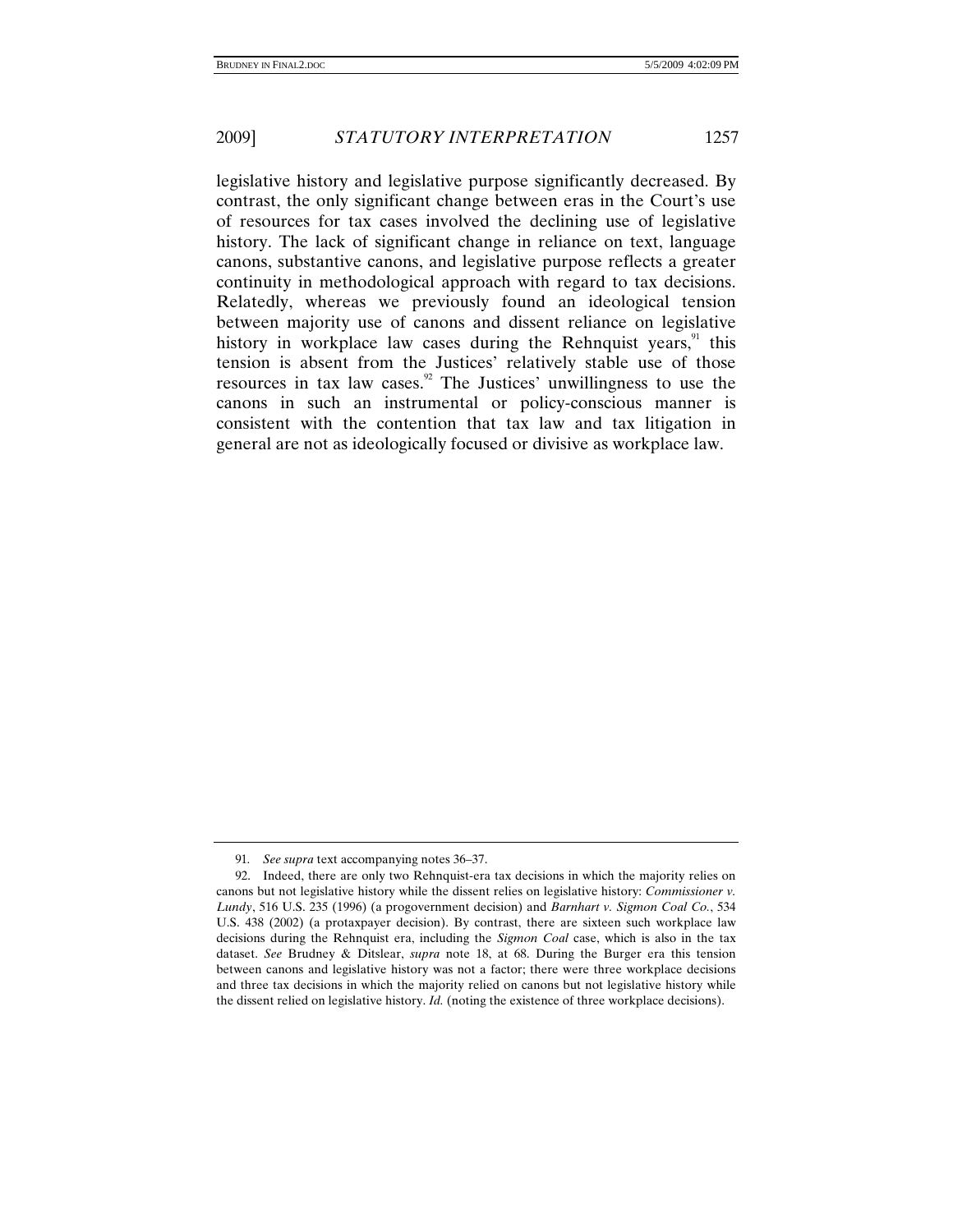

# *Trends in Reliance: Legislative History and Canons, Majority Opinions 1969–2008*

Still, a key theme across subject matter areas is that the Court's reliance on legislative history has declined and its reliance on canons has increased, as shown in the graph above.<sup>93</sup> Indeed, there has been a precipitous decline in legislative history usage for tax decisions in the past decade, eliminating the differential in reliance on that resource between tax and workplace law cases.

 A final element of our overview of the differences between tax law and workplace law reasoning involves the possibility that the Court may be more closely divided in one area than the other. To explore this possibility, we grouped each dataset into four categories, depending on whether the Court's decision (i) was unanimous (zero dissenters); (ii) enjoyed a wide margin of support (vote differential of five, six, or seven); (iii) was supported by a moderate-size majority (vote margin of three or four); or (iv) was a close case (vote margin of

 <sup>93.</sup> For this graph, we grouped cases by ten-year intervals. Thus, for instance, for the period from 1979–88, the Court relied on legislative history in 66 percent of its tax majorities and 54 percent of its workplace majorities; it relied on canons in 38 percent of its tax majorities and 21 percent of its workplace majorities. Although the same trends occur when measured at eight-year or five-year intervals, the normal fluctuations in intervals smaller than ten years resulted in largely incomprehensible graphs.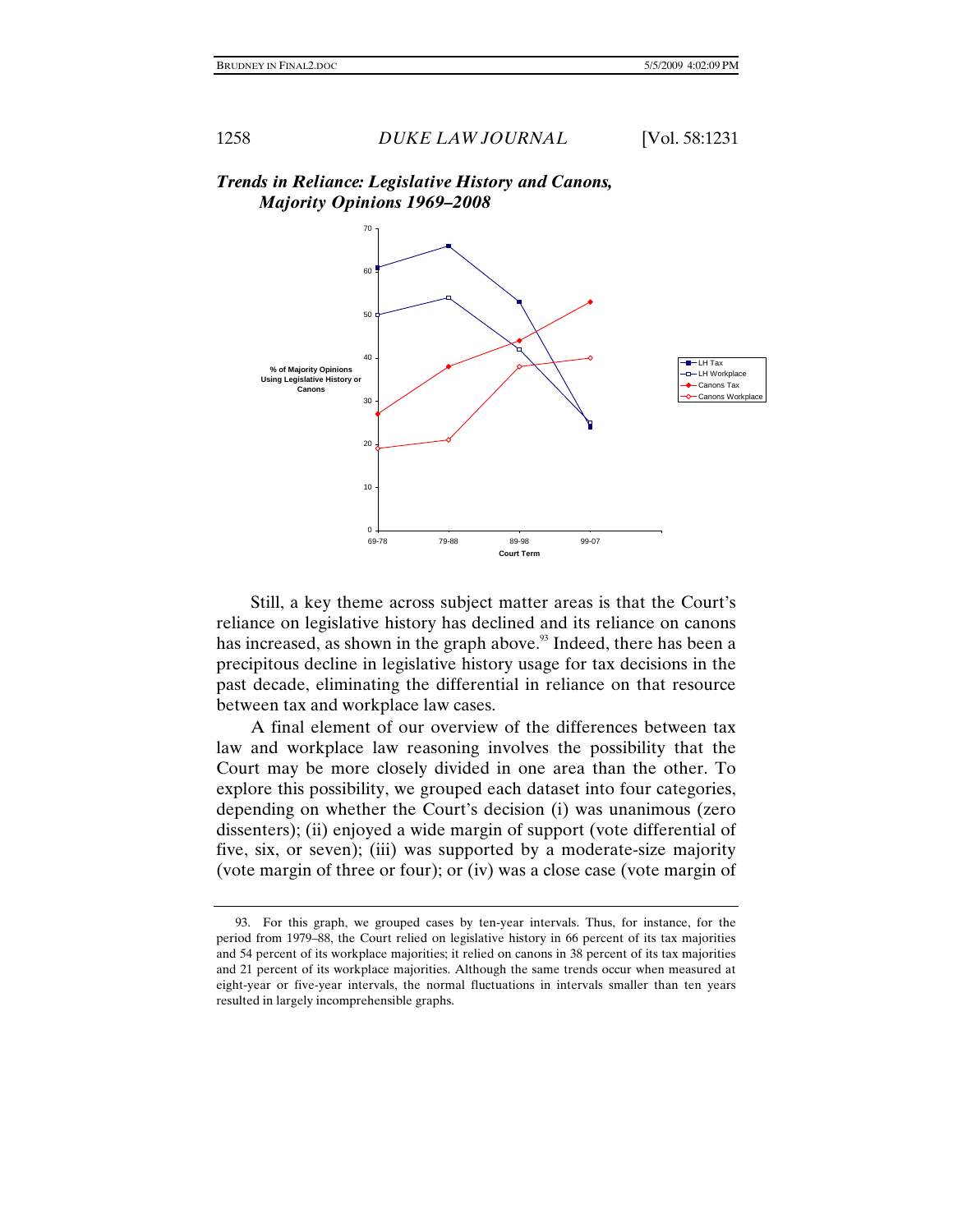one of two). Table 3 reports the size of majorities for tax and workplace law cases over the entire thirty-nine year period.

| 1707 2000                                                              |                                               |                                                   |
|------------------------------------------------------------------------|-----------------------------------------------|---------------------------------------------------|
| <b>Size of Majority</b>                                                | <b>Tax Majorities Percentage</b><br>$(N=158)$ | <b>Workplace Majorities</b><br>Percentage (N=597) |
| Unanimous                                                              | 42.4                                          | 42.7                                              |
| Wide*                                                                  | 26.0                                          | 19.1                                              |
| Moderate                                                               | 21.5                                          | 16.8                                              |
| $Close*$                                                               | 10.1                                          | 21.4                                              |
| *Indicates significant difference between tax and workplace decisions. |                                               |                                                   |

*Table 3: Comparing the Size of Majority Opinion Margins, 1969–2008* 

Tax law decisions are significantly less likely to be close cases and significantly more likely to be decided by a wide margin (meaning either one or two dissenting votes). Remarkably, there have been only two close tax law cases in the entire Rehnquist/Roberts period, whereas almost one-fifth of all workplace law cases were close during this same period. $94$  The differential on close cases further contributes to the impression that tax law cases are less ideologically divisive then their workplace law counterparts.<sup>95</sup>

We also examined the proportion of close cases for each subject area in which the majority invokes legislative history, language canons, or substantive canons. We found that the Court relies on legislative history significantly more often in close workplace law cases than in all other workplace decisions, and the Court's added reliance on substantive canons in close workplace law decisions

<sup>94.</sup> The exact differential is 2.8 percent versus 19.2 percent, which is highly significant  $(t =$ .0003). During the Burger era, tax law decisions were close 16.3 percent of the time, whereas workplace law cases were close 23.6 percent of the time; that difference only approaches significance  $(t = .075)$ .

 <sup>95.</sup> There is some debate among tax law scholars about whether and in what ways federal judges may be ideologically divided in this area. *See, e.g.*, Staudt et al., *supra* note 71, at 1815–21 (finding that Justices' political preferences have explanatory value for the subset of Supreme Court decisions involving corporate taxpayers but not for the subset involving individual taxpayers); Daniel M. Schneider, *Using the Social Background Model to Explain Who Wins Federal Appellate Tax Decisions: Do Less Traditional Judges Favor the Taxpayer?*, 25 VA. TAX. REV. 201, 204, 237 (2005) (finding that appellate judges appointed by Democratic presidents are more likely to issue protaxpayer decisions in certain settings). We do not explore the influence of judicial ideology in this Article not only for reasons of space but also based on lingering doubts as to a proper classification approach. *See generally infra* note 289. Still, given that only one in ten tax cases is closely decided and more than two-thirds are unanimous or have at most two dissents, the area does appear less divisive than workplace law.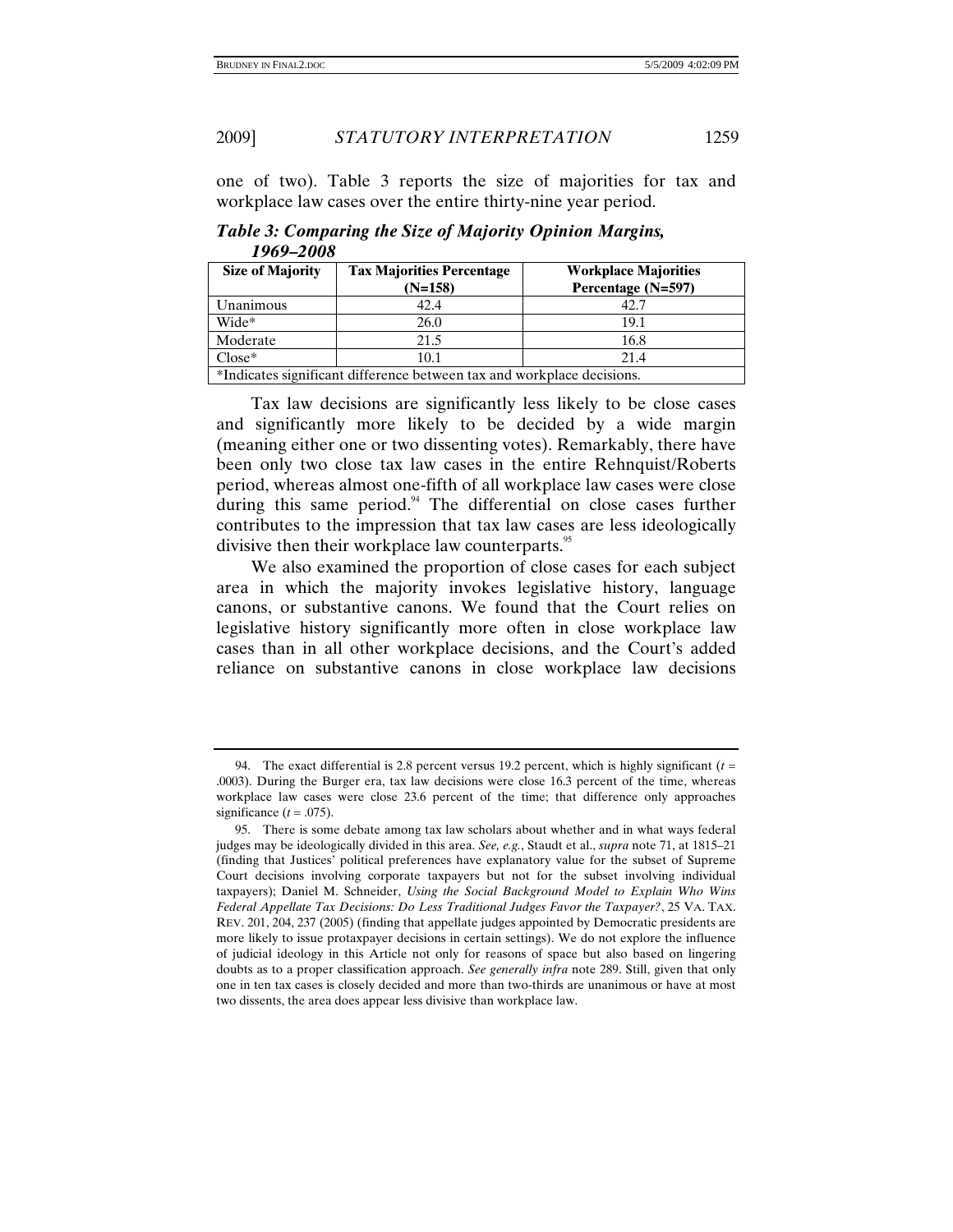approaches significance.<sup>96</sup> By contrast, the Court's reliance on legislative history, substantive canons, and language canons in close tax law cases versus all others does not even approach being significant. $\degree$  The fact that legislative history is disproportionately invoked in 5–4 workplace decisions—but not in closely divided tax cases—suggests that the Justices are comfortable seeking guidance from such history when they have strong disagreements about the meaning of workplace law text. This variation with respect to close cases points toward an important difference in legislative history justifications between tax and workplace law decisions.

#### *B. Comparing Reliance on Types of Legislative History*

In previous articles analyzing the role of legislative history in workplace law cases, we determined that the Court regularly relied on this history to help illuminate or explain the details of legislative bargains.<sup>98</sup> Our findings focused on the eight most liberal Justices and how often they invoked legislative history to identify or describe these bargains, including compromises that supported results inconsistent with their presumed policy preferences.<sup>99</sup> Other scholars have recognized the importance of legislative history to reflect or elaborate on the negotiated deals that are integral to congressional lawmaking. $100$ 

Legislative history's role in capturing elements of this dealmaking may be especially robust in certain ideologically charged areas of substantive law, where bill managers and principal sponsors agree to postintroduction changes to build majority support or overcome a filibuster. Labor relations and civil rights are two examples, but environmental law is another field in which such

 <sup>96.</sup> For reliance on legislative history, the difference is 51percent in close cases versus 39 percent in all others  $(t = .008)$ . For reliance on substantive canons, the difference is 16 percent in close cases versus 11 percent in all others  $(t = .052)$ .

 <sup>97.</sup> Complete results for these analyses are on file with the *Duke Law Journal*.

<sup>98</sup>*. See* Brudney & Ditslear, *supra* note 52, at 146–60; Brudney & Ditslear, *supra* note 62, at 226–28.

<sup>99</sup>*. See* Brudney & Ditslear, *supra* note 52, at 137–60.

<sup>100</sup>*. See, e.g.*, Schacter, *supra* note 32, at 607; Rodriguez & Weingast, *supra* note 61, at 1420– 23.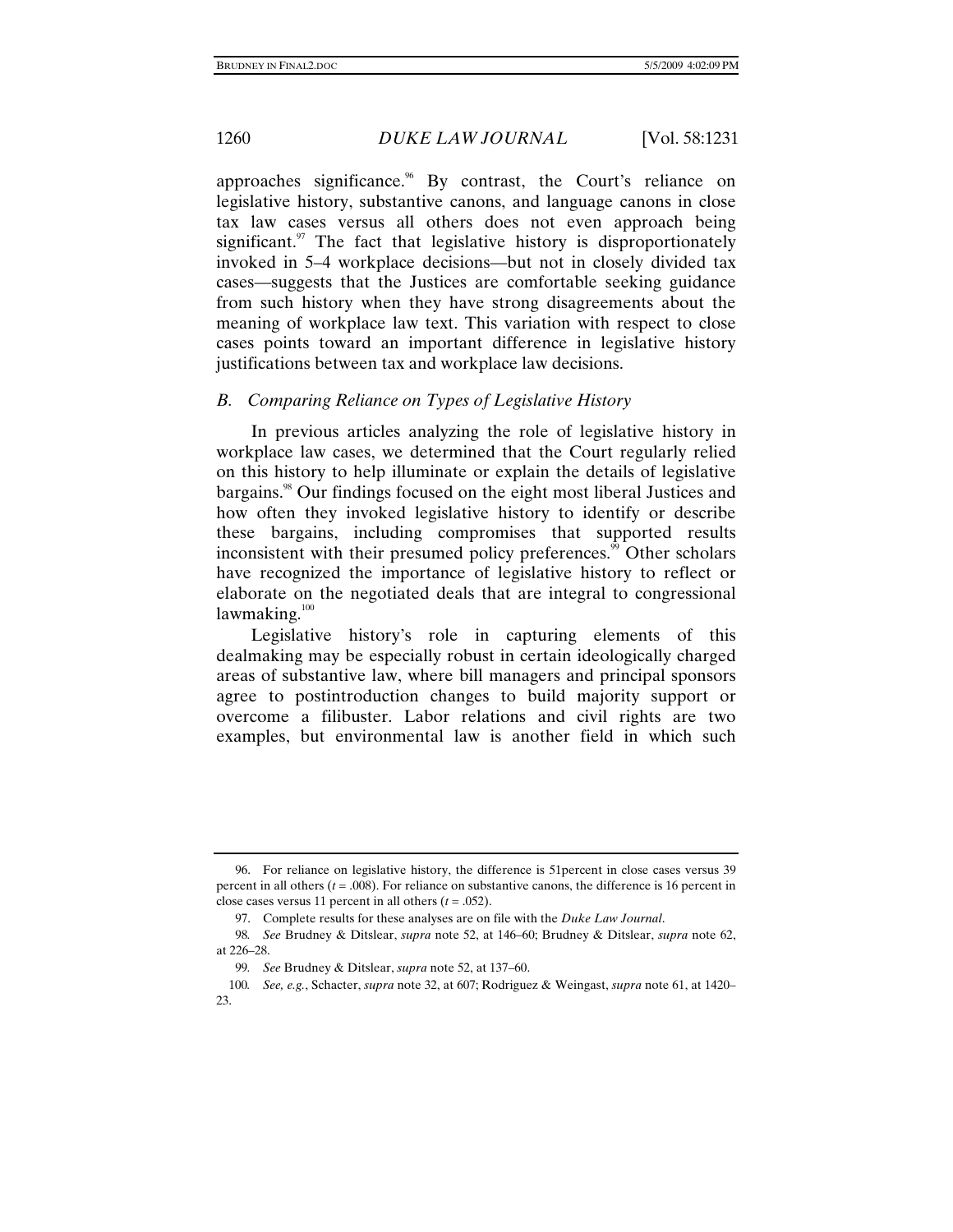tradeoffs or compromises are relatively common and are often reflected in legislative history.<sup>101</sup>

Not every area of federal law is as ideological or partisan as labor relations and civil rights. In this regard, we have observed that the Court's general approach and reasoning in tax law cases seem less policy oriented and less polarized than its treatment of workplace law. The Justices issue far fewer closely divided decisions in tax law, their reasoning patterns are more stable or consistent between major time periods, and they pay notably less attention to broad considerations of congressional purpose.102 Given these initial findings, plus the fact that tax law involves more technically complex and specialized concepts than most other areas of federal law, it is reasonable to consider whether the Court relies on legislative history in the tax area for distinct reasons—specifically to borrow expertise from knowledgeable congressional sources rather than primarily to identify the legislative bargain reached by competing interested parties.

With this expertise-borrowing hypothesis in mind, we identify ten different types of legislative history on which the Justices rely when their decisions feature majority use of legislative history. Table 4 reports findings for our two subject matter areas.

<sup>101</sup>*. See, e.g.*, Gwaltney of Smithfield, Ltd. v. Chesapeake Bay Found., Inc., 484 U.S. 49, 61– 63 (1987); Chem. Mfrs. Ass'n v. Nat. Res. Def. Council, Inc., 470 U.S. 116, 125–29 (1985); Train v. Colo. Pub. Interest Research Group, Inc., 426 U.S. 1, 11–23 (1976).

<sup>102</sup>*. See supra* Table 2: Reliance on Selected Interpretive Resources—Burger Court Decisions and Rehnquist/Roberts Court Decisions, Table 3: Comparing Size of Majority Opinion Margins, 1969–2008 and accompanying text.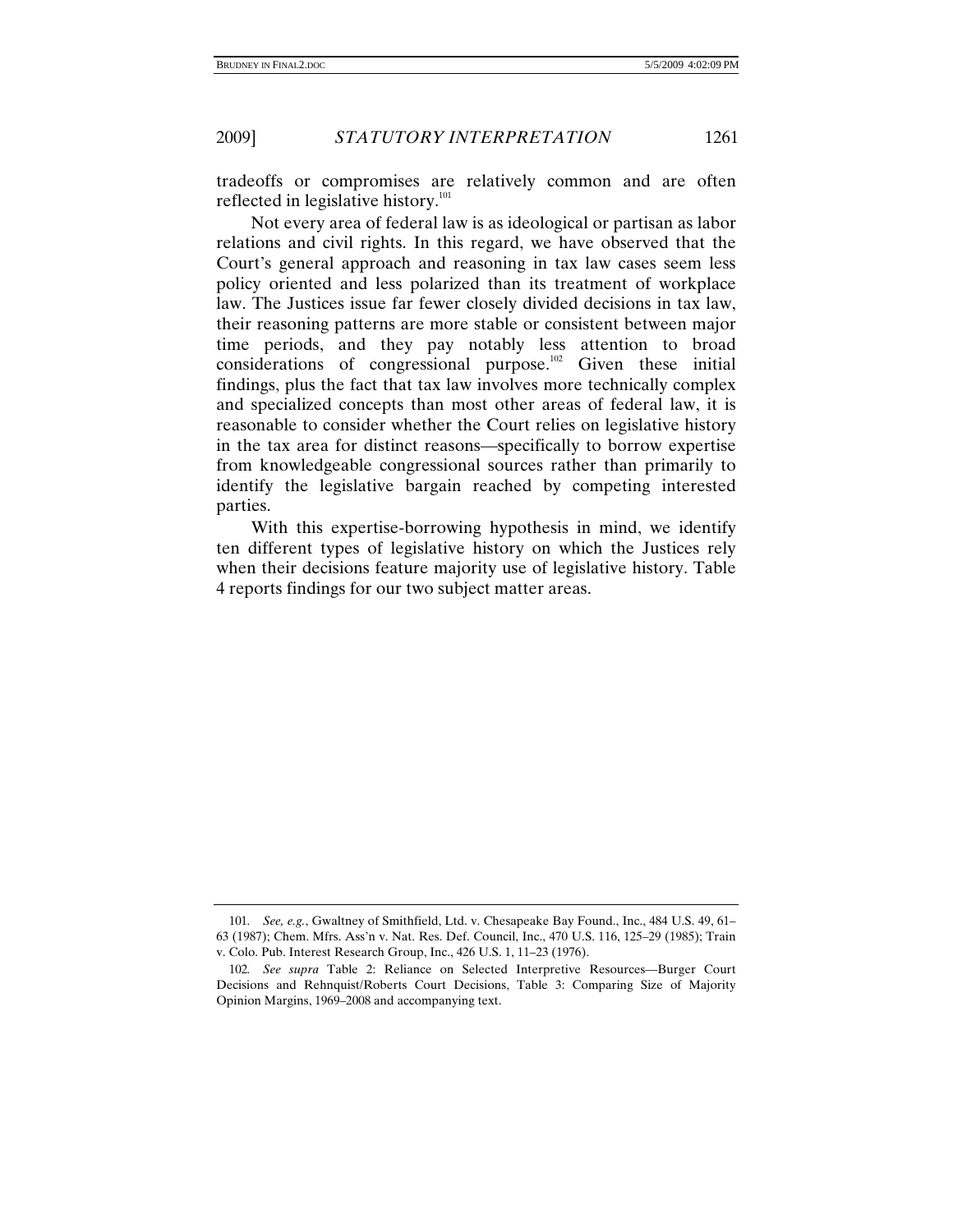| $\cdots$ $\cdots$ $\cdots$ $\cdots$ $\cdots$ $\cdots$ $\cdots$ $\cdots$ $\cdots$ $\cdots$ $\cdots$ $\cdots$ $\cdots$ $\cdots$ $\cdots$ |              |                   |  |
|----------------------------------------------------------------------------------------------------------------------------------------|--------------|-------------------|--|
| <b>Resource</b>                                                                                                                        | Tax $(N=88)$ | Workplace (N=247) |  |
| House Committee Report*                                                                                                                | 68.2         | 56.9              |  |
| Sen. Committee Report*                                                                                                                 | 78.4         | 54.0              |  |
| Conference Committee Report*                                                                                                           | 14.8         | 26.6              |  |
| House Floor Debate*                                                                                                                    | 12.5         | 30.2              |  |
| Senate Floor Debate*                                                                                                                   | 14.8         | 53.6              |  |
| House Hearing                                                                                                                          | 11.4         | 15.3              |  |
| Senate Hearing                                                                                                                         | 17.0         | 14.5              |  |
| House Bill                                                                                                                             | 3.4          | 6.9               |  |
| Senate Bill                                                                                                                            | 4.5          | 8.9               |  |
| Other Legislative History                                                                                                              | 14.8         | 22.6              |  |
| *Indicates significant difference between tax and workplace decisions.                                                                 |              |                   |  |

*Table 4: Mean Percent Reliance on Legislative History Sources When Legislative History Is Present, 1969–2008* 

These results support our theory that the Court is more inclined to invoke legislative history for expertise-borrowing reasons in tax law cases but more apt to use that history to explain legislative compromises in workplace law decisions. The Justices are significantly more likely to invoke floor debates and conference committee reports in their workplace law decisions than in tax law opinions.103 These forms of legislative record evidence tend to address changes in text that are agreed to between introduction and enactment: amendments and failed amendments proposed on the floor to alter the text approved by a standing committee, and conference committee action reconciling the different versions of text approved by the two chambers. Such legislative history, narrating and accompanying a bill's internal progress toward congressional approval, is useful principally to help understand the components and implications of the final legislative deal.

On the other hand, the Justices are significantly more likely to rely on House and Senate standing committee reports in tax opinions

 <sup>103.</sup> For House and Senate floor debates, the differences are significant not only over the entire thirty-nine-year period but also in both the Burger era and the Rehnquist/Roberts years. For conference committee reports, the differences approach significance in both the Burger era  $(t = .052)$  and the Rehnquist/Roberts years  $(t = .059)$ . In addition, Senate bill language is relied on more often in workplace than in tax cases; this difference approaches significance for the thirty-nine-year period ( $t = .097$ ) and also the Burger era ( $t = .064$ ).

The subset of "other legislative history"—notably reports by joint or advisory committees, special commissions, and executive agencies, as well as postenactment history or "constitutional history" from eighteenth or nineteenth century debates—also is used more often in workplace law cases; this difference approaches significance  $(t = .060)$ .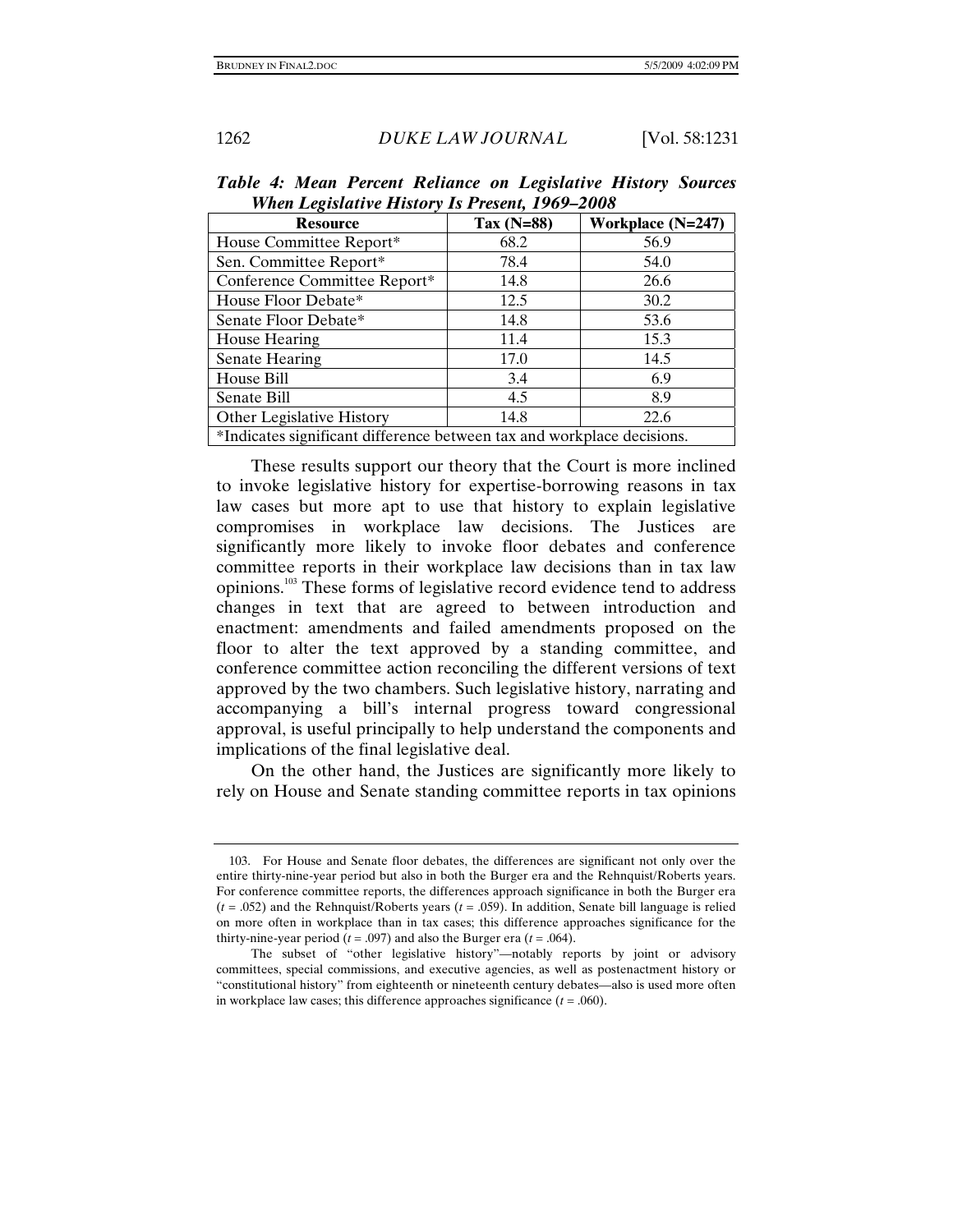than is true for workplace law decisions.<sup>104</sup> Indeed, there is a striking disparity in tax cases between the Court's reliance on standing committee reports and any other legislative history sources. As the following graph indicates, the Justices invoke these committee reports in their tax majorities five to six times more often than records of hearings, floor debates, or conference committee deliberations.<sup>105</sup> We observed in Part  $I.A^{106}$  that the reports issued by the House and Senate standing committees—reports drafted primarily by the staff of the Joint Committee on Taxation—are a key source of technical and specialized knowledge in producing and explaining tax legislation. The Court's extraordinarily high reliance on reports from those standing committees suggests a judicial mindset oriented toward expertise borrowing.

We are not contending that the Justices invoke legislative history in a given case simply to borrow expertise or solely to help explain a bargain. The Court generally includes two or more different kinds of legislative record documents as part of its workplace law reasoning;<sup>107</sup> in doing so, the Court may well be benefitting from expert contributions as well as describing the deal.

 <sup>104.</sup> For Senate committee reports, the difference is significant both in the Burger era (*t* = .000) and during the Rehnquist/Roberts years (*t* = .027). For House Committee reports, the difference is significant in the Burger era  $(t = 0.32)$ .

 <sup>105.</sup> In workplace law cases, the Justices rely on committee reports two to three times more often than most other legislative record documents—and they invoke Senate floor debates virtually the same amount as committee reports.

<sup>106</sup>*. See supra* Part I.A.3.

 <sup>107.</sup> The Court relies on almost three legislative record sources for each workplace law decision invoking legislative history, but on less than 2.5 sources in each tax law case. This difference (a 2.90 mean versus a 2.40 mean) is highly significant for the thirty-nine year period (*t* = .004); it also is significant for both the Burger years (*t* = .030) and the Rehnquist/Roberts era (*t*  $= .018$ ).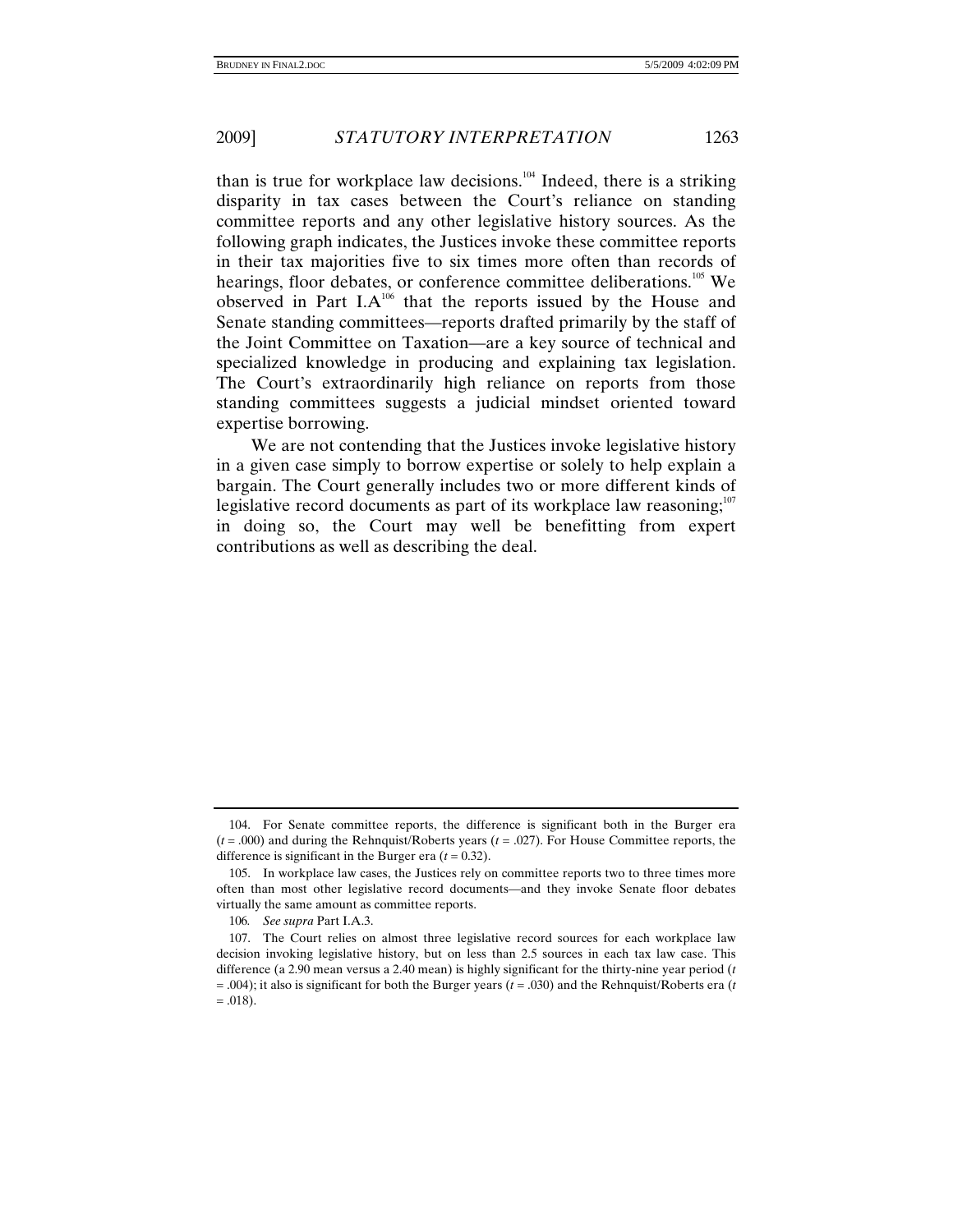



Further, the Court relies on standing committee reports from each chamber more than half the time in workplace law as well as tax law decisions, and those reports sometimes describe or elaborate on legislative bargains as well as explaining complex or technical aspects of text. Still, the Court's pattern of reliance in tax cases—invoking committee reports three-fourths of the time but largely ignoring other documents on which it so often relies in workplace decisions suggests that something distinctive takes place in the tax law area.

In considering the different functions that legislative history may serve in tax and workplace decisions, we also examined how often dissent reliance on legislative history accompanies majority reliance on that history. We determined that when the majority invokes legislative history in its nonunanimous workplace law decisions, the dissent is significantly more likely to use legislative history than when such history is not part of the majority's reasoning.<sup>109</sup> It may be that

 <sup>108.</sup> For identification of the principal types of legislative history that we coded, see *supra*  note 84.

<sup>109.</sup> The likelihood is highly significant for the Burger years  $(t = .000)$ , the Rehnquist/Roberts years ( $t = .000$ ), and the entire thirty-nine-year period ( $t = .000$ ).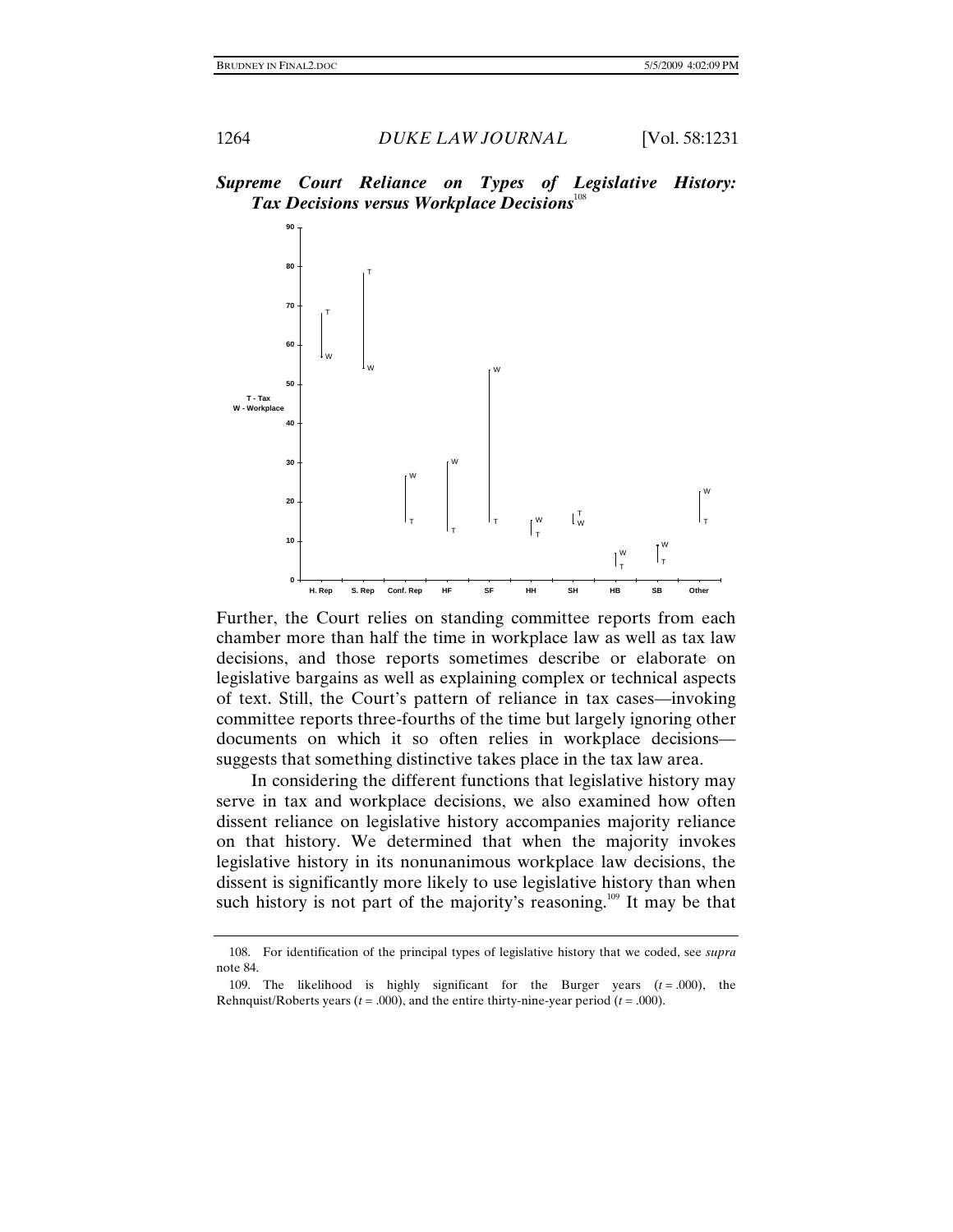#### 2009] *STATUTORY INTERPRETATION* 1265

the Justices are prepared to argue about what exactly the legislative deal or bargain *was* because the legislative record contains plausible (at least to the Justices) competing understandings.<sup>110</sup> For tax law decisions relying on legislative history, however, the likelihood of dissent reliance on legislative history is not close to significant.<sup>111</sup> Table 5 reports the percentage of decisions for both subject areas in which the majority's reliance on legislative history in nonunanimous decisions is accompanied by dissent use of legislative history.

# *Table 5: Comparing Frequency of Legislative History Reliance in Both Majority and Dissent for Nonunanimous Cases*

|                                                                        | <b>Tax</b> | Workplace |
|------------------------------------------------------------------------|------------|-----------|
| Percent of All Years (Tax $N=51$ ; Workplace $N=162$ )                 | $35*$      | 62        |
| Percent of Burger Years (Tax N=35; Workplace N=109)                    | $40*$      | 65        |
| Percent of Rehnquist/Roberts Years (Tax $N=16$ ; Workplace $N=53$ )    | $25*$      | 55        |
| *Indicates significant difference between tax and workplace decisions. |            |           |

The Justices disagree far less about the meaning of legislative history in tax cases than in workplace decisions. This conclusion is consistent with our theory that the Justices' use of tax legislative history is more about borrowing expertise than understanding the bargain. It seems reasonable to infer that the Justices' infrequent level of disagreement about legislative history in tax cases is due in part to a comparatively modest level of contested understandings among key congressional actors about the evolving meaning of text from bill introduction to enactment. The accompanying tax legislative history—especially committee reports on which the Justices so heavily rely—is therefore more likely to focus on explicating the arcane and technical substance of tax law. Conversely, the Justices' tendency to disagree about the meaning of legislative history in workplace law cases, and to invoke documents from multiple stages of the legislative process to buttress their respective positions, suggests that the Justices' focus in these cases is on understanding the legislative bargain.

 <sup>110.</sup> Apart from the floor debates and conference committee reports discussed, *see supra* note 103 and accompanying text, another possible source for these competing understandings is standing committee reports that include extensive minority views. These minority views are present far more often in committee reports accompanying workplace statutes than reports accompanying tax statutes. *See infra* notes 176–77 and accompanying text.

<sup>111.</sup> The likelihood is not close to significant for the thirty-nine-year period  $(t = .41)$ , nor is it close to significant for the Burger period ( $t = .46$ ) or the Rehnquist/Roberts years ( $t = .43$ ).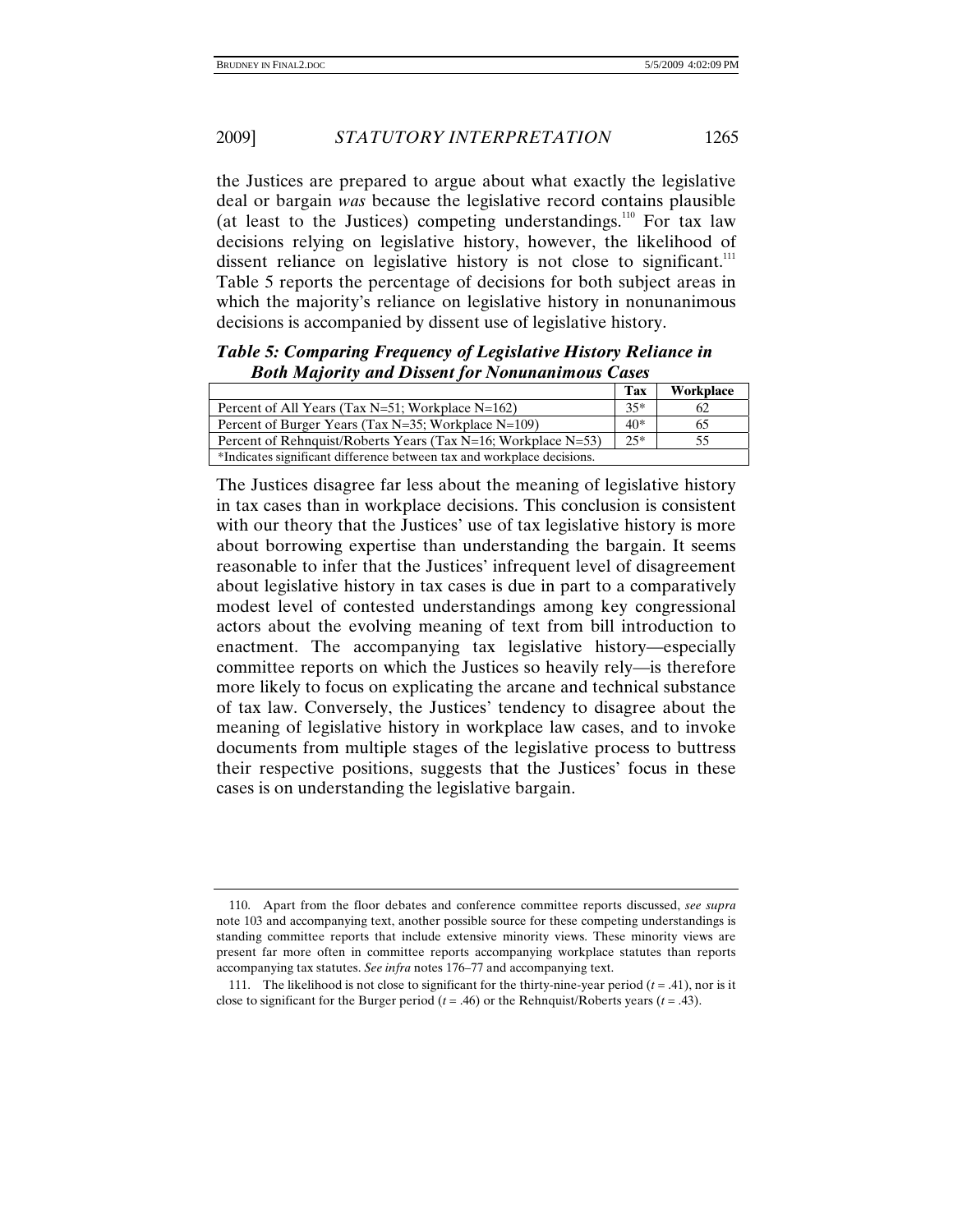# *C. Comparing Reliance on Types of Language and Substantive Canons*

As discussed in Section A, the Court has relied increasingly on language canons and substantive canons to help explain or justify its tax and workplace law decisions.112 Although the Justices' use of the canons has expanded dramatically in the workplace law area, reliance on both language and substantive canons remains somewhat higher for tax cases than workplace decisions. In this Section, we address certain subsets of language and substantive canons invoked by the Justices in their tax and workplace law opinions. Our interest here is in whether—as appears true for legislative history—the Court uses canons in somewhat different ways for each subject area, and, if so, what factors might explain or account for this variation.

For these purposes, we have grouped language canons into two categories: (i) presumptions about the meaning attributed to individual words $^{13}$  or the linguistic inferences to be drawn from how those words are included, omitted, or arranged in a single phrase or sentence; $114$  and (ii) presumptions about the larger cohesion or structural integrity of the text, including especially the whole act rule and the related presumption against surplusage, and also presumptions about the relationship between words used more than once in different parts of the same statute or in similar statutes.<sup>115</sup> Table 6 reports our findings in the two subject matter areas, separating the two subsets of language canons for all cases that involve majority reliance on language canons.

<sup>112</sup>*. See supra* Table 2: Reliance on Selected Interpretive Resources—Burger Court Decisions and Rehnquist/Roberts Court Decisions, Table 3: Comparing Size of Majority Opinion Margins, 1969–2008 and accompanying text.

 <sup>113.</sup> We refer here primarily to the plain meaning rule, the presumption to follow ordinary rather than technical usage of terms, and the distinction between "may" and "shall."

 <sup>114.</sup> We refer here to maxims such as *expressio unius*, *ejusdem generis*, and *noscitur a sociis*.

 <sup>115.</sup> We refer here to the presumption of statutory consistency (the same or similar terms in a statute should be interpreted the same way), the rule of *in pari materia* (similar statutory provisions in two comparable statutes should be applied in the same way), and the presumption that when two statutory provisions conflict the specific provision controls the general.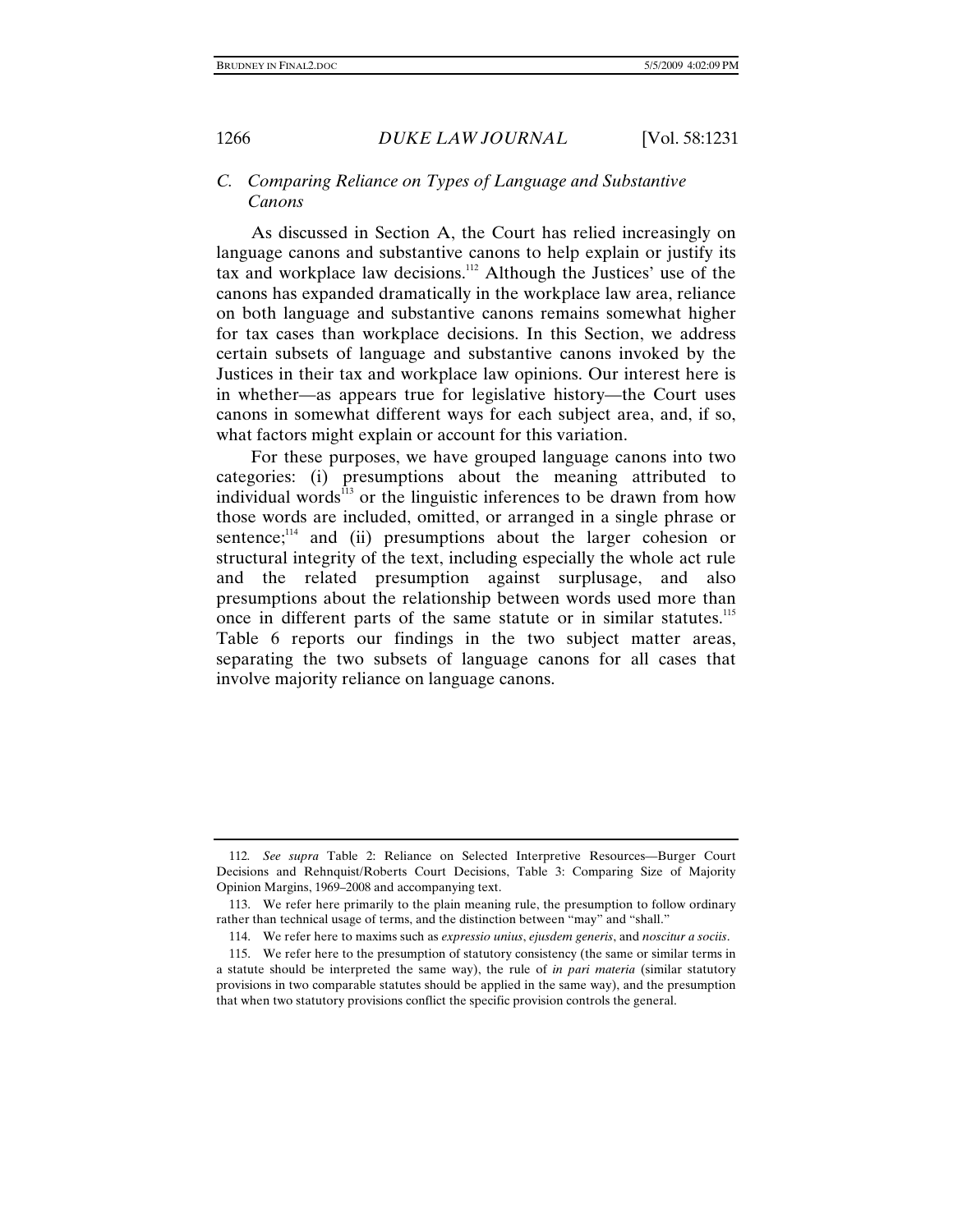| <b>Years</b>                                                                     | <b>Individual Words</b>  | <b>Structural Cohesion</b> |
|----------------------------------------------------------------------------------|--------------------------|----------------------------|
|                                                                                  | or Sentences             | or Integrity               |
| Tax                                                                              |                          |                            |
| All Years $(N=47)$                                                               | $17.0(8 \text{ of } 47)$ | $91.5(43 \text{ of } 47)$  |
| Burger Years (N=23)                                                              | 17.4 (4 of 23)           | 87.0 (20 of 23)            |
| Rehnquist/Roberts Years (N=24)                                                   | $16.7(4 \text{ of } 24)$ | 95.8 (23 of 24)            |
| Workplace                                                                        |                          |                            |
| All Years $(N=123)$                                                              | 34.1 (42 of 123)         | 75.6 (93 of 123)           |
| Burger Years (N=42)                                                              | 28.6 (12 of 42)          | 78.6 (33 of 42)            |
| Rehnquist/Roberts Years (N=81)                                                   | 37.0 (30 of 81)          | 74.1 (60 of 81)            |
| *Percentages in each row add up to more than 100 because some cases rely on both |                          |                            |
| types of canons.                                                                 |                          |                            |

*Table 6: Mean Percent Reliance on Language Canon Subsets when Language Canons are Present, 1969–2008\** 

Although the number of majority opinions relying on language canons is only about one-half the number that rely on legislative history,<sup>116</sup> certain interesting differences emerge between tax law and workplace law cases. The Court is significantly more likely to invoke structural cohesion canons and significantly less likely to rely on word- or sentence-meaning canons in its tax decisions than in its workplace law majorities. The Court's heavier reliance on structural canons in tax cases stems primarily from shifts in use arising since  $1986$ <sup>117</sup> Put differently, the Court relies on structural canons five to six times more often than word- or sentence-meaning canons in tax majorities, whereas the ratio is only two or three to one in workplace law majorities.

One possible explanation for the Court's tilt toward structural canons in the tax area involves the unified and self-contained nature of American tax laws. Virtually all revenue statutes reviewed by the Court exist as additions or revisions to a single title of the U.S. Code.<sup>118</sup> The Justices may well believe, even if subconsciously, that

 <sup>116.</sup> In its tax law cases, the Court relied on legislative history in 89 majorities but on language canons in 48; in its workplace law cases the Court invoked legislative history in 247 majorities and invoked language canons in 123 decisions. Although the lower sample size makes it harder to obtain statistical significance, *see* GONICK & SMITH, *supra* note 80, at 146–50, our key findings with respect to both language canons and substantive canons are significant.

 <sup>117.</sup> For structural canons, the difference in reliance between tax and workplace cases is not significant during the Burger years (*t* = .351) but is highly significant for the Rehnquist/Roberts period (*t* = .008).

 <sup>118.</sup> We refer to Title 26, the Internal Revenue Code. Occasionally tax cases arise under Title 11, the bankruptcy code, or Title 29, which contains ERISA. But the overwhelming majority of federal taxation cases arise under Title 26.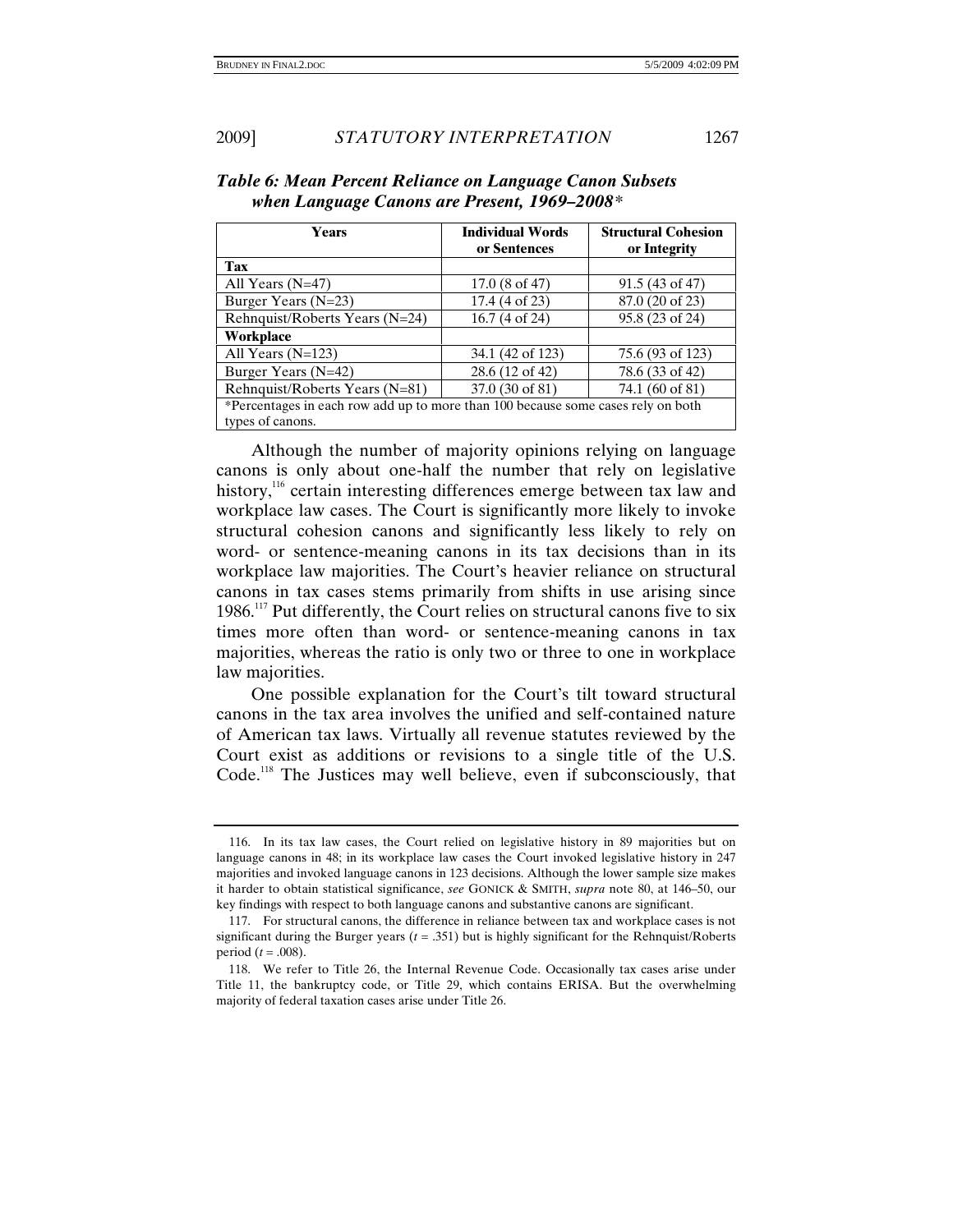presumptions about structural integrity—such as interpreting terms consistently or avoiding redundancies—deserve special respect in a regulatory scheme that is continuously amended and highly selfreferential. $119$ 

On the other hand, workplace law statutes are more likely to be discrete and separate entities, located in numerous different titles of the U.S. Code.<sup>120</sup> The Court is still committed to invoking structural integrity canons to help resolve the meaning of inconclusive text. But the presence of so many relatively minor workplace statutes, including many that are in essence "one-off" enactments,<sup>121</sup> may have led the Justices to rely more often on narrower language-based maxims that address the meaning of individual words or sentences within each body of enacted text.

Turning to the substantive canons, we group these into two categories as well. The first category consists of policy norms based on generally applicable legal principles such as presumptions to avoid constitutional issues or repeals by implication and rules disfavoring federal preemption of core state functions or implied waivers of sovereign immunity. The second category consists of policy norms grounded in particular subject matter policies such as presumptions favoring labor arbitration or respect for international maritime trade and presumptions disfavoring implied tax exemptions or restrictions on the Internal Revenue Services's (IRS) summons power. Table 7 reports our findings, separating reliance on these two subsets of substantive canons for all decisions that rely on substantive canons.

<sup>119</sup>*. See, e.g.*, ROSENBERG & DAHER, *supra* note 71, at 11 (observing that the major code revisions occurred in 1939, 1954, and 1986, but that Congress has enacted code amendments almost every year); RICHARD GERSHON, A STUDENT'S GUIDE TO THE INTERNAL REVENUE CODE § 1.02, at 2 (4th ed. 1999) (discussing Congress's regular amendments to the 1986 code, including "fairly major changes" in 1991, 1993, and 1996); *see also* Richard L. Doernberg & Fred S. McChesney, *Doing Good or Doing Well?: Congress and the Tax Reform Act of 1986*, 62 N.Y.U. L. REV. 891, 895 (1987) (book review) (referring to dozens of revisions in the code since its birth in 1913, and adding that from 1976 to 1984, "six different tax bills each affected more provisions than the 1969 [Reform] Act, even though none of these acts purported to reorganize the Code").

 <sup>120.</sup> For a list of workplace statutes found in eight separate titles of the U.S. Code, see *supra*  note 70.

 <sup>121.</sup> Examples of these one-off enactments are the Occupational Safety and Health Act, the Worker Adjustment Retraining Notification Act, and until 2008 the Americans with Disabilities Act. Even regulatory schemes amended several times, such as the National Labor Relations Act and the Age Discrimination in Employment Act, do not compare with the Internal Revenue Code, which is amended on an almost annual basis. *See supra* note 119.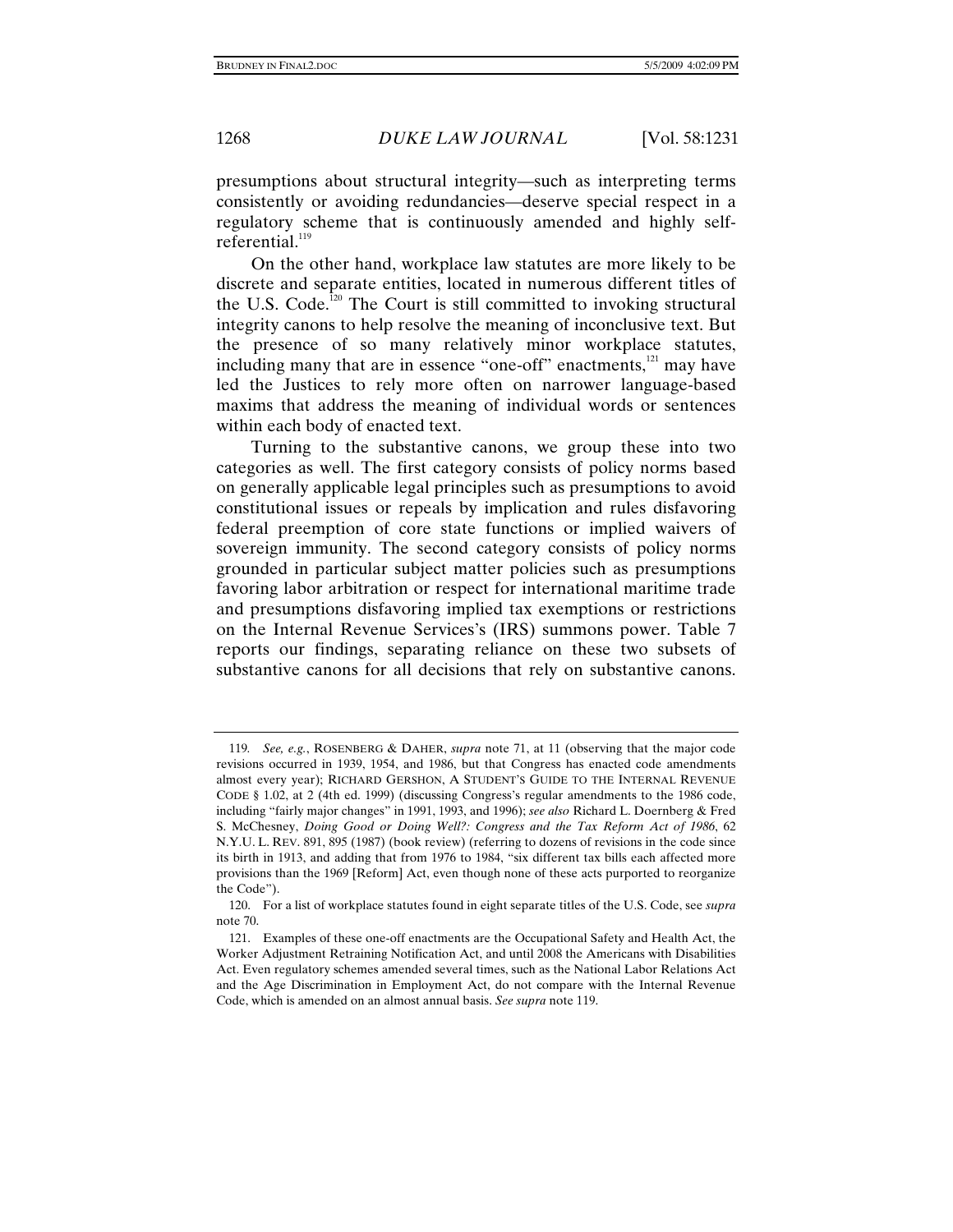Because the overall number of cases invoking substantive canons is relatively small, we do not break them down between the two eras.

|                                                                                      | <b>General</b><br><b>Applicability</b> | <b>Subject Matter</b><br><b>Specific</b> |
|--------------------------------------------------------------------------------------|----------------------------------------|------------------------------------------|
| Percent of All Years, Tax $(N=24)$                                                   | $66.7(16 \text{ of } 24)$              | 45.8 (11 of 24)                          |
| Percent of All Years, Workplace (N=78)                                               | 93.2 (68 of 73)                        | $6.8(5 \text{ of } 73)$                  |
| *Percentages in each row may add up to more than 100 because some cases rely on both |                                        |                                          |
| types of canons.                                                                     |                                        |                                          |

*Table 7: Mean Percent Reliance on Substantive Canon Subsets when Substantive Canons are Present, 1969–2008\** 

Once again, there are notable differences between the types of canons relied on in tax and workplace law. The Court in both areas relies heavily on substantive canons of general application. The Justices invoke the constitutional avoidance canon and the canon disfavoring implied repeals somewhat more often in tax cases, $122$  while relying far more on presumptions against waiving sovereign immunity and against preempting core state functions in workplace law.<sup>123</sup>

The most striking distinction, however, involves how often the Court invokes judicial policy norms tailored to particular statutory subject matter. The Justices rely on tax-based canons in almost half the tax decisions in which they invoke substantive canons, but they turn to canons grounded in particular workplace-related issues in only 7 percent of the workplace cases in which they use canons.<sup>124</sup> The heavy focus on tax-specific substantive canons can be seen as a form of expertise borrowing, albeit less direct or rigorous than reliance on tax legislative history. The Justices may invoke policy norms like construing exceptions against the taxpayer or favoring the IRS's summons power to support if not shape their responses to difficult doctrinal issues of tax law. They may well feel less need to make use of such targeted policy presumptions in workplace law because they

 <sup>122.</sup> The Court's use of the constitutional avoidance canon in tax decisions that rely on substantive canons is 16.7 percent (four of twenty-four cases) whereas in workplace law it is 12.3 percent (nine of seventy-three cases). The Court's use of the implied repeals canon in tax cases is 12.5 percent (three of twenty-four cases) whereas in workplace law it is 8.2 percent (six of seventy-three cases).

 <sup>123.</sup> The Court in its workplace law decisions has relied on the sovereign immunity canon in eight majorities and the presumption against preemption in ten decisions. *See* Brudney & Ditslear, *supra* note 18, at 106 nn.438–39 (discussing six cases invoking the antipreemption canon). The Court in its tax law majorities has relied on either of the two canons in only one decision.

<sup>124.</sup> This difference in the use of subject-specific canons is highly significant  $(t = .000)$ .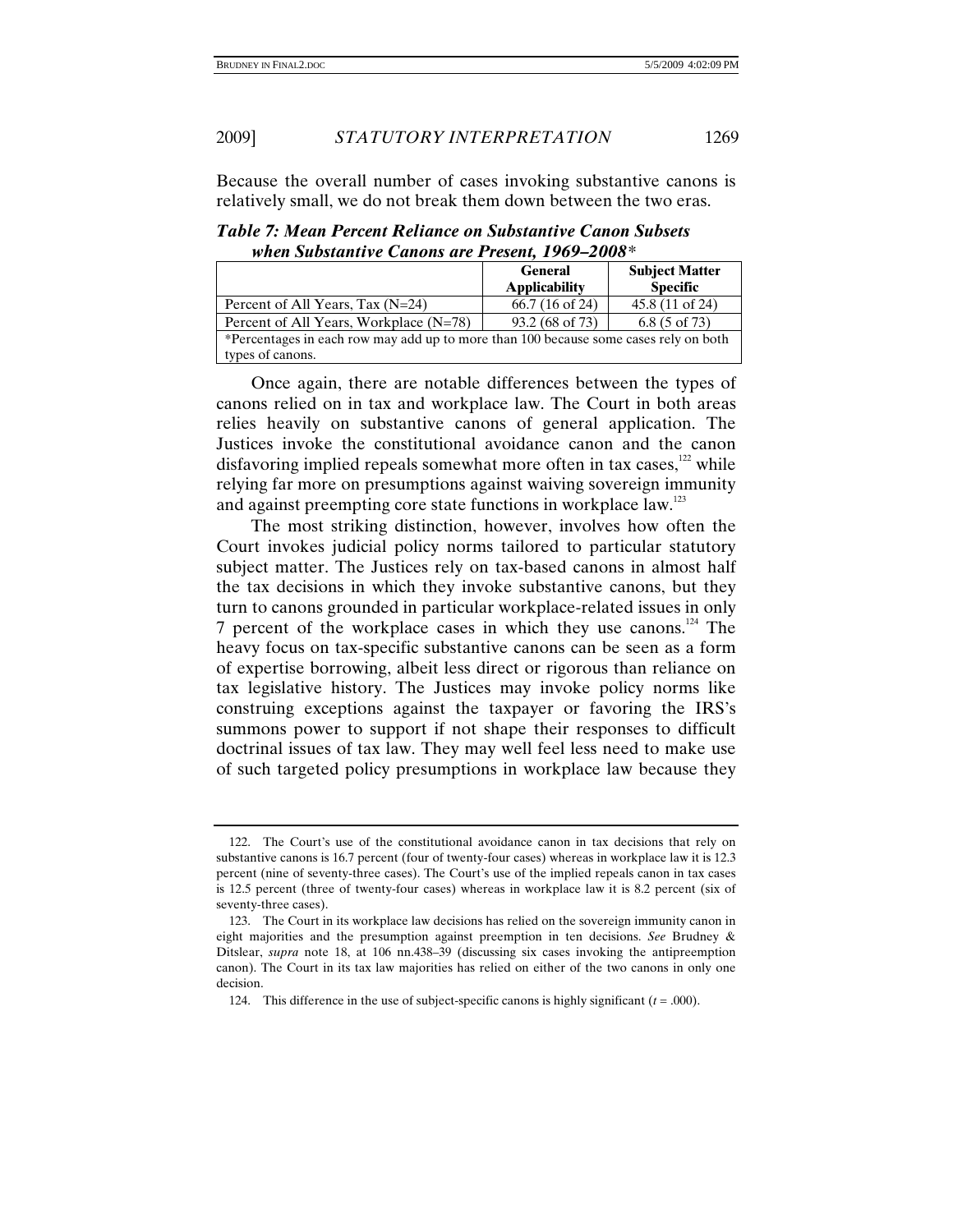are more confident in their ability to resolve the underlying doctrinal questions.

### *D. Justice Blackmun's Impact in Tax Cases*

Individual Justices typically acquire diverse background experiences and considerable areas of expertise by the time they reach the Supreme Court. Justices Marshall and Ginsburg spent many years planning and litigating important employment discrimination and civil rights cases.<sup>125</sup> Justices Breyer and Scalia taught administrative law and wrote about that subject in depth from a scholarly vantage point.<sup>126</sup> Justice Blackmun was an accomplished tax lawyer for more than two decades before his appointment to the Eighth Circuit in 1959. During sixteen years with a private firm in Minneapolis and nine years as general counsel to the Mayo Clinic, $127$ Blackmun not only practiced federal and state tax law; he also gave speeches and wrote articles reflecting his abiding interest in and knowledge of the field.<sup>128</sup>

Justice Blackmun's area of expertise seems to have dramatically impacted his majority opinion assignments. Table 8 lists the four most prolific majority opinion writers in tax and workplace law. We

<sup>125</sup>*. See* RANDALL W. BLAND, JUSTICE THURGOOD MARSHALL: CRUSADER FOR LIBERALISM 30–177 (2001) (discussing Justice Marshall's central role in litigating race discrimination lawsuits from 1934 to 1960); Neal A. Lewis, *High Court Nominee Faces Easy Road Through Senate*, N.Y. TIMES, July 20, 1993, at A15 (discussing Justice Ginsburg's role as a leading litigator for women's rights).

<sup>126</sup>*. See, e.g.*, STEPHEN G. BREYER, REGULATION AND ITS REFORM *passim* (1982); Antonin Scalia, *Separation of Functions: Obscurity Preserved*, 34 ADMIN. L. REV. v *passim* (1982); *see also* Cindy Skrzycki, *Interest Grows in Resurrecting Administrative Conference*, WASH. POST, May 25, 2004, at E1 (describing Justices Scalia and Breyer as influential members of the Administrative Conference of the United States during their careers as law professors).

<sup>127</sup>*. See* TINSLEY E. YARBROUGH, HARRY A. BLACKMUN: THE OUTSIDER JUSTICE 40–62 (2008) (discussing Justice Blackmun's career in a Minneapolis law firm from 1934 to 1950 and at the Mayo Clinic in Rochester, Minnesota from 1950 to 1959); *Nomination of Harry A. Blackmun, of Minnesota, to Be Associate Justice of the Supreme Court of the United States: Hearing Before the S. Comm. on the Judiciary*, 91st Cong. 7 (1970) (identifying Blackmun's professional background from 1934–59).

 <sup>128.</sup> For speeches and panel appearances, see, for example, *Blackmun Talks to Junior Bar on Income Tax Returns*, HENNEPIN LAW., Feb. 23, 1939, at 6 (on file with the Harry A. Blackmun Papers, Manuscript Division, Library of Congress, Box 12 [hereinafter *Blackmun Papers*]); *Blackmun Named to Expert Panel*, ROCHESTER POST BULLETIN, Oct. 5, 1953 (on file with the *Blackmun Papers*, *supra*, Box 12). For articles, see, for example, Harry A. Blackmun, *The Marital Deduction and Its Use in Minnesota*, 36 MINN. L. REV. 50 (1951); Harry A. Blackmun, *The Physician and His Estate*, 36 MINN. MED. 1033 (1953); Harry A. Blackmun, *Federal Income Taxation of Trusts and Estates*, 33 MINN. L. REV. 800 (1949) (book review).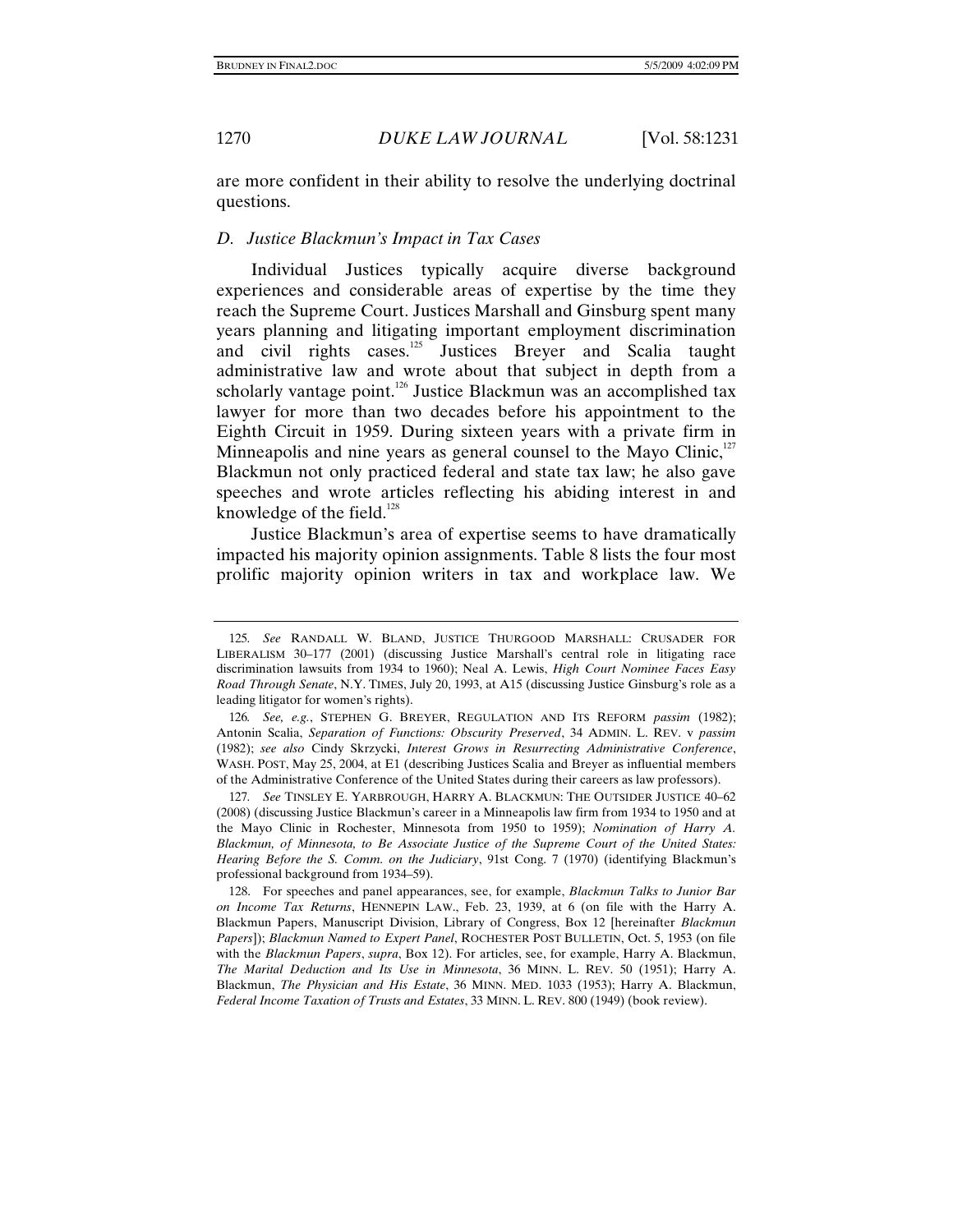2009] *STATUTORY INTERPRETATION* 1271

calculated the Justices' rankings based on the percentage of the Court's tax or workplace decisions they authored during their tenure.<sup>129</sup>

*Table 8: Percentage of Majority Opinions Authored by the Four Most Prolific Justices in Tax and Workplace Law during Their Tenure on the Court*

|          | <b>Tax Majorities</b>                      |         | <b>Workplace Majorities</b> |
|----------|--------------------------------------------|---------|-----------------------------|
| Blackmun | 30.4 (34 of 112)                           | Brennan | $16.5(62 \text{ of } 376)$  |
| Souter   | 18.8 (9 of 48)                             | Stewart | 14.4 (27 of 188)            |
| Marshall | 16.5 (18 of 109)                           | White   | 14.1 (59 of 418)            |
| Powell   | $(10 \text{ of } 73)$<br>13.7 <sub>1</sub> | Thomas  | 14.0 (25 of 178)            |

Justice Blackmun authored over 30 percent of all signed majority opinions in tax law during his twenty-four years of service. This proportion of the Court's tax majorities is almost double that assigned to his nearest colleagues in tax law cases, Justices Souter and Marshall. It also is close to twice the proportion of workplace law majorities written by Justice Brennan, who was assigned more workplace law decisions than any other Justice.<sup>130</sup> Blackmun authored a remarkable 40 percent of the federal tax decisions in which he voted for the majority result, and he wrote concurring opinions in an additional 7 percent of those decisions.<sup>131</sup> Another way to understand Blackmun's domination of the tax law area is to observe that in his twenty-four terms on the Court, he wrote as many tax majorities as were authored collectively by five other Justices—Brennan, White, Stevens, Rehnquist, and Scalia—who on average served over twentysix terms within our dataset. $132$ 

 <sup>129.</sup> Each Justice authored at least nine majorities in tax law or workplace law. We excluded from our calculations the five per curiam decisions in tax law and the twenty-one per curiam statutory opinions in workplace law.

 <sup>130.</sup> As the senior Associate Justice for fifteen terms (1975–76 through 1989–90), Justice Brennan would have assigned himself many of these workplace majorities. Justice Blackmun was senior Associate Justice for only his final term (1993–94) and would therefore have been assigned almost all of his tax majorities by others.

 <sup>131.</sup> The exact figures are 39.1 percent (34 of 87) and 6.9 percent (6 of 87). The next highest Justice in tax decisions is Souter, who wrote 20.9 percent of the decisions in which he voted with the majority (9 of 43) and also authored concurrences in 7.0 percent of those cases (3 of 43). In workplace law, Brennan wrote 21.9 percent of the decisions in which he voted with the majority (62 of 283), and he wrote concurrences in another 8.5 percent (24 of 283).

 <sup>132.</sup> Justice Brennan wrote eleven tax majorities from 1969–70 to 1989–90; Justice White wrote eight majorities from 1969–70 to 1992–93; Justice Stevens wrote seven majorities from 1975–76 to 2007–08; Justice Rehnquist wrote five majorities from 1971–72 to 2004–05; Justice Scalia wrote three majorities from 1986–87 to 2007–08.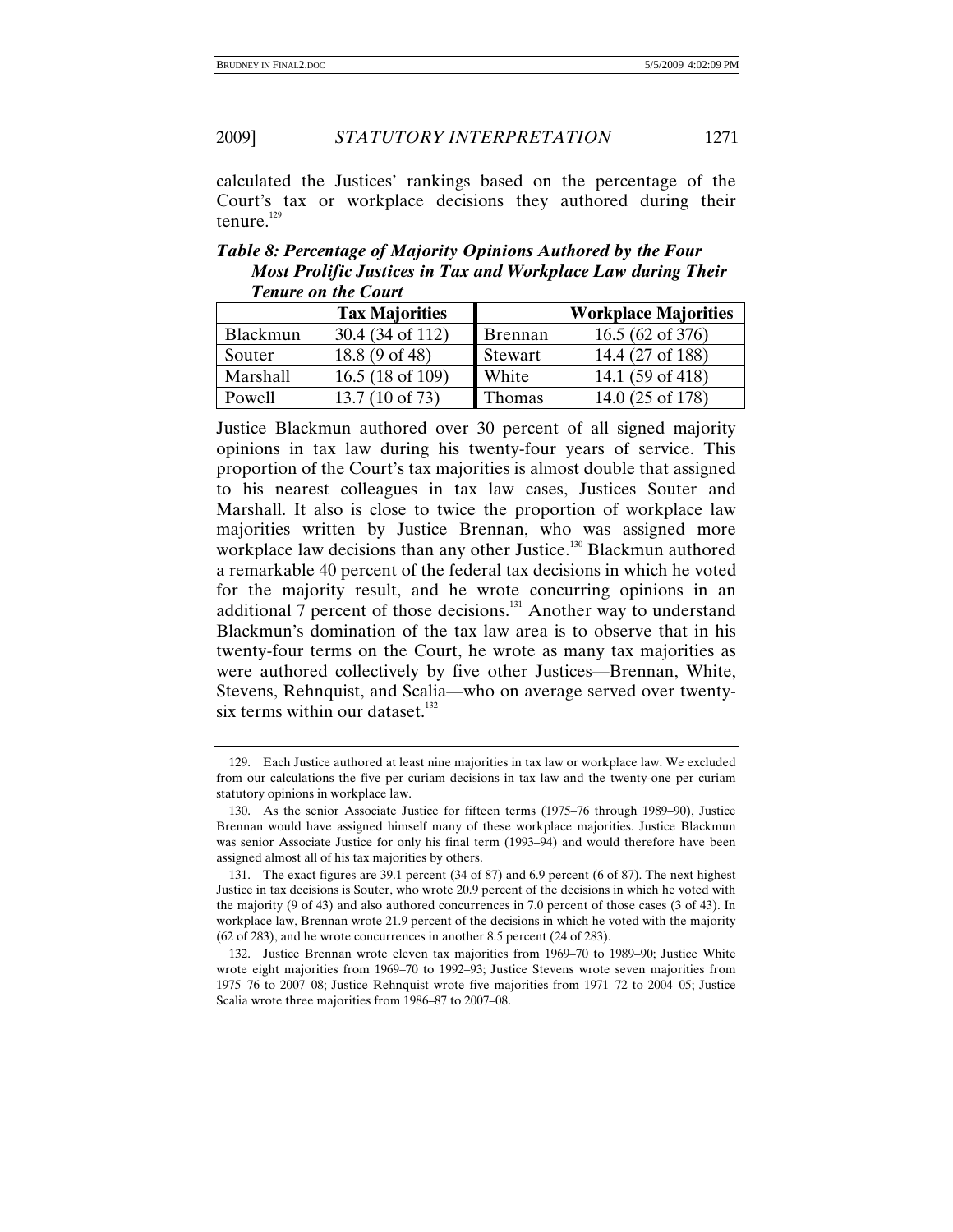Justice Blackmun's unusual influence in the tax law area extends beyond his role in majority decisions. He also authored seventeen dissents—more than any other Justice during his twenty-four terms on the Court. Indeed, Blackmun wrote a dissenting opinion in over one-third of the nonunanimous tax decisions in which he had not authored the majority opinion.133 In addition, the Court issued five per curiam tax opinions, based only on the certiorari papers, between 1970 and 1994. Blackmun authored three of these cases and dissented in the two others, $134$  and his dissent in one decision prompted a colleague to request more time to review the papers in the case.<sup>135</sup> Such per curiam opinions, decided without full briefing or oral argument, often reflect a certain level of subject matter confidence from the Justices, as they are rationalized primarily in terms of correcting perceived lower court errors rather than addressing close or complex legal questions.136 Since Blackmun retired in 1994, the Justices have issued no per curiam opinions in tax law although they have decided five workplace law statutory cases in summary fashion over the same period.<sup>137</sup> Some of the Justices likely deferred to Justice

 135. Letter from John Paul Stevens to Antonin Scalia (May 12, 1987) (on file with the *Blackmun Papers*, *supra* note 128, Box 484) (requesting more time to take into account Justice Blackmun's opinion in *Asphalt Products*).

 137. The five per curiam decisions addressing workplace law statutory issues are *Whitman v. Department of Transportation*, 126 S. Ct. 2016 (2006); *Ash v. Tyson Foods, Inc.*, 126 S. Ct. 1195

 <sup>133.</sup> There were 67 nonunanimous tax decisions out of the 117 cases (including five per curiam decisions) during Justice Blackmun's tenure. He authored 19 of those 67 nonunanimous opinions, and he wrote dissents in 17 of the remaining 48, or 35.4 percent.

<sup>134</sup>*. See* Letter from Lewis Powell to Harry Blackmun (Jan. 15, 1973) (on file with the *Blackmun Papers*, *supra* note 128, Box 167) (asking Justice Blackmun to "[p]lease join me in your per curiam" opinion in *United States v. Chandler*, 410 U.S. 257 (1973)); Memorandum from Harry Blackmun to the Conference (Dec. 18, 1980) (on file with the *Blackmun Papers*, *supra*  note 128, Box 334) (introducing his per curiam opinion for *HCSC-Laundry v. United States*, 450 U.S. 1 (1981)); Memorandum from Harry Blackmun to the Conference (Oct. 2, 1987) (on file with the *Blackmun Papers*, *supra* note 128, Box 504) (attaching his per curiam opinion for *Commissioner v. McCoy*, 484 U.S. 3 (1987)); Fausner v. Comm'r, 413 U.S. 838, 839 (1973) (Blackmun, J., dissenting); Comm'r v. Asphalt Prods. Co., 482 U.S. 117, 123 (1987) (Blackmun, J., dissenting in part).

<sup>136</sup>*. See generally* EUGENE GRESSMAN ET AL., SUPREME COURT PRACTICE 349–51 (9th ed. 2007) (pinpointing and criticizing the purported justifications for per curiam opinions); Arthur D. Hellman, *Error Correction, Lawmaking, and the Supreme Court's Exercise of Discretionary Review*, 44 U. PITT. L. REV. 795, 825–33 (1983) (cataloguing trends in the Court's per curiam opinions throughout the 1970s). Although both Gressman and Heller are critical of this summary decisionmaking process, the Court's absence of plenary consideration does seem to reflect a certain level of interest and assuredness. *See, e.g.*, *HCSC-Laundry*, 450 U.S. at 5–8 (summarily reversing a circuit court tax ruling that conflicts with several other courts); Clark County Sch. Dist. v. Breeden, 532 U.S. 268, 273–74 (2001) (summarily reversing a circuit court workplace law decision in conflict with the decisions of other circuits).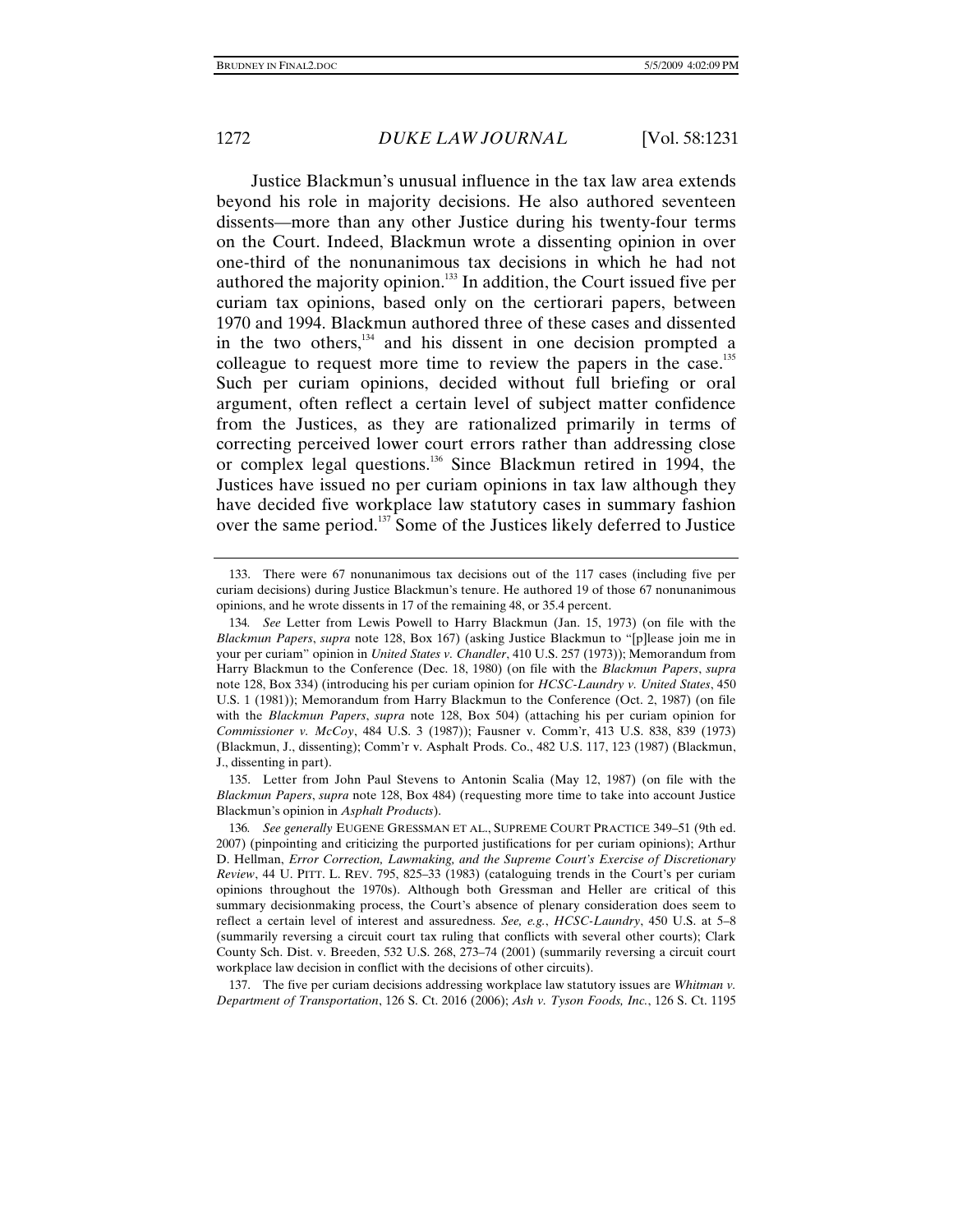Blackmun simply because they were not interested in tax law something Blackmun recognized inside the Court as well as in public statements.<sup>138</sup> It is also quite likely, though, that Blackmun's fellow Justices lacked confidence in their own knowledge about tax law concepts, and thus deferred to him more than they would in most other statutory areas.<sup>139</sup>

Given Blackmun's extraordinary role as a majority author in tax cases, we compare his approach to legislative history reliance with that of his colleagues. Table 9 presents our findings, broken down into three time periods: Blackmun's sixteen terms on the Burger Court, his eight terms on the Rehnquist Court, and the fourteen terms since Blackmun left the Court.

During Blackmun's time on the Court, his fellow Justices relied heavily on legislative history to help explain their majority opinions indeed they did so slightly more often than Justice Blackmun did.<sup>140</sup> This substantial reliance persisted during the first eight years of the Rehnquist Court, even as Justice Scalia was directing sharp criticism at his colleagues for using legislative history at all, criticism that seemed to have a substantial effect on patterns of legislative history

<sup>(2006);</sup> *Major League Baseball Players Ass'n v. Garvey*, 532 U.S. 504 (2001); *Clark County School District v. Breeden*, 532 U.S. 268 (2001); *Hetzel v. Prince William County*, 523 U.S. 208 (1998).

<sup>138</sup>*. See* Memorandum from Harry Blackmun to the Conference (Dec. 18, 1980) (on file with the *Blackmun Papers*, *supra* note 128, Box 334) (referring humorously to "the eager appetite [I know] all of you have for tax cases" and introducing his per curiam opinion for *HCSC-Laundry*); Stuart Taylor, *Reading the Tea Leaves of a New Term*, N.Y. TIMES, Dec. 22, 1986, at B14 ("If one's in the doghouse with the Chief, he gets the crud. He gets the tax cases and the Indian cases, which I like, but I've had a lot of them." (quoting Harry Blackmun, J., United States Supreme Court)).

<sup>139</sup>*. See* Erwin Griswold, *Preface* to BERNARD WOLFMAN ET AL., DISSENT WITHOUT OPINION: THE BEHAVIOR OF JUSTICE WILLIAM O. DOUGLAS IN FEDERAL TAX CASES, at xii (1975) ("[E]xcept for Justice Blackmun, it is hard to find a member of the present Court who has a real 'feel' for tax law."). *See generally* Robert A. Green, *Justice Blackmun's Federal Tax Jurisprudence*, 26 HASTINGS CONST. L.Q. 109 (1998) (describing Justice Blackmun's background in taxation issues and his jurisprudence in different classes of tax cases); Karen Nelson Moore, *Justice Blackmun's Contributions on the Court: The Commercial Speech and State Taxation Examples*, 8 HAMLINE L. REV. 29, 43–49 (1985) (clarifying Justice Blackmun's role in harmonizing inconsistent decisions related to taxes affecting interstate and foreign commerce). Tax law also is not an area in which law clerks can readily compensate for their Justice's own felt inadequacies. Law clerks are likely to have taken only a single basic tax course in law school, and they tend to be less interested in tax than other public law subjects.

 <sup>140.</sup> We do not attach special importance to this difference in reliance: the fact that other Justices invoked legislative history so regularly while Justice Blackmun was on the Court is the salient point. For a suggestion that Blackmun's use of legislative history may have served as a cue for his colleagues, see *infra* note 308 and accompanying text.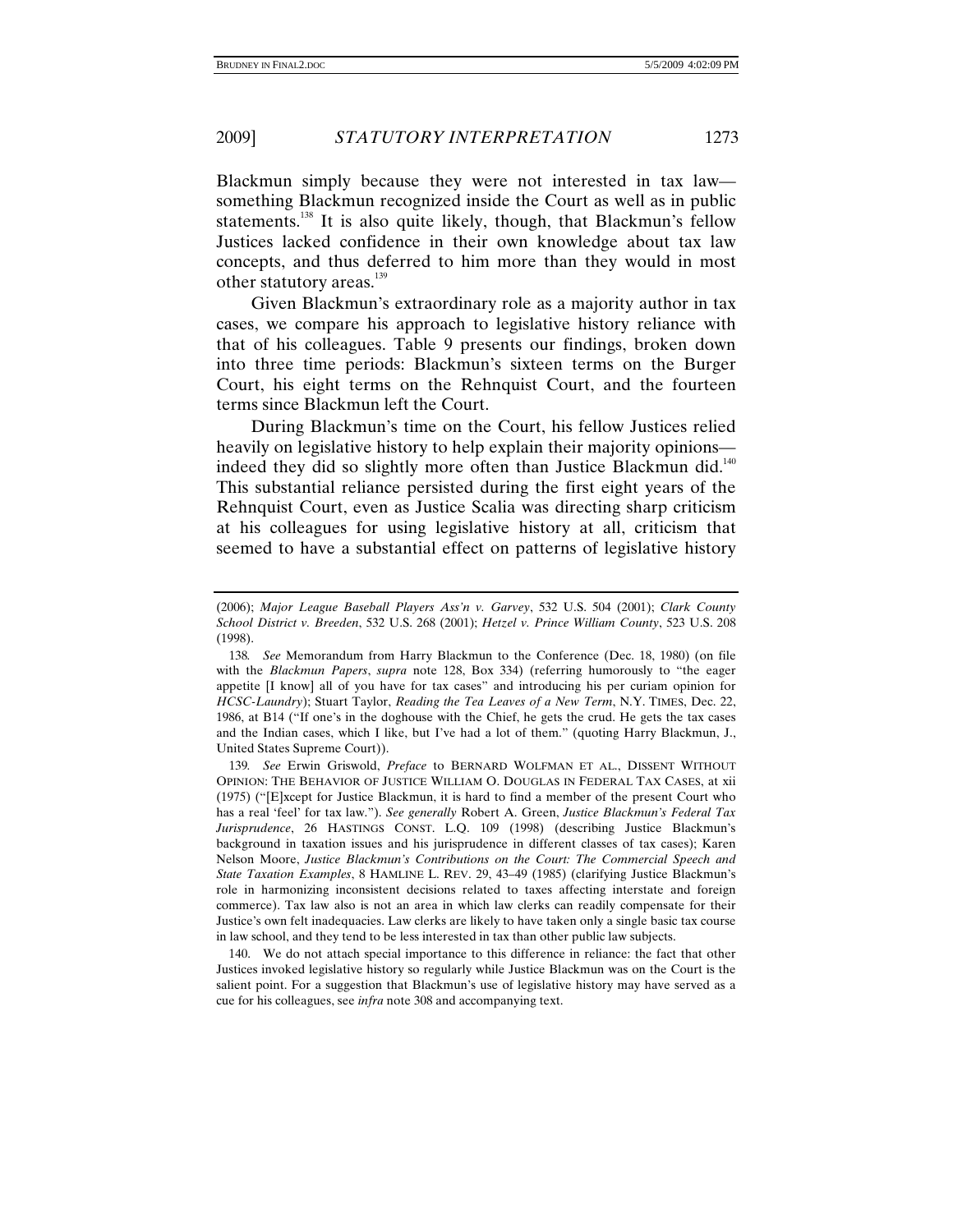reliance in workplace law.<sup>141</sup> Although Scalia pointedly refused to join some tax majorities that used legislative history during this eight-year period,<sup> $142$ </sup> there was no appreciable decrease in the use of legislative history while Blackmun remained on the Court. After Blackmun departed, however, the Court's willingness to invoke legislative history in its tax majorities significantly declined.<sup>143</sup>

*Table 9: Comparing Justice Blackmun's Reliance on Legislative History in Tax Cases with the Reliance of Other Justices\**<sup>144</sup>

|                                                      | <b>Blackmun</b>         | <b>Others' Percent</b> |
|------------------------------------------------------|-------------------------|------------------------|
|                                                      | <b>Percent Reliance</b> | <b>Reliance</b>        |
| Burger Years, 1970–86                                | $60(15 \text{ of } 24)$ | 69.4 (34 of 49)        |
| Rehnquist Years, 1987–94                             | $50(5 \text{ of } 10)$  | 64.3 (18 of 28)        |
| Without Blackmun, 1995–2008                          |                         | 34.4 (11 of 32)        |
| *Per curiam opinions are omitted from this analysis. |                         |                        |

This later development may to some extent be viewed as part of the broader downturn in reliance on legislative history dating from Scalia's arrival in 1986. Yet the lack of a downturn in tax cases until the late 1990s stands in marked contrast to the pattern in workplace law, in which the other Justices' reliance on legislative history declined sharply in the early years of the Rehnquist Court even as

<sup>141</sup>*. See, e.g.*, Brudney & Ditslear, *supra* note 52, at 133 (reporting a substantial decline in legislative history reliance after 1986 for both proemployee and proemployer decisions); Michael H. Koby, *The Supreme Court's Declining Reliance on Legislative History: The Impact of Justice Scalia's Critique*, 36 HARV. J. ON LEGIS. 369, 384–95 (1999) (discussing the decline since the 1980s). *See generally* John F. Manning, *Justice Scalia and the Legislative Process*, 62 N.Y.U. ANN. SURV. AM. L. 33 (2006) (arguing that Justice Scalia has caused the Court to focus more on the text of the statute than legislative purpose).

<sup>142</sup>*. See* United States v. Stuart, 489 U.S. 353, 371–73 (1989) (Scalia, J., concurring) (criticizing the Brennan majority for invoking a Senate floor debate to discern legislative intent); Comm'r v. Clark, 489 U.S. 726, 728 (1989) (Scalia, J., concurring) (declining to join a portion of Justice Stevens's majority that relies on House and Senate committee reports). Justice Scalia has continued this criticism since Justice Blackmun's retirement. *See* United States. v. Reorganized CF&I Fabricators of Utah, Inc., 518 U.S. 213, 215 (1996) (Scalia, J., concurring) (declining to join a portion of Justice Souter's majority opinion); Chickasaw Nation v. United States, 534 U.S. 84, 86 (2001) (Scalia, J., concurring) (declining to join a portion of Justice Breyer's majority opinion).

 <sup>143.</sup> The difference between the early Rehnquist years and the post-Blackmun period is highly significant  $(t = .002)$ . The decline did not begin in the initial years after Justice Blackmun's retirement, but by the late 1990s the Justices were relying substantially less on legislative history than they had during Blackmun's tenure. Copies of year-by-year results during the 1990s are available from the authors.

 <sup>144.</sup> We omitted the 1969–70 term from Table 9 because it precedes Justice Blackmun's arrival on the Court. Blackmun was confirmed by the Senate in May 1970.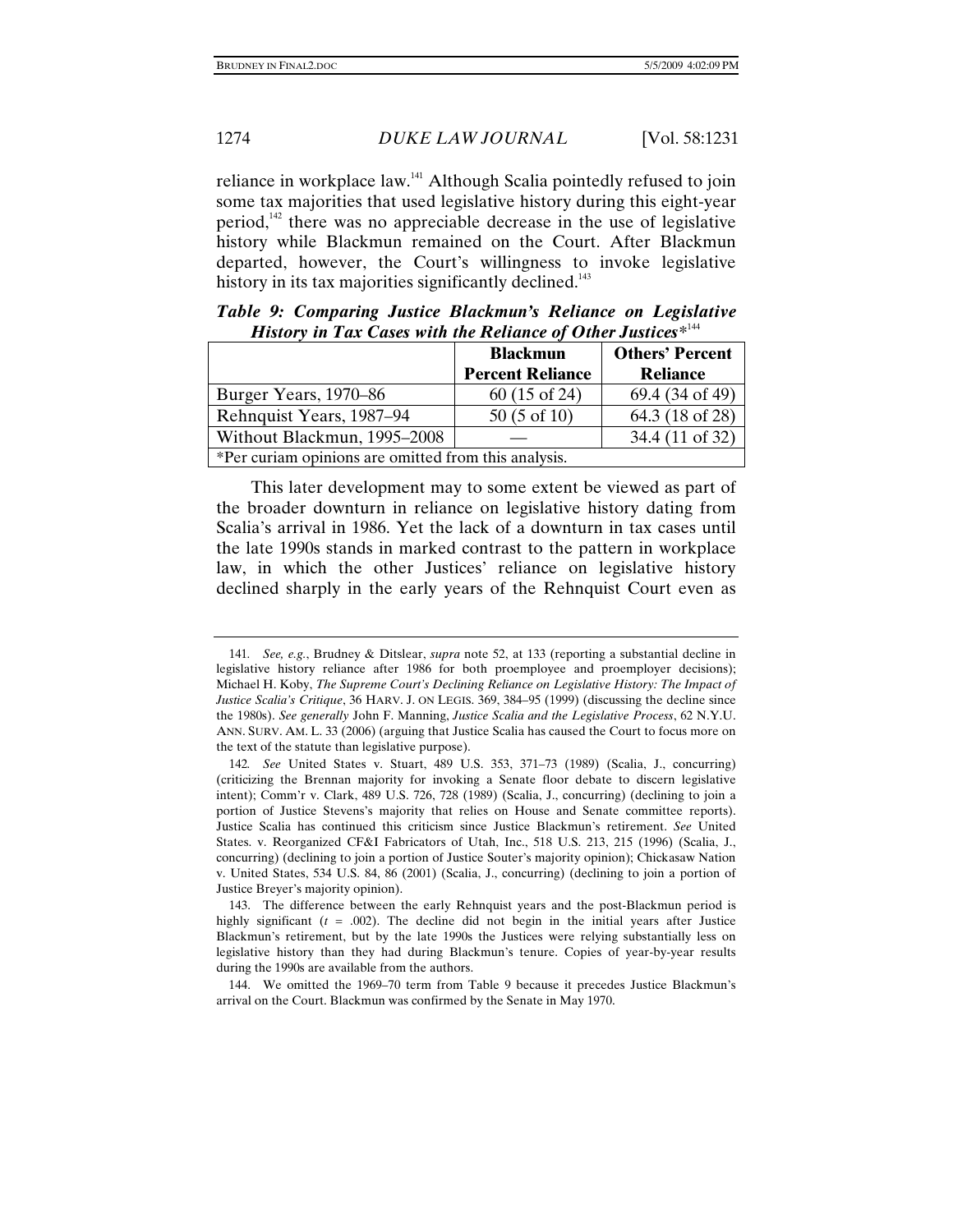Justice Blackmun's reliance held steady.145 We suggest in Part III that the delayed decrease in legislative history use for tax cases occurred only when Justice Blackmun—the Court's reigning expert in this arcane field—retired. The remaining Justices had less of an appetite for the technical and specialized discussions of tax law concepts contained in committee reports.

One of our findings with respect to the Court's use of substantive canons appears consistent with the idea that other Justices may have been "reluctant specialists" when confronting tax law issues. We noted in Section C that the Justices relied on tax-specific substantive canons in eleven of their twenty-four majorities using substantive canons.146 It turns out that Justice Blackmun authored only one majority decision invoking such a tax-specific canon<sup> $147$ </sup> while his colleagues wrote ten. It is quite possible that Blackmun's knowledge of tax law left him more comfortable using content-specific resources such as legislative history and past Supreme Court tax decisions, whereas his colleagues who understood tax law less clearly (and also had less substantive interest) were prepared to borrow more heavily from tax-based policy presumptions.<sup>148</sup>

# III. EXPLORING SUPREME COURT REASONING IN TAX CASES

Our discussion examines three principal areas of difference, identified in our results, between the Court's approach to tax law and workplace law. Our prior articles on the Justices' reasoning in

*Table 9A: Comparing Justice Blackmun's Reliance on Legislative History in Workplace Cases with Reliance of Other Justices\** 

|                                                      | <b>Blackmun Percent</b><br><b>Reliance</b> | <b>Others' Percent Reliance</b> |
|------------------------------------------------------|--------------------------------------------|---------------------------------|
| Burger Years, 1970–86                                | 50 (12 of 24)                              | 53.6 (136 of 253)               |
| Rehnquist Years, 1987–94                             | $50(9 \text{ of } 18)$                     | 33.3 (42 of 126)                |
| Without Blackmun, 1995–2008                          |                                            | 27.6 (40 of 145)                |
| *Per curiam opinions are omitted from this analysis. |                                            |                                 |

146*. See supra* Table 7: Mean Percent Reliance on Substantive Canon Subsets When Substantive Canons Are Present, 1969–2008.

147*. See* Badaracco v. Comm'r, 464 U.S. 386, 401 (1984).

 <sup>145.</sup> We compared legislative history reliance by Blackmun in workplace law majorities with reliance by all other Justices, using the same three time periods set forth in Table 9:

 <sup>148.</sup> Justice Blackmun's reliance on Supreme Court precedent tends to support this hypothesis: he relied on prior decisions in 91.2 percent of his majority opinions (31 of 34), compared to 80.1 percent reliance (96 of 119) by all of the other Justices.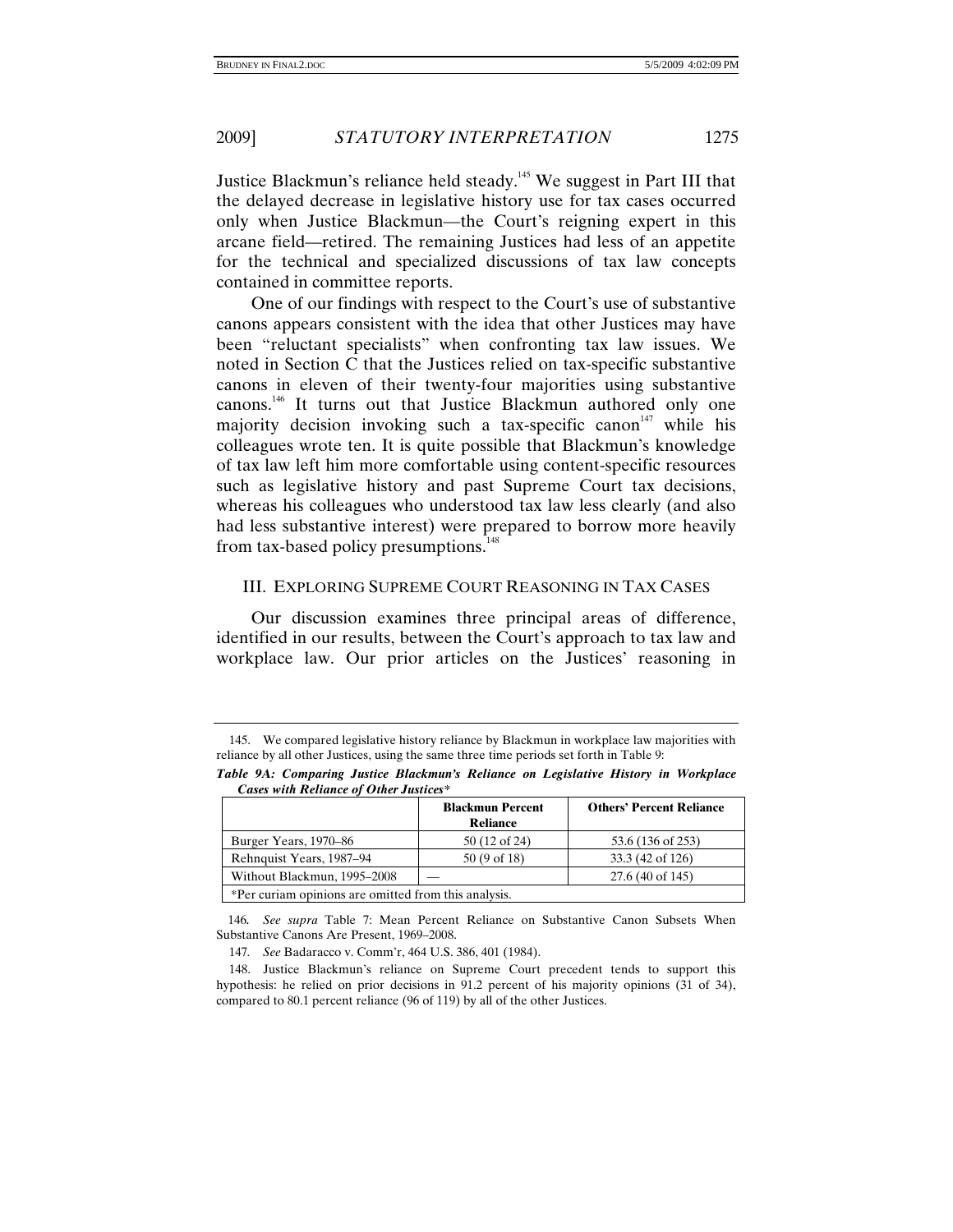workplace law serve as a baseline<sup> $149$ </sup>: we devote primary attention here to pursuing how the Court's reasoning in tax cases diverges from this baseline. We first address variations in the Court's approach to legislative history because we believe this reflects the Justices' appreciation for the distinctive ways in which Congress produces tax legislative history. We then discuss more briefly the Court's differential approaches to the canons of construction: although less dramatic than the legislative history story, we suggest that these too reflect an understanding of certain distinctive elements in tax law. Finally, we consider the impact of Justice Blackmun's prominent role in tax law cases and how deference to a single Justice in a subject matter area may affect the Court's reasoning approach in that area.

# *A. Legislative History*

Our results provide ample evidence that the Court's use of legislative history varies markedly between tax and workplace law. Table 2 indicates that in both the Burger era and the Rehnquist/Roberts years the Court has relied on legislative history more often to help justify tax decisions than workplace decisions.<sup>150</sup> Table 4 establishes that when the Court relies on legislative history, it is significantly more likely to invoke standing committee reports in tax cases than in workplace cases but far more inclined to rely on conference committee reports and floor debates in its workplace decisions. And Table 5 establishes that for majority opinions invoking legislative history in nonunanimous cases, the dissent is significantly more likely to disagree about the meaning of that history in workplace decisions than in tax cases. We believe these results especially from Tables 4 and 5—reveal that the Justices value legislative history in the tax setting for distinctive reasons, quite apart from courts' ordinary reliance on that history to help unpack the legislative bargain captured in text.

1. *Discerning Deals Versus Borrowing Expertise.* As many

<sup>149</sup>*. See* Brudney & Ditslear, *supra* note 52; Brudney & Ditslear, *supra* note 62; Brudney & Ditslear, *supra* note 18.

 <sup>150.</sup> The Court's use of legislative history in tax cases declined sharply starting in the 2001 term and continuing precipitously over the next six terms (2002–07). *See supra* note 93 and accompanying text and graph. Comparative data for the 2001–07 terms are available from the authors. The significant difference in reliance that persisted through most of the Rehnquist years has disappeared. We suggest why Justice Blackmun's departure may be partly responsible in Part III.C.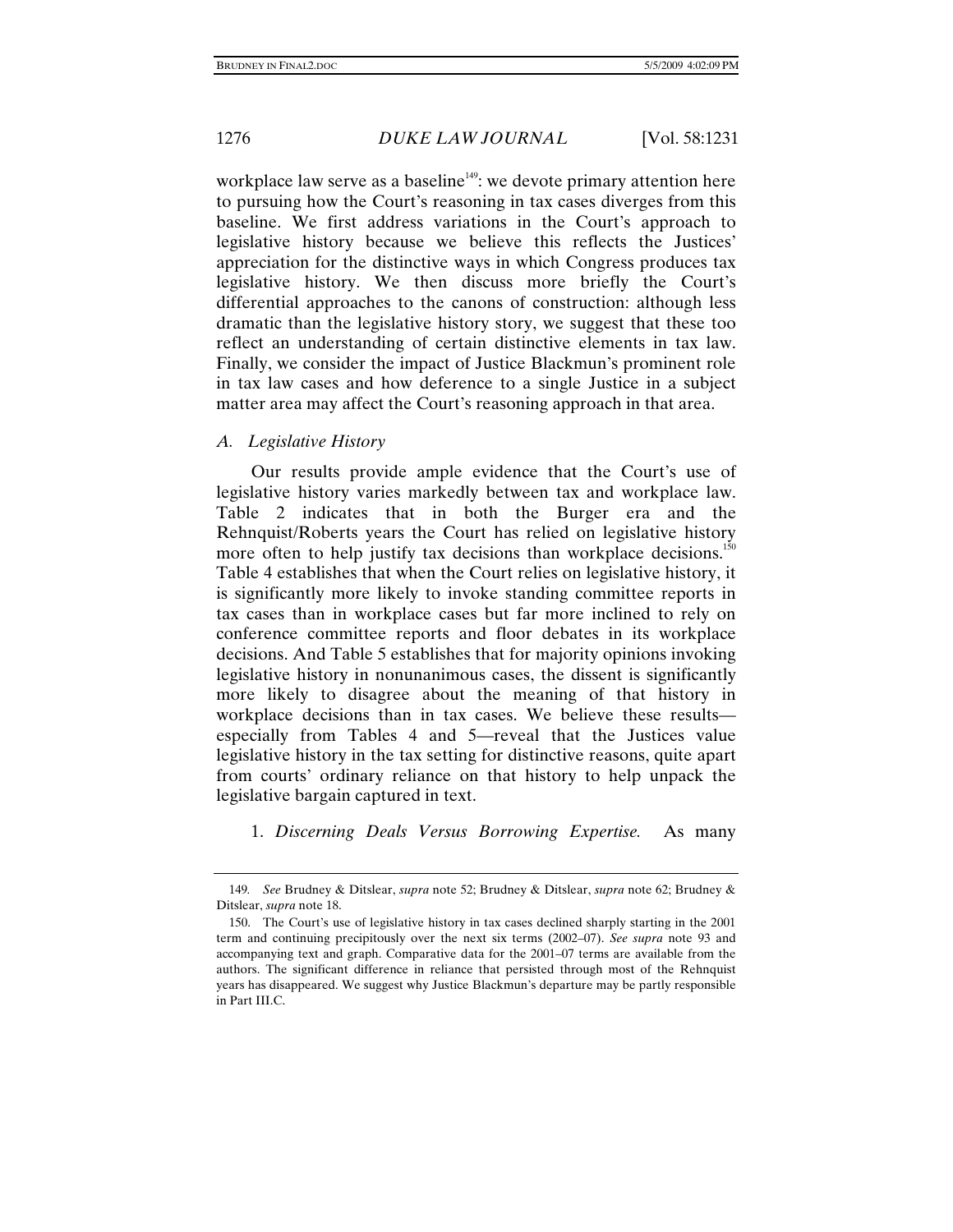scholars have observed, the inherent inefficiencies of Congress's lawmaking process mean that substantial adjustment and compromise in the text of a bill following the bill's introduction is the rule rather than the exception.<sup>151</sup> The legislative history that accompanies each stage of the lawmaking process may shed light on the textual modifications or compromises that occur during this process. Because legislative deals are a well-recognized feature of congressional lawmaking, courts traditionally regard legislative history as valuable to help identify the existence of a negotiated compromise or to explain specific aspects of a bargain.<sup>152</sup>

The Court's workplace law decisions invoking legislative history regularly rely on this history to help discern or describe the deal. As we have previously demonstrated, the Justices emphasize legislative record evidence of explicit bargains reached during a bill's postintroduction journey through Congress to indicate when and why specific employee rights or protections were traded away or secured.<sup>153</sup> Further, legislative history often describes or elaborates on certain compromises reached at the preintroduction stage (such as employer defenses or exceptions) that were agreed to among interested parties.<sup>154</sup>

We do not mean to suggest that the Court's tax law jurisprudence never involves the interpretation of legislative bargains, especially bargains negotiated by members of Congress after a bill is introduced. In their tax law opinions, the Justices have on occasion used legislative history to help identify the point at which a compromise was reached and the specifics of that compromise. In

<sup>151</sup>*. See, e.g.*, JAMES MACGREGOR BURNS ET AL., GOVERNMENT BY THE PEOPLE 353–59 (16th ed. 1995); ALAN GRANT, THE AMERICAN POLITICAL PROCESS 45–52, 65–66, 302 (5th ed. 1994); JOHN W. KINGDON, AGENDAS, ALTERNATIVES, AND PUBLIC POLICIES 84–86 (2d ed. 1995). For a discussion of the contrast with parliamentary efficiency in lawmaking and its implications for how courts use legislative history, see Brudney, *supra* note 63, at 43–48.

<sup>152</sup>*. See* Nourse & Schacter, *supra* note 32, at 596; Rodriguez & Weingast, *supra* note 61, at 1422. *See generally* William M. Landes & Richard A. Posner, *The Independent Judiciary in an Interest Group Perspective*, 18 J.L. & ECON. 875, 877–79 (1975) (discussing the judiciary's role in interpreting statutes to fulfill or further the original negotiated legislative deal).

<sup>153</sup>*. See* Brudney & Ditslear, *supra* note 52, at 150–51 & nn.113–16 (discussing the use of legislative history to identify compromises and citing seven Court decisions as examples); *see also, e.g.*, Doe v. Chao, 540 U.S. 614, 622–23 (2004); Landgraf v. USI Film Prods., 511 U.S. 244, 250–63 (1994); Mohasco Corp. v. Silver, 447 U.S. 807, 820–23 (1980).

<sup>154</sup>*. See, e.g.*, Albertson's, Inc. v. Kirkingburg, 527 U.S. 555, 570–74 (1999); Am. Tobacco Co. v. Patterson, 456 U.S. 63, 72–75 (1982); Beasley v. Food Fair of N.C., 416 U.S. 653, 659–62 (1974); *see also* Brudney & Ditslear, *supra* note 52, at 149 nn.93–98 (citing six additional decisions).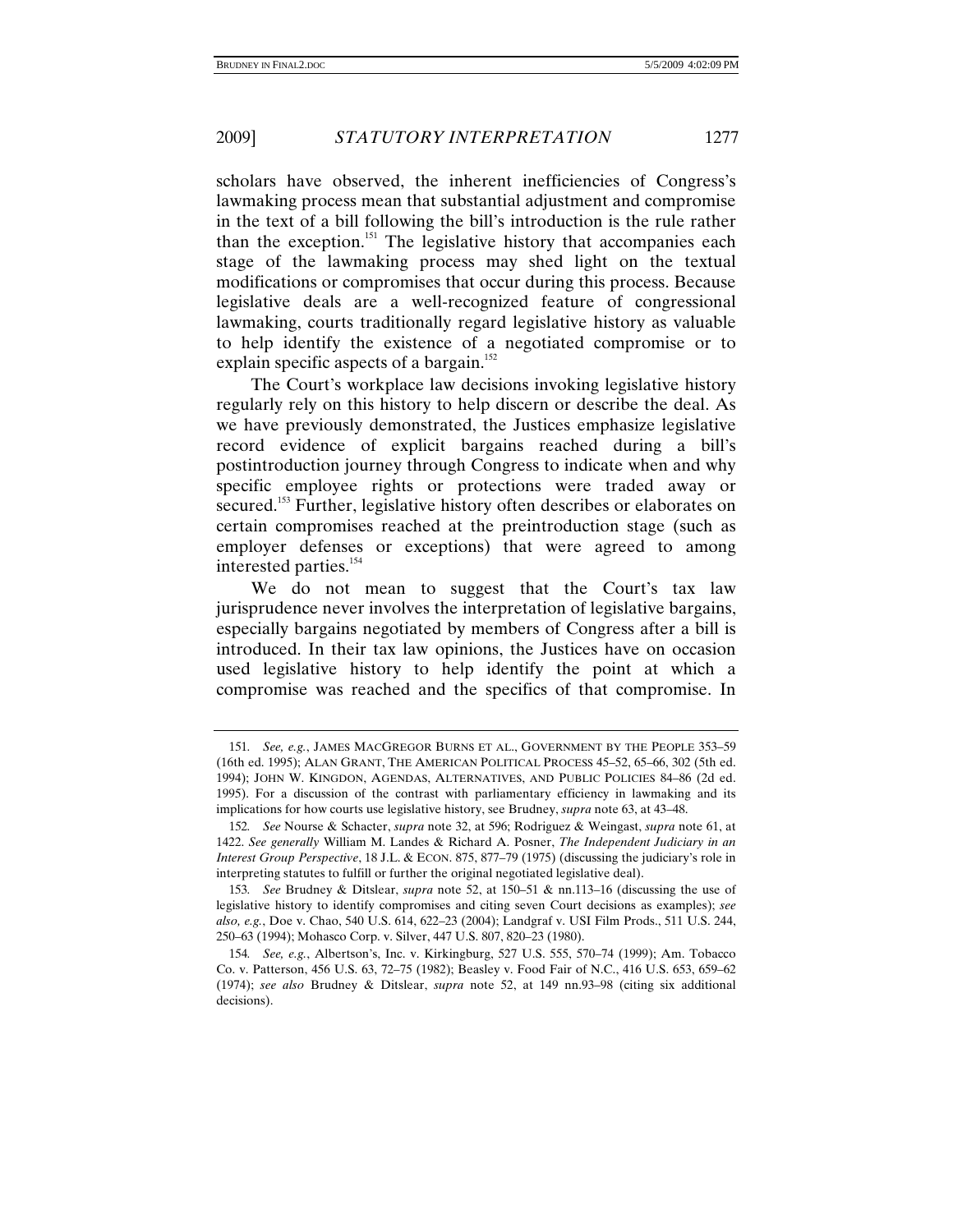*HCSC-Laundry v. United States*,<sup>155</sup> the issue was whether a nonprofit corporation providing laundry and linen supply services to public hospitals qualified for an income tax exemption under section 501 of the Internal Revenue Code.<sup>156</sup> The Court found "conclusive support" for a negative answer in the legislative history, which revealed that the Senate's effort to cover hospital-related laundry services in the text of section 501(e) was rebuffed by the House in conference, and that a Senate amendment proposed eight years later to add laundry services was defeated on the Senate floor.<sup>157</sup> Similarly, in *Bob Jones* University v. United States,<sup>158</sup> the Court invoked committee report commentary and Congress's failure to act on proposed amendments to support its decision that racially discriminatory private schools did not qualify for tax-exempt status under section  $501(c)(3)$ .<sup>159</sup> And in *Commissioner v. Engle*,<sup>160</sup> the Court—rejecting the IRS position relied heavily on floor debates and conference committee narrative to justify its decision allowing taxpayers to take percentage-depletion deductions on revenues from their oil and gas leases.<sup>161</sup>

Notwithstanding these examples, however, a far larger number of Court decisions construing the statutory meaning of substantive tax provisions<sup>162</sup> rely on legislative history primarily for a different reason.

- 158. Bob Jones Univ. v. United States, 461 U.S. 574 (1983).
- 159*. See id.* at 600–01.
- 160. Comm'r v. Engle, 464 U.S. 206 (1984).

161*. Id.* at 217–22; *see also* United States v. Sotelo, 436 U.S. 268, 275–81 (1978) (relying on Bankruptcy Act legislative history to establish that Congress meant to respond to the Treasury Department's stated concerns by providing that a bankrupt company's withholding taxes, collected from its employees but not paid over to the IRS, were nondischargeable).

 162. We distinguish here between substantive and procedural aspects of the Internal Revenue Code. Certain sections of the code, such as subchapter C dealing with corporations, may present especially challenging or complex substantive questions. *See infra* Part III.A.3 (discussing United States v. Davis, 397 U.S. 301 (1970); Comm'r v. Clark, 489 U.S. 726 (1989)). By contrast, tax decisions that arise from procedural disputes tend to present issues with which the Justices are more familiar and about which they have more confidence—in these instances the Court's reliance on legislative history is less likely to involve expertise-borrowing considerations. *See, e.g.*, United States v. Brockamp, 519 U.S. 347, 352 (1997) (relying on legislative history to support the text-based conclusion that the equitable tolling doctrine does not apply to the limitations period for filing tax-refund claims); Bufferd v. Comm'r, 506 U.S. 523, 530 n.10 (1993) (relying on legislative history to confirm that the three-year period for assessing shareholder tax liability runs from the filing date of a shareholder's individual return, not the date of a corporation's return); United States v. Nat'l Bank of Commerce, 472 U.S. 713, 730 & n.14 (1985) (relying on legislative history to help justify enforcement of an IRS levy against a taxpayer bank); United States v. LaSalle Nat'l Bank, 437 U.S. 298, 310 & n.13 (1978)

 <sup>155.</sup> HCSC-Laundry v. United States, 450 U.S. 1 (1981).

<sup>156</sup>*. Id.* at 3–5.

<sup>157</sup>*. Id.* at 6–7.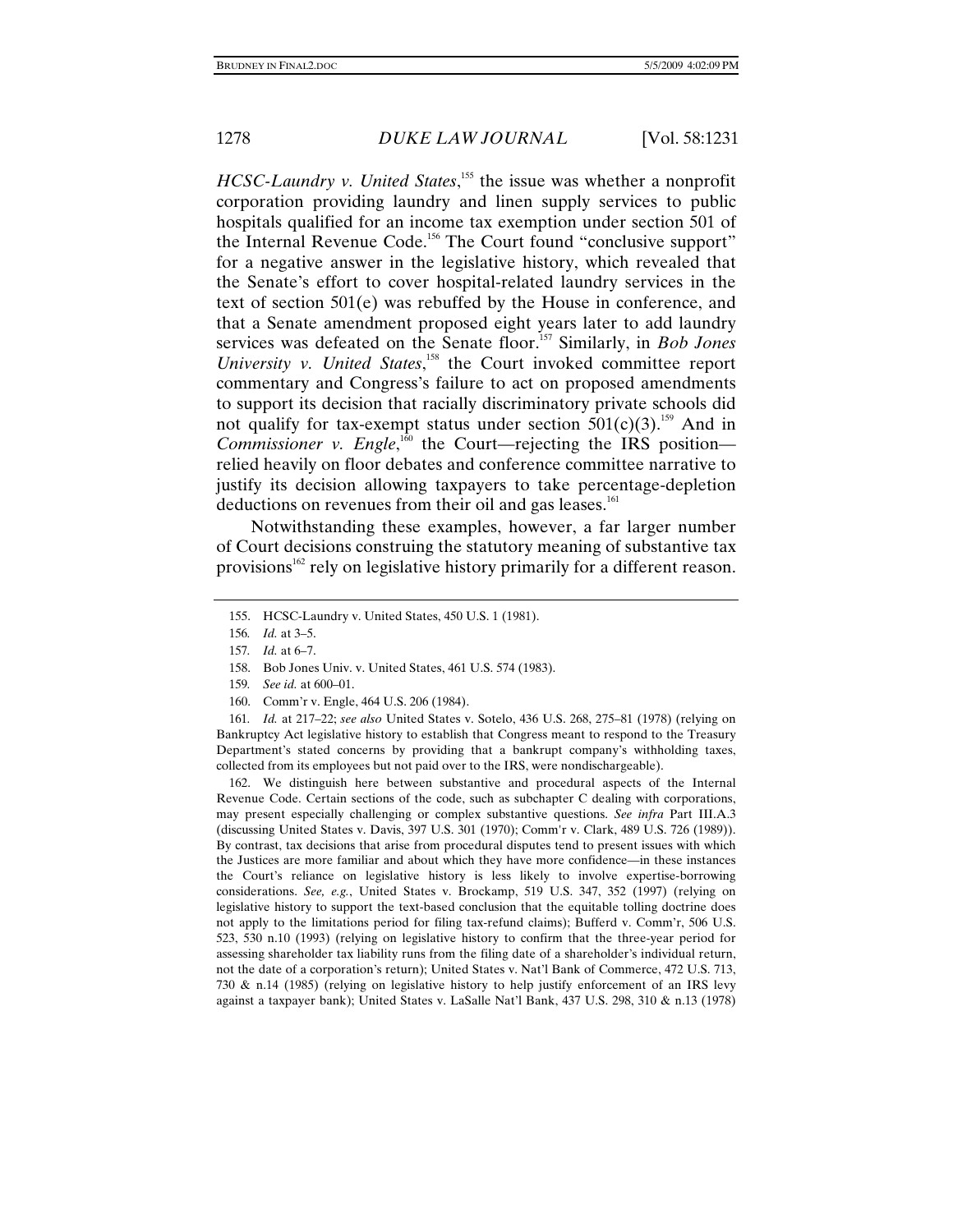The Justices in these cases use commentary and elaboration from standing committee reports as a form of expertise borrowing to help them understand and apply the often arcane and complex concepts contained in Internal Revenue Code legislation.<sup>163</sup> Expertiseborrowing majority opinions sometimes invoke committee report explanations to confirm or reinforce the apparent plain meaning of the text at issue.<sup>164</sup> On other occasions, these majority opinions use committee report analyses and discussions to resolve disputes in which the Court acknowledges that the text at issue is ambiguous or indefinite.165 Whether the legislative record materials are used to resolve inconclusive language or to reinforce apparent meaning, the congressional commentary on which these opinions rely is less partisan or ideologically colored than much of the legislative history invoked in workplace law decisions. Before discussing some illustrative expertise-borrowing opinions, we explain why this more neutral and objective legislative history reflects the distinctiveness of the tax legislative process, especially the unique role played by the Joint Committee on Taxation.

<sup>(</sup>relying on legislative history to help justify enforcement of an IRS summons to obtain evidence for use in a criminal prosecution).

We also omit from consideration in this context Court decisions that rely on legislative history to help resolve a nonprocedural constitutional dispute. *See, e.g.*, United States v. Int'l Bus. Machs. Corp., 517 U.S. 843, 859–60 (1996) (relying on the legislative history of the Export Clause to help support a conclusion invalidating a federal excise tax on premiums for insurance purchased by the taxpayer's foreign subsidiaries); United States v. Lee, 455 U.S. 252, 258–59 (1982) (invoking legislative history to help support a conclusion that statutes requiring an Amish employer to pay social security taxes do not violate the First Amendment Free Exercise Clause); Massachusetts v. United States, 435 U.S. 444, 450–51 (1978) (using legislative history to help support a conclusion that a federal tax on state-owned aircraft used for patrolling highways does not violate the implied immunity of a state from federal taxation).

 <sup>163.</sup> The Court, of course, deals with complex disputes on a regular basis. The complexity that encourages reliance on expertise tends to involve issues of an unusually technical nature, issues that judges view themselves as less capable of managing without input from specialists. *See* HENRY J. FRIENDLY, FEDERAL JURISDICTION: A GENERAL VIEW 165 & n.54 (1973); REFERENCE MANUAL ON SCIENTIFIC EVIDENCE 1 (1994).

<sup>164</sup>*. See, e.g.*, Portland Golf Club v. Comm'r, 497 U.S. 154, 161–63, 165–66 (1990); Comm'r v. Kowalski, 434 U.S. 77, 83–84, 90–93 (1977); Don E. Williams Co. v. Comm'r, 429 U.S. 569, 575–76, 580–82 (1977); United States v. Foster Lumber Co., 429 U.S. 32, 42–46 (1976). For a discussion of the *Williams* and *Foster Lumber* decisions, see *infra* Part III.A.3.

<sup>165</sup>*. See, e.g.*, *Clark*, 489 U.S. at 741–43; Hillsboro Nat'l Bank v. Comm'r, 460 U.S. 370, 378 n.10, 393–94, 399 & n.55 (1983); Fed. Power Comm'n. v. Memphis Light, Gas, & Water Div., 411 U.S. 458, 461–62, 467–70, 471–73 (1973); *Davis*, 397 U.S. at 308–12. For a discussion of the *Clark* and *Davis* decisions, see *infra* Part III.A.3.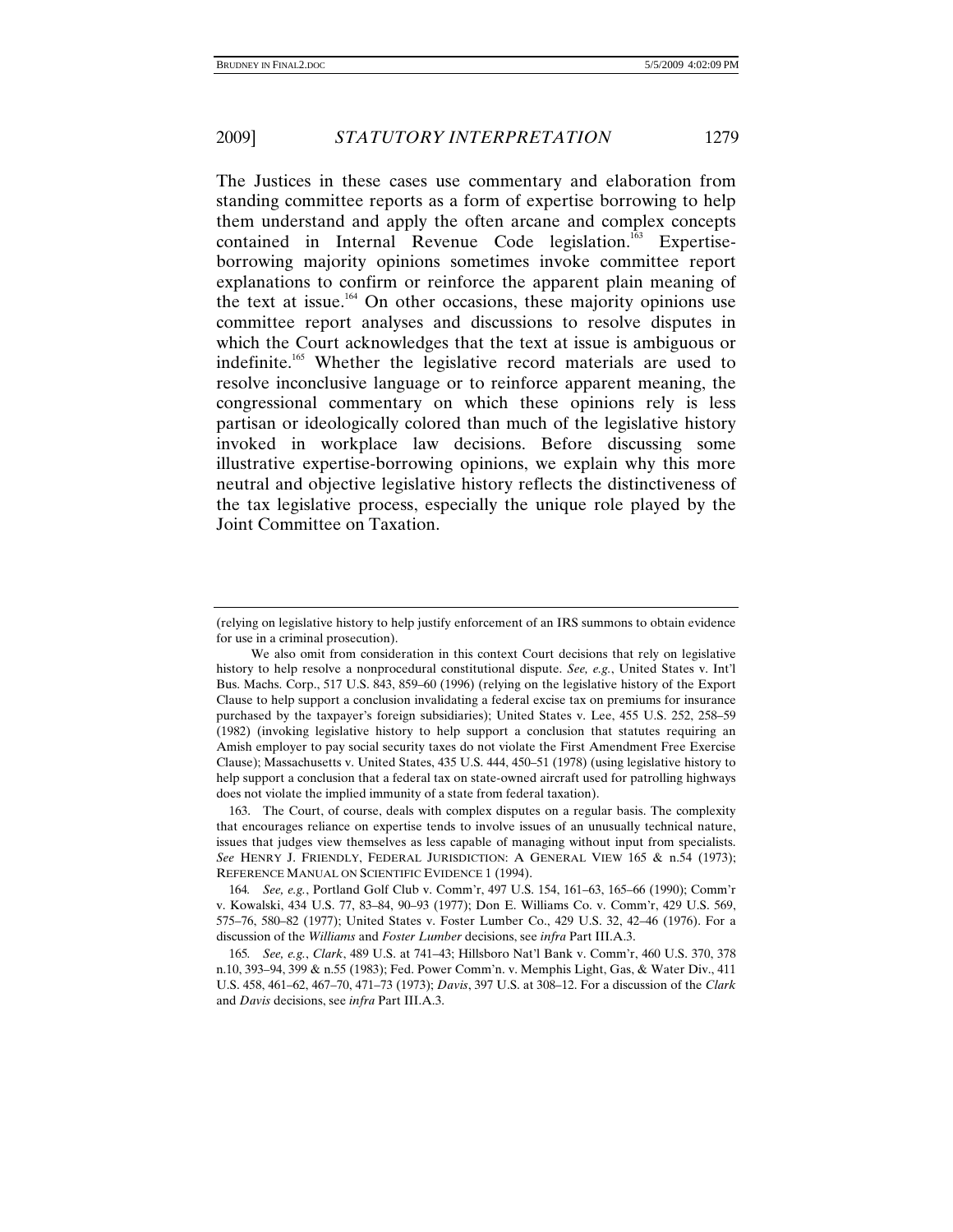2. *The Joint Committee on Taxation and the Production of Nonpartisan Expertise*. Established under the Revenue Act of 1926,<sup>166</sup> the JCT consists of ten members of Congress: five members of the Senate Finance Committee and five members of the House Ways and Means Committee. JCT staff—including some forty economists, lawyers, and other tax professionals—are nonpartisan, serve both the House and Senate, and are concerned exclusively with tax-related issues.<sup>167</sup> The JCT staff from early on have been integrally involved at every stage of the tax legislation process.<sup>168</sup>

Most important for our purposes, the JCT staff are principally responsible for preparing committee reports, soliciting input from House and Senate committee staff, the Treasury Department, and the

168. At the predrafting stage, JCT staff work closely with Treasury Department officials as well as members of Congress to refine their revenue-related concepts into workable proposals. Both the House Ways and Means Committee and the Senate Finance Committee often hold hearings on these emerging tax legislative proposals. JCT staff prepare a hearing pamphlet examining and analyzing the concepts to be addressed; they also may brief House and Senate committee members and answer questions raised by members and their staffs during the hearings. Until recently, markup in the House and Senate committees was based on these concepts and proposals instead of on the actual statutory language that is the focus of committee markups and votes for virtually every other law Congress produces. *See, e.g.*, *id.* at 5– 6, 16; Ferguson et al., *supra* note 55, at 809–12; Livingston, *supra* note 55, at 833–34; Manley, *supra* note 55, at 1050–65; Woodworth, *supra* note 55, at 23–32.

Since the mid 1990s, there has been a shift toward having statutory language available at markup, especially in the House. *See* Lecture, *The Role of Tax Policy in the Development of Tax Legislation: Larry Woodworth's Era and Now*, 32 OHIO N.U. L. REV. 1, 7 (2006). For a discussion of the more traditional committee markup in which committee members examine, bargain over, and vote on the actual text of the bill, see CONG. QUARTERLY PRESS, CONGRESSIONAL QUARTERLY'S GUIDE TO CONGRESS 482–84 (5th ed. 2000); WALTER J. OLESZEK, CONGRESSIONAL PROCEDURES AND THE POLICY PROCESS 98–105 (7th ed. 2007). JCT staff also work with minority committee members and their staffs, upon request, to prepare markup alternatives. *See* Kenneth F. Thomas & William R. Stromsem, *The Joint Committee on Taxation*, TAX ADVISOR, Mar. 1980, at 181, 182 (discussing how the JCT staff advised members on opposite sides during floor debate). During or after the markup, JCT staff are part of an ad hoc team of experts drafting the text of the approved bill; they work with staff from the House and Senate committees, tax specialists in the House and Senate legislative counsel's office, and the Treasury Department, with IRS staff at times providing technical advice.

 <sup>166.</sup> Pub. L. No. 69-20, § 1203, 44 Stat. 9, 127–28 (1926) (codified as amended at 26 U.S.C. §§ 8022–23 (2006)).

<sup>167</sup>*. See* Joint Comm. on Taxation, *supra* note 55, at 3–4 (discussing the Committee staff's role as nonpartisan, joint, and solely tax oriented). Our review of Congressional Directories going back to the 74th Congress indicates the JCT had five professional staff in 1936; that number grew to twelve in 1953 (83d Congress), twenty in 1973 (93d Congress), thirty-four in 1983 (98th Congress), and thirty-eight in 2003 (108th Congress). Copies of relevant pages from Congressional Directories are on file with the *Duke Law Journal*.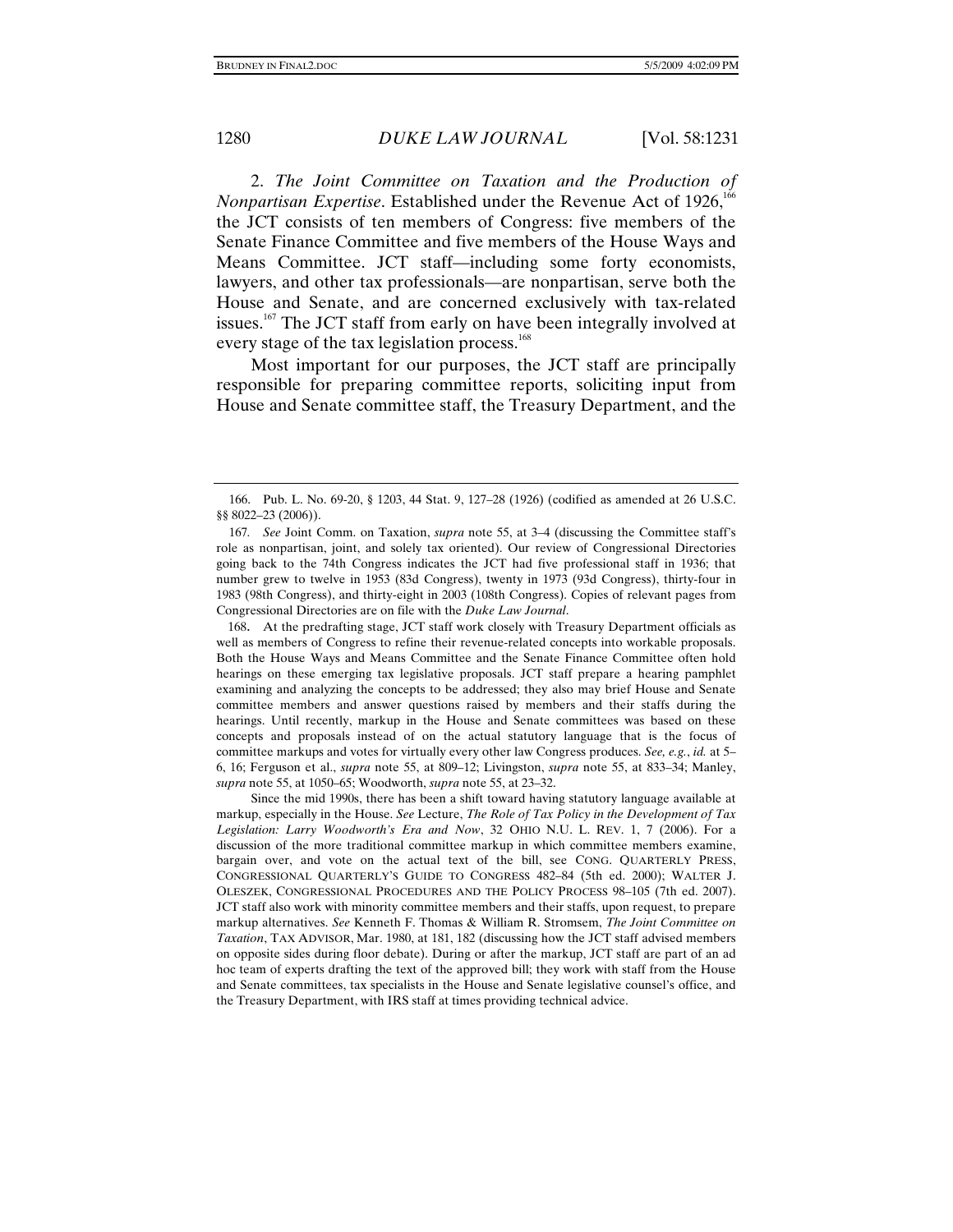IRS.169 These reports typically include detailed narrative explanations of the technical bill language, specific illustrations of how the bill is to apply in certain settings, and more general discussion of the problems with present law that the bill is meant to address and the ways in which the committee's proposed solution will address them.<sup>170</sup> The committee reports along with the text are thus collaborative staff efforts to translate and amplify the conceptual and policy decisions reached by House and Senate committees.<sup>171</sup>

Tax law policies tend to be very complex, involving arcane terminology and highly technical concepts. The key participants in tax legislation recognize that the text alone cannot fully explicate these concepts.172 Indeed the technical, self-referential, and often obscure nature of Internal Revenue Code language means that explanatory materials are particularly important in an area likely to affect so much of the public.173 It is therefore not surprising that members voting on the House and Senate floor rely especially heavily on committee

<sup>169</sup>*. See* Joint Comm. on Taxation, *supra* note 55, at 6; Livingston, *supra* note 55, at 835; Ferguson et al., *supra* note 55, at 811–12. The JCT staff drafted only the more general explanatory portions of the committee reports in the 1960s; the technical explanations were initially written by the IRS and then reviewed and modified by JCT staff and others. *See* Woodworth, *supra* note 55, at 28.

<sup>170</sup>*. See* Ferguson et al., *supra* note 55, at 810; Woodworth, *supra* note 55, at 28; *see also*  H.R. REP. NO. 83-1337 *passim* (1954); S. REP. NO. 99-313 *passim* (1986).

<sup>171</sup>*. See* Ferguson et al., *supra* note 55, at 810; Livingston, *supra* note 55, at 835; Moran & Schneider, *supra* note 55, at 892. JCT staff also play a central role during floor debates and in conference committee. Indeed, they are primarily responsible for incorporating relevant contributions into the statement of managers that is part of the conference agreement. *See* Joint Comm. on Taxation, *supra* note 55, at 6–7; Livingston, *supra* note 55, at 835–36; Ferguson et al., *supra* note 55, at 810; Woodworth, *supra* note 55, at 28–29.

<sup>172</sup>*. See* Ferguson et al., *supra* note 55, at 810; Woodworth, *supra* note 55, at 28–29; Joint Comm. on Taxation, *supra* note 55, at 6.

<sup>173</sup>*. See* Livingston, *supra* note 55, at 841; Moran & Schneider, *supra* note 55, at 892 (contending that in light of tax language opacity, "a paragraph in a committee report can often illuminate a bit of aspiration that a sub-sub-subsection can only hint at"). In addition to committee reports, the JCT staff also prepares a postenactment legislative history document, commonly known as the Blue Book, in connection with major tax bills. Although it is principally a collation of the various preenactment committee reports, the Blue Book does include explanatory materials written following enactment. In spite of traditional concerns regarding the validity and value of postenactment legislative history, the Blue Book has been invoked on numerous occasions by lower courts and at least once by the Supreme Court. *See* Michael Livingston, *What's Blue and White and Not Quite as Good as a Committee Report: General Explanations and the Role of "Subsequent" Tax Legislative History*, 11 AM. J. TAX POL'Y 91, 98– 122 (1994).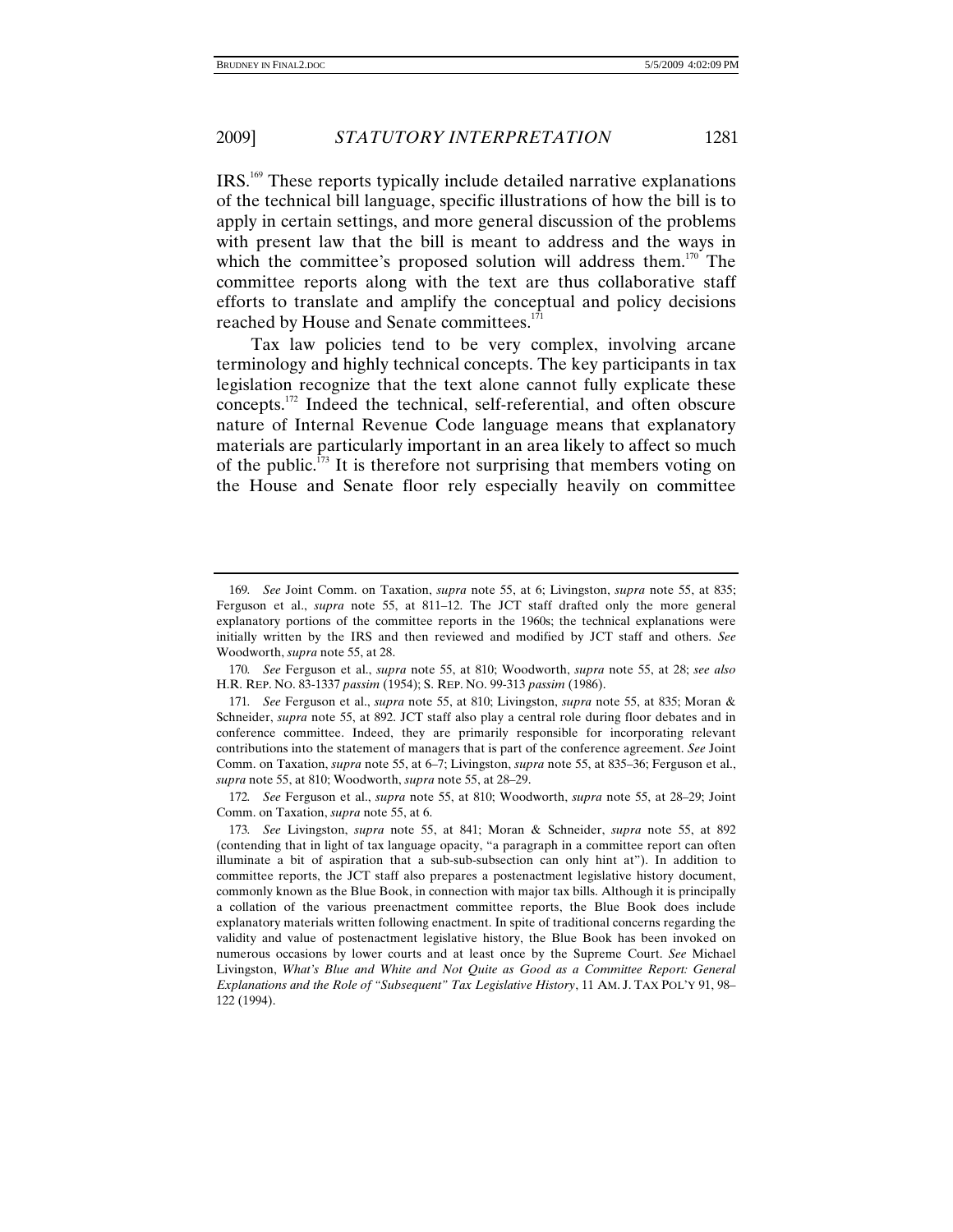report explanations and elaborations to help them understand the technical bill language.<sup>174</sup>

The value of this history, for both members and the Treasury Department, is enhanced because the committee reports are produced in such an unusually bipartisan and objective manner.<sup>175</sup> One clear indicator of the bipartisan nature of tax committee reports is the remarkable dearth of substantive minority views. Reports on major tax legislation often feature hundreds of pages of explanatory material with virtually no minority submission at all.<sup>176</sup> By contrast, major workplace statutes enacted across the same decades (the 1940s through the 1990s) are replete with in-depth discussion and argument by members of the committee minority.<sup>177</sup> Finally, tax committee reports perform a miniregulation function when, as often happens, the Treasury Department takes years to issue formal regulations on particular topics.<sup>178</sup>

Admittedly, Congress's overall lawmaking process has become increasingly partisan in recent times. This is particularly true in the House, in which the leadership after 1995 became more active in shaping legislation, standing committee roles were consequently somewhat diminished, and cooperation ebbed between the two

<sup>174</sup>*. See* Ferguson et al., *supra* note 55, at 810; Livingston, *supra* note 55, at 836. Tax committee reports typically include detailed, in-depth amplifications of what is contained in text. For examples, see *infra* note 176. This information is more comprehensive and often more comprehensible than what is found in floor debates or conference reports involving tax bills.

<sup>175</sup>*. See* Joint Comm. on Taxation, *supra* note 55, at 3–4; Ferguson et al., *supra* note 55, at 807; Woodworth, *supra* note 55, at 24–25; Manley, *supra* note 55, at 1050–52.

<sup>176</sup>*. See, e.g.*, H.R. REP. NO. 77-2333 (1942) (187-page report accompanying the Revenue Act of 1942 with one member contributing a one-page dissent); S. REP. NO. 83-1622 (1954) (628 page report accompanying the Internal Revenue Code of 1954 with no minority views); H.R. REP. NO. 99-426 (1985) (1072-page report accompanying the Tax Reform Act of 1986 with eleven members signing minority views totaling three pages); S. REP. NO. 105-33 (1997) (376 page report accompanying the Taxpayer Relief Act of 1997 with no minority views).

<sup>177</sup>*. See, e.g.*, H.R. REP. NO. 80-245 (1947) (115-page report accompanying the Taft-Hartley Act with six members contributing 51 pages of minority views); H.R. REP. NO. 88-114 (1964) (133-page report accompanying the 1964 Civil Rights Act with eight members contributing 52 pages of minority views); S. REP. NO. 100-62 (1987) (95-page report accompanying the Worker Adjustment and Retraining Notification Act with five Senators signing 15 pages of minority views); S. REP. NO. 101-263 (1990) (73-page report accompanying the Older Workers Benefit Protection Act with five Senators contributing 21 pages of minority views). Whether the tax lawmaking process has become more partisan since 2000 is an open question. *See* H.R. REP. NO. 107-7 (2001) (31-page report accompanying the Economic Growth and Tax Relief Act of 2001 with 17 members—every Democrat on the committee—signing the five-page dissenting views); *see also supra* notes 173–74 and accompanying text.

<sup>178</sup>*. See* Livingston, *supra* note 55, at 841.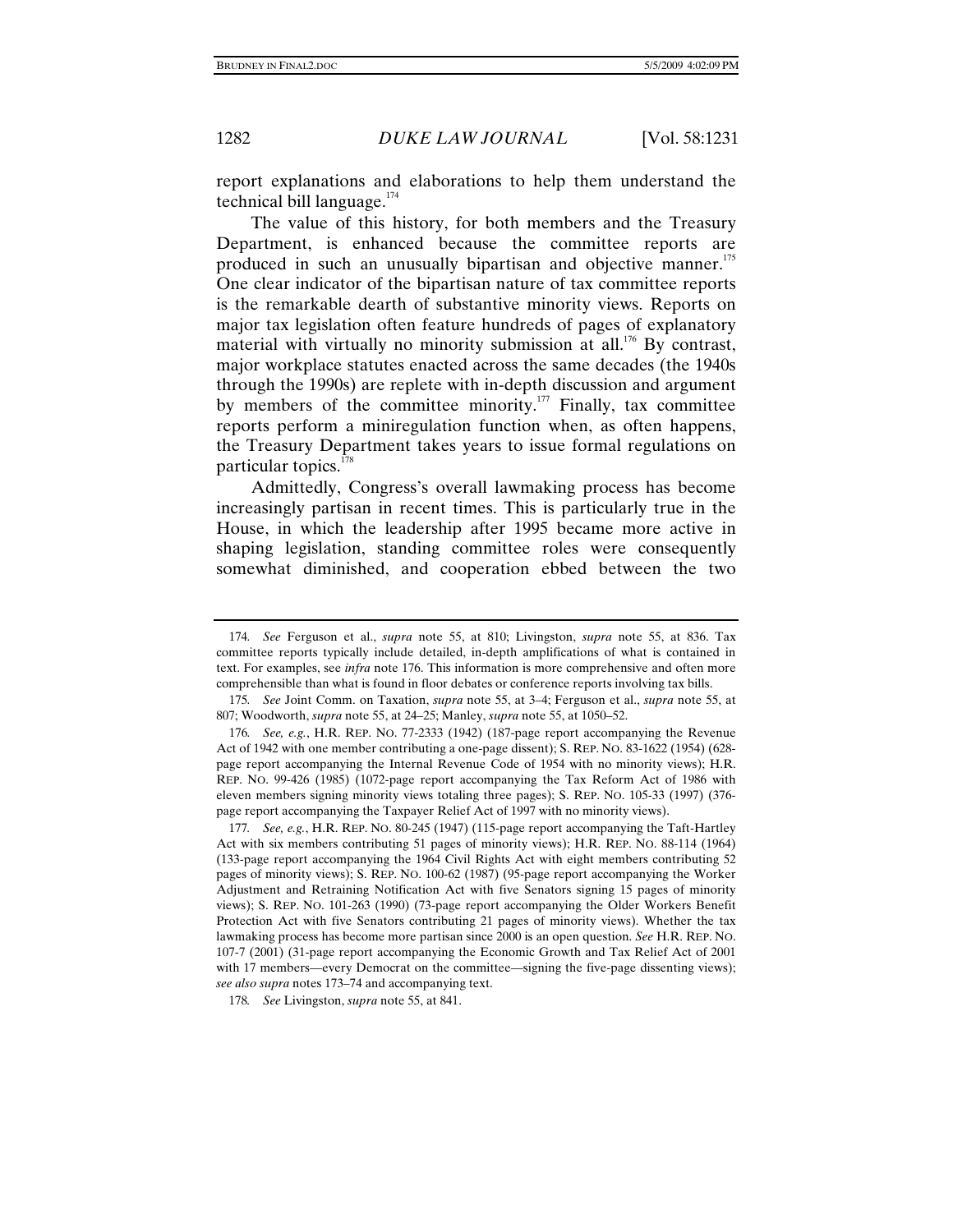chambers.179 These larger changes have not coincided with the development of a major tax reform measure such as the 1954 or 1986 laws, but they may have made it harder for the JCT to perform its nonpartisan functions with respect to regular tax bills.<sup>180</sup> Whether these trends will continue or the House will revert to a more traditional committee-dominated legislative approach is not yet clear.

Still, the distinctive aspects of the tax lawmaking process described here remain substantially in place.<sup>181</sup> Accordingly, the nature of tax legislation continues to make committee reports especially useful to members of Congress and other key participants in the lawmaking enterprise. As we now illustrate, the Supreme Court's reliance on those reports reflects at least implicitly an appreciation for their special qualities.

3. *Illustrative Expertise-Borrowing Opinions*. There are some direct indications that the Justices understand the special nature of tax legislative history and its relationship to their own ability to master the enigmas and intricacies of the Internal Revenue Code. Justice Douglas, hardly one to shrink from construing technical statutory schemes, complained with some frequency that the Court does not hear enough tax cases to develop the needed level of expertise, and that the better route for resolving ambiguities in the tax code or its regulations would be to present the dispute to the Joint Committee on Taxation.<sup>182</sup> There also have been a number of instances in which the Court majority relied on a JCT report or analysis (apart from the House and Senate committee reports drafted

<sup>179</sup>*. See generally* John H. Aldrich & David W. Rhode, *Congressional Committees in a Partisan Era*, *in* CONGRESS RECONSIDERED 249, 254–65 (Lawrence C. Dodd & Bruce I. Oppenheimer eds., 8th ed. 2005); Eric Schickler & Kathryn Pearson, *The House Leadership in an Era of Partisan Warfare*, *in* CONGRESS RECONSIDERED, *supra*, at 207, 208; George K. Yin, Lecture, *Is the Tax System Beyond Reform*?, 58 FLA. L. REV. 977, 1020–23 (2006).

<sup>180</sup>*. Cf.* Yin, *supra* note 179, at 1029–38 (discussing challenges posed by these larger trends with respect to undertaking major tax reform in the future). Another influence on the substance and politics of tax legislation—changes in congressional budget procedures—is beyond the scope of this Article. *See generally* Elizabeth Garrett, *Harnessing Politics: The Dynamics of Offset Requirements in the Tax Legislative Process*, 65 U. CHI. L. REV. 501 (1998).

<sup>181</sup>*. See* Joint Comm. on Taxation, *supra* note 55, at 1, 5–8; Lecture, *supra* note 168, at 6–7, 12.

<sup>182</sup>*. See, e.g.*, Comm'r v. Idaho Power Co., 418 U.S. 1, 19 (1974) (Douglas, J., dissenting); United States v. Generes, 405 U.S. 93, 114–15 (1972) (Douglas, J. dissenting); *see also* Bernard Wolfman et al., *The Behavior of Justice Douglas in Federal Tax Cases*, 122 U. PA. L. REV. 235, 320–25 (1973) (analyzing Justice Douglas's evolution on tax cases to a point of mistrust of special interest favoritism of the Internal Revenue Code and viewing his contention that the Court should avoid tax cases altogether in light of this deep mistrust).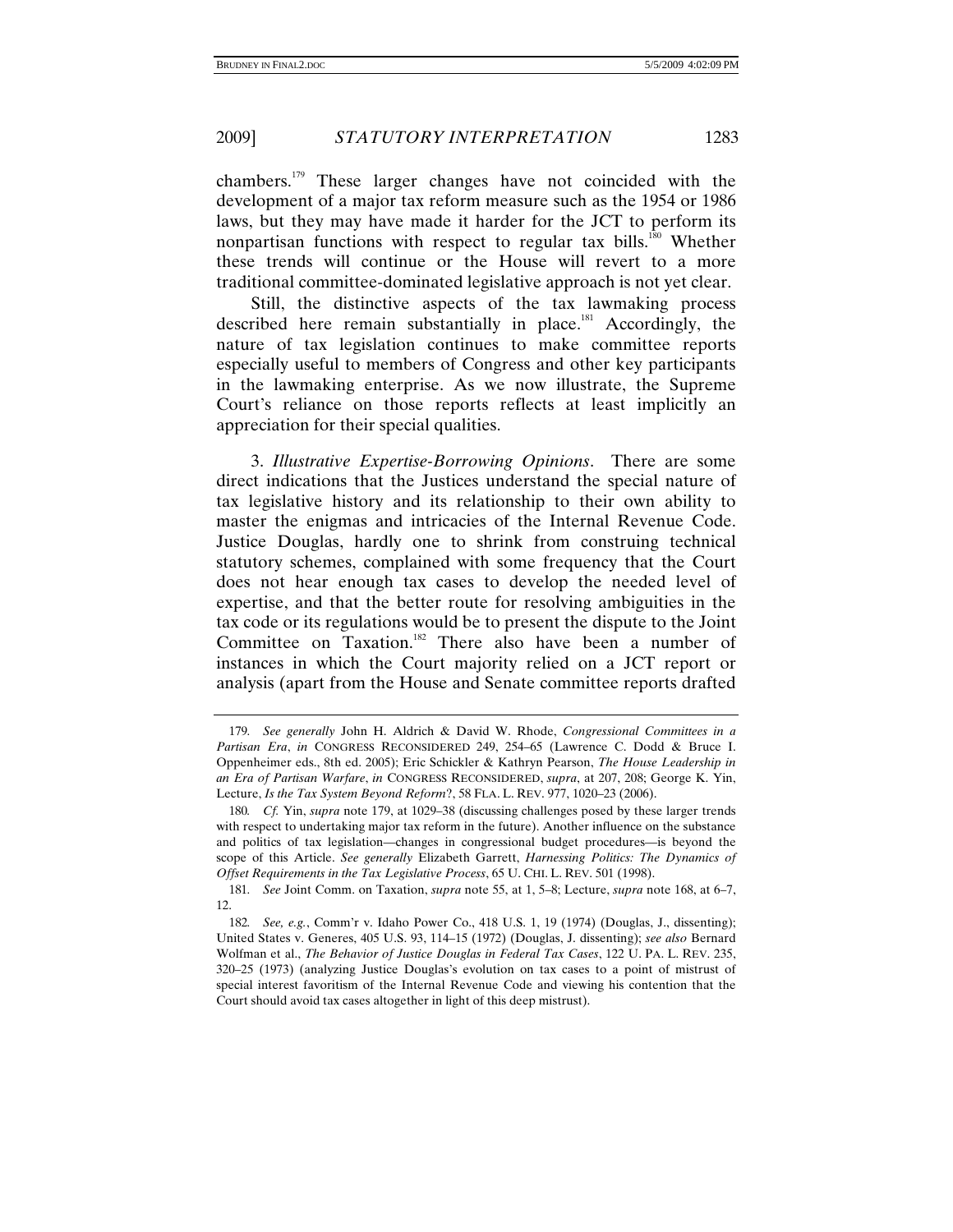by JCT staff) to help understand what Congress truly meant to  $accomplish$ —by curatively limiting a tax deduction provision,<sup>183</sup> designing a particular windfall-profits tax scheme,<sup>184</sup> or restricting utilities to certain depreciation methods.<sup>185</sup> For the most part, however, the Court's reliance on legislative history to borrow expertise occurs through its use of House and Senate committee reports. One example in which the Court invoked this legislative history to give meaning to inconclusive text is *United States v. Davis*;<sup>186</sup> the Court had to determine whether a shareholder's redemption of stock in his own closely held corporation was taxable as ordinary income or capital gains. $187$ 

The taxpayer in *Davis* received \$25,000 when the company redeemed the one thousand shares of preferred stock he had previously purchased for  $$25$  per share.<sup>188</sup> He claimed that the purchase and redemption were undertaken for a valid business purpose and thus qualified as an exchange with no gain recognized. The IRS contended that the distribution constituted payment of dividends taxable as ordinary income.<sup>189</sup> A corporation's redemption of its stock is often taxed as a dividend, but section 302(b)(1) of the Internal Revenue Code treats redemptions "not essentially equivalent to a dividend" as exchanges.<sup>190</sup>

Most courts of appeals had determined that a redemption was "not essentially equivalent to a dividend" if it was the final step in a course of conduct that had a business motivation rather than a taxavoidance purpose,<sup>191</sup> but the Supreme Court held otherwise. Relying on House and Senate committee reports, Justice Marshall for the Court explained how the 1954 code's predecessor language had developed in response to concerns that closely held corporations might avoid taxation by making certain kinds of distributions to their

<sup>183</sup>*. See* United States v. Carlton, 512 U.S. 26, 31–32 (1994).

<sup>184</sup>*. See* United States v. Ptasynski, 462 U.S. 74, 85–86 n.15 (1983).

<sup>185</sup>*. See* Fed. Power Comm'n v. Memphis Light, Gas, & Water Div. 411 U.S. 458, 471–72 (1973).

 <sup>186.</sup> United States v. Davis, 397 U.S. 301 (1970).

<sup>187</sup>*. Id.* at 303–04.

<sup>188</sup>*. Id.* at 302–03.

<sup>189</sup>*. Id.*

<sup>190</sup>*. Id.* at 303–04 (discussing language of 26 U.S.C. § 302(b)(1) (1954)).

<sup>191</sup>*. See id.* at 303 n.2.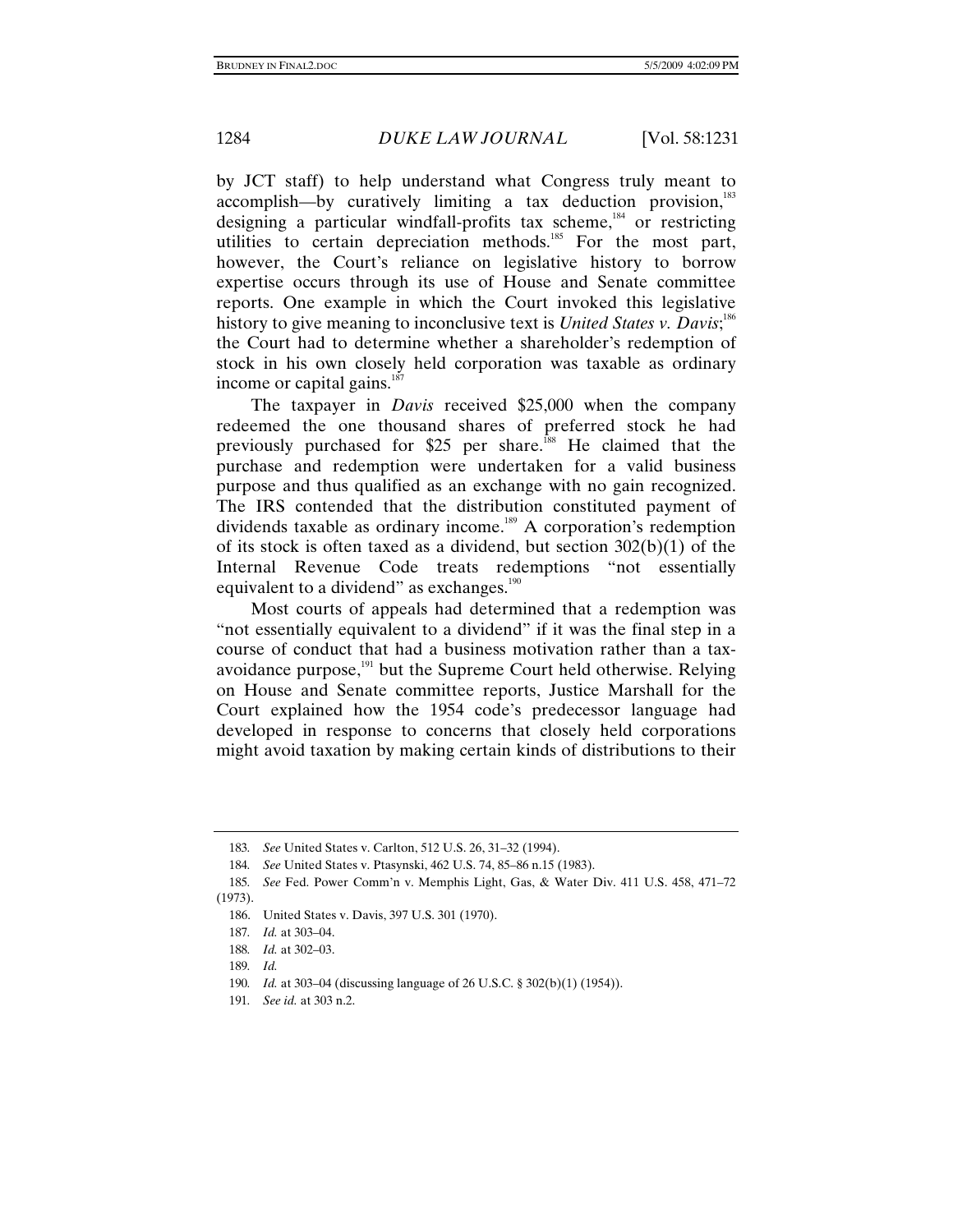stockholders.<sup>192</sup> Faced with widespread confusion generated by lower court interpretations of that earlier text, the authors of the 1954 Code sought to facilitate tax planning by providing "objective tests to govern the tax consequences of stock redemptions."<sup>193</sup>

Justice Marshall then explained how the "essentially equivalent" language had been added by the Senate Finance Committee as a means of narrowing the circumstances in which corporate redemptions would receive capital gains treatment.<sup>194</sup> The Court quoted at length from the Senate report providing a "detailed technical evaluation of § 302(b)(1)."<sup>195</sup> The Court's excerpts from the report explained that

in applying this test for the future . . . the inquiry will be devoted *solely* to . . . whether or not the transaction by its nature may properly be characterized as a sale of stock by the redeeming shareholder to the corporation. For this purpose the presence or absence of earnings and profits of the corporation is not material.<sup>196</sup>

The Court inferred from this legislative history discussion that "by making the sole inquiry relevant for the future the narrow one whether the redemption could be characterized as a sale, Congress was apparently rejecting past court decisions that had also considered factors indicating the presence or absence of a tax-avoidance motive."197 Justice Marshall also drew on Senate and House committee analyses of tax consequences associated with other types of corporate transactions to confirm that business purpose factors were not meant to be relevant under the "essentially equivalent" language of section  $302(b)(1)$ .<sup>198</sup> The Court in *Davis* thus relied heavily on detailed technical explanations contained in the tax committees' reports to overturn a fairly widespread precedent in the lower courts.<sup>199</sup>

<sup>192</sup>*. See id.* at 308–09 (quoting from a House committee report accompanying the 1926 Revenue Act).

<sup>193</sup>*. Id.* at 309–10 (discussing a House committee report accompanying the 1954 code revision).

<sup>194</sup>*. Id.* at 310.

<sup>195</sup>*. Id.* at 311.

<sup>196</sup>*. Id.* (emphasis added) (quoting S. REP. NO. 83-1622, at 234 (1954)).

<sup>197</sup>*. Id.* at 311–12.

<sup>198</sup>*. See id.* at 311 n.11 (discussing the committee's treatment of distributions involving partial corporate liquidations).

 <sup>199.</sup> Justice Douglas, in a short dissent for himself and two other Justices, relied only on the text and made no reference to the legislative history. *See id.* at 313 (Douglas, J., dissenting).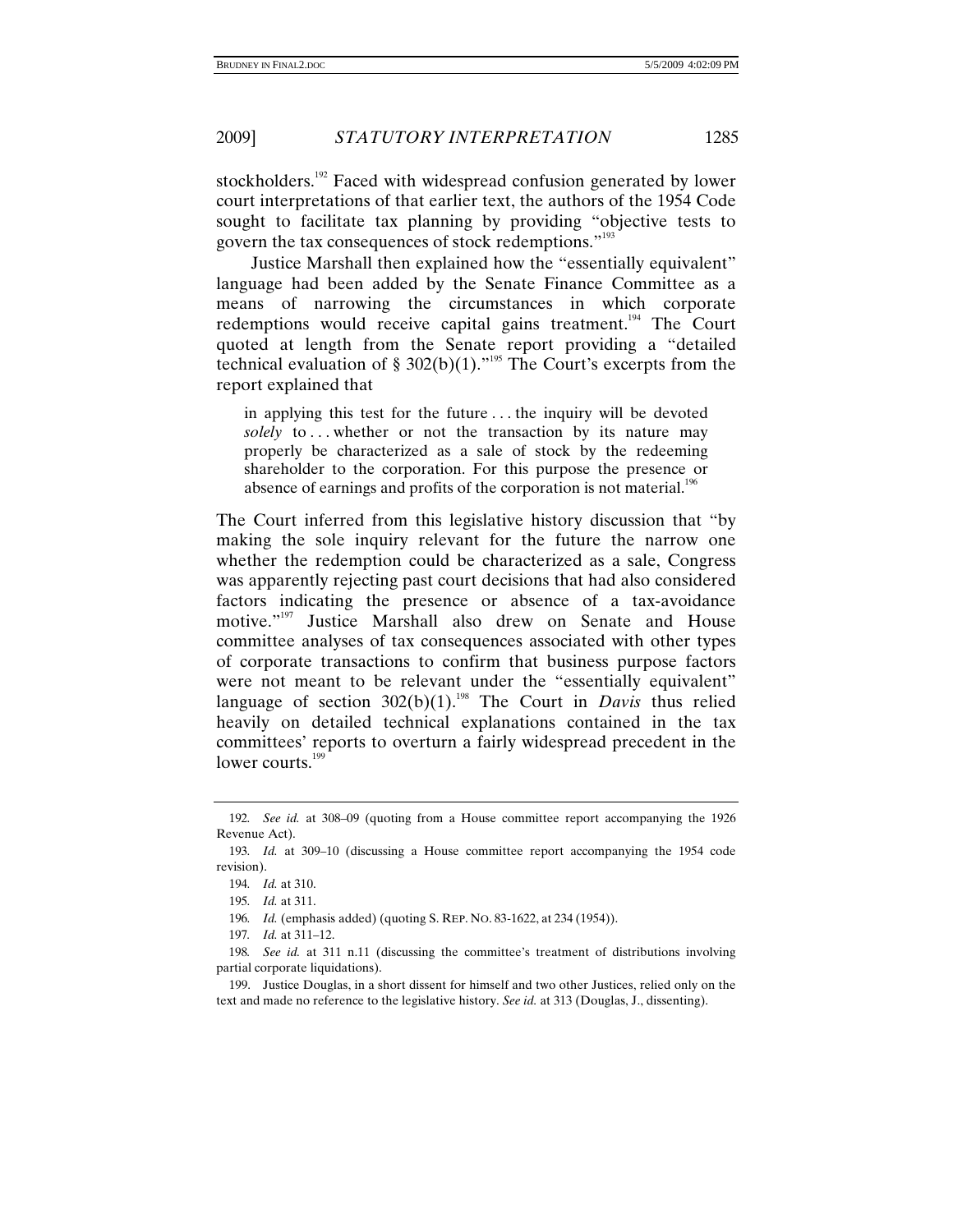A second, somewhat related, example of borrowing expertise from standing committee reports to resolve textual ambiguity is *Commissioner v. Clark*. 200 The taxpayer in *Clark*—the president and sole shareholder of a business—agreed to merge his company into the wholly owned subsidiary of a publicly traded corporation.<sup>201</sup> Under the terms of the merger, Clark was offered the choice of a large volume of common stock or a somewhat smaller volume of shares combined with a cash payment or "boot" of more than three million dollars.<sup>202</sup> He took the latter offer: the issue was whether the boot was taxable as a long-term capital gain under the general rule of section  $356(a)(1)$  of the tax code or—as the IRS contended—taxable as ordinary income because the exchange had "the effect of the distribution of a dividend" under the exception provided in section  $356(a)(2).^{203}$ 

Justice Stevens, writing for the majority, distinguished at the outset the Court's earlier holding in *Davis* because this case involved an exchange pursuant to a merger of two corporations.<sup>204</sup> Accordingly, the relevant code section was not  $302(b)(1)$  but  $356(a)$ , covering exchanges pursuant to a corporate reorganization accompanied by additional consideration referred to as "boot."205 Justice Stevens noted that the circuits were split on the rules for determining whether such exchanges had "the effect of the distribution of a dividend" and that the text itself was "admittedly ambiguous."<sup>206</sup>

After invoking Congress's purpose generally to treat boot in reorganizations as capital gain and the general judicial preference to avoid an "expansive reading of a somewhat ambiguous exception,"207 Justice Stevens turned to the legislative history. The House and Senate committee reports accompanying the Revenue Act of 1924 elaborated on provisions later carried forward in substantially

 <sup>200.</sup> Comm'r v. Clark, 489 U.S. 726 (1989).

<sup>201</sup>*. Id.* at 731.

<sup>202</sup>*. Id.* "The term 'boot' is used because shareholders of the transferor corporation have received stock or securities of the acquiring corporation plus money (or other property) to boot." *See* Allan J. Samansky, *Taxation of Nonqualifying Property Distributed in Reorganizations*, 31 CASE W. RES. L. REV. 1, 1 n.1 (1980–81).

<sup>203</sup>*. Clark*, 489 U.S. at 731–32.

<sup>204</sup>*. Id.* at 728–29, 732 (finding that the merger qualified as a "reorganization" under 26 U.S.C. § 368(a)(1)(A) (1954)).

<sup>205</sup>*. Id.* at 736–38; *see also supra* note 202.

<sup>206</sup>*. Clark*, 489 U.S. at 736–37, 741. For a thoughtful treatment of this issue prior to *Clark*, see Samansky, *supra* note 202, at 15–38.

<sup>207</sup>*. Clark*, 489 U.S. at 739.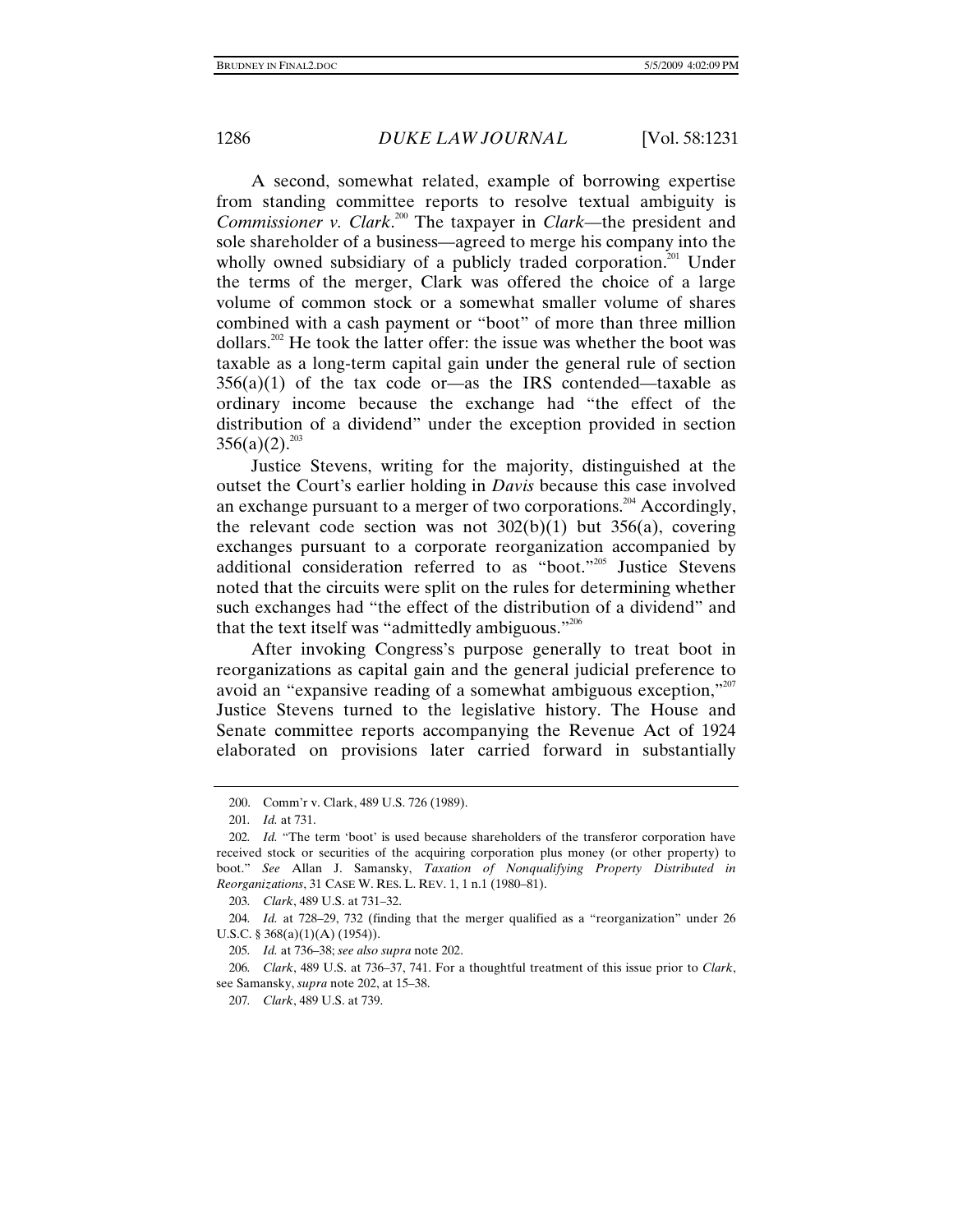identical form as section  $356(a)(2)$ <sup>208</sup> Justice Stevens inferred from this legislative history that Congress's primary concern was to "prevent[] corporations from 'siphon[ing] off' accumulated earnings and profits at a capital gains rate through the ruse of a reorganization."209 He then quoted at length from the one example relied on in both committee reports to illustrate what they meant when seeking to "prevent evasion."<sup>210</sup> Unlike the arm's-length stockfor-stock transaction at issue here, the committee report example set forth a situation involving "merely the creation of a wholly owned subsidiary as a mechanism for making a cash distribution to the shareholders."<sup>211</sup>

Importantly, Justice Stevens found it persuasive that in the committee's most extensive consideration of the disputed text, there was no indication that bona fide exchanges between unrelated parties as part of a reorganization should be classified under the "avoiding tax evasion" purposes of section  $356(a)(2)^{212}$  Indeed, although he recognized that the "has the effect . . . of a dividend" language of section 356 was "certainly similar" to the "essentially equivalent to a dividend" language of section 302, Justice Stevens noted that the Senate committee's discussion of section 302(b)(1) focused on bypassing considerations of taxpayer motive whereas the committee reports here stressed the centrality of a motive standard.<sup>213</sup> As in *Davis*, the Court in *Clark* invoked detailed committee report explanations to help explain ambiguous text in an area of technical complexity.<sup>214</sup>

In a third instance, *Don E. Williams Co. v. Commissioner*, 215 the Court borrowed expertise from legislative history to reinforce its reliance on text and other resources. The question presented was whether a company that contributed a promissory note to its

215. Don E. Williams Co. v. Comm'r, 429 U.S. 569 (1977).

<sup>208</sup>*. See id.* at 742–43.

<sup>209</sup>*. Id.* at 742.

<sup>210</sup>*. Id.* at 742–43.

<sup>211</sup>*. Id.* at 742.

<sup>212</sup>*. Id.* at 743.

<sup>213</sup>*. Id.* at 743–44.

 <sup>214.</sup> In a dissenting opinion, Justice White contended that the Court's decision in *Davis* was controlling; he relied on the similarity in textual language and asserted that Congress in 1924 as in 1954—intended the broadest possible reach for its tax treatment of corporate reorganization transactions. *See id.* at 747–48 (White, J., dissenting). Justice Scalia joined the majority in its discussion of purpose, text, and canons, but not in its extensive reliance on legislative history. *Id.* at 728 n.\* (majority opinion).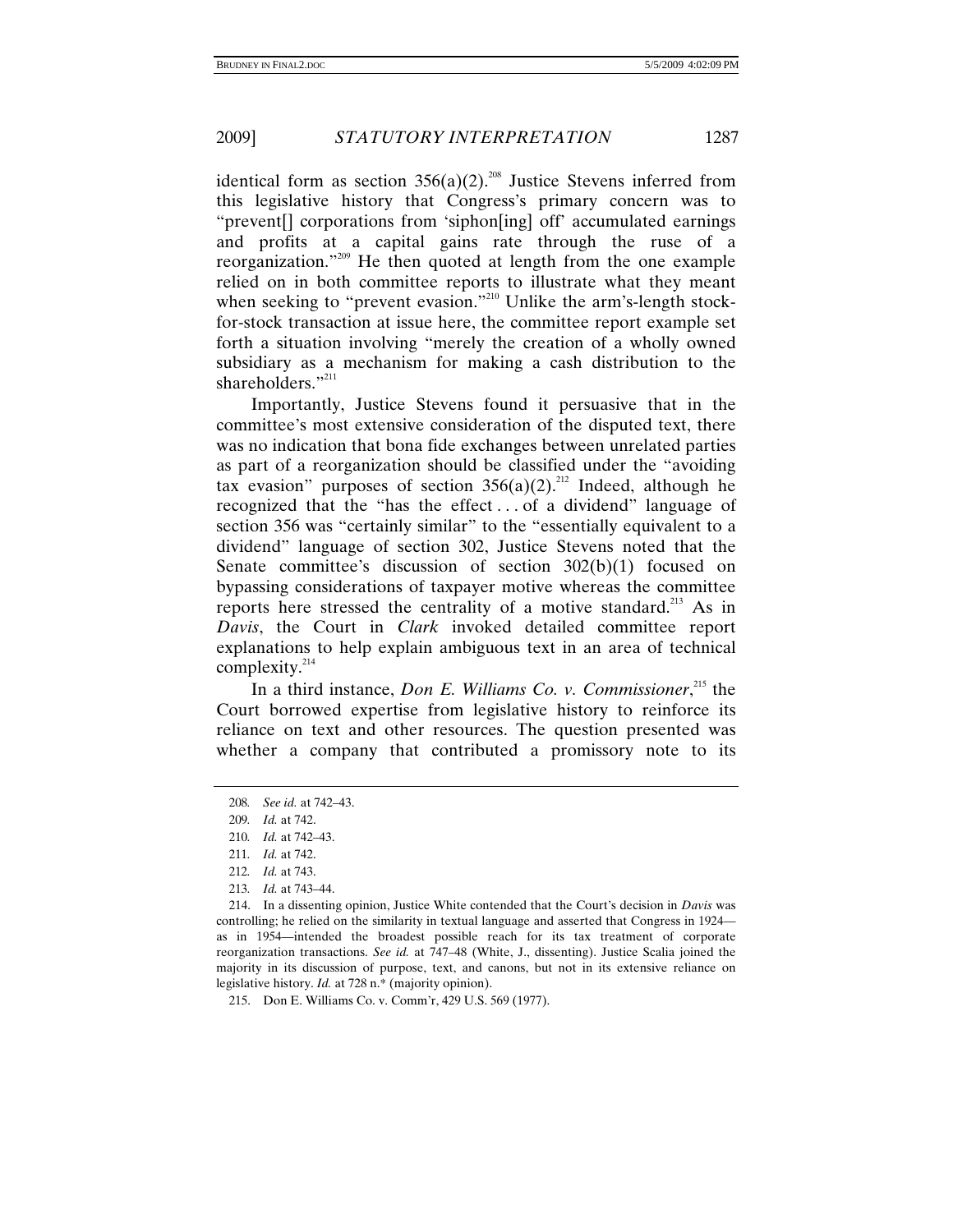employee profit-sharing plan "paid" the amount and therefore could deduct it in the earlier year under section 404(a) of the Internal Revenue Code, although the check satisfying the liability was not issued until the following year.<sup>216</sup> The Court, supporting the IRS, held that the deduction was only allowed for the year the amount was paid, even for taxpayers using an accrual method of accounting. $217$ 

Justice Blackmun, writing for the majority, relied initially on the text of section 404(a) and its relation to other sections of the code. He recognized that the tax code allows for both cash and accrual methods of accounting and that many of the code's deduction provisions use the words "paid or accrued" or "paid or incurred. $\overline{5}^{218}$  He noted, though, that section 404's simple use of "contributions... *paid*"<sup>219</sup> under a profit-sharing plan "stands in obvious contrast" to those numerous other provisions, and he reasoned that Congress meant to allow deductions for profit-sharing plan contributions only when actually paid rather than when accrued or incurred on a taxpayer's books. $220$ 

Justice Blackmun next reviewed the legislative history, which he found to be "consistent with the theme of the statute's language." He invoked the House and Senate committee reports accompanying section 404's substantially identical predecessor text from 1939 and 1942; these reports discussed how an accrual-basis taxpayer's deferred compensation to its employees was initially to be deductible in the year that "compensation is *paid*."<sup>222</sup> Blackmun turned to Senate</sup> hearing testimony from 1942 and committee report discussions from 1948 and 1954 to explain that Congress responded to concerns about computational problems associated with this compensation-based approach by first creating and then extending a grace period for filing returns that allowed for the deduction of plan *contributions* when they were actually paid. $^{223}$ 

222*. Id.* (quoting H.R. REP. NO. 77-2333, at 106 (1942)); S. REP. NO. 77-1631, at 141 (1942)).

223*. Id.* at 575–76. Blackmun also relied on the conference report accompanying changes to the 1974 tax code that were part of ERISA to show that Congress in 1974 "reaffirmed the actual-payment requirement of § 404(a), and strengthened its enforceability." *Id.* at 580 n.11 (relying on H.R. REP. NO. 93-1280, at 308 (1974) (Conf. Rep.)).

<sup>216</sup>*. Id.* at 571–72.

<sup>217</sup>*. Id.* at 574–83.

<sup>218</sup>*. Id.* at 574.

<sup>219</sup>*. Id.* (quoting 26 U.S.C. § 404(a) (1954)).

<sup>220</sup>*. Id.*

<sup>221</sup>*. Id.* at 575.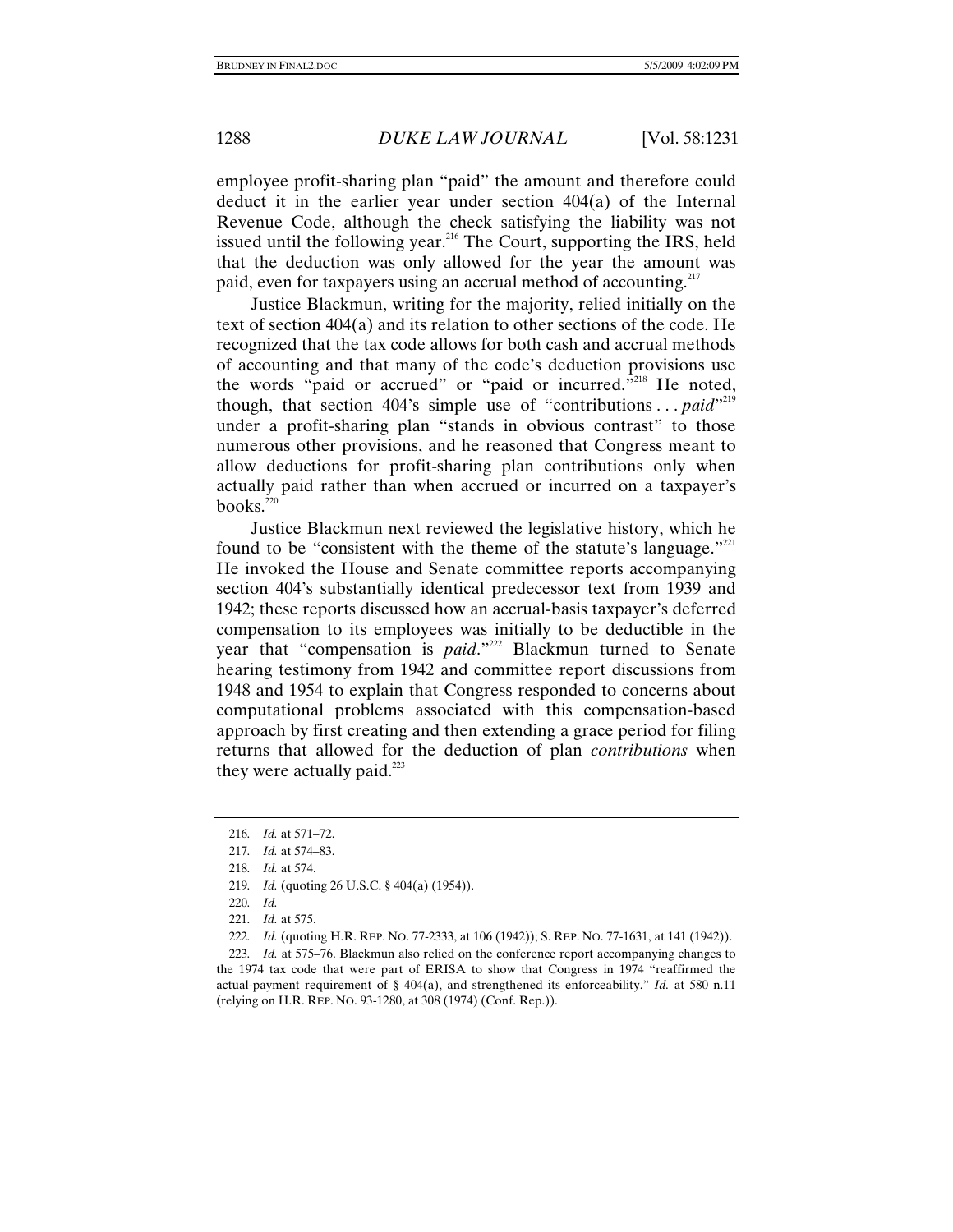Finally, the majority used legislative history to refute the reasoning of the three circuits that had ruled against the IRS. The appellate courts had assumed that the word "paid" must encompass delivery of a promissory note because that same term in a different section of the tax code had been so applied. But Justice Blackmun pointed to the House and Senate committee report discussions accompanying that separate section to help explain why the policy concerns there were not analogous to those at stake under section  $404(a).^{224}$ 

The majority in *Don E. Williams Co.* did not quote as extensively from committee report language as the Court did in *Davis* and *Clark*. Rather, Justice Blackmun used committee report excerpts from four different Congresses to establish a narrative that reinforced and elaborated on the majority's formal textual analysis. In our final example, United States v. Foster Lumber Co.,<sup>225</sup> the Court also referenced committee reports in more summary terms to reinforce the apparent plain meaning of text.

In *Foster Lumber*, the taxpayer experienced a net operating loss of \$42,000 and sought to carry over the loss as a deduction to offset taxable income from prior years, pursuant to section 172 of the code.<sup>226</sup> The issue was whether the loss carryover was absorbed only by the ordinary income earned in a prior year, as the taxpayer argued, or was also absorbed by capital gains in that prior year, the IRS position.227 Justice Stewart, writing for the Court, stated that the "dispute . . . center[ed] on the meaning of 'taxable income' as used in  $§172(b)(2)$ ."<sup>228</sup> He then relied on code definitions of "gross income" as well as structural canon arguments, reasoning that taxable income is gross income minus allowable deductions and that gross income is "all income from whatever source derived," including capital gains as "[g]ains derived from dealings in property."<sup>229</sup>

<sup>224</sup>*. Id.* at 580–82. Justice Stewart, dissenting for himself and Justice Powell, relied on lower court decisions that he contended had properly construed the word "paid" to allow deductions for promissory notes; he found the majority's use of legislative history unpersuasive. *See id.* at 583–88 (Stewart, J., dissenting).

 <sup>225.</sup> United States v. Foster Lumber Co., 429 U.S. 32 (1976).

<sup>226</sup>*. Id.* at 33–36.

<sup>227</sup>*. Id.* The taxpayer had \$7,000 in ordinary income and argued that it therefore should have \$35,000 of the \$42,000 loss carryover available to offset income the following year. *Id.* at 35–36. The IRS contended that because the taxpayer had capital gains of \$167,000, the entire loss carryover was absorbed in the first tax year.

<sup>228</sup>*. Id.* at 36.

<sup>229</sup>*. Id.* at 36–37 (alteration in original) (quoting 26 U.S.C. § 61(a) (1964)).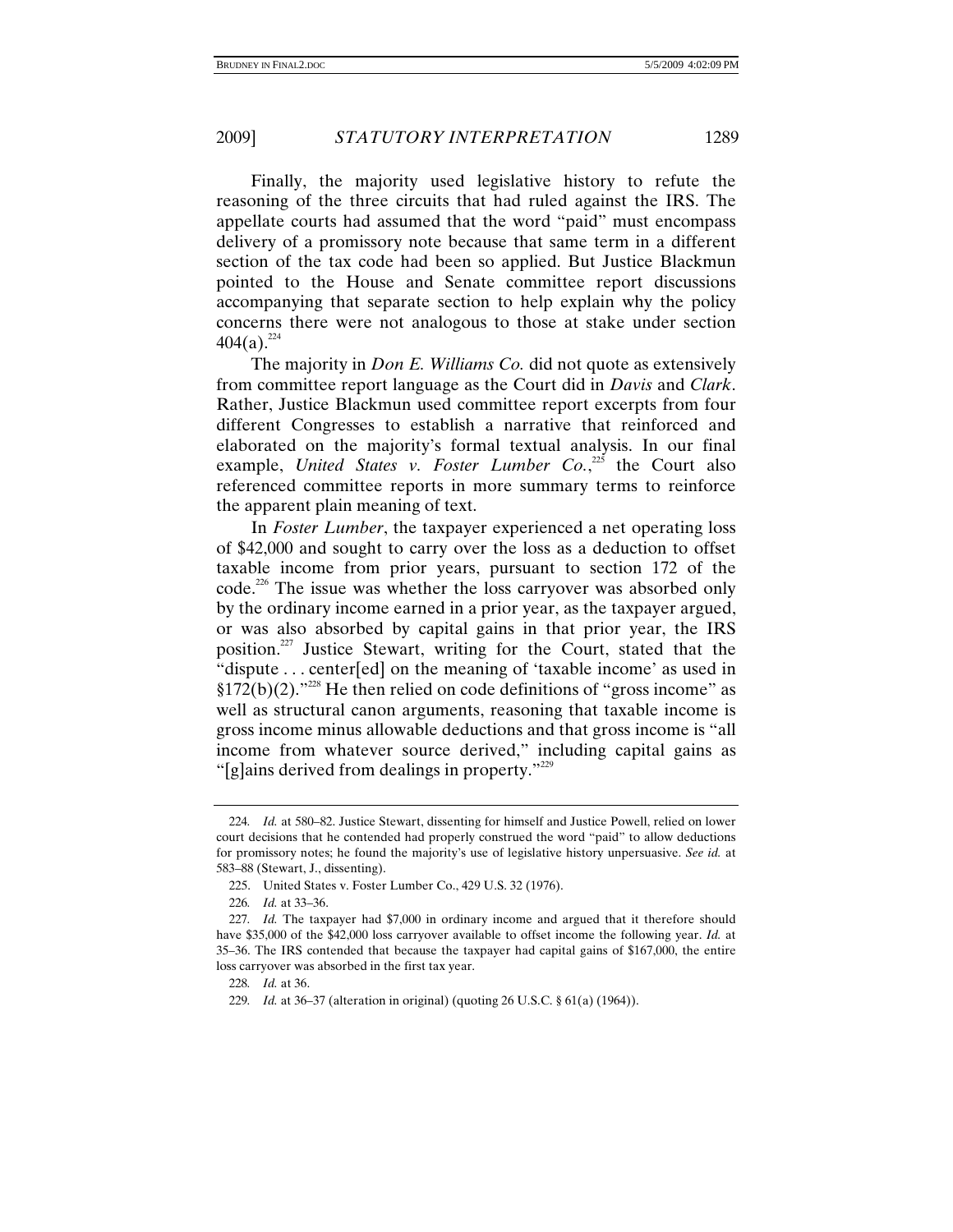As in *Don E. Williams*, the majority in *Foster Lumber* turned to legislative history for confirmation—"to consider, in short, whether the construction sought is in harmony with the statute as an organic whole."<sup>230</sup> Invoking an earlier Supreme Court opinion, the taxpayer argued that Congress's sole purpose in allowing loss carryovers was to reduce the unduly harsh impact of taxing income strictly on a system of annual accounting.<sup>231</sup> Justice Stewart responded that in deciding to allow income averaging, Congress was not seeking simply to eliminate arbitrary consequences but was pursuing other policy objectives as well.<sup>232</sup> He cited a JCT report to explain that Congress also had in mind allowing shareholders in companies with fluctuating incomes to regularize their own tax treatment so that they did not in effect have to pay a tax on capital when compared to the owners of businesses with a more stable year-to-year income.<sup>233</sup> And he relied on a House Report to maintain that loss carryovers were allowed in part "to stimulate enterprise and investment, particularly in new businesses or risky ventures where early losses can be carried forward to more prosperous years in the future."234 Given these additional policy considerations, Justice Stewart reasoned that Congress's willingness to provide for a more limited form of loss carryover comported with the pursuit of multiple goals.<sup>235</sup>

The four decisions discussed here illustrate how the Court has used tax legislative history to elucidate the meaning of complex tax code concepts. The *Davis* and *Clark* decisions involve issues that arise out of subchapter C, dealing with corporations, in which one might expect to find unusually challenging concepts.<sup>236</sup> But the Court's expertise borrowing is not limited to this traditionally complex area, as the *Don E. Williams* and *Foster Lumber* cases demonstrate. Further, a number of Justices besides the four majority authors identified here have relied on legislative history for expertise-

<sup>230</sup>*. Id.* at 42 (internal quotation marks omitted).

<sup>231</sup>*. Id.* at 42–43.

<sup>232</sup>*. Id.* at 42–44.

<sup>233</sup>*. Id.* at 42 & n.9.

<sup>234</sup>*. Id.* at 43 (paraphrasing H.R. REP. NO. 83-1337, at 27 (1954); H.R. REP. NO. 76-855, at 9 (1939)).

<sup>235</sup>*. See id.* at 43–46. Justice Blackmun, writing in dissent for himself and three colleagues, relied on different portions of the legislative history to support his view that Congress since 1939 had steadily expanded the periods for loss carryover to maximize taxpayers' ability to absorb their losses against income. *See id.* at 56 (Blackmun, J., dissenting).

<sup>236</sup>*. See* Robert Charles Clark, *The Morphogenesis of Subchapter C: An Essay in Statutory Evolution and Reform*, 87 YALE L.J. 90, 90 (1977).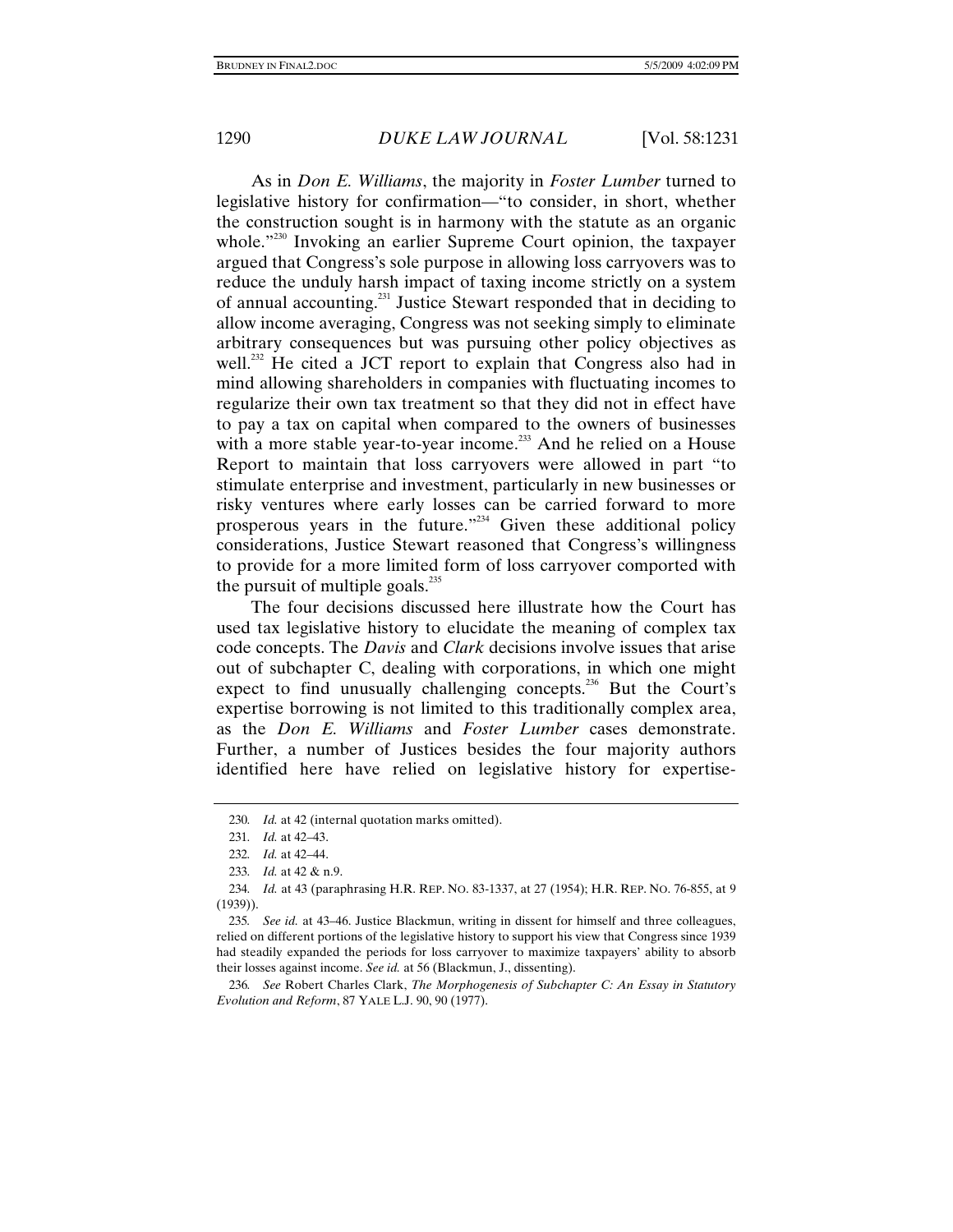borrowing purposes. $^{237}$  One Justice who has not done so, however, is Justice Scalia, as we now explain.

4. *What Justice Scalia Missed*. Since joining the Court, Justice Scalia has regularly criticized his colleagues for relying on legislative history in their majority opinions.<sup>238</sup> In a series of concurrences and dissents, Scalia has contended that legislative history is very likely to be generated for strategic or insincere reasons,<sup>239</sup> that it is drafted or understood by at best small subgroups of members, $240$  and that for these and other systemic reasons it is fundamentally unreliable. $241$ 

Justice Scalia has adopted this implacable stance in tax law cases as well. Although he occasionally joins majority opinions that invoke tax legislative history,<sup>242</sup> he more often disparages such reliance even when he agrees with the Court's holding. He has criticized majority use of legislative history in numerous separate concurrences $^{243}$  and

 238. For a detailed summary of Scalia's record on this score, see Brudney & Ditslear, *supra* note 52, at 161–62. The article cites to twenty separate opinions from 1987 to 2006. *Id.*

239*. See, e.g.*, Bank One Chi., N.A. v. Midwest Bank & Trust Co., 516 U.S. 264, 279–80 (1996) (Scalia, J., concurring in part and concurring in the judgment); Blanchard v. Bergeron, 489 U.S. 87, 98–99 (1989) (Scalia, J., concurring in part and concurring in the judgment); Edwards v. Aguillard, 482 U.S. 578, 637–38 (1987) (Scalia, J., dissenting).

<sup>237</sup>*. See, e.g.*, Davis v. United States, 495 U.S. 472, 479–85 (1990) (O'Connor, J., majority opinion); Hillsboro Nat'l Bank v. Comm'r, 460 U.S. 370, 378, 393–94, 399 (1983) (O'Connor, J., majority opinion); United States v. Vogel Fertilizer Co., 455 U.S. 16, 26–28 (1982) (Brennan, J., majority opinion); Comm'r v. Kowalski, 434 U.S. 77, 83–84, 90–93 (1977) (Brennan, J., majority opinion); Rowan Cos., Inc. v. United States, 452 U.S. 247, 255–57 (1981) (Powell, J., majority opinion); United States v. Basye, 410 U.S. 441, 448 n.8, 453 n.14 (1973) (Powell, J., majority opinion); O'Gilvie v. United States, 519 U.S. 79, 84–86 (1996) (Breyer, J., majority opinion). In addition, Justice Blackmun—the Court's principal authority on federal tax law—often invoked legislative history to borrow expertise. *See, e.g.*, Comm'r v. Tufts, 461 U.S. 300, 315–16 (1983) (Blackmun, J., majority opinion); Cent. Tablet Mfg. Co. v. United States, 417 U.S. 673, 680–82, 689–91 (1974) (Blackmun, J., majority opinion); s*ee also infra* Part III.C (analyzing Blackmun's role in tax cases).

<sup>240</sup>*. See, e.g.*, Intel Corp. v. Advanced Micro Devices, Inc., 542 U.S. 241, 267 (2004) (Scalia, J., concurring in the judgment); Pennsylvania v. Union Gas Co., 491 U.S. 1, 29–30 (1989) (Scalia, J., concurring in part and dissenting in part); Green v. Bock Laundry Mach. Co., 490 U.S. 504, 527–28 (1989) (Scalia, J., concurring in the judgment).

<sup>241</sup>*. See, e.g.*, Zedner v. United States, 126 S. Ct. 1976, 1990–91 (2006) (Scalia, J., concurring in part and concurring in the judgment); H. J. Inc. v. Nw. Bell Tel. Co., 492 U.S. 229, 252 (1989) (Scalia, J., concurring in the judgment); Rose v. Rose, 481 U.S. 619, 642–43 (1987) (Scalia, J., concurring in part and concurring in the judgment).

<sup>242</sup>*. See, e.g.*, Davis v. United States, 495 U.S. 472, 479–85 (1990); United States v. Goodyear Tire & Rubber Co., 493 U.S. 132, 139–42 (1989); Colonial Am. Life Ins. Co. v. Comm'r, 491 U.S. 244, 259 (1989).

<sup>243</sup>*. See, e.g.*, United States v. Carlton, 512 U.S. 26, 39 (1994) (Scalia, J., concurring in the judgment); United States v. Thompson/Ctr. Arms Co., 504 U.S. 505, 521 (1992) (Scalia, J., concurring in the judgment); Begier v. IRS, 496 U.S. 53, 67–70 (1990) (Scalia, J., concurring in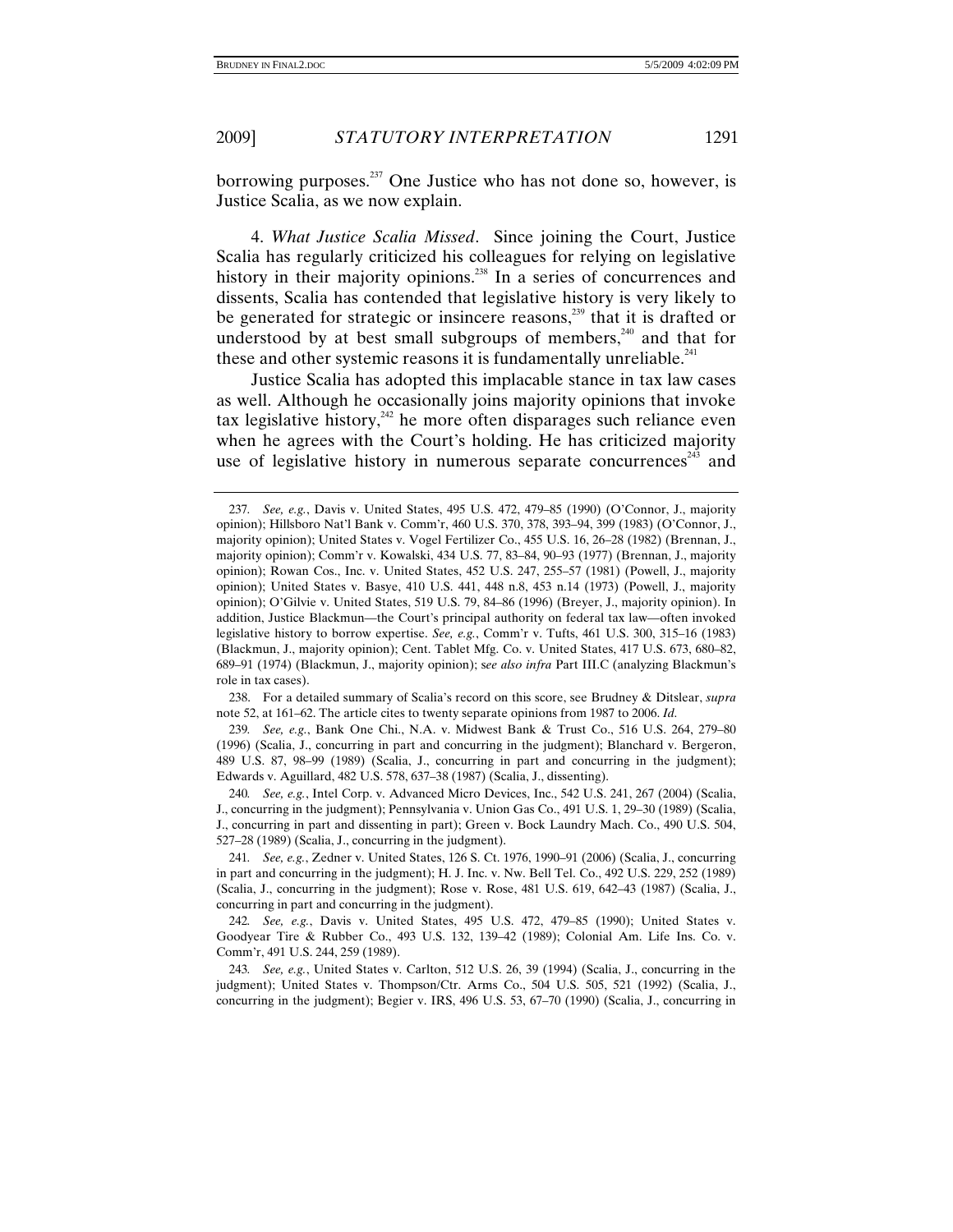also has refused to join the legislative history portions of majority decisions.244 One of Scalia's earliest and most-cited critiques of legislative history involves an excerpt from the floor debate accompanying a tax statute, an excerpt reproduced at some length by then-Judge Scalia of the D.C. Circuit.

In *Hirschey v. FERC*<sup>245</sup>, Judge Scalia, in a concurring opinion, complained that deference to committee reports was "converting a system of judicial construction into a system of committee-staff prescription."<sup>246</sup> The concurrence included a footnote that reproduced extended portions of a 1982 floor exchange between Senator Armstrong, a first-term Republican Senator, and Senator Dole, who was then chairman of the Finance Committee.<sup> $247$ </sup> The excerpts, which Scalia described as an "illuminating exchange," featured Armstrong expressing concern that the committee report was not written or voted on by senators and may not have been read by them in its entirety, and suggesting that courts, agencies, and practicing attorneys should look for congressional intent in the words of the statute and not in such committee reports.<sup>248</sup> It is worth noting, in passing, that many more members of Congress since the 1980s have urged that courts *should* pay attention to legislative history as a general matter.<sup>249</sup>

246*. Id.* at 8 (Scalia, J., concurring).

247*. Id.* at 7 n.1. Senator Armstrong (R-Colo.) was a member of the Senate from 1979 to 1991, and a very junior Republican on the Finance Committee from 1981 to 1991. *See* 1 GARRISON NELSON, COMMITTEES IN THE U.S. CONGRESS 1947–1992, at 139–44 (1993). Senator Dole, elected in 1968, was a member of the Senate Finance Committee for twenty-four years (from 1973 to 1996). *See* BIOGRAPHICAL DIRECTORY OF THE AMERICAN CONGRESS 1774– 1996, at 951 (Joel D. Treese ed., 1997); 1 NELSON, *supra*, at 139–44. He served as chairman from 1981 to 1984, as ranking minority member from 1979 to 1980, and as second-ranking Republican member from 1985 to 1986; he also served as Senate Majority Leader (from 1985 to 1986 and from 1995 to 1996) and Senate Minority Leader (from 1987 to 1994). *See* BIOGRAPHICAL DIRECTORY OF THE AMERICAN CONGRESS 1774–1996, *supra*, at 951; 1 NELSON, *supra*, at 139– 44.

248*. See Hirschey*, 777 F.2d at 7 n.1 (Scalia, J., concurring).

249*. See, e.g.*, *Nomination of Stephen G. Breyer to Be Associate Justice of the Supreme Court of the United States: Hearings Before the S. Comm. on the Judiciary*, 103d Cong. 170–74 (1994) (statement of Sen. Charles F. Grassley, Member, S. Comm. on the Judiciary); *Nomination of Ruth Bader Ginsburg, to Be Associate Justice of the Supreme Court of the United States: Hearings Before the S. Comm. on the Judiciary*, 103d Cong. 223–25 (1993) (statement of Sen. William S. Cohen, Member, S. Comm. on the Judiciary); *id.* at 325–26 (statement of Sen. Dennis

the judgment); United States v. Stuart, 489 U.S. 353, 372–73 (1989) (Scalia, J., concurring in the judgment).

<sup>244</sup>*. See, e.g.*, Chickasaw Nation v. United States, 534 U.S. 84, 85–86 (2001); United States v. Reorganized CF&I Fabricators of Utah, Inc., 518 U.S. 213, 214–15 (1996); Comm'r v. Clark, 489 U.S. 726, 728 (1989).

 <sup>245.</sup> Hirschey v. FERC, 777 F.2d 1 (D.C. Cir. 1985).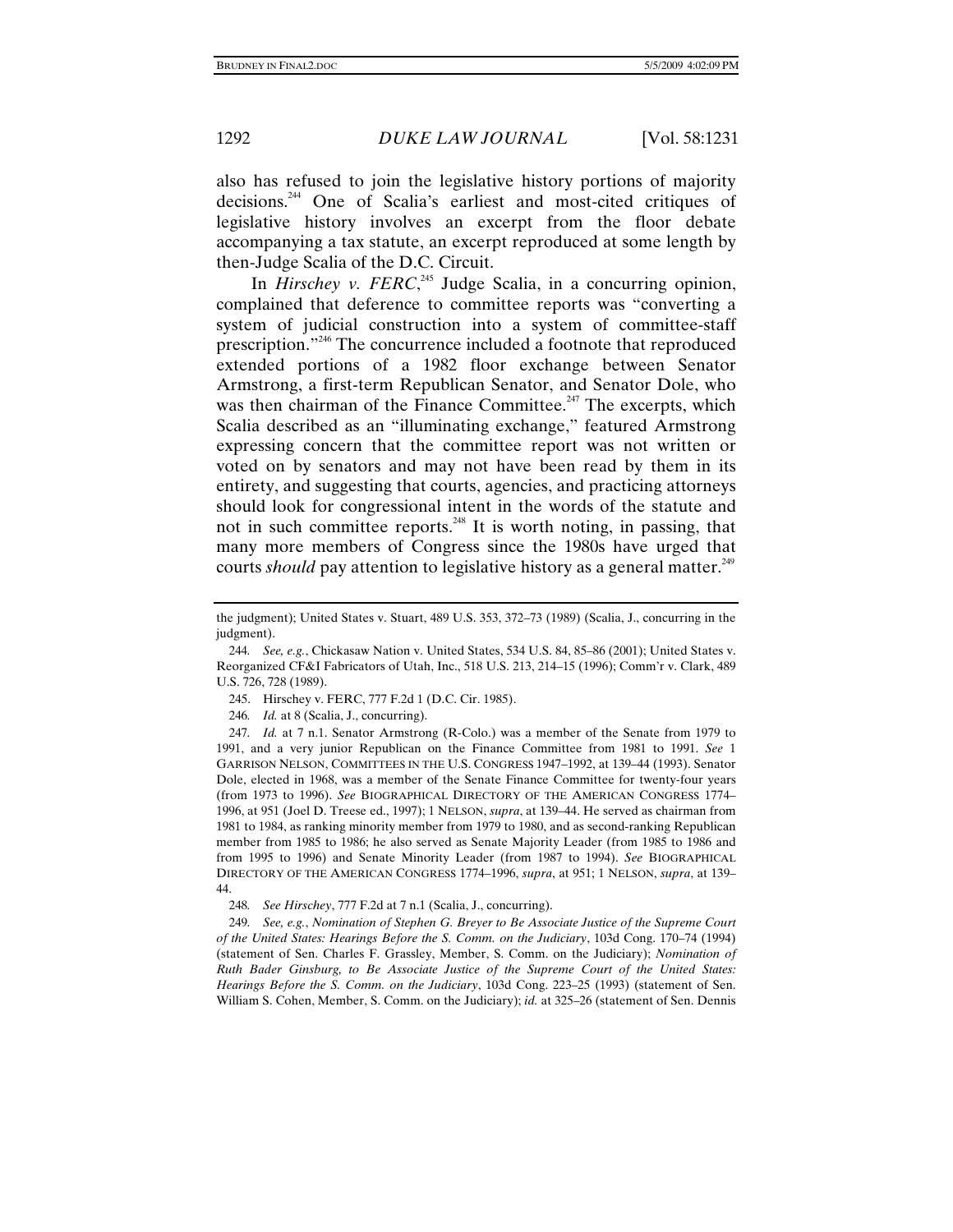Scalia later reproduced exactly the same excerpts—taken from his concurrence in *Hirschey*—in his well-known book on how federal courts should interpret the Constitution and laws.<sup>250</sup> The Armstrong-Dole colloquy is rather long and it is understandable that Scalia would have edited it down for his own purposes.<sup>251</sup> What interests us, though is one particular explanation from Senator Dole that Scalia omitted. We reproduce the omitted portion in italics, along with the immediate context for the omission.

Mr. ARMSTRONG. Mr. President, will the Senator tell me whether or not he wrote the committee report?

Mr. DOLE. Did I write the committee report?

Mr. ARMSTRONG. Yes.

Mr. DOLE. No; the Senator from Kansas did not write the committee report.

Mr. ARMSTRONG. Did any Senator write the committee report?

Mr. DOLE. I have to check.

Mr. ARMSTRONG. Does the Senator know of any Senator who wrote the Committee report?

Mr. DOLE. I might be able to identify one, but I would have to search. I was here all during the time it was written, I might say, and worked carefully with the staff as they worked. *As I recall, during the July 4 recess week there were about five different working groups of staff from both parties, the joint committee, and the Treasury working on different provisions*. 252

DeConcini, Member, S. Comm. on the Judiciary); Orrin Hatch, *Legislative History: Tool of Construction or Destruction*, 11 HARV. J.L & PUB. POL'Y 43, 45–48 (1988); Abner J. Mikva, *A Reply to Judge Starr's Observations*, 1987 DUKE L.J. 380, 385–86; Joan Biskupic, *Scalia Takes a Narrow View in Seeking Congress' Will*, 48 CONG. Q. 913, 917 (1990) (relating Senator Specter's view). Members of both parties have continued to participate in negotiating and relying on legislative history, further suggesting that complaints such as Senator Armstrong's are isolated voices.

<sup>250</sup>*. See* SCALIA, *supra* note 1, at 32–34.

 <sup>251.</sup> Judge Scalia's concurrence in *Hirschey* does include additional excerpts from the Dole-Armstrong colloquy apart from the excerpt reproduced in text. *See Hirschey*, 777 F.2d at 7 n.1 (Scalia, J., concurring).

 <sup>252. 128</sup> CONG. REC. 16,918 (1982) (emphasis added). There are other omissions from the colloquy excerpts that Judge Scalia reproduced in the *Hirschey* footnote and his book. These omissions suggest that Senator Armstrong was concerned that committee reports not be treated by courts or agencies "as if they were something better than statutes" and that such an approach would be especially dangerous in the area of tax law. *Id.* at 16,919 (statement of Sen. Armstrong). Senator Dole did not argue that legislative history is superior to text, but he did state that he "certainly hope[d]" the IRS and the courts would "take guidance as to the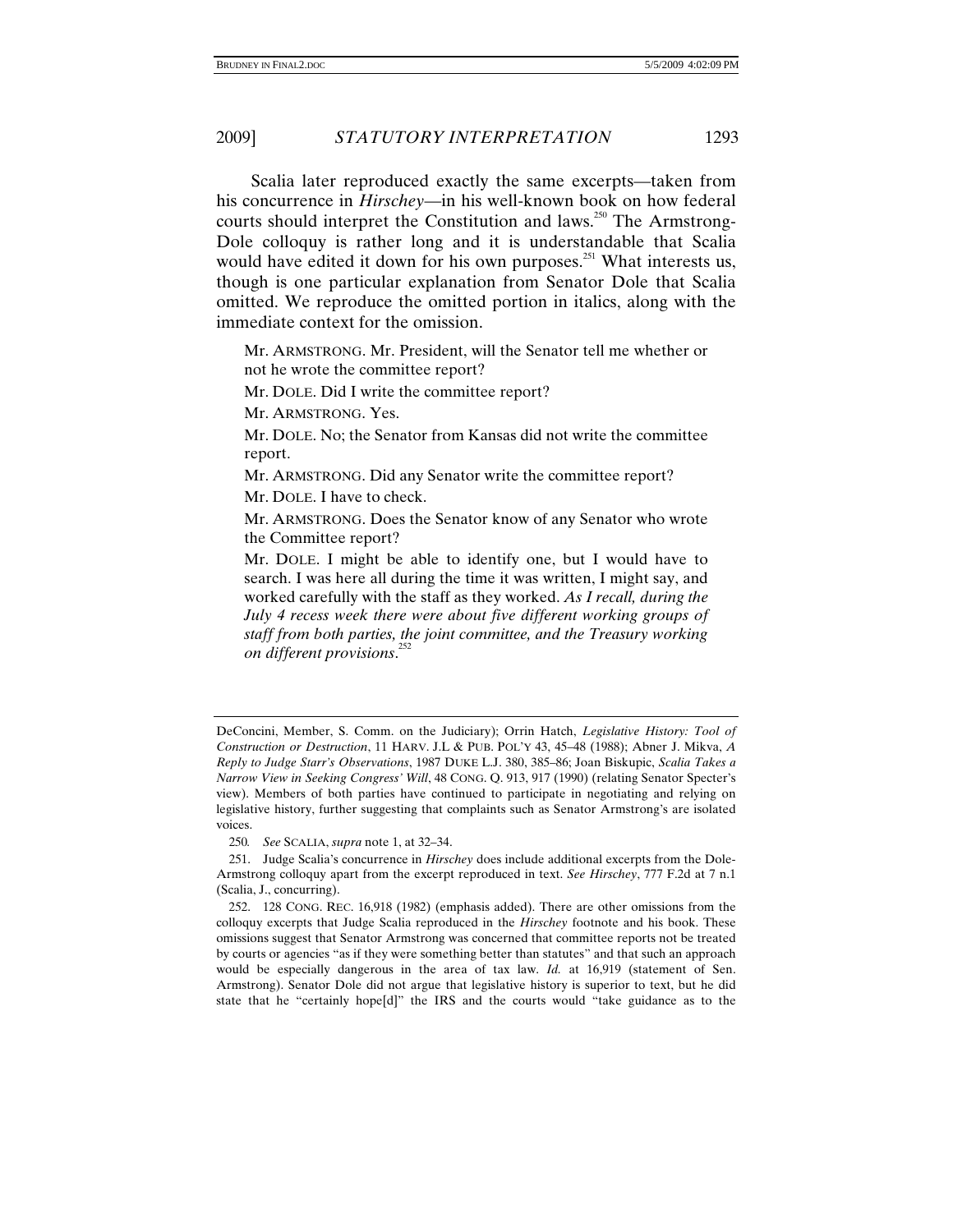For Scalia, focused on what he regards as the systemic flaws of legislative history, the particular aspects of tax legislative history were not relevant. But for Senator Dole, who spent over a decade as one of the key architects of federal tax legislation, the legislative history drafting process was of considerable relevance. Dole was apparently attempting to educate his freshman colleague about how this legislative history was produced—in deliberative bipartisan fashion, with interbranch cooperation and a prominent role for the Joint Committee on Taxation.

As we described, $253$  this approach to the production of committee reports has been an essential feature of the tax law-writing enterprise for at least fifty years. Senator Dole, like other central players in the tax legislation process, fully anticipated that the expert elaborations contained in these reports would furnish valuable insights for courts and agencies as to what Congress meant to accomplish when enacting new tax code provisions.254 Most Supreme Court Justices serving since 1970 seem to have endorsed Dole's position, even if subconsciously, by relying on committee reports to borrow expertise when construing the technical and complex concepts enacted into the tax code. By insisting that legislative history be deemed inadmissible on an acrossthe-board basis, Justice Scalia has overlooked or disregarded the special role played by tax legislative history in the production of tax statutes.

#### *B. The Canons of Construction*

Our findings regarding subject matter variations in the way the Court uses the canons are somewhat less dramatic than our results with respect to legislative history. Initially, the Court invokes the two

128 CONG. REC. 16,918.

intention of Congress from the committee report which accompanies this bill." *Id.* at 16,918 (statement of Sen. Dole); *see also infra* note 254 (reproducing this exchange).

<sup>253</sup>*. See supra* text accompanying notes 55–58, 169–78.

 <sup>254.</sup> In another part of the exchange with Armstrong, also omitted from the footnote in *Hirschey*, Senator Dole makes explicit his intent in this regard:

Mr. ARMSTRONG. My question, which may take him by surprise, is this: Is it the intention of the chairman that the Internal Revenue Service and the Tax Court and other courts take guidance as to the intention of Congress from the committee report which accompanies this bill?

Mr. DOLE. I would certainly hope so, plus not only the committee report but hopefully in the debate on certain compliance provisions that we will probably have lengthy discussions on the next few days.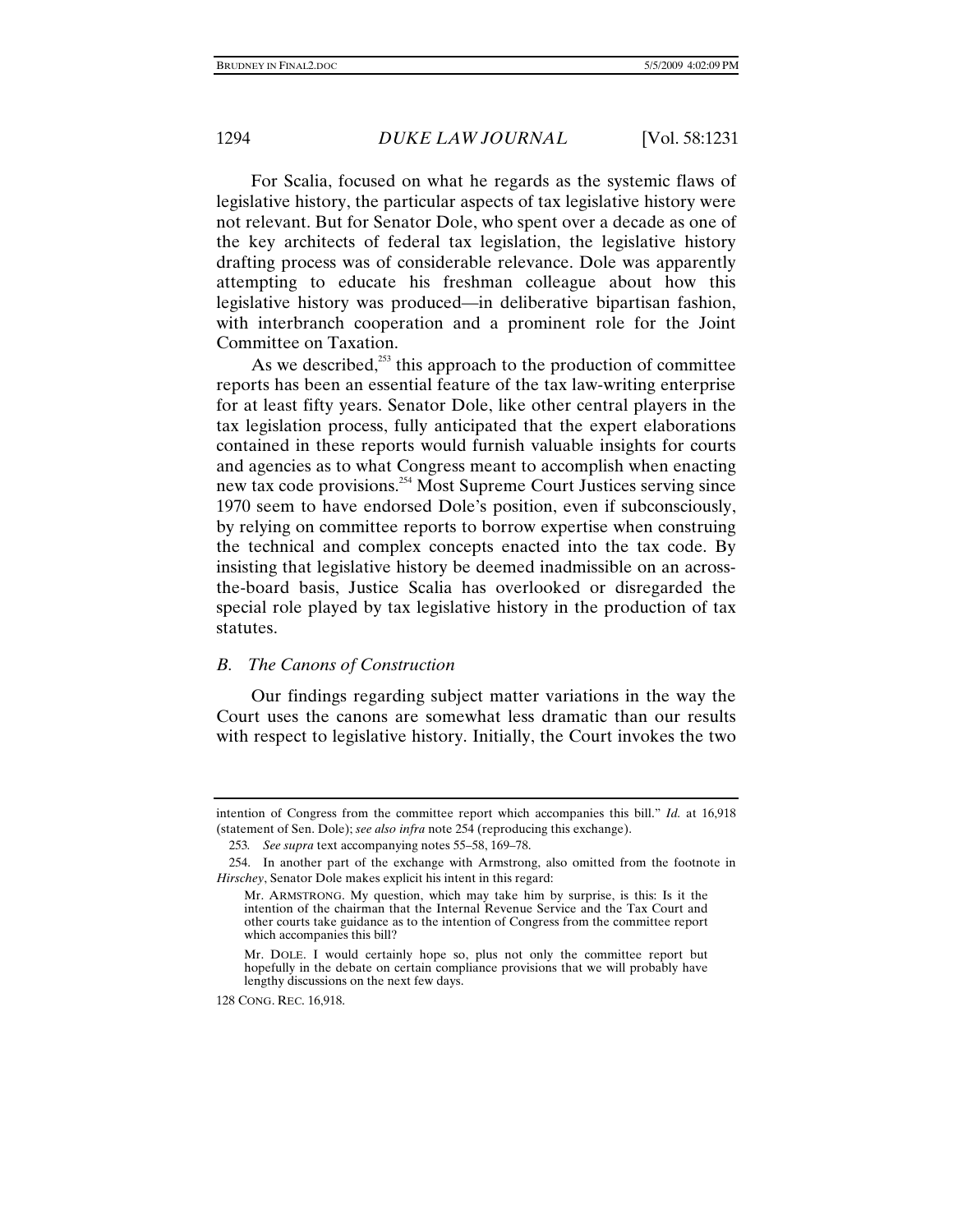types of canons in a smaller number of majority opinions.<sup>255</sup> Further, regarding the categories we identified in Tables 6 and 7, the Justices tend to rely on the same types of canons in both tax and workplace decisions. For language canons, the Court in both subject matter areas invokes structural integrity presumptions like the whole act rule more often than linguistic presumptions about the meaning attributable to particular words.<sup>256</sup> Similarly for substantive canons, the Justices rely more often on policy norms derived from generally applicable legal principles (like avoiding constitutional questions or repeals by implication) than on policy norms tailored to the particular subject matter of tax or workplace  $law.^{257}$ 

Still, we identified certain differences in canons usage that warrant further examination. Table 7 establishes that the Justices rely on tax-based substantive canons almost half the time they use substantive canons—this is far more often than the Court invokes substantive canons that are tailored to workplace law. We posit that this is a form of subsidiary expertise borrowing by the Justices in the tax law area. Table 6 indicates that the Court relies on structural integrity language canons more heavily in tax than in workplace law. We suggest that this reflects the Court's understanding of tax statutes as part of a single unified code. To illustrate our findings, we discuss particular tax opinions in which the Court exhibits these two canonical proclivities.

1. *Borrowing Expertise from Tax-Based Substantive Canons*. In *United States v. Wells Fargo Bank*, 258 the Court held that

 <sup>255.</sup> For both tax and workplace law decisions over the thirty-nine year period, the Court relied on language canons about half as often as it invoked legislative history and relied on substantive canons less than one-third as often as it used legislative record materials. *Compare* Table 4: Mean Percent Reliance on Legislative History Sources When Legislative History is Present, 1969–2008 (finding that the Court used legislative history in 88 tax decisions and 247 workplace decisions), *with* Table 6: Mean Percent Reliance on Language Canon Subsets When Language Canons Are Present, 1969–2008 (finding that the Court relied on language canons in 47 tax cases and 123 workplace cases), *and* Table 7: Mean Percent Reliance on Substantive Canon Subsets When Substantive Canons Are Present, 1969–2008 (finding that the Court invoked substantive canons in 24 tax decisions and 73 workplace decisions).

 <sup>256.</sup> For a showing of 91 percent reliance on structural integrity language canons in tax law and 76 percent reliance in workplace law, see *supra* Table 6: Mean Percent Reliance on Language Canon Subsets When Language Canons Are Present, 1969–2008.

 <sup>257.</sup> For a showing of 93 percent reliance on generally applicable substantive canons in tax law and 67 percent reliance in tax law, see *supra* Table 7: Mean Percent Reliance on Substantive Canon Subsets When Substantive Canons Are Present, 1969–2008.

 <sup>258.</sup> United States v. Wells Fargo Bank, 485 U.S. 351 (1988).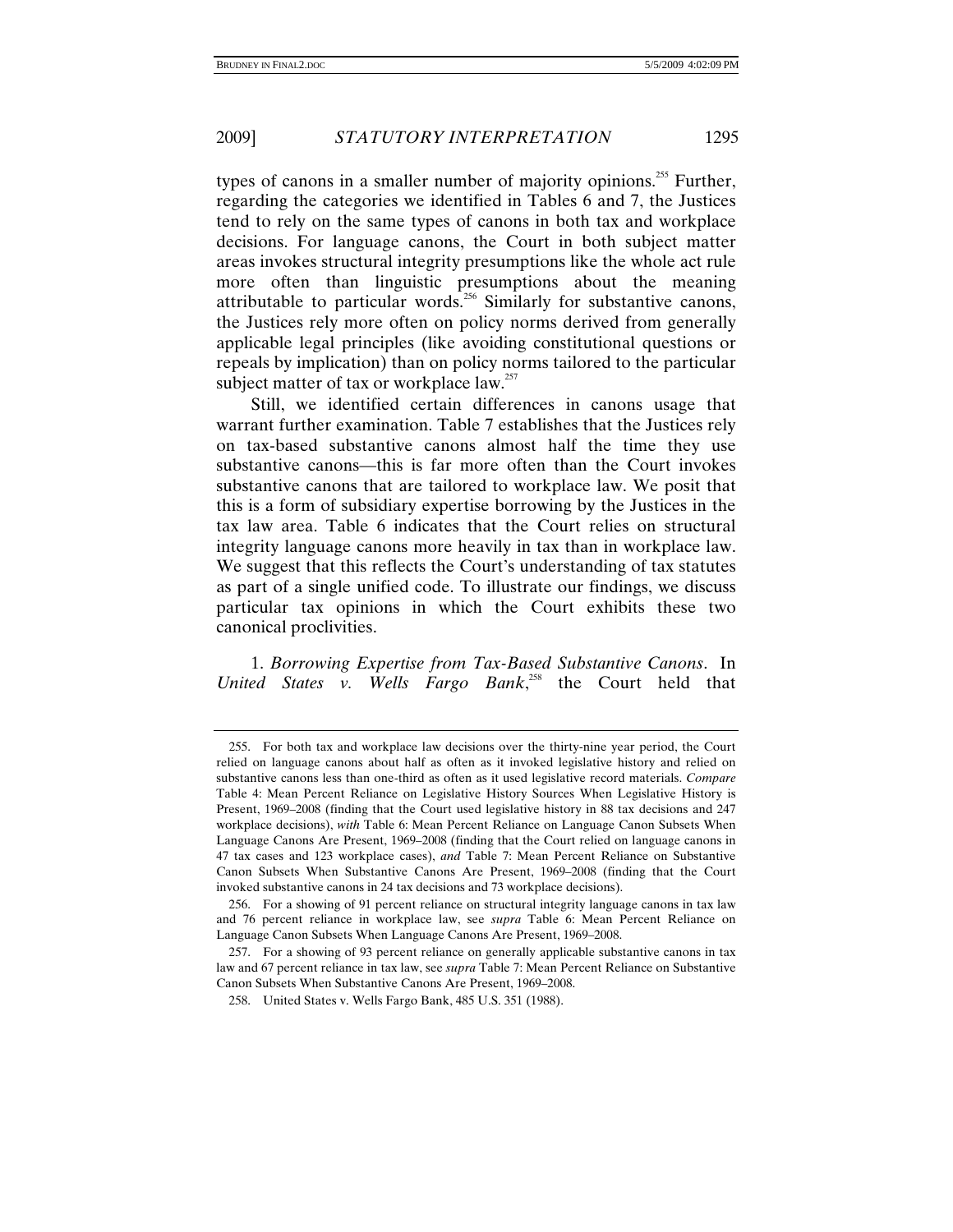congressionally authorized "Project Notes," issued by state and local housing authorities to stimulate local financing of housing projects, were not statutorily exempt from federal estate taxation.<sup>259</sup> Justice Brennan, writing for the majority, relied heavily on the substantive canon that "exemptions from taxation are not to be implied; they must be unambiguously proved."260 This canon provided the framework for the Court's opinion and is the key justification driving the majority analysis. Referring to the estate executors' various arguments, Justice Brennan concluded that

the factors appellees rely upon, whether considered alone or in combination, are insufficient to demonstrate that Congress intended to exempt Project Notes from estate taxation in contravention of the understood meaning of §5(e), *a demonstration which must be unambiguous under the principle disfavoring implied tax exemptions*. 261

More recently, in *Commissioner v. Banks*,<sup>262</sup> the Court held that the portion of taxpayers' monetary settlement paid directly to their attorneys under a contingent fee agreement constituted taxpayers' gross income under the Internal Revenue Code.<sup>263</sup> Justice Kennedy, writing for the majority, relied heavily on the substantive canon that "gains should be taxed to those who earned them."<sup>264</sup> Kennedy referred to this canon as "a maxim we have called the first principle of income taxation,"265 and as the rationale for the established doctrine of anticipatory assignment of income.<sup>266</sup> The Court considered taxpayer arguments that this maxim was limited to preventing taxpayer fraud, but concluded that the maxim applied more broadly and encompassed contingent fee agreements.<sup>267</sup>

Finally, *United States v. Arthur Young & Co.*<sup>268</sup> involves a taxspecific substantive canon covering IRS enforcement powers. The

264*. Id.* at 433–34 (internal quotation marks omitted).

<sup>259</sup>*. Id.* at 354–59.

<sup>260</sup>*. Id.* at 354.

<sup>261</sup>*. Id.* at 356 (emphasis added); *see also id.* at 359 ("The understood meaning of § 5(e) and the presumption against implied tax exemptions are too powerful to be overcome by the indicia of congressional intent put forward by appellees.").

 <sup>262.</sup> Comm'r v. Banks, 543 U.S. 426 (2005).

<sup>263</sup>*. Id.* at 433–35.

<sup>265</sup>*. Id.* at 434 (internal quotation marks omitted).

<sup>266</sup>*. Id.* at 433–34.

<sup>267</sup>*. Id.* at 434–35.

 <sup>268.</sup> United States v. Arthur Young & Co., 465 U.S. 805 (1984).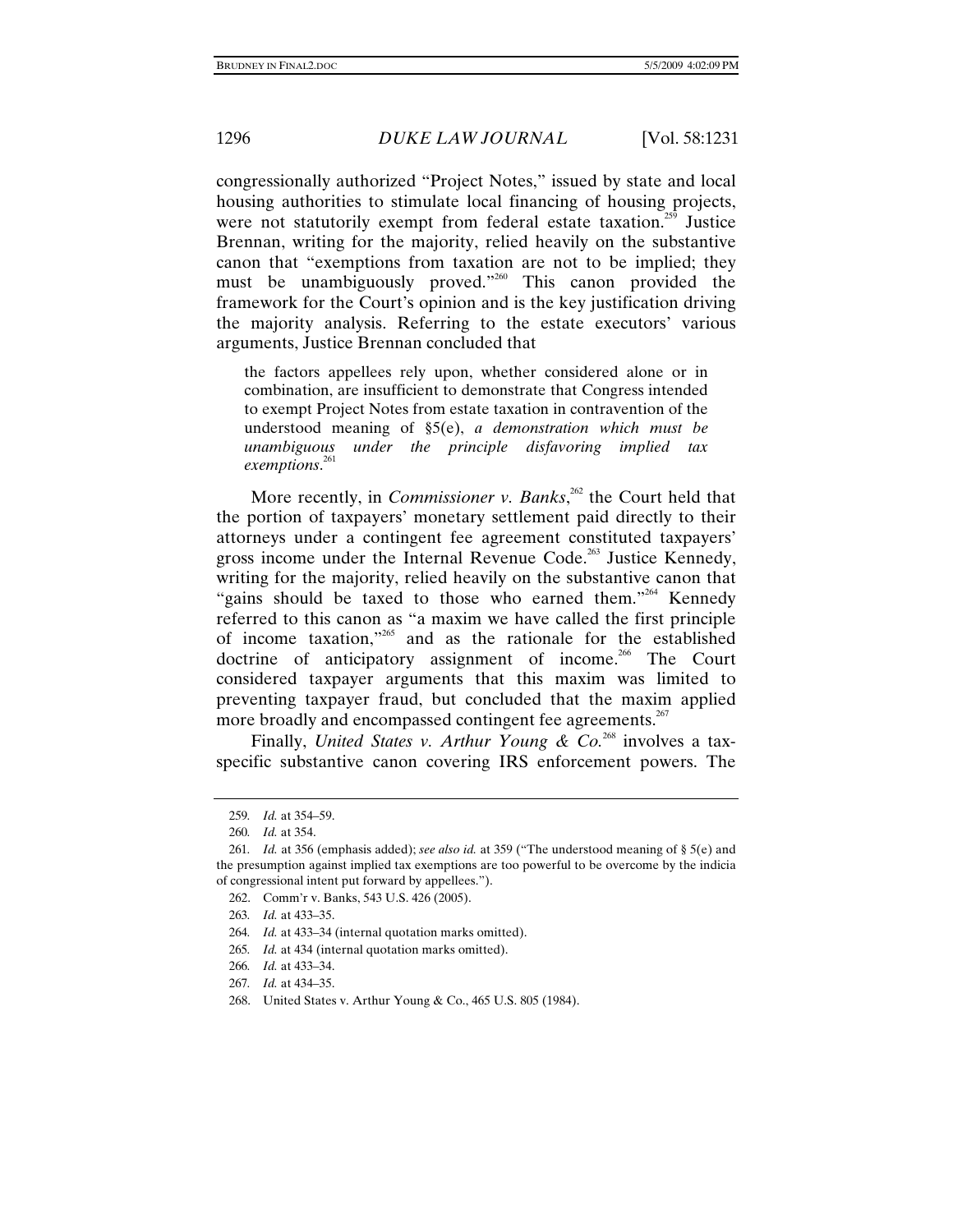Court held that the work papers of an independent certified public accountant were not protected from disclosure in response to an IRS summons.<sup>269</sup> Chief Justice Burger, writing for the majority, relied primarily on the canon that "restrictions upon the IRS summons power should be avoided absent unambiguous directions from Congress,"270 and he found no unambiguous evidence in this instance. $271$ 

In each of these decisions, the majority regarded a tax-specific substantive canon as integral to its reasoning. All three cases featured unanimous opinions and none involved majority use of legislative history. Instead, the majority invoked a canon favoring broad tax coverage or broad IRS authority and relied on that judicial policy norm to frame the Court's analysis. The Court borrows from taxbased canons to help justify its results in a number of other cases, often in majority opinions that command broad support and omit reliance on legislative history.<sup>272</sup> By contrast, the Court virtually never invokes a workplace-specific substantive canon to help support its holding. $^{273}$ 

The Court's substantially greater reliance on subject-specific

 273. Of the five instances in which the Court relied on a subject specific canon to help justify a workplace law result, four instances actually involve subjects *other than* workplace law. *See* Howard Delivery Serv., Inc. v. Zurich Am. Ins. Co., 126 S. Ct. 2105, 2116 (2006) (bankruptcy law); Norfolk & W. Ry. v. Am. Train Dispatchers' Ass'n, 499 U.S. 117, 129 (1991) (antitrust); Loeffler v. Frank, 486 U.S. 549, 554–55 (1988) (commercial law); Windward Shipping (London), Ltd. v. Am. Radio Ass'n, 415 U.S. 104, 109–10, 112–13 (1974) (international maritime trade). The fifth case invoked the presumption favoring labor arbitration. Nolde Bros., Inc. v. Local 358, Bakery & Confectionary Workers Union, 430 U.S. 243, 254–55 (1977).

<sup>269</sup>*. See id.* at 815–21.

<sup>270</sup>*. Id.* at 816.

<sup>271</sup>*. See id.* at 817–21.

<sup>272</sup>*. See* Knight v. Comm'r, 128 S. Ct. 782, 790 (2008) (9–0 decision) (invoking the canon that "an income tax deduction is a matter of legislative grace" and the taxpayer bears the burden of demonstrating eligibility (quoting INDOPCO, Inc. v. Comm'r, 503 U.S. 79, 84 (1992))); Badaracco v. Comm'r, 464 U.S. 386, 401 (1984) (8–1 decision) (invoking the canon that a clear statement from Congress is needed for an exception favoring the taxpayer); United States v. Euge, 444 U.S. 707, 711 (1980) (6–3 decision) (invoking the clear statement rule for an exemption to an IRS summons); *see also* Chickasaw Nation v. United States, 534 U.S. 84, 95 (2001) (7–2 decision) (invoking the canon that tax exemptions must be clearly expressed; five members of Court also rely on legislative history); United States v. Goodyear Tire & Rubber Co., 493 U.S. 132, 145 (1989) (9–0 decision) (invoking the canon that "tax provisions . . . incorporate domestic tax concepts absent a clear congressional exemption that foreign concepts control" and relying on legislative history). The large number of tax-specific substantive canons may be related to the presence of specialized tax courts that are perhaps more inclined to generate these norms based on their expert understanding of federal tax policies. We hope a tax law scholar will explore the origins and development of tax canons as a separate project.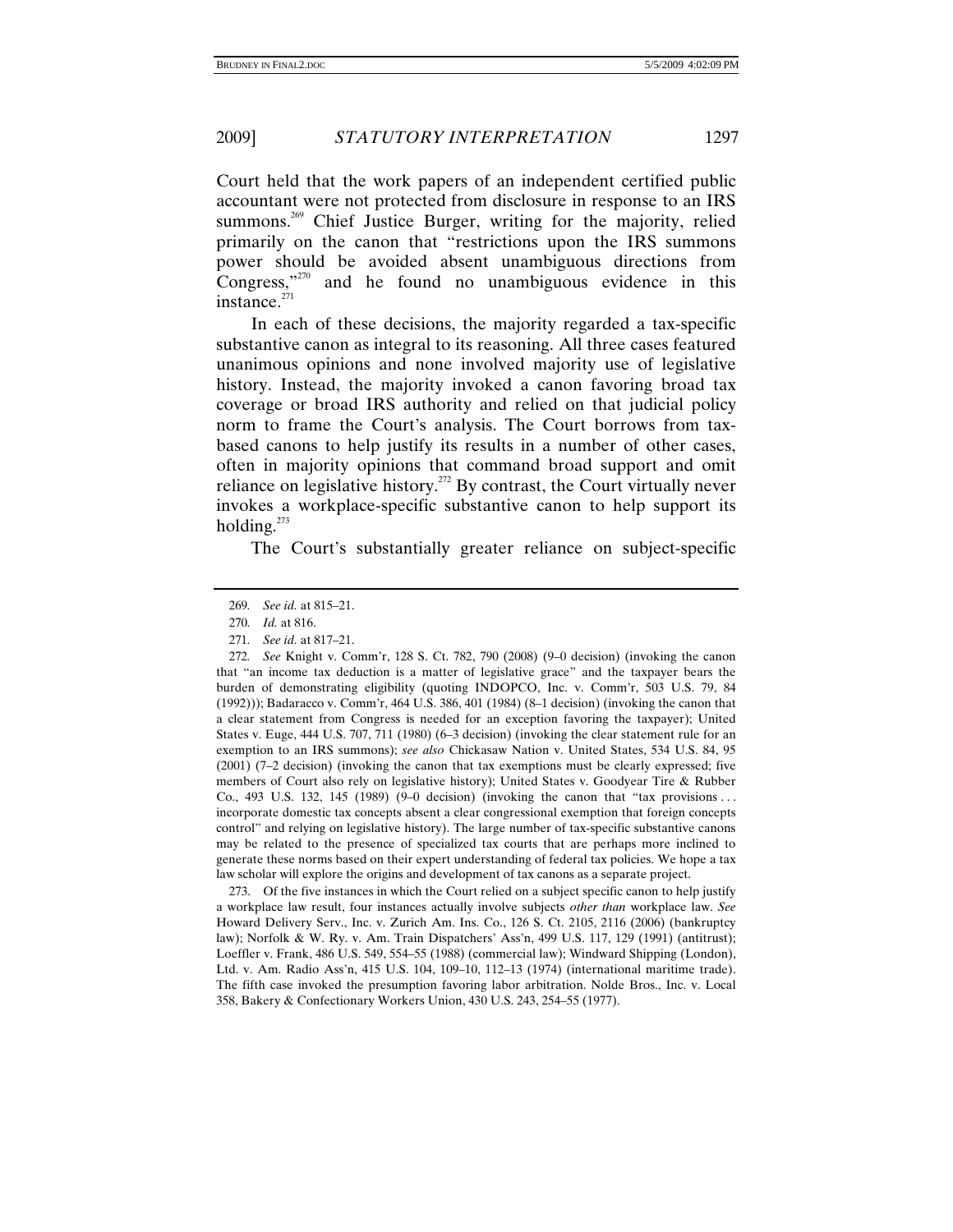canons in tax cases is consistent with our finding of reliance on legislative history for expertise borrowing. In a field in which many Justices lack confidence in their mastery of the technical and conceptual intricacies, and may also have minimal interest in pursuing such mastery, relying on particularized policy norms is understandable. The same concerns that led Justice Douglas to complain about the Court's lack of tax expertise will encourage the Justices—even if subconsciously—to reach for tax-based policy presumptions that constitute a kind of derivative expertise.<sup>274</sup> In this regard, it is notable that Justice Blackmun—the Justice most knowledgeable about tax law during this period—almost never invoked these policy norms. Blackmun's preference for reliance on text, history, purpose, and precedent presumably reflects greater selfassurance regarding his own situational judgment in this subject area.

2. *Using Structural Language Canons to Construe a Self-Contained Tax Code*. More than nine times out of ten in which the Court invokes language canons in its tax decisions, those canons consist of the whole act rule or similar presumptions implicating the larger cohesion or structural integrity of the text. $275$  Sometimes, this reliance involves applying the whole act rule or the presumption against surplusage to a single section of the Internal Revenue  $Code<sup>276</sup>$ or to closely adjacent related sections.<sup>277</sup> Very often however, the Court invokes what one might refer to as a whole code rule.

The Court in these whole code instances reasons that when Congress expresses or describes a tax law concept in one part of the Internal Revenue Code, that expression or description should be deemed probative regarding Congress's treatment of the concept in a

 <sup>274.</sup> The most plausible justification for such subject-specific norms is a judicial belief that Congress intends its tax legislation to be interpreted in this manner. Granting *arguendo* that Congress generally wants tax exemptions to be narrowly construed and gains to be assigned to those who earn them, reliance on these presumptions allows the Justices to minimize in-depth or de novo inquiry into what Congress meant to accomplish through a particular exemption or income provision. For this reason, we refer to the Court's reliance on substantive tax canons as a subsidiary or derivative form of expertise borrowing.

<sup>275</sup>*. See supra* Table 6: Mean Percent Reliance on Language Canon Subsets when Language Canons Are Present, 1969–2008 (finding that the court involved structural cohesion or integrity canons in forty-three of forty-seven language canon decisions).

<sup>276</sup>*. See e.g.*, *Knight*, 128 S. Ct. at 787–89 (interpreting 26 U.S.C. § 67(e)); *Badaracco*, 464 U.S. at 395–97 (interpreting 26 U.S.C. § 6501).

<sup>277</sup>*. See, e.g.*, Baral v. United States, 528 U.S. 431, 437 (2000) (contrasting 26 U.S.C. §§ 6511 and 6513); Comm'r v. Lundy, 516 U.S. 235, 249–50 (1996) (contrasting 26 U.S.C. §§ 6511(a) and 6512).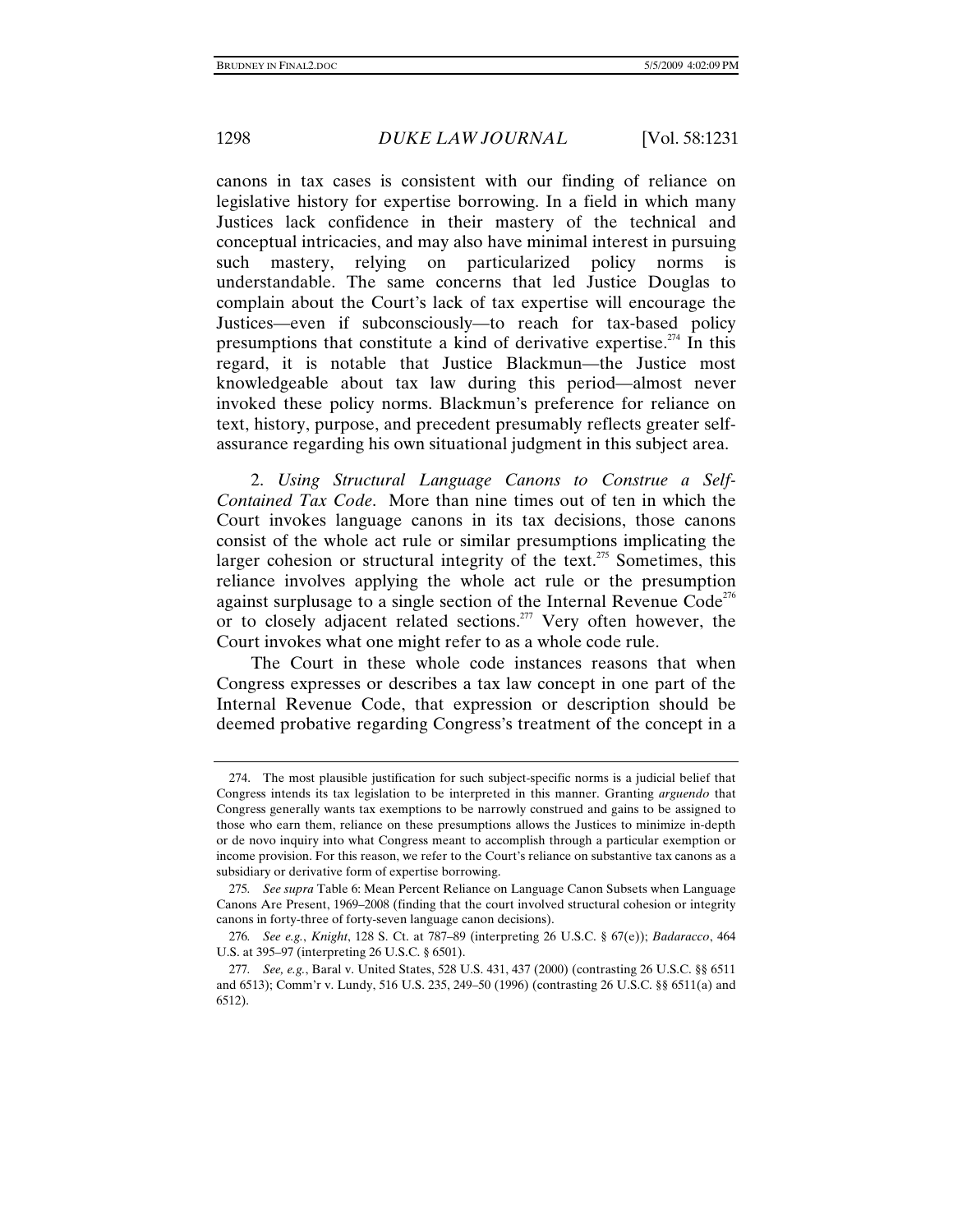separate part of the code. One code provision may shed light on the meaning of another either because several sections should be read as embodying a consistent approach<sup>278</sup> or because differences between two or more sections indicate that Congress intended the sections to have distinct consequences.<sup>279</sup> The Justices also have extended the code's self-contained status in order to harmonize provisions and sections enacted years or decades apart.<sup>280</sup>

The Court's whole code approach rests on an implicit assumption that Congress is a collection of relatively omniscient drafters who generate coherent and integrated provisions over many decades of legislating.281 That assumption has been criticized by legal scholars for projecting an unrealistic level of congressional foresight and for ignoring the purposive framework in which Congress drafts each statute.<sup> $282$ </sup> The omniscient drafter assumption does appear suspect when contemplating the possibility of consistent use or expression across several separate statutes or even across several distinct enactments within a single regulatory regime.

One might argue, however, that concerns about disregard for historical context and intent resonate less when it comes to the largely unified and self-referential regulatory scheme embodied in the internal revenue laws. For this discrete portion of the U.S. Code, which is amended in some fashion almost annually and substantially updated at regular intervals, perhaps congressional drafters are better able to anticipate and avoid semantic residues or repetitions. The

<sup>278</sup>*. See, e.g.*, Drye v. United States, 528 U.S. 49, 56–57 (1999) ("The absence of any recognition of disclaimers in [26 U.S.C.] §§ 6321, 6322, 6331(a) and 6334(a) and (c) ... contrasts with § 2518 of the Code . . . ."); United States v. Hill, 506 U.S. 546, 555–56 & n.7 (1993) (attributing a consistent meaning to the phrase "improvements and betterments" in 26 U.S.C. § 263 and § 1016 regulations, as distinct from "improvements" in 26 U.S.C. § 611).

<sup>279</sup>*. See, e.g.*, United States v. Reorganized CF&I Fabricators of Utah, Inc., 518 U.S. 213, 222–23 (1996) (distinguishing 26 U.S.C. §§ 4971, 4401, 7806 and 507); United States v. Dalm, 494 U.S. 596, 601–02 (1990) (using § 7422(a) and § 6511(a) to narrow the breadth of § 1346(a)(1)); United States v. Rodgers, 461 U.S. 677, 695–98 (1983) (comparing § 7403 with § 6331); Laing v. United States, 423 U.S. 161, 176–77 (1976) (recognizing that, unlike § 6861 *et seq.*, exceptions to § 6871(b) are explicit).

<sup>280</sup>*. See, e.g.*, Yates v. Hendon, 541 U.S. 1, 13–16 (2004) (examining provisions of and amendments to ERISA as a whole); United States v. Consumer Life Ins. Co., 430 U.S. 725, 745– 46 (1977) (harmonizing the Revenue Act of 1921 with § 820, added in 1959).

<sup>281</sup>*. See* SUNSTEIN, *supra* note 1, at 150–53; William D. Popkin, *An "Internal" Critique of Justice Scalia's Theory of Statutory Interpretation*, 76 MINN. L. REV. 1133, 1148 (1992).

<sup>282</sup>*. See, e.g.*, POSNER, *supra* note 2, at 279–82, 280; William W. Buzbee, *The One-Congress Fiction in Statutory Interpretation*, 149 U. PA. L. REV. 171, 176–77, 230–45 (2000); Popkin, *supra* note 281, at 1148–52; Ross, *supra* note 2, at 572.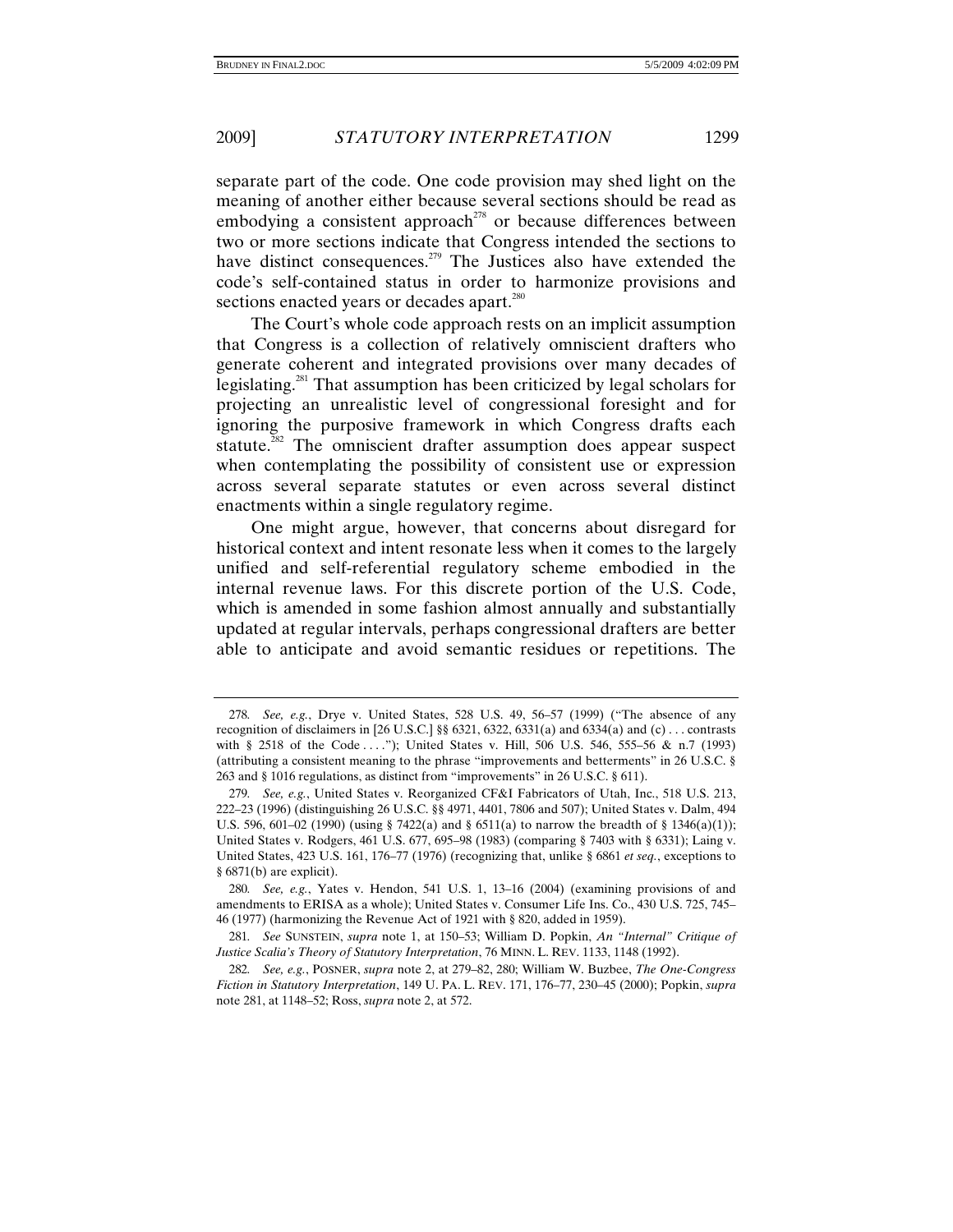Court's tendency to assume thoroughness and cohesion in tax statutory language may in turn be less naive or aspirational given the bipartisan, interbranch, and professionalized drafting process that has long characterized the tax area. Once again, the Justices—however subconsciously—seem to be expressing their respect for this distinctive lawmaking process.

We are not contending that increased reliance on a whole code approach should be accompanied by diminished attention to legislative intent or purpose. Numerous tax scholars have counseled against that interpretive strategy.<sup>283</sup> Moreover, for most of our thirtynine year period, the Court's greater reliance on structural language canons (relative to workplace law decisions) was accompanied by a greater reliance on legislative history as well. This raises the possibility that the Justices may have found the two resources to be mutually reinforcing given the special features of tax legislation. At the same time, the precipitous decline in the use of legislative history in tax cases since 1998 may well be related to the Court's loss of expertise and interest in this area, as we discuss.

# *C. Justice Blackmun*

We noted in Part II.D the unusual degree to which Justice Blackmun anchored the Court's treatment of tax law during his twenty-four terms.284 Although all Justices bring distinctive professional backgrounds and experiences to the Court, Blackmun's role as a tax law expert—one who practiced in the area for over two decades and also wrote articles and taught courses on the subject<sup>285</sup> may help account for his exceptional role in this specialized field. Blackmun's contributions to the volume of federal tax opinions have no parallel in the Court's workplace law docket. He authored twice as many majorities as any other Justice, he wrote more dissents than his colleagues (especially remarkable given his high number of majority

<sup>283</sup>*. See, e.g.*, Livingston, *supra* note 55, at 829–31, 831; Moran & Schneider, *supra* note 55, at 892; Lawrence Zelenak, *Thinking About Nonliteral Interpretations of the Internal Revenue Code*, 64 N.C. L. REV. 623, 630 (1986).

<sup>284</sup>*. See supra* text accompanying notes 129–34.

<sup>285</sup>*. See supra* note 128 (referencing several articles and speeches by Justice Blackmun); HARRY A. BLACKMUN AS INTERVIEWED BY HAROLD HONGJU KOH, TRANSCRIPT: THE JUSTICE HARRY A. BLACKMUN ORAL HISTORY PROJECT 97 (1997), *available at* http://lcweb2. loc.gov/diglib/blackmun-public/series.html?ID=D09 (discussing Blackmun teaching a tax law course at St. Paul College of Law, which has become William Mitchell College of Law, in 1930s and 1940s).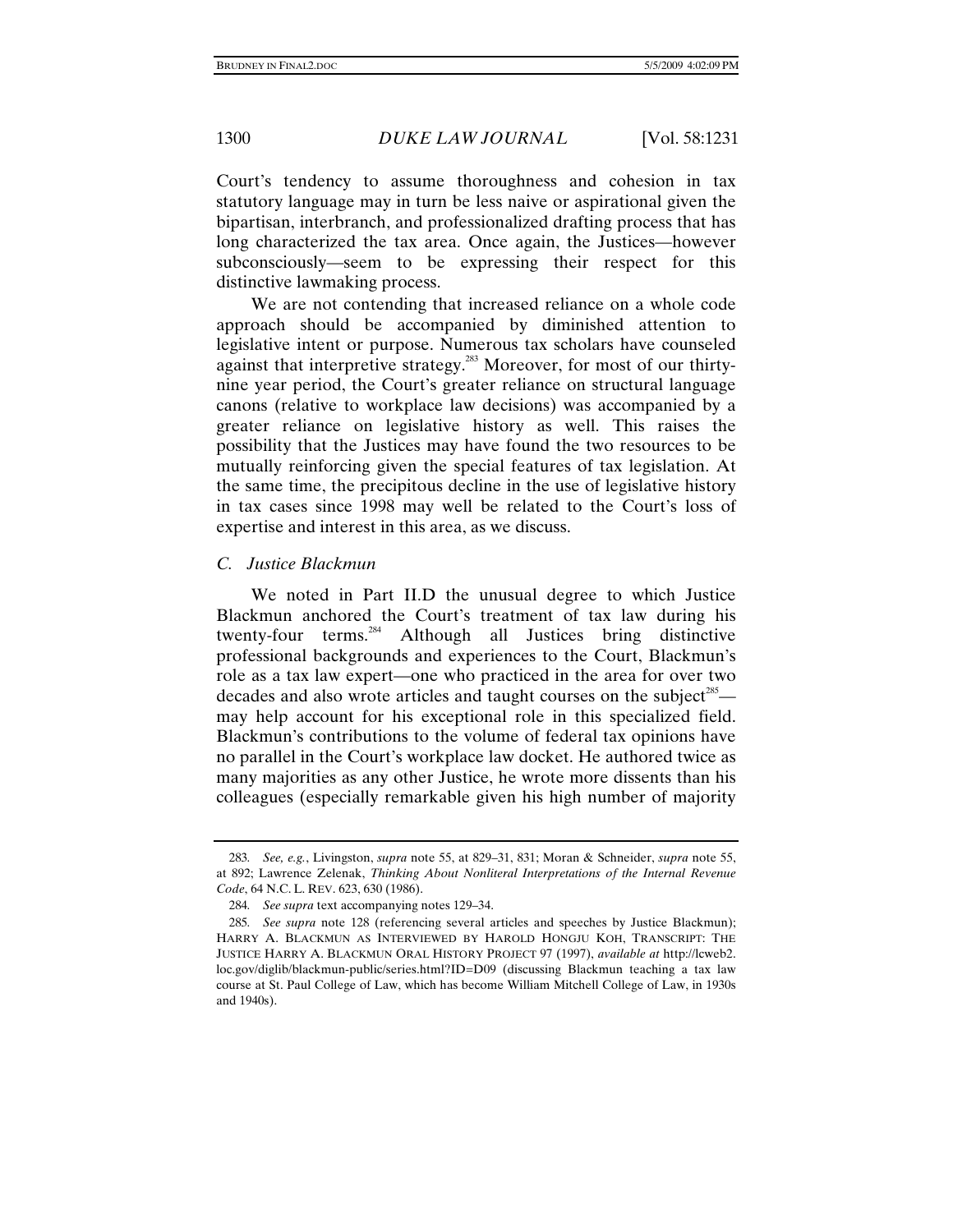opinions), and, for every tax law per curiam decision during his tenure, he either authored the opinion or wrote a dissent.286

Justice Blackmun also anchored the Court's approach to tax law from a qualitative standpoint. Assuming that one classifies the Court's decisions as either progovernment or protaxpayer, Blackmun's majorities are slightly more progovernment than the Court's as a whole, both for the Burger period and during the Rehnquist/Roberts years.<sup>287</sup> As Table 10 indicates, Blackmun's 76 percent progovernment majority opinions place him roughly in the middle compared to other Justices who authored five or more tax majorities.288 In this regard, it is notable that Justice Blackmun's 76 percent progovernment figure makes his Court opinions *less* supportive of the government's legal position than the opinions of both some Justices who are routinely viewed as liberal (Marshall, Brennan) and some others who are generally regarded as conservative (Burger, Rehnquist). At the same time, Blackmun's majorities are *more* progovernment than still other Justices who are traditionally thought of as liberal (Souter, Ginsburg) and conservative (Powell, Thomas). $289$ 

 288. The six Justices with higher progovernment ratios than Blackmun authored a total of fifty-two majority opinions during our thirty-nine-year period. The eight Justices with lower progovernment ratios authored fifty-seven majority opinions in this period.

 289. We find the distinction between progovernment and protaxpayer outcomes easier to rely on than the liberal-conservative distinction we used in our prior research involving workplace law. *See* Brudney & Ditslear, *supra* note 18, at 27 & n.105 (explaining why Congress's essentially unidirectional legislative goals in the workplace law area—augmenting employee protections to improve the conditions of employment—make it relatively easy to code outcomes on a liberal (proemployee) versus conservative (proemployer) scale). Justice Blackmun's cohort of tax majorities exemplifies that progovernment decisions may plausibly be deemed liberal if corporations or wealthy individuals are forced to pay taxes, *see, e.g.*, INDOPCO, Inc. v. Comm'r, 503 U.S. 79, 90 (1992); Portland Golf Club v. Comm'r, 497 U.S. 154, 171 (1990); Nat'l Muffler Dealers Ass'n v. United States, 440 U.S. 472, 488–89 (1979); United States v. Chi., Burlington & Quincy R.R., 412 U.S. 401, 415–16 (1973), yet conservative if law-enforcement powers are applied to limit procedural or due process–type protections, *see, e.g.*, United States

<sup>286</sup>*. See supra* Table 8: Percentage of Majority Opinions Authored by the Four Most Prolific Justices in Tax and Workplace Law during Their Tenure on the Court and accompanying text.

 <sup>287.</sup> The Court's eighty-six tax decisions in the Burger period favored the government 73.3 percent of the time and the taxpayer 23.3 percent of the time, whereas Blackmun's twenty-four majorities were 79.2 percent progovernment and 16.7 percent protaxpayer. During the Rehnquist/Robert years, the Court's seventy-two tax decisions were 68.1 percent progovernment and 29.2 percent protaxpayer, whereas Blackmun's ten majorities in those years were 70 percent progovernment and 30 percent protaxpayer. Some of these percentages do not add up to 100 because five Court decisions (one authored by Blackmun) are coded as a mixed result.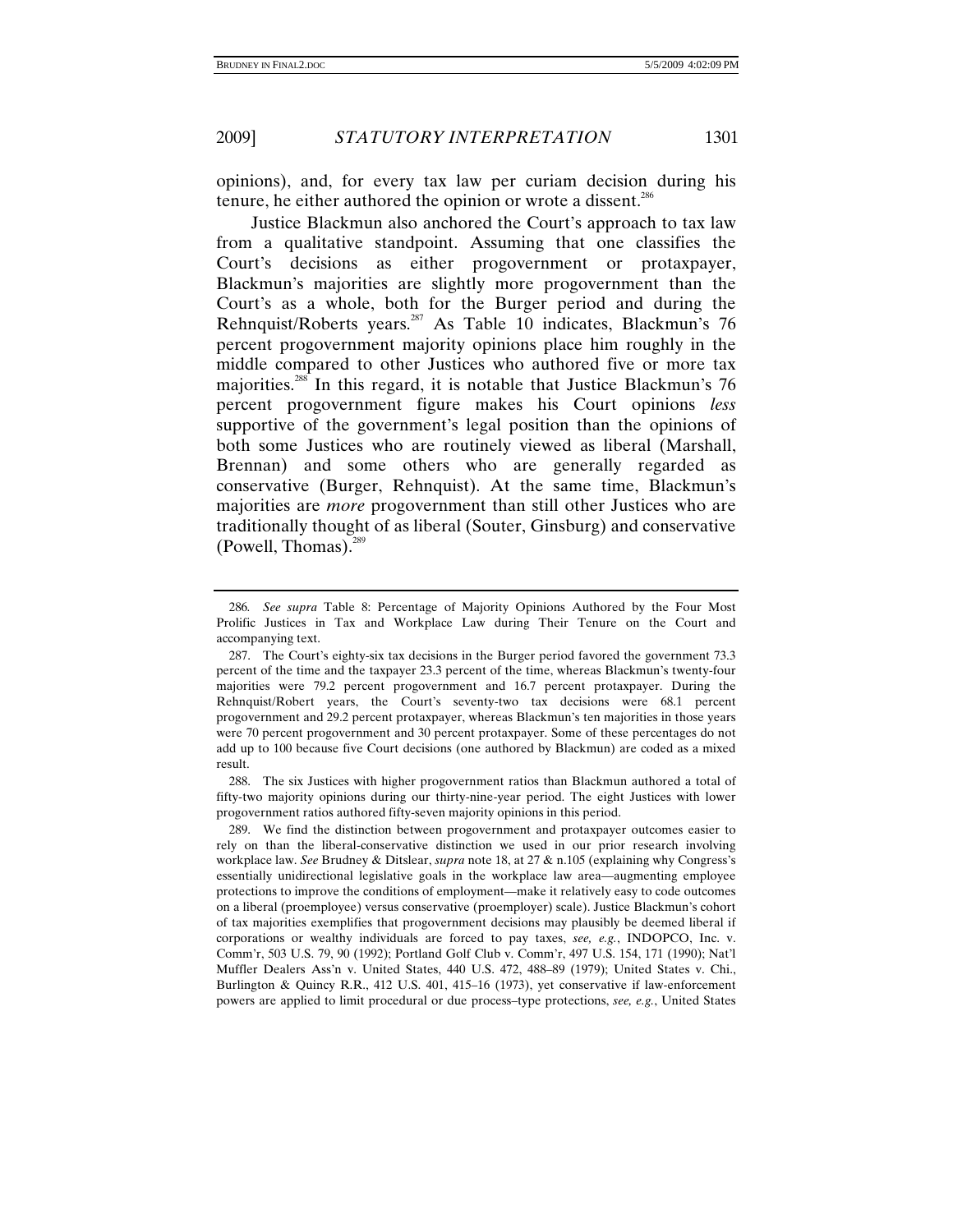| Justices Authoring at Least I tre I an majorities                         |               |             |
|---------------------------------------------------------------------------|---------------|-------------|
| <b>Justice</b>                                                            | Progovernment | Protaxpayer |
| Burger (8)                                                                | 100           |             |
| Rehnquist (5)                                                             | 100           | 0           |
| Marshall (18)                                                             | 83            | 11          |
| Brennan (11)                                                              | 82            | 18          |
| Breyer $(5)$                                                              | 80            | 20          |
| Kennedy $(5)$                                                             | 80            | 20          |
| <b>Blackmun</b> (34)                                                      | 76            | 21          |
| Powell $(10)$                                                             | 70            | 30          |
| O'Connor(6)                                                               | 67            | 17          |
| Souter $(9)$                                                              | 56            | 44          |
| Thomas (6)                                                                | 50            | 50          |
| Stevens (7)                                                               | 43            | 57          |
| White (8)                                                                 | 38            | 50          |
| Ginsburg $(6)$                                                            | 33            | 67          |
| Douglas $(5)$                                                             | 20            | 80          |
| *Number of majorities for each Justice in parentheses. Percentages do not |               |             |
| add up to 100 in all instances due to mixed-result majorities.            |               |             |

*Table 10: Percent of Progovernment and Protaxpayer Majorities By Justices Authoring at Least Five Tax Majorities\** 

Blackmun's location at the center of this continuum comports with the view that his practical reasoning approach to tax law commanded respect for being neither ideological nor result oriented. Tax professors have observed that law school casebooks typically focus on Blackmun opinions far more than decisions authored by his contemporaries.290 During his time on the Court, Blackmun received correspondence from prominent tax scholars regarding his majority opinions that suggest an underlying esteem for the way he addressed

v. Carlton, 512 U.S. 26, 35 (1994); United States v. Zolin, 491 U.S. 554, 556–57 (1989); Sorenson v. Sec'y of Treasury, 475 U.S. 851, 865 (1986); Donaldson v. United States, 400 U.S. 517, 536 (1971). Likewise, protaxpayer results may sensibly be labeled liberal if they vindicate the rights of individual or small business taxpayers against an encroaching IRS, *see, e.g.*, Comm'r v. Groetzinger, 480 U.S. 23, 35–36 (1987); Cent. Ill. Pub. Serv. Co. v. United States, 435 U.S. 21, 33 (1978), but conservative if they allow wealthy individuals or "special interest" corporations to prevail on a claimed deduction or exemption, *see, e.g.*, Newark Morning Ledger Co. v. United States, 507 U.S. 546, 570 (1993); Frank Lyon Co. v. United States, 435 U.S. 561, 583–84 (1978).

 <sup>290.</sup> Robert A. Green, *Justice Blackmun's Federal Tax Jurisprudence*, 26 HASTINGS CONST. L.Q. 109, 110 (1998); Stephen B. Cohen, *Thurgood Marshall: Tax Lawyer*, 80 GEO. L.J. 2011, 2011 (1992). One leading tax law casebook reproduces eleven principal Supreme Court cases from 1970–94, six authored by Blackmun and no more than two by any other Justice. *See* ALAN GUNN & LARRY D. WARD, FEDERAL INCOME TAXATION xv–xxv (6th ed. 2006); *see also* RICHARD SCHMALBECK & LAWRENCE ZELENAK, FEDERAL INCOME TAXATION xiii–xxvi (2d ed. 2007) (reproducing nine principal Supreme Court cases from 1970–94, five of which were authored by Blackmun).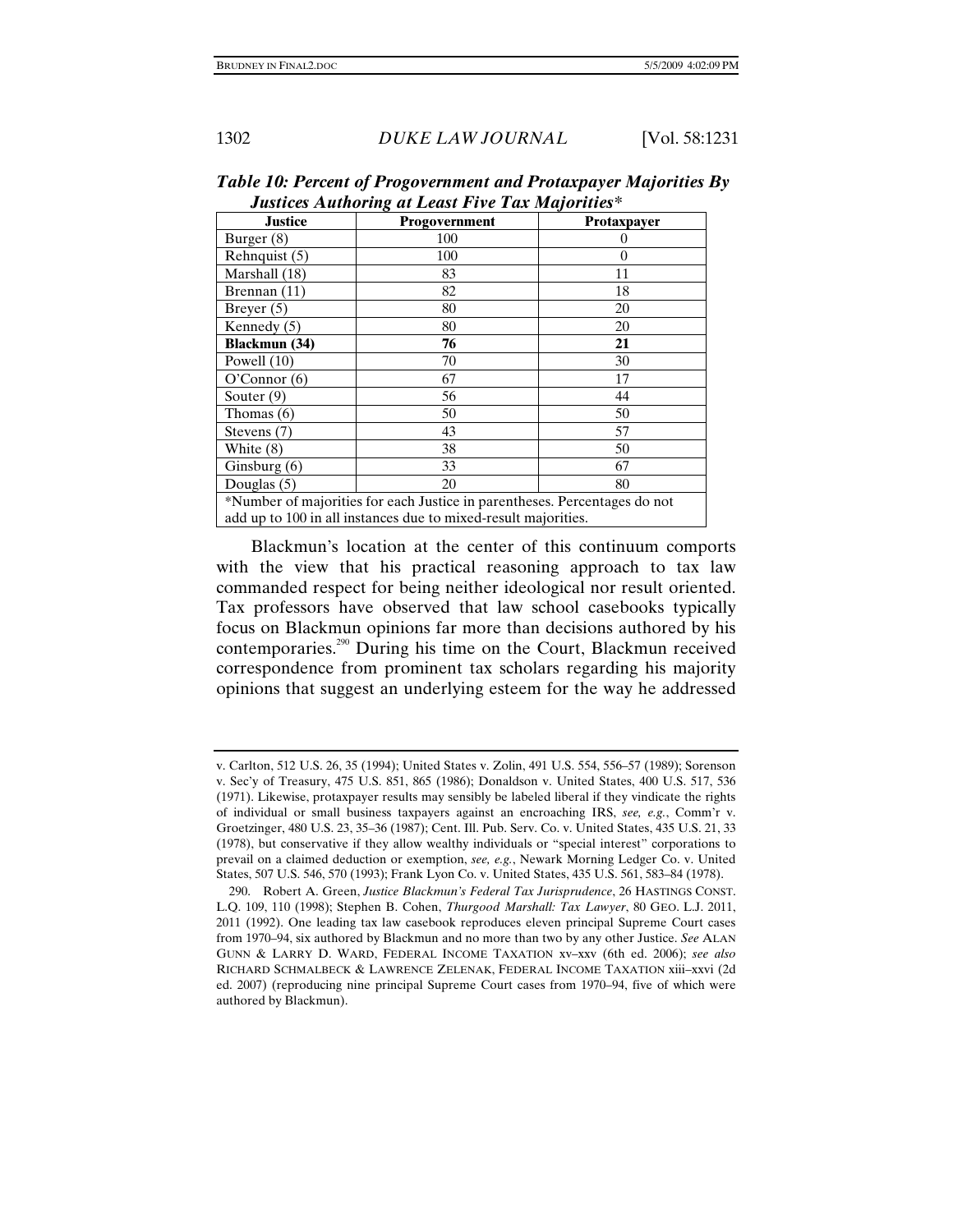the issues. $291$  Since Blackmun retired, scholars have noted his insistence on approaching the interpretation of tax statutes the same way he approached other laws—by relying on legislative history and the underlying purposes or equities of the Internal Revenue Code rather than simply invoking the plain meaning of text so as to minimize doing harm or committing error in a complex and technical field. $292$ 

We wondered whether correspondence among the Justices on individual tax decisions might reflect Justice Blackmun's role as the dominant figure in construing federal tax statutes. In an effort to explore that question, one of us reviewed this correspondence for the 117 federal tax law cases decided by the Court during Justice Blackmun's tenure.<sup>293</sup> In about one-fourth of the cases, there are exchanges between Blackmun and other Justices that in the aggregate support the distinctive role he played in tax cases.<sup>294</sup> A record of correspondence alone is hardly conclusive, but it does tend to confirm different aspects of Blackmun's impact.

<sup>291</sup>*. See*, *e.g.*, Letter from Bernard Wolfman to Harry Blackmun (June 14, 1994) (on file with the *Blackmun Papers*, *supra* note 128, Box 640) (praising Blackmun's opinion in *United States v. Carlton*, 512 U.S. 26 (1994), as "particularly cogent"); Letter from Erwin Griswold to Harry Blackmun (Dec. 20, 1991) (on file with the *Blackmun Papers*, *supra* note 128, Box 95) (discussing *Freytag v. United States*, 501 U.S. 868 (1991)); Letter from Bernard Wolfman to Harry Blackmun (May 9, 1983) (on file with the *Blackmun Papers*, *supra* note 128, Box 376) (discussing *Commissioner v. Tufts*, 463 U.S. 1215 (1983)); Letter from Erwin Griswold to Harry Blackmun (Mar. 15, 1977) (on file with the *Blackmun Papers*, *supra* note 128, Box 245) (discussing *Don E. Williams Co. v. Commissioner*, 429 U.S. 569 (1977)). This is not to suggest that Blackmun's tax law jurisprudence was immune to criticism by those same scholars. *See, e.g.*, Bernard Wolfman, *The Supreme Court in the* Lyon*'s Den: A Failure of Judicial Process*, 66 CORNELL L. REV. 1075 *passim* (1981) (critical of Blackmun's holding and reasoning in *Frank Lyon Co. v. United States*, 435 U.S. 561 (1978)); Letter from Erwin Griswold to Harry Blackmun (May 22, 1974) (on file with the *Blackmun Papers*, *supra* note 128, Box 180) (criticizing Blackmun's dissenting opinion in *Alexander v. "Americans United" Inc.*, 416 U.S. 752 (1974)).

<sup>292</sup>*. See* Green, *supra* note 290, at 130, 136–38 (discussing Blackmun's "practical reasoning approach to statutory interpretation"); *see also* Karen Nelson Moore, *Justice Blackmun's Contributions on the Court: The Commercial Speech and State Taxation Examples*, 8 HAMLINE L. REV. 29, 43–49 (1985) (discussing Blackmun's leadership role in shaping the Court's approach to state tax cases involving interstate or foreign commerce concerns).

 <sup>293.</sup> Professor Brudney visited the Manuscript Division of the Library of Congress on August 19–20 and September 11–12, 2008; he examined memos to Justice Blackmun from his law clerks and conference notes in the Justice's handwriting as well as correspondence between the Justices during the opinion-writing process. Copies of all documents cited to the Blackmun Papers are on file with the *Duke Law Journal*.

 <sup>294.</sup> For twenty-eight of the cases, we found exchanges of some substance involving Blackmun.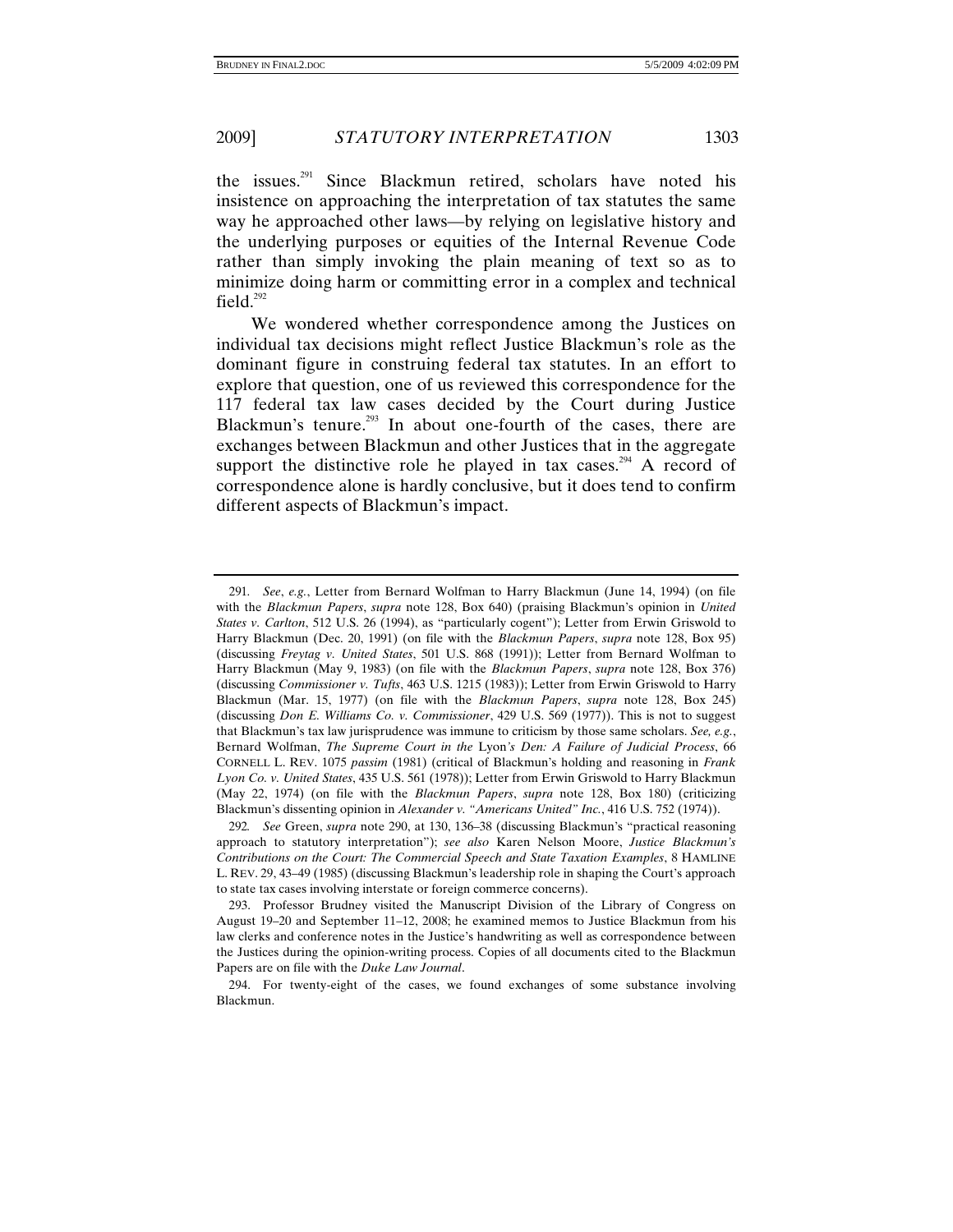In Blackmun's initial years on the Court, notes from other Justices praising the quality of a draft tax opinion or stating that his opinion led them to change their votes may reflect collegial courtesy or flattery directed at a newcomer.<sup>295</sup> Moreover, one Justice often appeared relieved to have a colleague so willing to wield a laboring oar, confiding with some humor his own minimal interest in tax law.<sup>296</sup> But there also are a large number of decisions in which Blackmun's genuine influence is on display.

In one early case, Blackmun's draft dissent from a denial of the writ of certiorari was quickly joined by three colleagues.<sup>297</sup> The Court agreed to grant cert, and Blackmun ultimately wrote the majority opinion, converting an additional dissenting vote from conference.<sup>298</sup> In a number of other instances, Blackmun's majority opinion led dissenting colleagues to switch their votes and join him.<sup>299</sup> There also

297*. See* First Draft Dissent of Justice Blackmun in *United States v. Chicago, Burlington & Quincy R.R.J.* (Oct. 17, 1972) (on file with the *Blackmun Papers*, *supra* note 128, Box 166) (dissenting from a denial of certiorari); Letter from William Douglas to Harry Blackmun (Oct. 17, 1972) (on file with the *Blackmun Papers*, *supra* note 128, Box 166) (joining Blackmun's dissent in *Chicago, Burlington & Quincy R.R.J.*); Letter from Byron White to Harry Blackmun (Oct. 18, 1972) (on file with the *Blackmun Papers*, *supra* note 128, Box 166) (same); Letter from Warren Burger to Harry Blackmun (Oct. 20, 1972) (on file with the *Blackmun Papers*, *supra* note 128, Box 166) (same).

298*. See* Memorandum from Randy [Bezanson, law clerk] to Justice Blackmun (Apr. 30, 1973) (on file with the *Blackmun Papers*, *supra* note 128, Box 166) (discussing Justice Stewart's stated intention to dissent in *Chicago, Burlington & Quincy R.R.* for Justice Rehnquist as well as himself, and adding "I did not mention anything about Justice Rehnquist's statement to you this morning."); Letter from William Rehnquist to Harry Blackmun (May 4, 1973) (on file with the *Blackmun Papers*, *supra* note 128, Box 166) (joining Blackmun's majority opinion in *Chicago, Burlington & Quincy R.R.*).

299*. See, e.g.*, Letters from William Brennan to Harry Blackmun (May 26 and May 31, 1978) (on file with the *Blackmun Papers*, *supra* note 128, Box 273) (stating he is switching his vote

<sup>295</sup>*. See, e.g.*, Letters from Potter Stewart to William Douglas and Harry Blackmun (Mar. 17, 1971) (on file with the *Blackmun Papers*, *supra* note 128, Box 125) (joining Blackmun's dissent in *United States v. Randall*, 401 U.S. 513 (1971)); Letter from Hugo Black to Harry Blackmun (Mar. 18, 1971) (on file with the *Blackmun Papers*, *supra* note 128, Box 125) (same); Memorandum from Warren Burger to the Conference (Mar. 22, 1971) (on file with the *Blackmun Papers*, *supra* note 128, Box 125) (same); Letter from Lewis Powell to Harry Blackmun (Jan. 15, 1973) (on file with the *Blackmun Papers*, *supra* note 128, Box 167) (joining Blackmun's per curiam opinion in *United States v. Chandler*, 410 U.S. 257 (1973)).

<sup>296</sup>*. See, e.g.*, Note from William Rehnquist to Harry Blackmun (Feb. 23, 1981) (on file with the *Blackmun Papers*, *supra* note 128, Box 329) (conceding that he "simply cannot get a handle on a useful dissent" in *Commissioner v. Portland Cement Co.*, 450 U.S. 156 (1981)); Letter from William Rehnquist to Harry Blackmun (Dec. 15, 1981) (on file with the *Blackmun Papers*, *supra* note 128, Box 350) (expressing relief that Blackmun would write a dissent in *Jewett v. Commissioner*, 452 U.S. 305 (1981)); Letter from William Rehnquist to Harry Blackmun (Nov. 11, 1974) (on file with the *Blackmun Papers*, *supra* note 128, Box 195) (joining Blackmun's opinion rather than "pursuing . . . a dissent" in *Otte v. United States*, 419 U.S. 43 (1974)).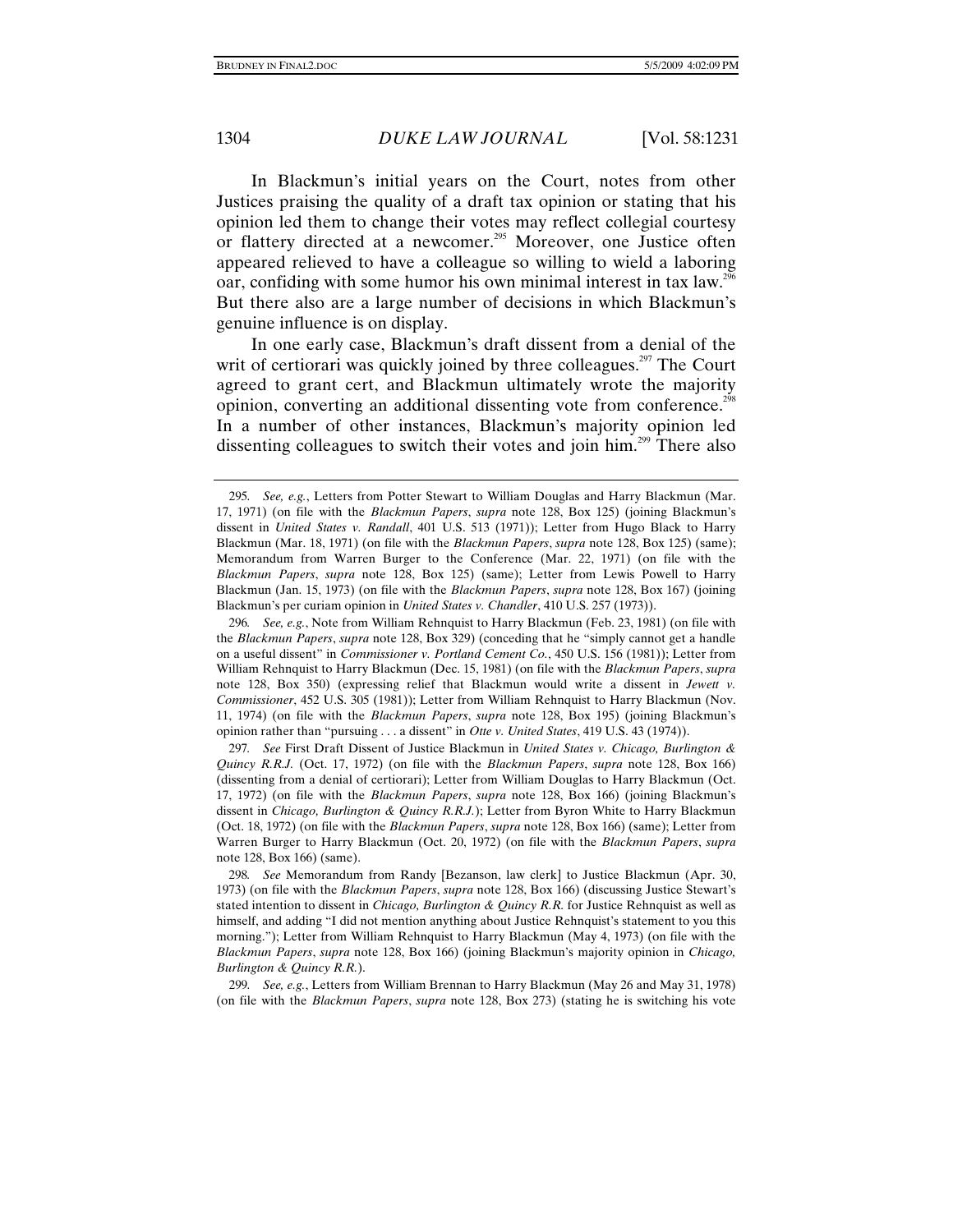is ample evidence of fellow Justices expressing admiration for the clarity and persuasiveness of Blackmun's opinion writing in the tax law area.<sup>300</sup> And on one occasion, a colleague writing separately from Blackmun evidently asked privately for technical feedback on his own draft opinion. $301$ 

This level of respect did not prevent other Justices from offering substantive critiques of or suggesting modifications to Blackmun opinions. On a number of occasions, Justice Blackmun's colleagues proposed revisions to his draft majority.<sup>302</sup> Blackmun made the

301*. See* Letter from Harry Blackmun to John Paul Stevens (Feb. 21, 1983) (on file with the *Blackmun Papers*, *supra* note 128, Box 368) (discussing Stevens's concurrence in *Hillsboro National Bank v. Commissioner*, 460 U.S. 370 (1983)).

302*. See, e.g.*, Letters from William Brennan to Harry Blackmun (Jan. 13, 19, and 23, 1978) (on file with the *Blackmun Papers*, *supra* note 128, Box 264) (discussing Blackmun's draft opinion in *Central Illinois Public Service Co. v. United States*, 435 U.S. 21 (1978)); Letter from John Paul Stevens to Harry Blackmun (Feb. 10, 1978) (on file with the *Blackmun Papers*, *supra* note 128, Box 264) (same); Letter from Lewis Powell to Harry Blackmun (Feb. 14, 1978) (on file with the *Blackmun Papers*, *supra* note 128, Box 264) (same); Letter from Lewis Powell to Harry Blackmun (Mar. 20, 1978) (on file with the *Blackmun Papers*, *supra* note 128, Box 259)

from conference and joining Blackmun's opinion in *United States v. LaSalle National Bank*, 437 U.S. 298 (1978)); Letters from Thurgood Marshall to Harry Blackmun (May 26 and May 31, 1978) (on file with the *Blackmun Papers*, *supra* note 128, Box 273) (same); Letter from Potter Stewart to Harry Blackmun (Jan. 8, 1979) (on file with the *Blackmun Papers*, *supra* note 128, Box 282) (joining Blackmun's opinion in *Thor Power Tool v. Commissioner*, 439 U.S. 522 (1979)); Letter from Lewis Powell to Harry Blackmun (Jan. 10, 1979) (on file with the *Blackmun Papers*, *supra* note 128, Box 282) (same); Letter from Clarence Thomas to Harry Blackmun (May 12, 1993) (on file with the *Blackmun Papers*, *supra* note 128, Box 617) (joining Blackmun's opinion in *Commissioner v. Keystone Consolidated Industries, Inc.*, 508 U.S. 152 (1993)); Letter from Thurgood Marshall to Harry Blackmun (May 7, 1986) (on file with the *Blackmun Papers*, *supra* note 128, Box 455) (indicating a plan, later abandoned, to prepare a dissent in *United States v. Hughes Properties, Inc.*, 476 U.S. 593 (1986)); *cf.* Letter from John Paul Stevens to Harry Blackmun (May 21, 1986) (on file with the *Blackmun Papers*, *supra* note 128, Box 455) ("Unlike Thurgood I remain unpersuaded and therefore will prepare a dissenting opinion [in *Hughes Properties*] . . . .").

<sup>300</sup>*. See, e.g.*, Letters from John Paul Stevens and William Brennan to Harry Blackmun (Jan. 8, 1979) (on file with the *Blackmun Papers*, *supra* note 128, Box 282) (complimenting and joining Blackmun's opinion in *Thor Power Tool*); Letter from Lewis Powell to Harry Blackmun (Jan. 10, 1979) (on file with the *Blackmun Papers*, *supra* note 128, Box 282) ("In view of the universal acclaim of your fine opinion . . . I cheerfully join you, despite continuing reservations as to the inventory issue."); Letter from John Paul Stevens to Harry Blackmun (May 16, 1983) (on file with the *Blackmun Papers*, *supra* note 128, Box 376) ("I wonder if the case would have been decided the same way if the taxpayers' brief [in *United States v. Rodgers*, 461 U.S. 677 (1983)] had been even half as persuasive as your opinion."); Letter from John Paul Stevens to Harry Blackmun (Jan. 9, 1987) (on file with the *Blackmun Papers*, *supra* note 128, Box 470) (complimenting Blackmun's knowledge and humor in his opinion in *Commissioner v. Groetzinger*, 480 U.S. 23 (1987)); Letter from Anthony Kennedy to Harry Blackmun (Feb. 24, 1993) (on file with the *Blackmun Papers*, *supra* note 128, Box 613) ("Your opinion [in *Newark Morning Ledger Co. v. United States*, 507 U.S. 546 (1993)] is very fine in all respects.").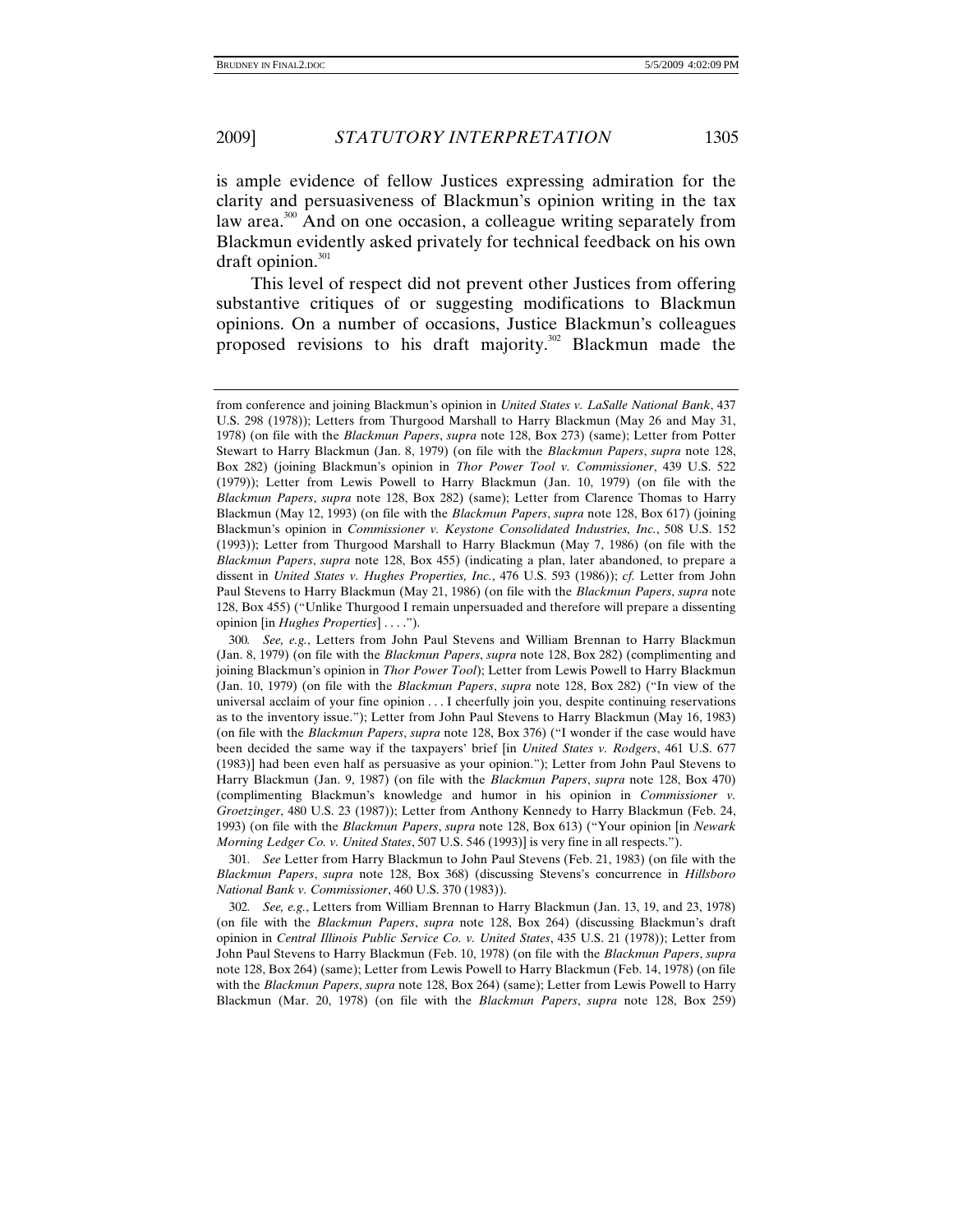requested adjustments or negotiated a compromise in some instances<sup>303</sup> whereas in other cases he refused to make a change. $304$ Still, the overall impression that emerges from correspondence among the Justices is one of fairly regular substantive exchanges on the merits of tax draft opinions with Blackmun playing a central role in many if not most of the exchanges. $305$ 

303*. See, e.g.*, Letter from Harry Blackmun to John Paul Stevens (Feb. 10, 1978) (on file with the *Blackmun Papers*, *supra* note 128, Box 264) (accepting Stevens's suggestion in *Central Illinois*); Letter from Harry Blackmun to Lewis Powell (Mar. 21, 1978) (on file with the *Blackmun Papers*, *supra* note 128, Box 259) (accepting Powell's suggestions in *Frank Lyon Co.*); Letter from Harry Blackmun to Sandra Day O'Connor (May 17, 1993) (on file with the *Blackmun Papers*, *supra* note 128, Box 617) (omitting a section of his draft opinion in *Keystone Consolidated Industries* per O'Connor's request).

304*. See, e.g.*, Letters from Harry Blackmun to William Brennan (Jan. 16 and 20, 1978) (on file with the *Blackmun Papers*, *supra* note 128, Box 264) (declining Brennan's suggested statement in *Central Illinois*); Letters from Harry Blackmun to Anthony Kennedy and Clarence Thomas (May 17, 1993) (on file with the *Blackmun Papers*, *supra* note 128, Box 617) (refusing to accommodate Kennedy's and Thomas's suggested changes in *Keystone Consolidated Industries*); *see also* Letter from Harry Blackmun to Sandra Day O'Connor (Jan. 12, 1987) (on file with the *Blackmun Papers*, *supra* note 128, Box 470) (making some but not all of the changes requested in *Groetzinger*); Letter from Harry Blackmun to Lewis Powell (Oct. 27, 1976) (on file with the *Blackmun Papers*, *supra* note 128, Box 238) (making some but not all of the changes requested in a dissent to *United States v. Foster Lumber Co.*, 429 U.S. 32 (1976)).

 305. There are an ample number of exchanges between Justices other than Blackmun on draft opinions not authored by Blackmun. *See, e.g.*, Letters Between Justices Stevens and Brennan (January 24, 1978) (on file with the *Blackmun Papers*, *supra* note 128, Box 264) (discussing Brennan's draft opinion in *Fulman v. United States*, 431 U.S. 928 (1977)); Letters Between Justices Kennedy and Souter (Jan. 7 and 11, 1993) (on file with the *Blackmun Papers*, *supra* note 128, Box 615) (negotiating edits in Souter's draft opinion in *United States v. Hill*, 506 U.S. 546 (1993)); Letters Between Justices O'Connor and Souter (Apr. 5 and 12, 1994) (on file with the *Blackmun Papers*, *supra* note 128, Box 638) (suggesting edits to Souter's draft opinion in *United States v. Irvine*, 511 U.S. 224 (1994)). At the same time, there are exchanges in which the majority author negotiates to secure Blackmun's support even as Blackmun also drafts a concurring opinion. *See, e.g.*, Letters Between William Rehnquist and Harry Blackmun (Apr. 28 and May 11, 1983) (on file with the *Blackmun Papers*, *supra* note 128, Box 381) (discussing O'Connor's draft opinion and Blackmun's draft concurrence in *Regan v. Taxation With Representation*, 461 U.S. 540 (1983)); Letters Between Byron White and Harry Blackmun (Nov. 10, Dec. 1, 4, and 6, 1978) (on file with the *Blackmun Papers*, *supra* note 128, Box 283)

<sup>(</sup>suggesting edits to Blackmun's draft opinion in *Frank Lyon Co. v. United States*, 435 U.S. 561 (1978)); Letter from Sandra Day O'Connor to Harry Blackmun (April, 25, 1983) (on file with the *Blackmun Papers*, *supra* note 128, Box 470) (suggesting changes to Blackmun's opinion in *Commissioner v. Tufts*, 461 U.S. 300 (1983)); Letter from John Paul Stevens to Harry Blackmun (Apr. 14, 1983) (on file with the *Blackmun Papers*, *supra* note 128, Box 470) (same); Letter from Sandra Day O'Connor to Harry Blackmun (May 10, 1993) (on file with the *Blackmun Papers*, *supra* note 128, Box 617) (suggesting edits to Blackmun's draft opinion in *Commissioner v. Keystone Consolidated Industries, Inc.*, 508 U.S. 152 (1993)); Letter from Anthony Kennedy to Harry Blackmun (May 11, 1993) (on file with the *Blackmun Papers*, *supra* note 128, Box 617) (same), Letter from Clarence Thomas to Harry Blackmun (May 13, 1993) (on file with the *Blackmun Papers*, *supra* note 128, Box 617) (same).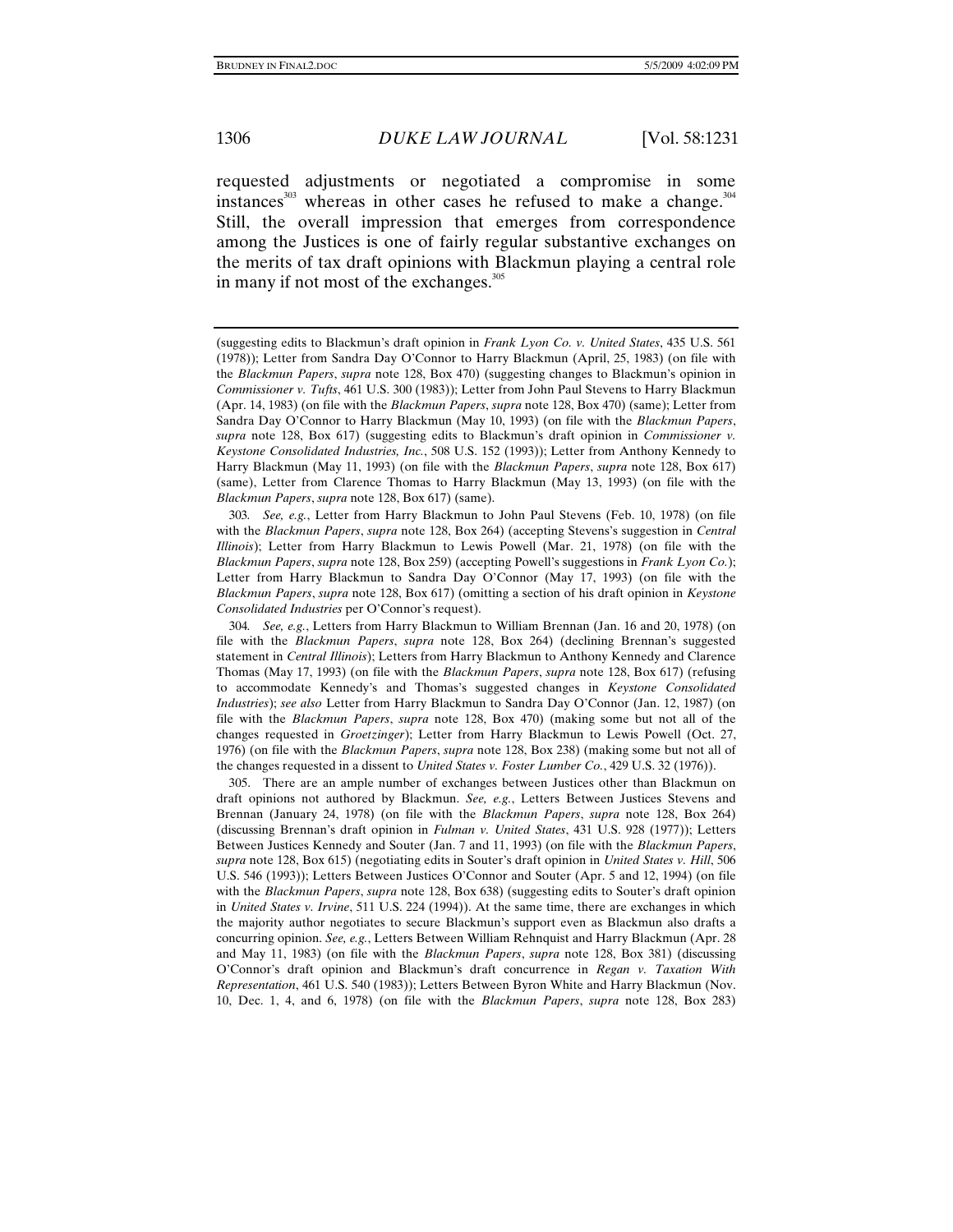Assuming *arguendo* that Blackmun was in fact and to an unusual degree a pivotal influence on tax law jurisprudence during his twentyfour terms, what impact if any might this have had on the Court's reasoning approach? There have been only thirty-two federal tax decisions in the fourteen terms since Blackmun's departure. In these decisions, the post-Blackmun Court has relied somewhat more on text and language canons in these decisions, $306$  and the Court has relied significantly less on legislative history.<sup>307</sup>

During Blackmun's tenure, he invoked legislative history regularly in his majorities, and so did the Court as a whole. It seems at least plausible that Blackmun's understanding of tax law and his attentiveness to the intricacies of legislative history often accompanying tax law disputes may have served as a cue, helping to stimulate a similar willingness by his colleagues to engage this resource.<sup>308</sup> In that regard, four of the Justices who most frequently interacted with Blackmun on the merits of his draft opinions were Justices Stevens, Powell, O'Connor, and Brennan.<sup>309</sup> These four Justices relied on legislative history in 77 percent of the thirty tax majorities they authored while serving with Blackmun.<sup>310</sup> Encouraged by Blackmun's example and leadership, they and other Justices may

<sup>(</sup>withdrawing a proposed concurrence after White circulated a second draft in *United California Bank v. United States*, 439 U.S. 180 (1978)).

 <sup>306.</sup> Reliance on text since 1994 has been 71.9 percent (23 of 32 cases) versus 65.5 percent of cases during Blackmun's tenure (76 of 116 cases from the 1970–94 terms). Reliance on language canons since 1994 has been 40.6 percent (13 of 32 cases) versus 27.6 percent of cases in the Blackmun years (32 of 116 cases from the 1970–94 terms).

 <sup>307.</sup> Reliance on legislative history since 1994 has been 34.4 percent of cases (11 of 32 of cases), which contrasts with 62.9 percent during the Blackmun period (73 of 116 of cases for the 1970–94 terms). This difference is highly significant  $(t = .001)$ .

 <sup>308.</sup> Our suggestion that Blackmun's use of tax legislative history functioned as a cue for many of his colleagues may help account for why, collectively, they relied on this resource slightly more often even than he did, *see supra* Table 9: Comparing Justice Blackmun's Reliance on Legislative History in Tax Cases with the Reliance of Other Justices, and then continued to rely on it at a high level for the first several years after he retired, *see supra* note 143. Once the reinforcing "lesson" of Blackmun's approach wore off, however, it was replaced by the more generic reinforcement of Justice Scalia's hostility to legislative history.

<sup>309</sup>*. See* sources cited *supra* notes 300–04.

 <sup>310.</sup> For O'Connor the figure is 100 percent (four of four cases); for Stevens the figure is 80 percent (four of five cases); for Brennan 91 percent (ten of eleven cases); and for Powell 50 percent (five of ten cases). O'Connor and Stevens invoked legislative history in one of the four majorities they authored after Blackmun's departure.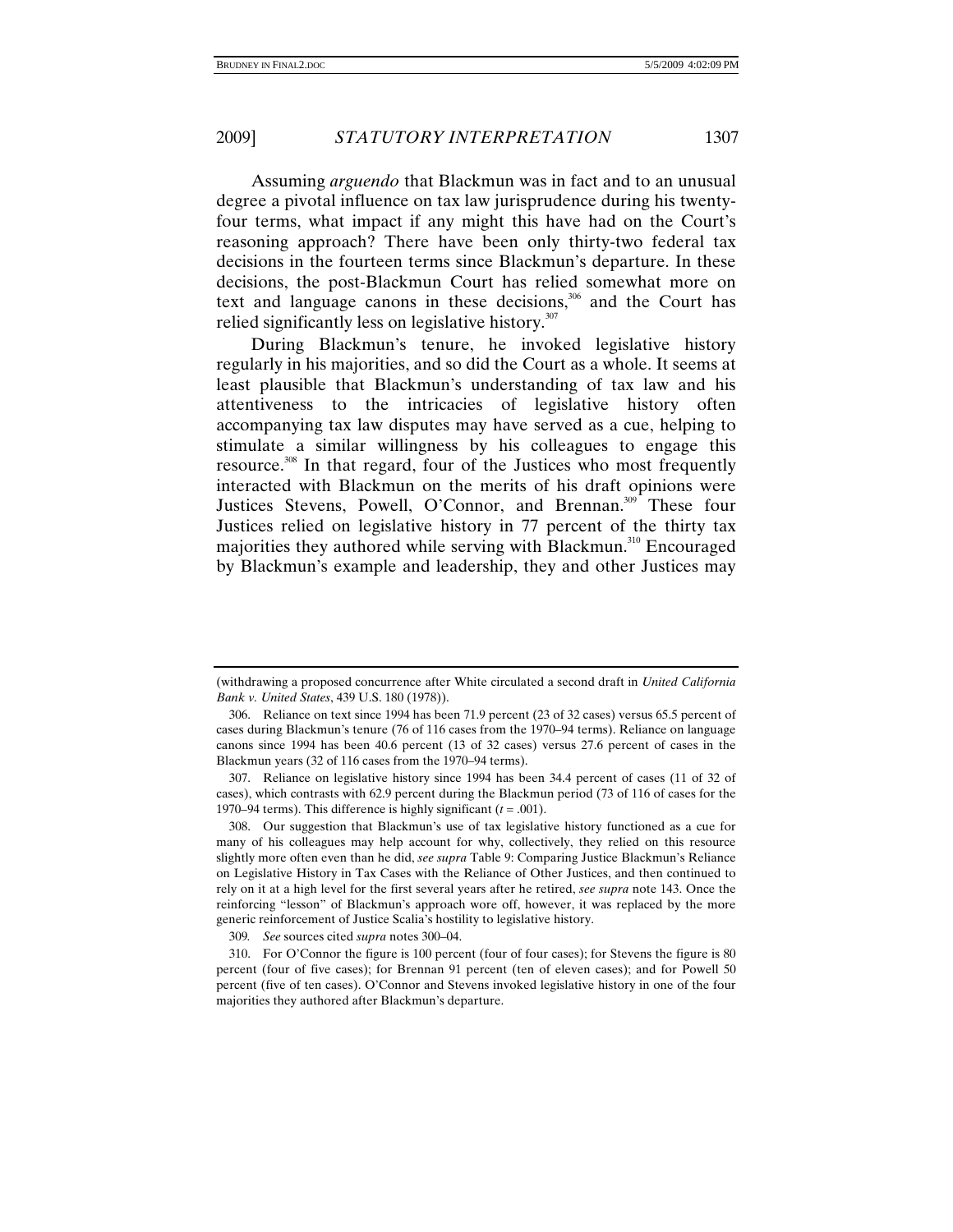have been more willing to treat tax law seriously—even if they also expressed on occasion some distaste for the subject.<sup>311</sup>

The readiness of Justice Blackmun's colleagues to rely on legislative history does not mean they were always as comfortable with this expertise-laden resource as was Blackmun himself. Some indication of the other Justices' differing level of confidence may be seen when examining their respective approaches to invoking legislative history in dissents if the majority had relied on that history. Justice Blackmun was much more likely than his colleagues to use legislative history in dissent to counter legislative history reliance in a majority opinion.<sup>312</sup> And his colleagues were especially reluctant to rely on this history when Blackmun authored the majority.<sup>313</sup> Nonetheless, it remains true that other Justices used legislative history more often than not in their majority opinions until Blackmun departed from the Court.

Further, since Blackmun's retirement, tax cases have comprised a smaller share of the Court's decisions. During Blackmun's twentyfour years of service, federal income tax cases comprised 3.53 percent of the Court's docket—including 4.04 percent in the first eight terms of the Rehnquist Court.<sup>314</sup> Since 1994, that proportion has fallen to

 <sup>311.</sup> For instances of the occasional expression of distaste for tax law, see, for example, Letter from John Paul Stevens to Harry Blackmun (Jan. 8, 1979) (on file with the *Blackmun Papers*, *supra* note 128, Box 282) ("Dear Harry, As you know, I am no fan of tax cases. But I must confess that if I had known that this case [*Thor Power Tool v. Commissioner*, 439 U.S. 522 (1979)] was going to result in such a fine opinion, I would have voted to grant cert."); Letter from William Rehnquist to Harry Blackmun (Dec. 15, 1981) (on file with the *Blackmun Papers*, *supra* note 128, Box 350) ("Dear Harry: As you might have guessed, I am delighted that you are willing to take on the dissent in this case [*Jewett v. Commissioner*, 455 U.S. 305 (1982)].").

 <sup>312.</sup> In fifty nonunanimous tax law cases in which the majority relied on legislative history, the dissent relied on legislative history sixteen times, or 32 percent of the time. When Justice Blackmun wrote the dissent he used legislative history to counter majority reliance on legislative history 50 percent of the time (five of ten cases); when other Justices authored the dissent they invoked legislative history 28 percent of the time (eleven of forty cases).

 <sup>313.</sup> Of the forty dissents authored by other Justices, thirty-one occurred during Justice Blackmun's tenure and nine of them invoked legislative history. When Blackmun authored the majority, dissent reliance was only 17 percent (two of twelve cases). When others authored the majority, dissent reliance rose to 37 percent (seven of nineteen cases).

 <sup>314.</sup> From the 1970 Term through the 1993 Term, the Court decided 116 federal tax cases out of 3,287 total merits decisions. *See* LEE EPSTEIN ET AL., THE SUPREME COURT COMPENDIUM: DATA, DECISIONS AND DEVELOPMENTS 87–92 tbl.2-11 (4th ed. 2007); Brudney & Distlear, *supra* note 63. During the first eight years of the Rehnquist Court, the Justices decided 40 tax cases out of 990 merits decisions. EPSTEIN ET AL., *supra* at 87–92 tbl.2-11; Brudney & Ditslear, *supra* note 63.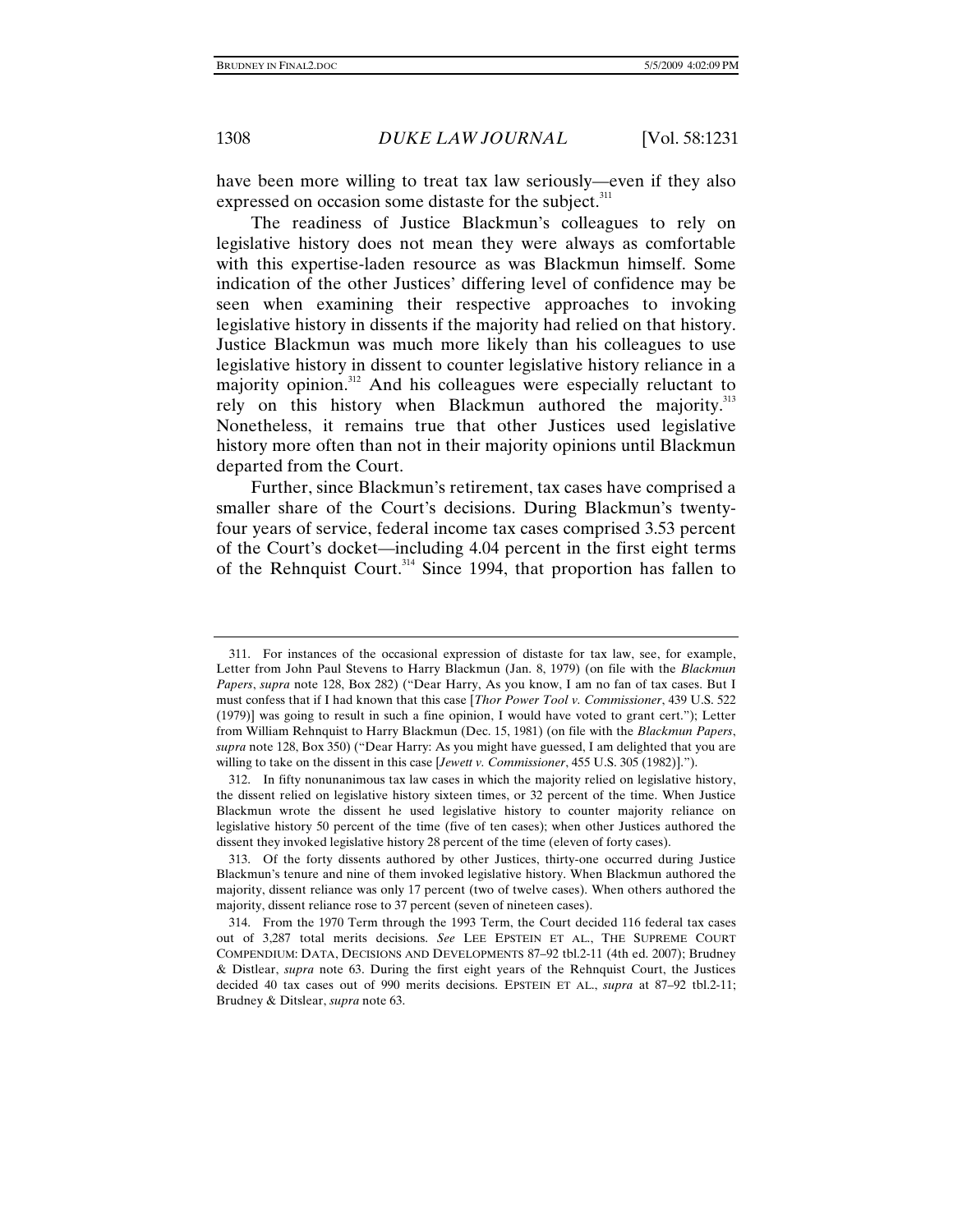2.95 percent, $315$  a one-sixth decline from the overall Blackmun era average. Other factors may be contributing to this decline apart from the diminished interest and confidence of the Justices. Congress has enacted fewer comprehensive or conceptually innovative federal tax laws in recent decades; one result may be a gradual decline in appellate litigation about new interpretive matters.<sup>316</sup> In addition, a growing IRS interest in settling disputes at a pre-judicial stage may lead to fewer cert-worthy cases.<sup>317</sup> But whatever the weight attributable to each factor, it seems that the Court is less interested in—and perhaps less invested in grappling with—expertise-related issues of federal tax law since Blackmun's departure. At a minimum, this development suggests that the judicial asset of diverse professional experience deserves further scholarly attention.

## **CONCLUSION**

At the outset, we described how statutory interpretation debates have generally assumed that the virtues or vices of key interpretive resources are systemic in nature. Against this backdrop, our review of the Court's interpretive approach in tax law reveals some intriguing differences from the Justices' reasoning in the workplace law area. Because normative discussion and empirical research (including our own) have focused primarily on ideologically charged areas such as labor and civil rights, the reasoning patterns we have observed for tax

 <sup>315.</sup> From the 1994 Term through the 2007 Term, the Court decided 32 federal tax cases out of 1,084 merits decisions. *See* LEE EPSTEIN ET AL., THE SUPREME COURT COMPENDIUM, Table 2–11, 1946–2006 Terms (4th ed. revised 2007), *available at* CQ Press Electronic Library, The Supreme Court Compendium Online Edition, http://library.cqpress.com/sccm/scc4thR\_tab2-11 (last visited Feb. 5, 2009) (subscription required) (reporting 1015 total decisions from the 1994 term through the 2006 term); *Statistics for the Supreme Court's October Term 2007*, 77 U.S.L.W. 3063, 3072 (Aug. 5, 2008) (reporting 69 total merits opinions from argued and non-argued cases).

<sup>316</sup>*. See* Staudt et al., *supra* note 71, at 1818 n.68 (observing that Congress revised the tax code twenty-three times between 1913 and 1954, but that the code's basic structure has been unchanged since 1954).

<sup>317</sup>*. See, e.g.*, *IRS Launches New Settlement Initiative for Corporate Tax Shelters*, TAX NOTES TODAY, Aug. 7, 2008, LEXIS, 2008 TNT 153-1; *IRS Announces Settlement Initiative for Wide Array of Transactions*, TAX NOTES TODAY, Oct. 28, 2005, LEXIS, 2005 TNT 208-13; *IRS Announces Employer-Provided Meals Settlement Initiative*, TAX NOTES TODAY, Aug. 5, 1998, LEXIS, 98 TNT 150-8. *See generally* Gregory P. Mathews, *Using Negotiation, Mediation, and Arbitration to Resolve IRS-Taxpayer Disputes*, 19 OHIO ST. J. ON DISP. RESOL. 709 (2004) (examining the use of alternative dispute resolution (ADR) techniques by the IRS); David Parsly, *The Internal Revenue Service and Alternative Dispute Resolution: Moving from Infancy to Legitimacy*, 8 CARDOZO J. CONFLICT RESOL. 677 (2007) (detailing types of ADR programs implemented by the IRS).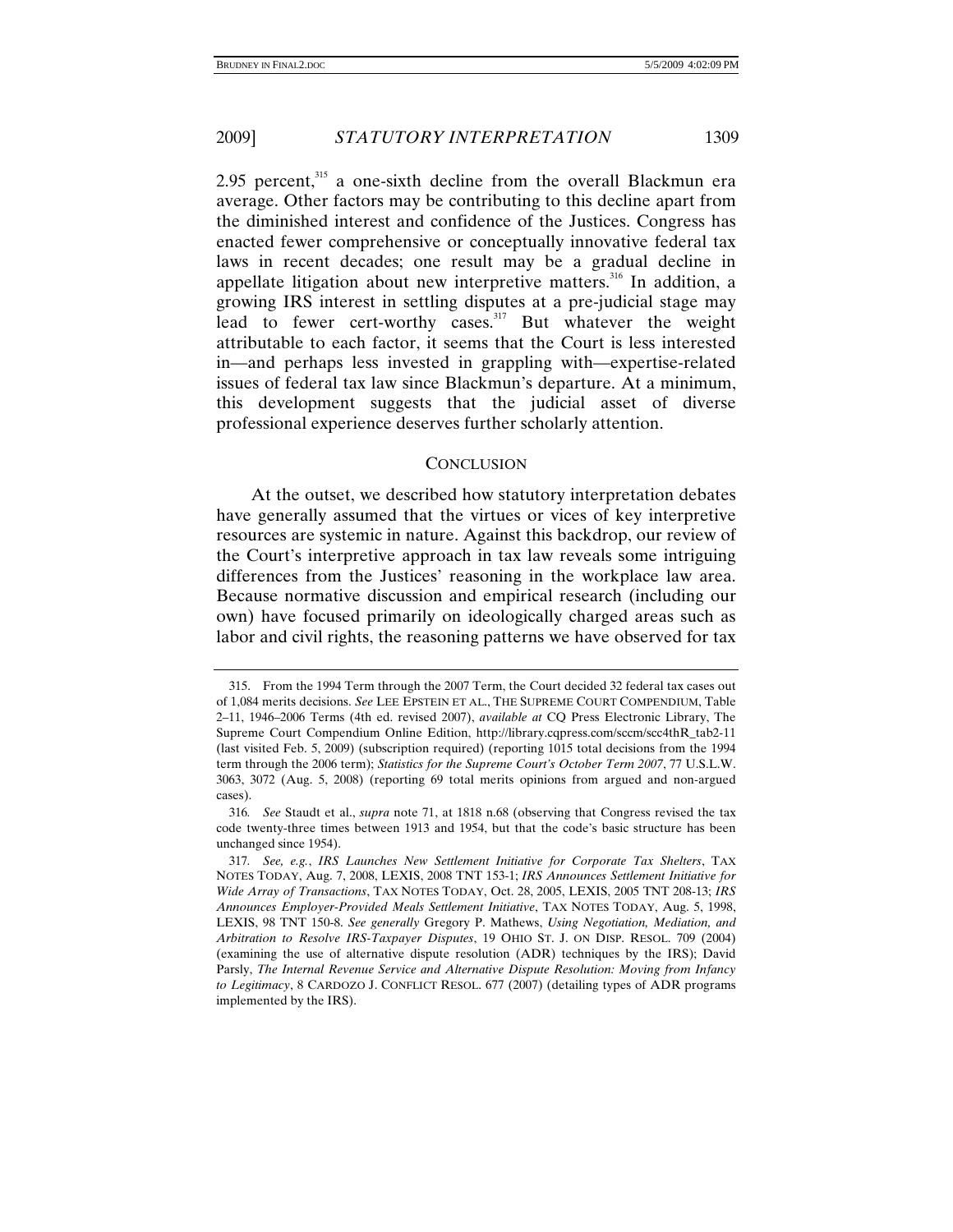law reveal an underappreciated judicial angle of vision on the legislative process.

The Court in its tax law decisions relies significantly more often on both language canons and legislative history, for seemingly related reasons. The Justices' extraordinary focus on language canons promoting structural integrity suggests a belief, even if implicit, that the federal tax code is best viewed as a single integrated whole notwithstanding its size and its construction over many decades. That belief presumably derives in part from an appreciation for the legacy of professional and nonpartisan legislative drafting on tax matters.

These same qualities of objectivity, nonpartisanship, and crossbranch cooperation also apply to the drafting of tax legislative history. The Court's record of crediting standing committee reports reflects an understanding that these committee narratives—prepared by experts—assume special value in an area where the textual language and policy concepts are technically complex and less readily decipherable. The majority opinions we reviewed illustrate how the Court uses tax legislative history to borrow expertise, in contrast to the more familiar reliance on this history to help discern the existence or details of a congressional compromise. The Court's interest in expertise borrowing is also manifested in a more derivative way with respect to the substantive canons. Although the Justices' overall use of substantive canons is no heavier in tax law than workplace law, their disproportionate reliance on tax-based canons reflects a willingness to invoke tax policy presumptions as a way of shaping and simplifying their analyses.

In our prior empirical research addressing the Court's statutory workplace decisions, we demonstrated that the Justices' use of legislative history to identify and describe legislative bargains was more principled than some critics have suggested, whereas the Rehnquist Court's reliance on the canons was more instrumental and politicized than had previously been recognized.<sup>318</sup> For the Court's statutory tax decisions, different functional priorities seem to apply specifically, expertise borrowing is a central value for the Justices. The fact that familiar interpretive resources play distinctive roles in the area of tax law contributes to a subtler and richer texture for statutory interpretation than is often captured in scholarly debates. In

<sup>318</sup>*. See* Brudney & Ditslear, *supra* note 52, at 137–60 (reporting and discussing the legislative history results); Brudney & Ditslear, *supra* note 18, at 53–69, 77–97 (reporting and discussing the canons results).